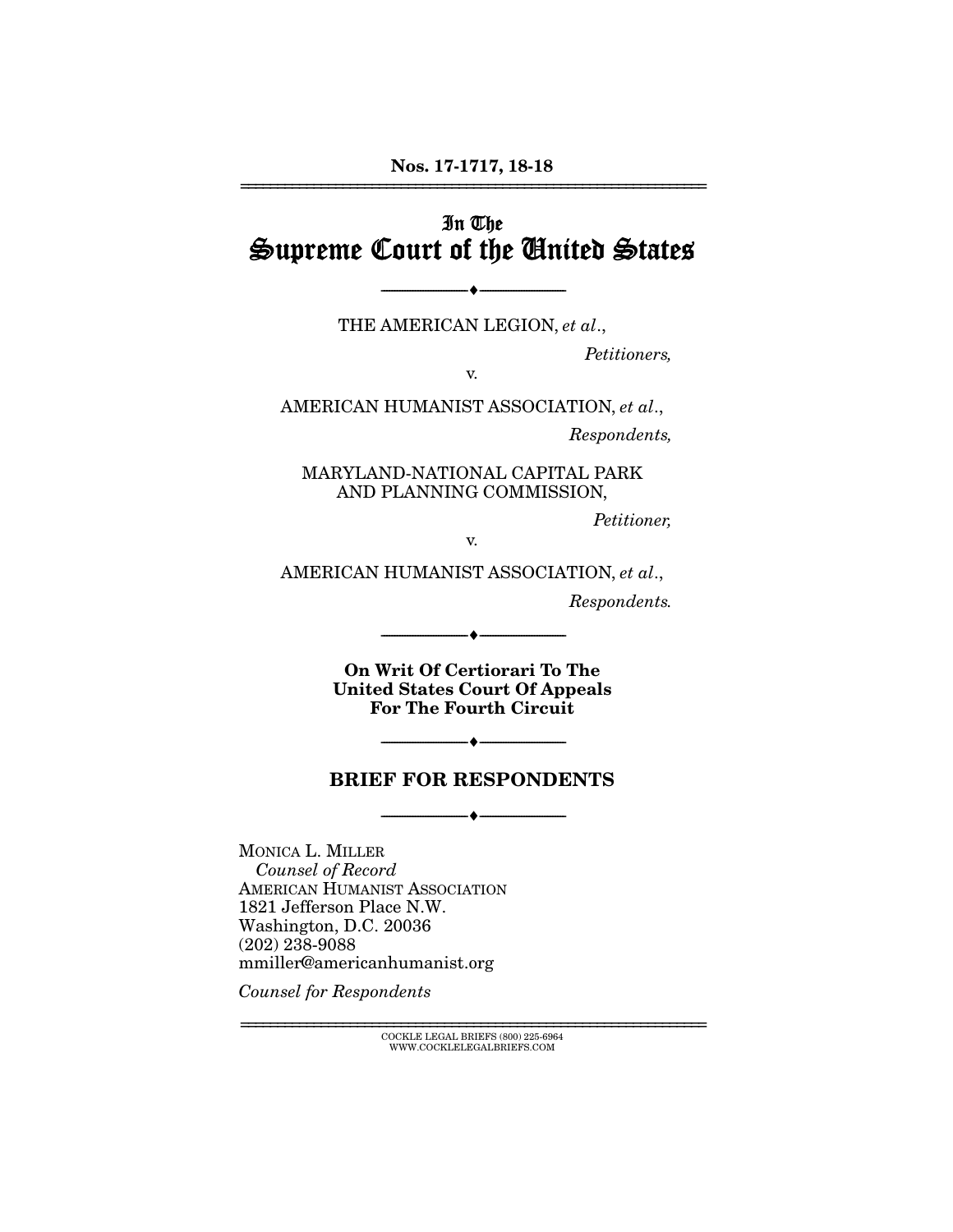#### QUESTION PRESENTED

 This Court has been undivided in understanding the Establishment Clause to prohibit the government from aligning itself with a single religion. The Latin cross is the preeminent symbol of Christianity and Christianity alone. No other faith uses the Latin cross as a symbol of death or sacrifice. The question presented is this:

 Does the Establishment Clause allow the government to permanently and prominently commemorate Christian veterans—and only Christian veterans—by funding, maintaining, using, and displaying a massive concrete Latin cross in the center of a heavily-trafficked intersection at the entrance of town?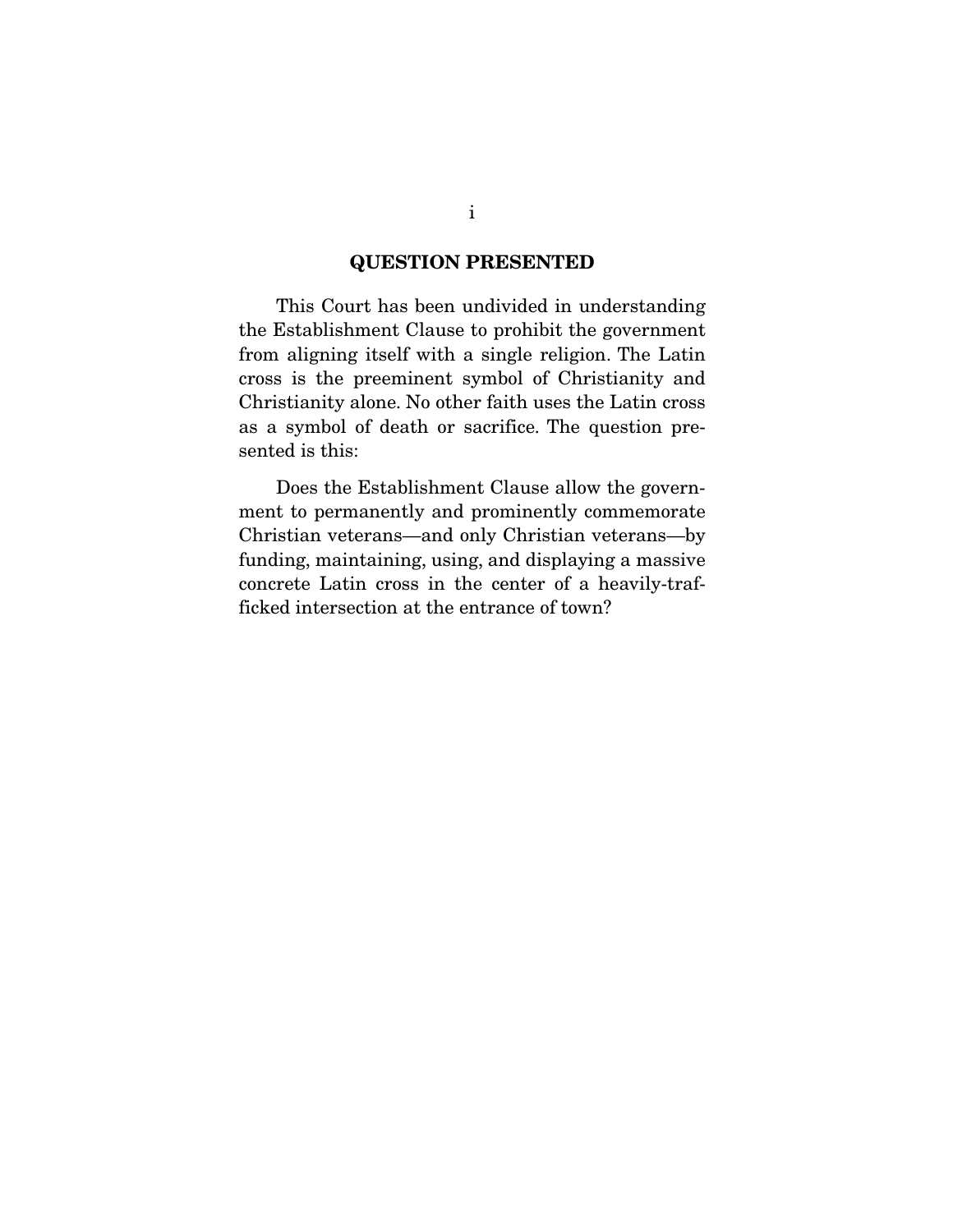# TABLE OF CONTENTS

|    |    |                                                                                                                | Page          |
|----|----|----------------------------------------------------------------------------------------------------------------|---------------|
|    |    |                                                                                                                | $\mathbf{i}$  |
|    |    |                                                                                                                | $\mathbf{ii}$ |
|    |    |                                                                                                                | ix            |
|    |    | STATEMENT OF THE CASE                                                                                          | $\mathbf{1}$  |
| А. |    |                                                                                                                | $\mathbf{1}$  |
|    | 1. | The origins of Bladensburg's Latin                                                                             | 1             |
|    | 2. | The historical context in which the<br>Bladensburg Cross was erected                                           | 5             |
|    | 3. | The Cross's physical features and set-                                                                         | 8             |
|    | 4. | The Commission's ownership of the                                                                              | 11            |
|    | 5. | The Commission's 1985 Renovation<br>and Rededication of the Cross to all<br>veterans and Town-sponsored events | 12            |
|    | 6. | 2008-present: A crumbling "eyesore"                                                                            | 14            |
|    | 7. | The Latin cross and its exclusively                                                                            | 16            |
| В. |    |                                                                                                                | 17            |
|    |    | SUMMARY OF ARGUMENT                                                                                            | 19            |
|    |    |                                                                                                                | 26            |

ii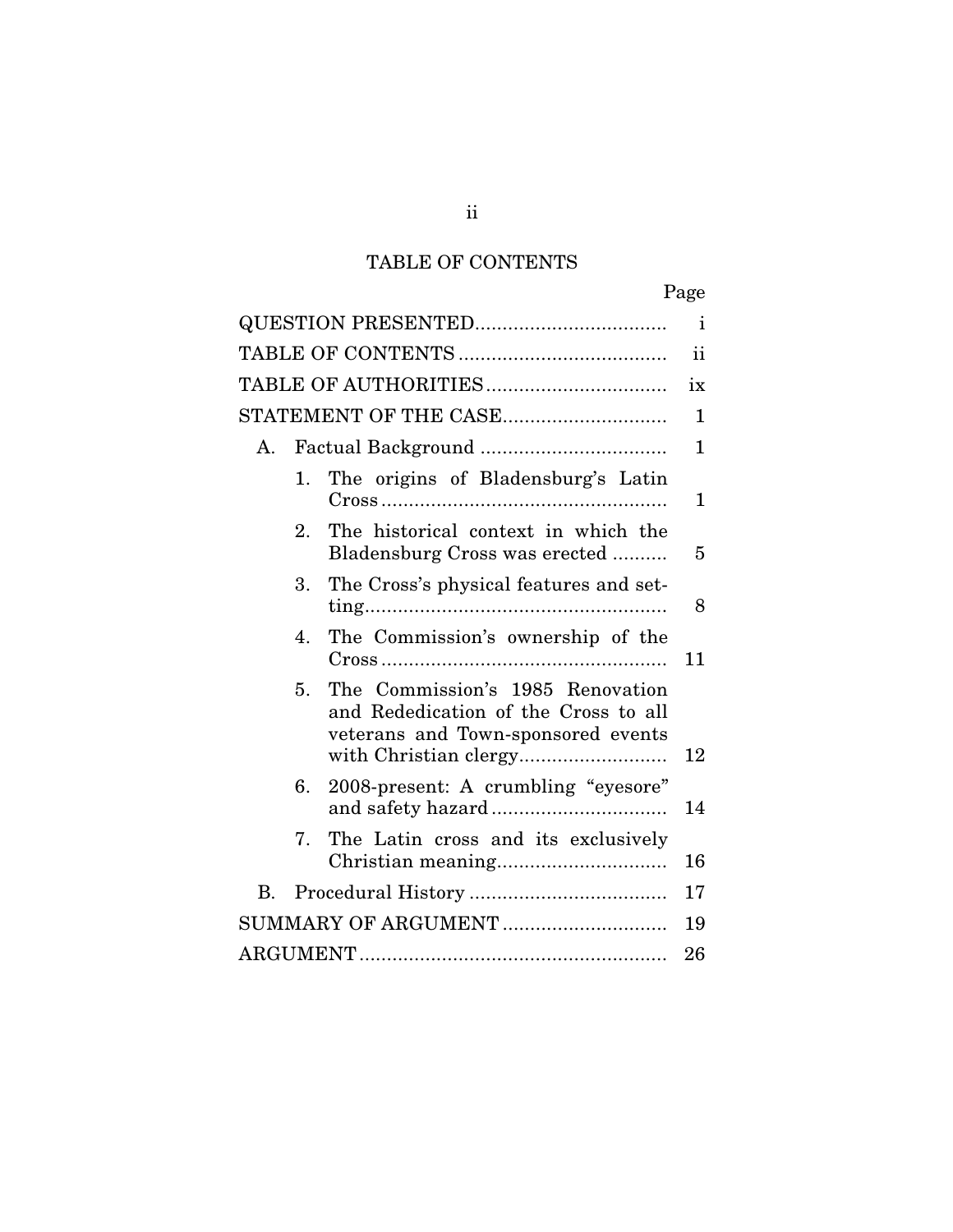| Ω<br>e.<br>н |
|--------------|
|              |

| I. | The Bladensburg Cross violates funda-<br>mental Establishment Clause principles<br>irrespective of the Lemon test<br>26                                                                   |
|----|-------------------------------------------------------------------------------------------------------------------------------------------------------------------------------------------|
|    | A. The central principle of the Establish-<br>ment Clause is that the government<br>cannot align itself with any one reli-<br>27                                                          |
|    | 1. The government violates the cen-<br>tral command of the Establishment<br>Clause when it places its imprima-<br>tur upon a potently sectarian sym-<br>bol such as the Latin cross<br>30 |
|    | 2. The Latin cross is not a secular<br>symbol that represents Islam, Ju-<br>daism, Atheism, and Christianity<br>34                                                                        |
|    | B. Using a Latin cross as a war memorial<br>does not make the cross secular; it<br>makes the war memorial Christian<br>37                                                                 |
|    | 1. Neither the Latin cross generally,<br>nor this Cross in particular, com-<br>memorates, honors, or respects<br>non-Christian veterans<br>37                                             |
|    | 2. The Latin cross is not a universal<br>secular World War I symbol and,<br>even if it were, that's not why it was                                                                        |
|    | 42                                                                                                                                                                                        |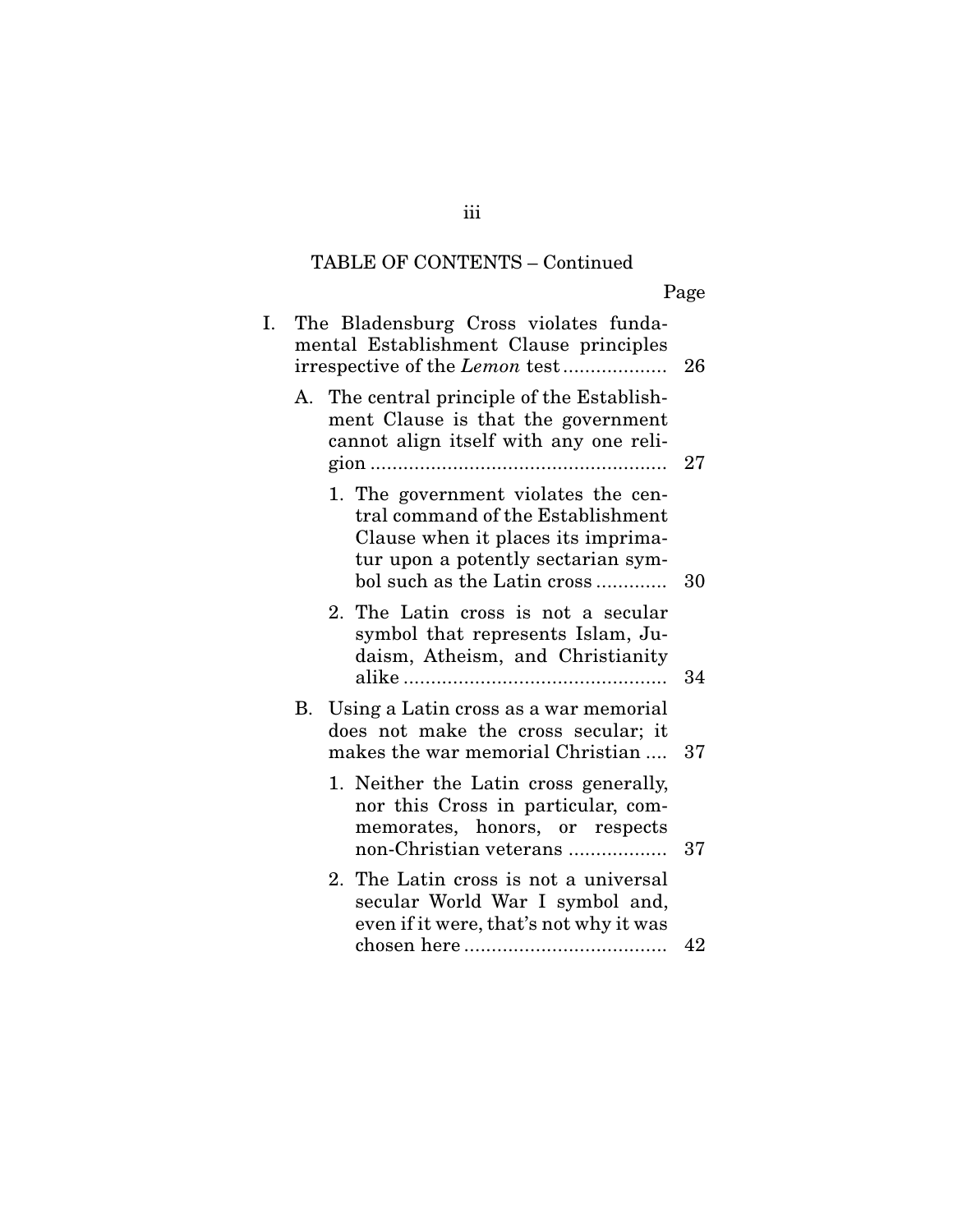Page

|    | i.<br>In World War I cemeteries, a<br>cross marks a <i>Christian soldier's</i><br>grave and a Star of David marks<br>a Jewish soldier's grave                                                                                                                          | 42 |
|----|------------------------------------------------------------------------------------------------------------------------------------------------------------------------------------------------------------------------------------------------------------------------|----|
|    | The Bladensburg Cross does not<br>ii.<br>evoke a World War I headstone<br>nor was it intended to                                                                                                                                                                       | 47 |
|    | 3. Allowing the government to redefine<br>the meaning of the Latin cross as a<br>"secular" and "benign" symbol of all<br>"the fallen"-to represent the sacri-<br>fices of Atheists and Muslims<br>alike-would degrade religion in the<br>very ways the Founders feared | 49 |
| C. | Far from undercutting the govern-<br>ment's imprimatur, the Cross's con-                                                                                                                                                                                               | 53 |
|    | 1. The Cross was erected with the<br>Town's blessing and has been<br>owned, funded, used, promoted,<br>and prominently displayed by the<br>government for decades                                                                                                      | 54 |
|    | 2. The Cross is a permanent, not<br>ephemeral, monument                                                                                                                                                                                                                | 56 |
|    | 3. The Cross is the Town's most prom-                                                                                                                                                                                                                                  | 57 |
|    | 4. The Cross dominates its surround-<br>ings and is not integrated into a                                                                                                                                                                                              | 58 |

iv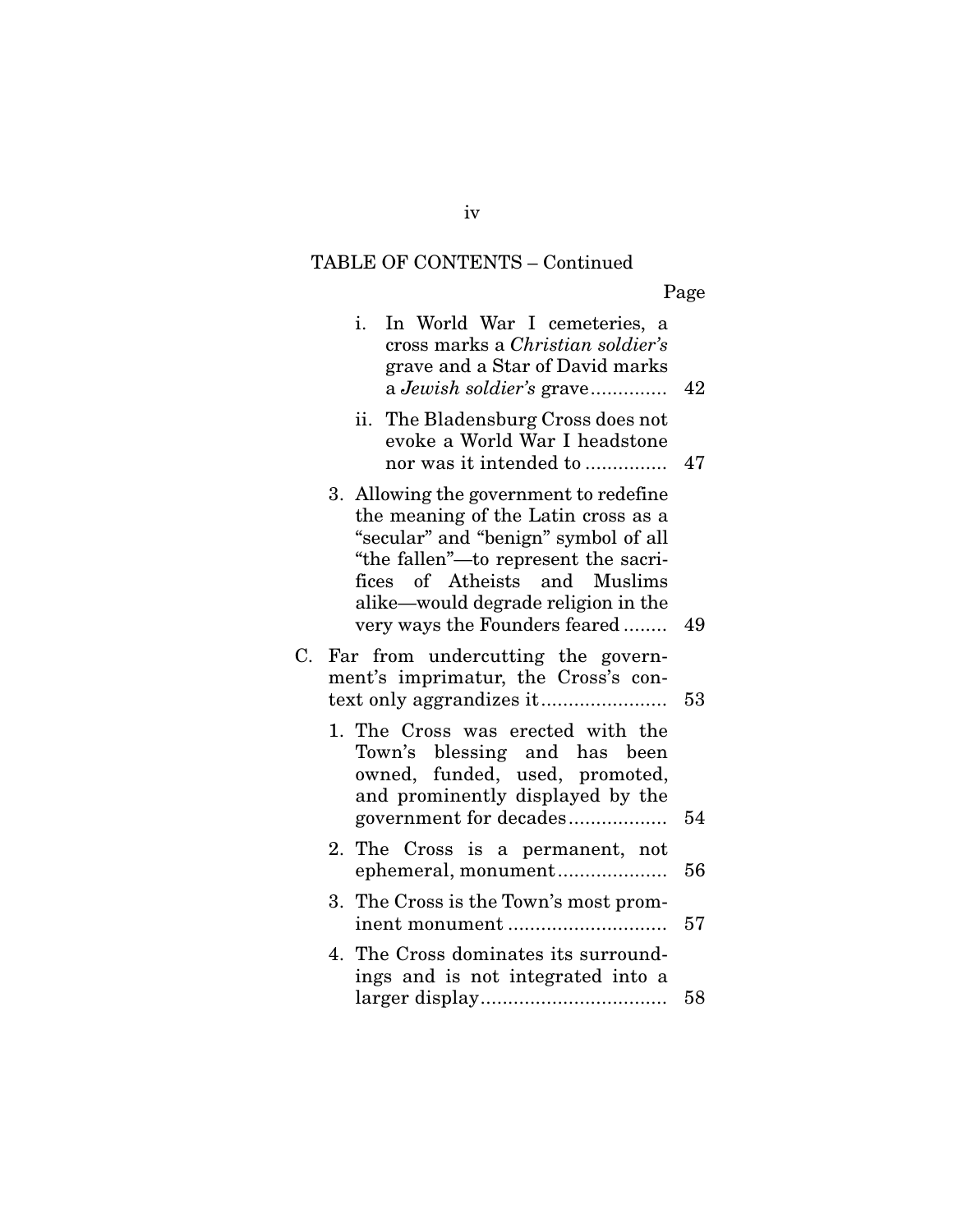Page

|     | 5. The nature of the property on<br>which this Cross stands makes the<br>government's imprimatur unam-                                                                                          | 61 |
|-----|-------------------------------------------------------------------------------------------------------------------------------------------------------------------------------------------------|----|
|     | 6. The longevity of this Cross has in-<br>tensified its exclusionary sectarian                                                                                                                  | 63 |
| II. | The "history" and "coercion" tests advocated<br>by Petitioners and their <i>amici</i> have little to<br>commend themselves and, in any event,<br>would not change the outcome here              | 66 |
|     | A. The "history" test is unworkable and<br>unprincipled, has been repeatedly re-<br>jected by this Court, and is in any                                                                         | 67 |
|     | 1. Town of Greece did not modify the<br>legal standard for legislative-<br>prayer, let alone for Establishment<br>Clause jurisprudence generally                                                | 67 |
|     | 2. This Court has never held—and in-<br>deed has disavowed—that a prac-<br>authorized<br>under<br>tice<br>the<br>is<br>Establishment Clause simply be-<br>cause it has a strong historical ped- | 69 |
|     | Even if Town of Greece were appli-<br>3.<br>cable here, it would not call for a re-                                                                                                             | 72 |

v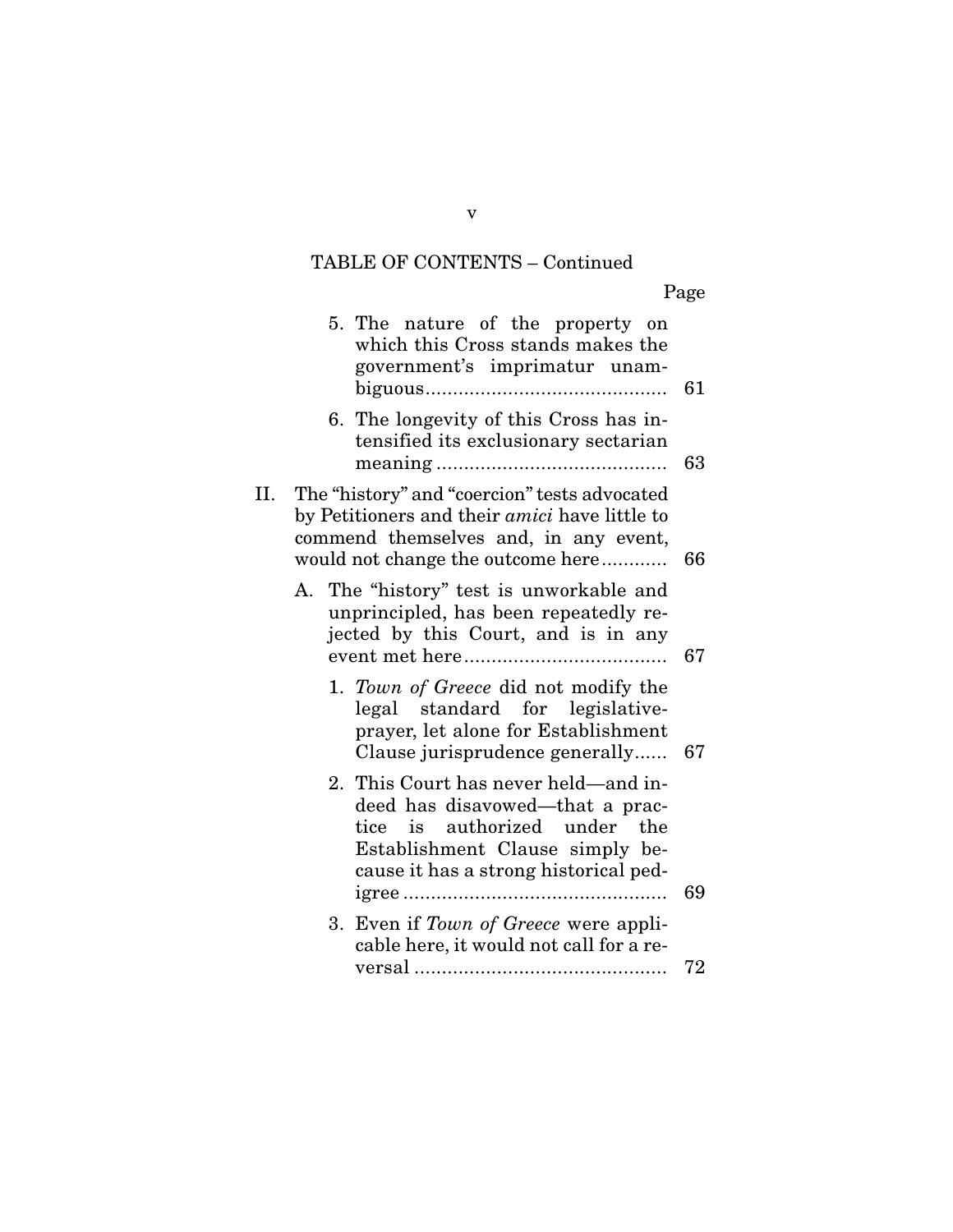Page

|    | This imposing 40-foot Cross is<br>i.<br>not an internal practice to ac-<br>commodate the spiritual needs<br>of lawmakers                                                                                   | 72 |
|----|------------------------------------------------------------------------------------------------------------------------------------------------------------------------------------------------------------|----|
|    | ii. The Bladensburg Cross is not                                                                                                                                                                           | 72 |
|    | iii. There is no long, unbroken, and<br>unambiguous history accepted<br>by our Framers of conspicu-<br>ously displaying massive soli-<br>tary Latin crosses or using the<br>Latin cross as a non-Christian | 73 |
|    | 4. The "history" test is neither a work-<br>able nor principled approach to re-                                                                                                                            | 78 |
| В. | Holding that the Establishment<br>Clause does nothing more than pre-<br>clude religious coercion would write<br>the Establishment Clause out of the<br>Constitution and overturn seventy                   | 81 |
|    | 1. This Court has consistently re-<br>jected the argument that coercion<br>is a necessary requirement for an<br>Establishment Clause violation                                                             | 81 |
|    | 2. The coercion-only standard is un-<br>workable, unprincipled, and akin to<br>no test at all in the context of reli-                                                                                      |    |
|    |                                                                                                                                                                                                            | 82 |

vi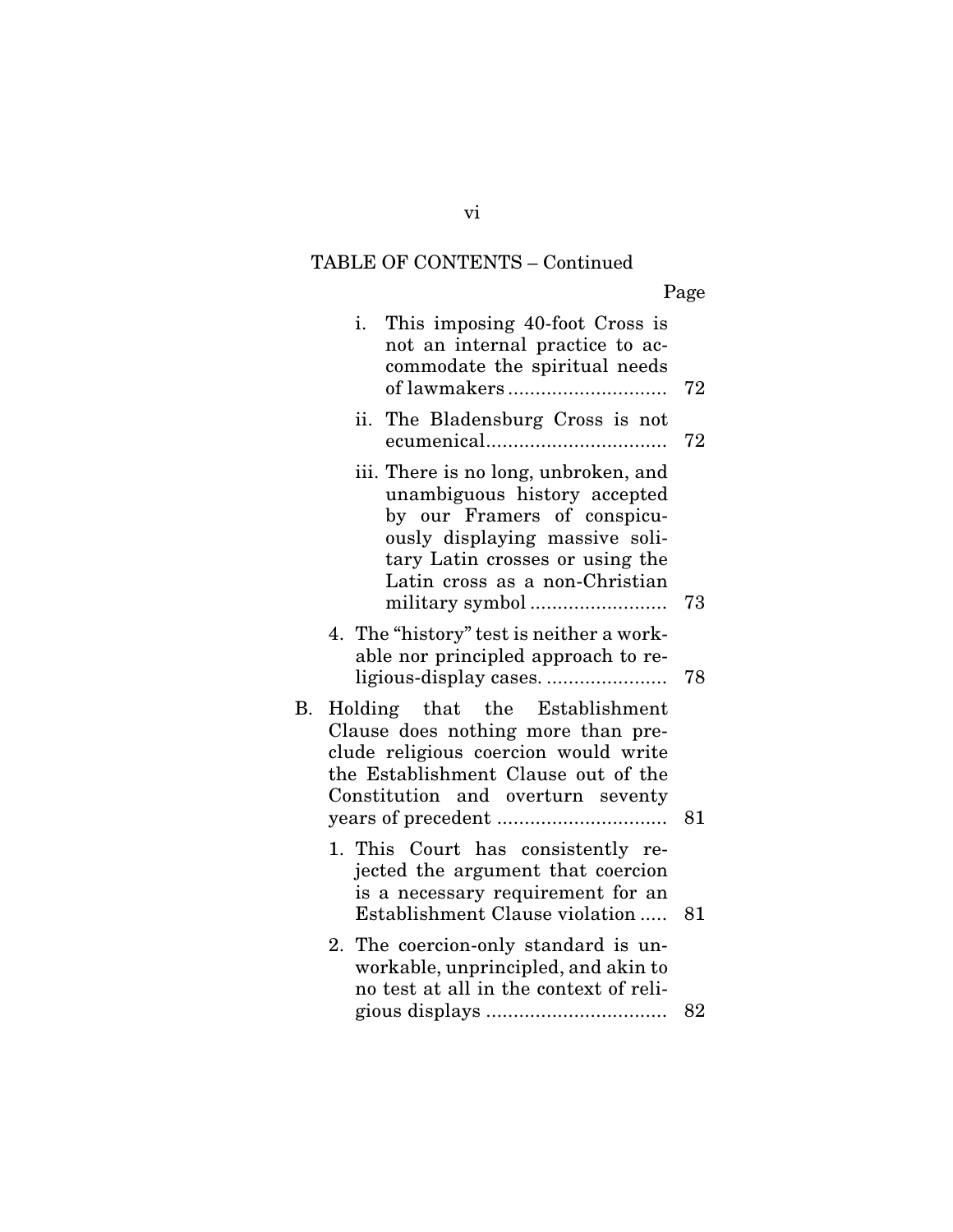Page

|      | 3. The Cross fails the coercion test                                                                                                                                 | 87 |
|------|----------------------------------------------------------------------------------------------------------------------------------------------------------------------|----|
| III. | If the Court reaches the question, it<br>should reaffirm the <i>Lemon</i> test and hold<br>that the Bladensburg Cross runs afoul of                                  | 89 |
|      | A. The Lemon test derived from decades<br>of precedent, effectuates the principles<br>of the Establishment Clause, and has<br>brought clarity and consistency to re- | 89 |
|      | The Cross is unconstitutional under<br><b>B.</b>                                                                                                                     | 92 |
| IV.  | Upholding the Fourth Circuit's decision<br>will not have the calamitous consequences<br>Petitioners and their <i>amici</i> forecast                                  | 93 |
|      | Declaring the Bladensburg Cross un-<br>А.<br>constitutional would not doom other                                                                                     | 93 |
|      | 1. Petitioners overexaggerate the<br>ubiquity of freestanding Latin                                                                                                  | 93 |
|      | 2. The Bladensburg Cross is materi-<br>ally distinguishable from crosses in<br>cemeteries and other multi-faith                                                      |    |
|      |                                                                                                                                                                      | 96 |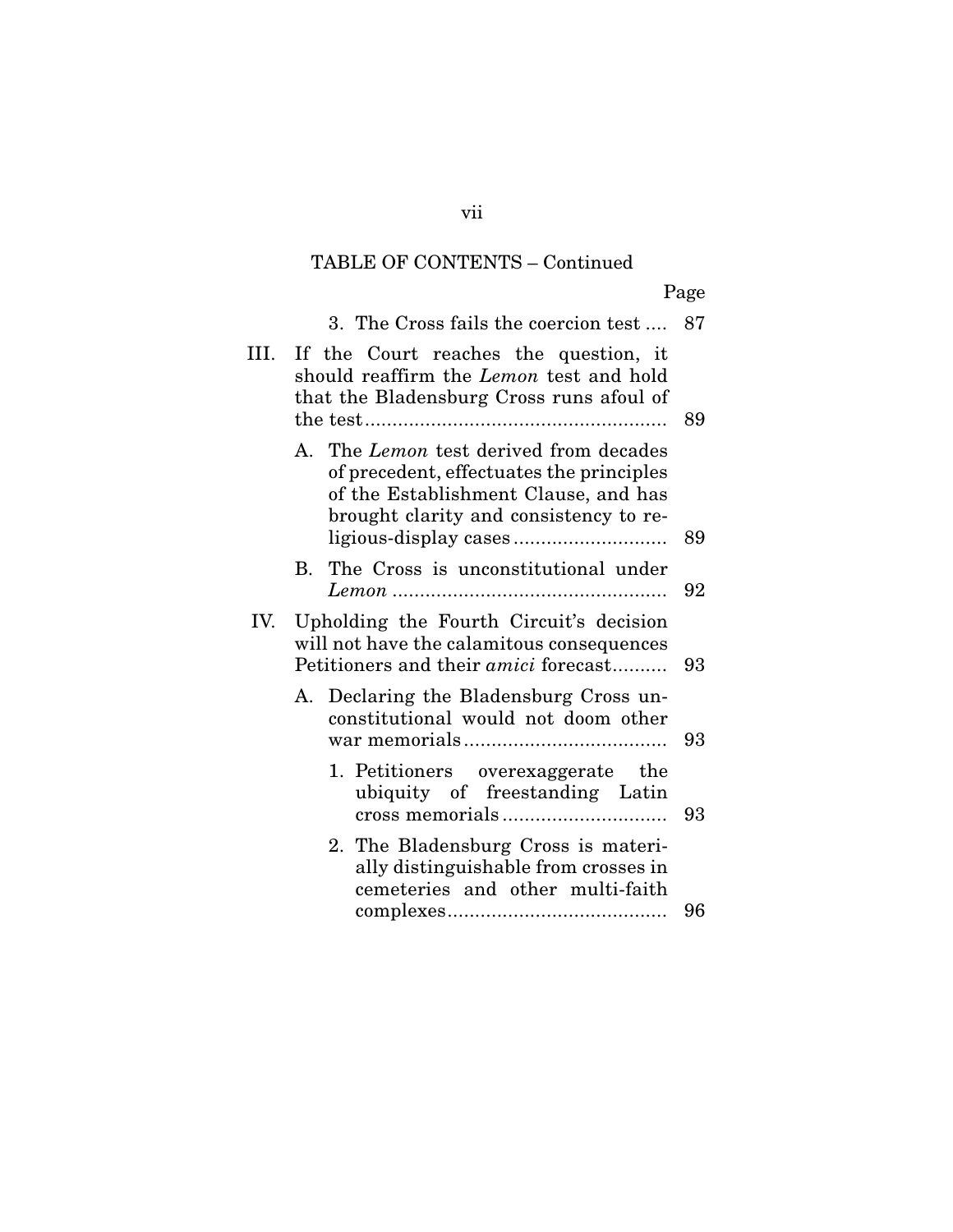Page

| B. Affirming the Fourth Circuit's ruling |  |
|------------------------------------------|--|
| would not portend the "mutilation" of    |  |
| the Cross; nor would reversing save      |  |
|                                          |  |
|                                          |  |

viii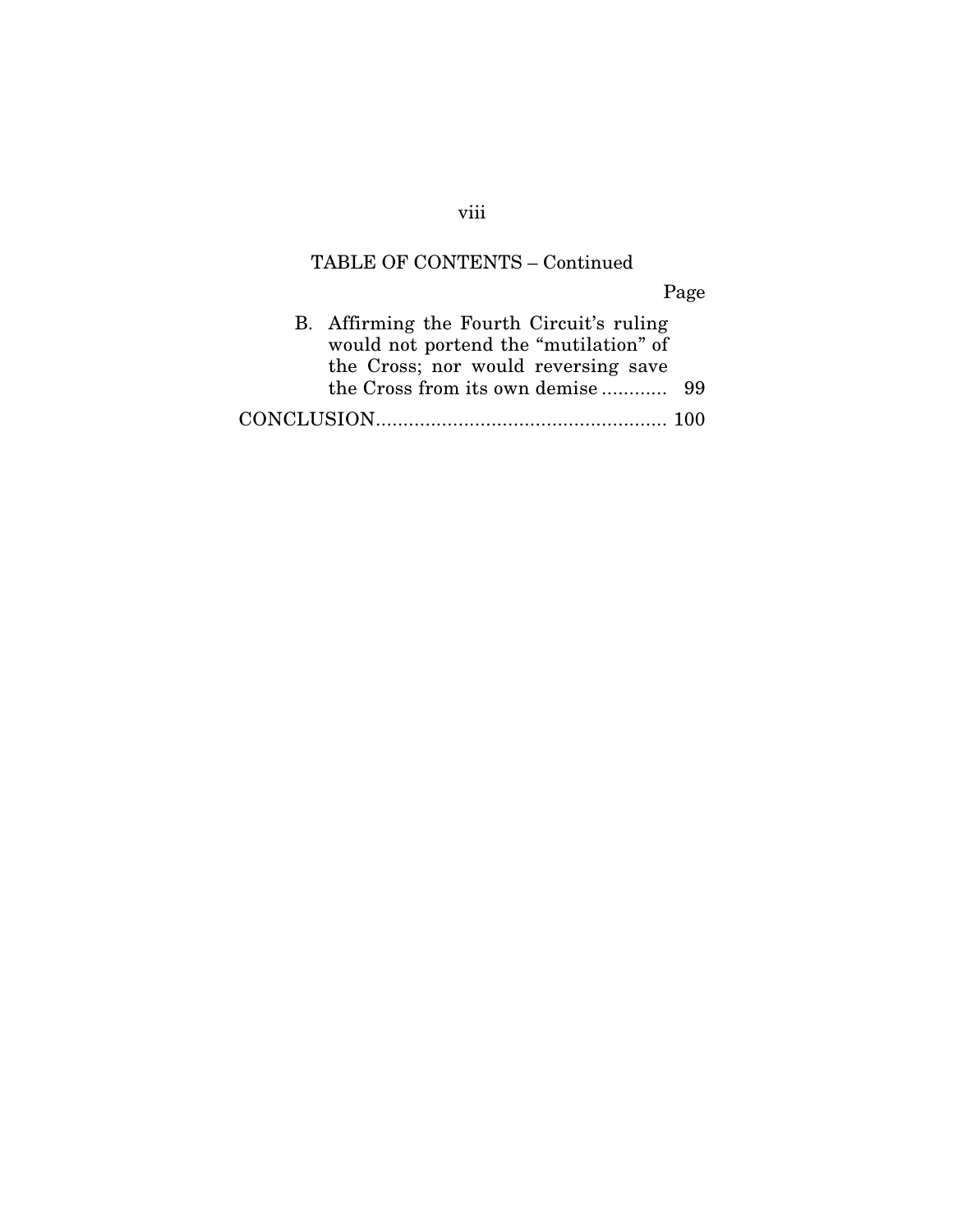## TABLE OF AUTHORITIES

# CASES

| ACLU v. Schundler, 168 F.3d 92 (3d Cir. 1999)98                                                            |
|------------------------------------------------------------------------------------------------------------|
| ACLU v. Rabun Cnty. Chamber of Commerce,<br>Inc., 698 F.2d 1098 (11th Cir. 1983)35                         |
| ACLU v. St. Charles, 794 F.2d 265 (7th Cir.                                                                |
| American Atheists, Inc. v. Duncan, 616 F.3d 1145                                                           |
| American Atheists, Inc. v. Port Authority, 760                                                             |
| American Humanist Association v. Lake Elsi-<br>nore, 2014 U.S. Dist. LEXIS 25180 (C.D. Cal.                |
| Board of Education of Kiryas Joel Village School<br>District v. Grumet, 512 U.S. 687 (1994) 27, 83, 88, 90 |
| Board of Education v. Mergens, 496 U.S. 226                                                                |
|                                                                                                            |
|                                                                                                            |
| Buono v. Norton, 371 F.3d 543 (9th Cir. 2004)  40, 41                                                      |
| Capitol Square Review & Advisory Board v.                                                                  |
| Church of the Lukumi Babalu Aye Inc. v. City of                                                            |
| City of Ladue v. Gilleo, 512 U.S. 43 (1994)96                                                              |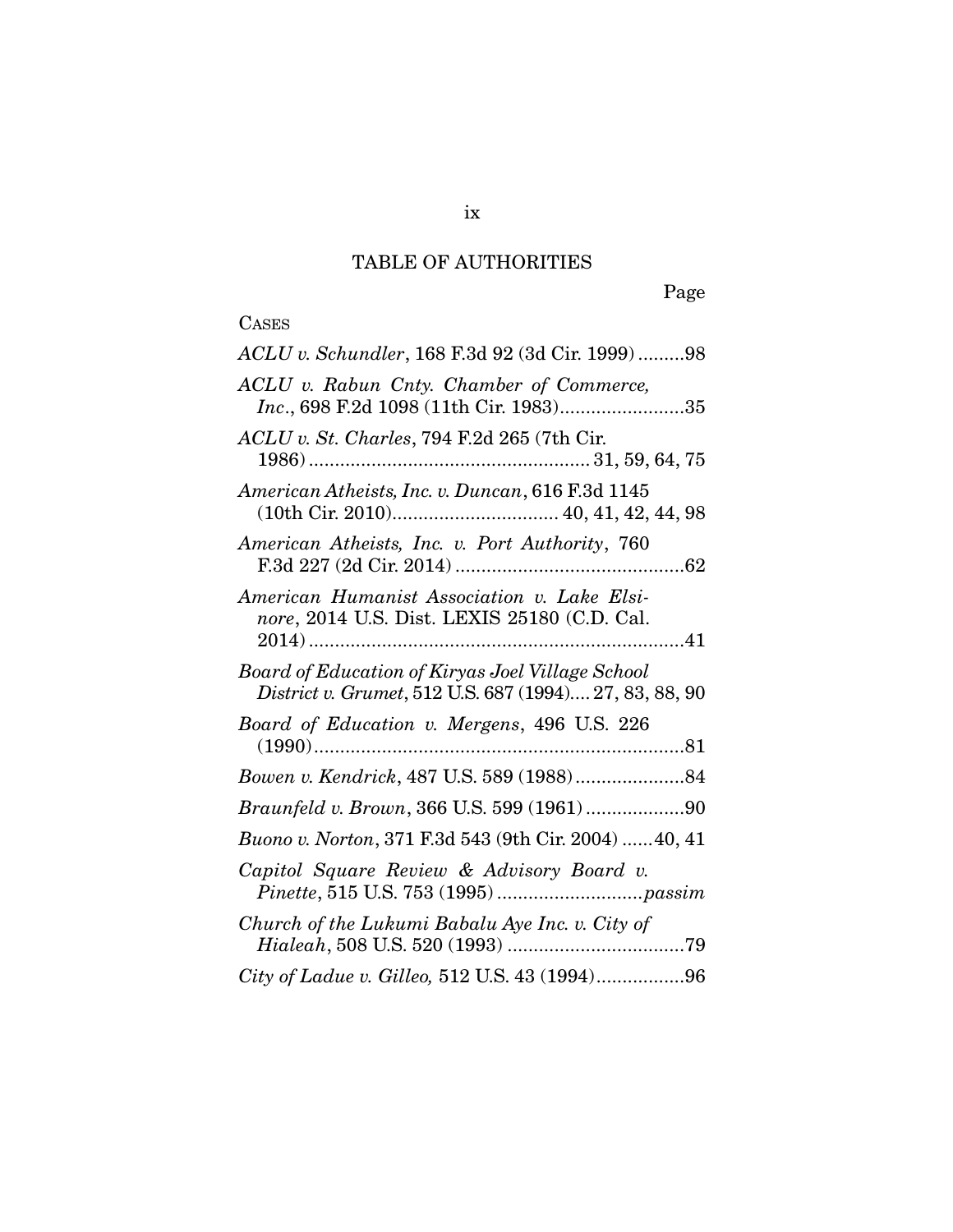| Committee for Public Education & Religious Lib-<br>erty v. Nyquist, 413 U.S. 756 (1973)  69, 79, 81, 86, 89 |
|-------------------------------------------------------------------------------------------------------------|
| Corp. of Presiding Bishop of the Church of Jesus<br>Christ of Latter-Day Saints v. Amos, 483 U.S.           |
| County of Allegheny v. ACLU, 492 U.S. 573                                                                   |
| Dickerson v. United States, 530 U.S. 428 (2000) 26                                                          |
| Edwards v. Aguillard, 482 U.S. 578 (1987) 68, 81, 84, 91                                                    |
| Elk Grove Unified Sch. Dist. v. Newdow, 542 U.S.                                                            |
| Ellis v. La Mesa, 990 F.2d 1518 (9th Cir. 1993) 41                                                          |
| $Engel \; v. \; Vitale, \, 10 \; N.Y.2d \, 174 \; (1961) \; 70$                                             |
|                                                                                                             |
| Epperson v. Arkansas, 393 U.S. 97 (1968)28, 82, 83                                                          |
| Everson v. Board of Education, 330 U.S. 1                                                                   |
| Friedman v. Bd. of Cnty. Comm'rs, 781 F.2d 777                                                              |
| Gillette v. United States, 401 U.S. 437 (1971) 90                                                           |
| Glassroth v. Moore, 335 F.3d 1282 (11th Cir.                                                                |
| Gonzales v. North Township Lake County, 4 F.3d                                                              |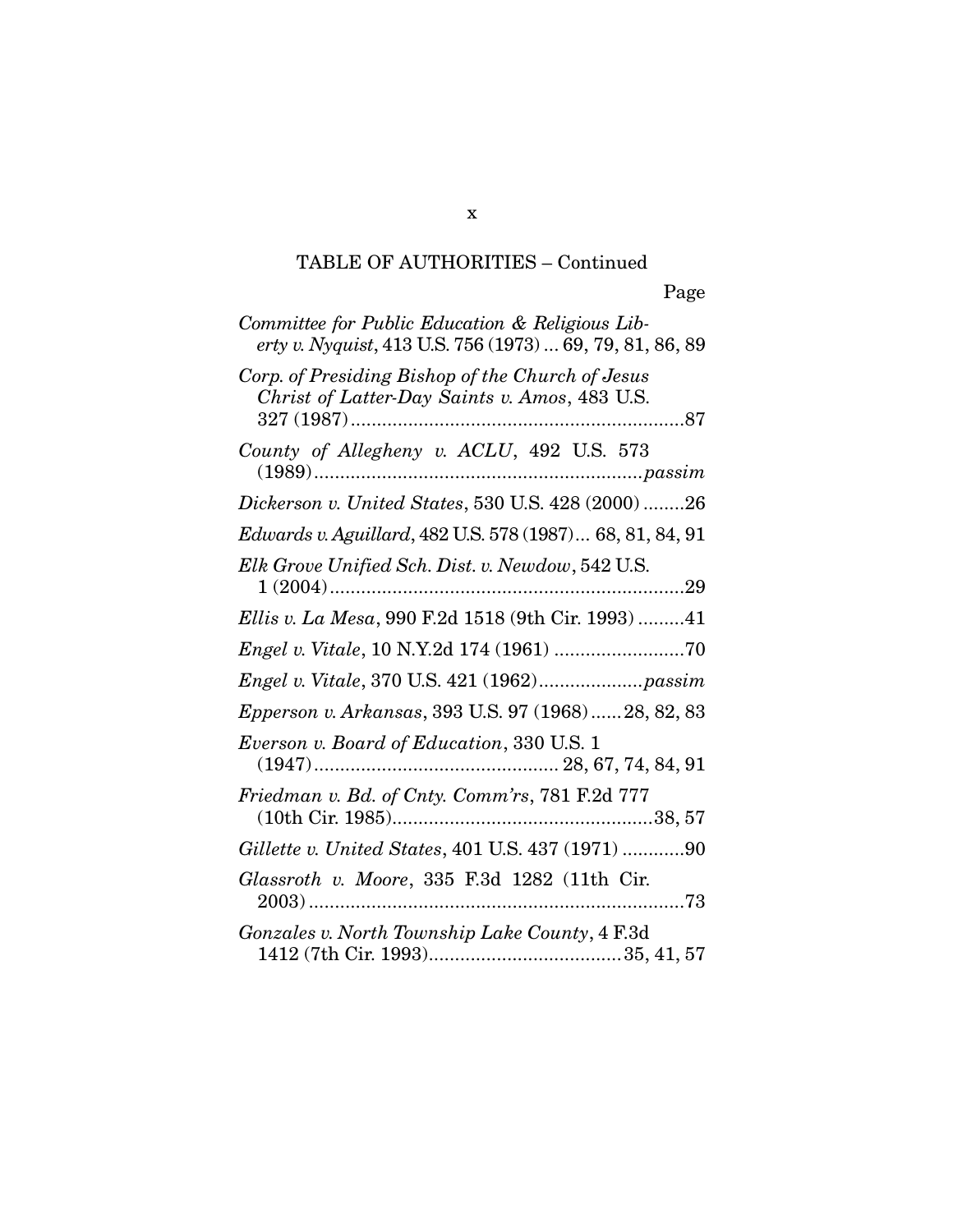| Greater Houston Chapter of ACLU v. Eckels, 589<br>F. Supp. 222 (S.D. Tex. 1984), reh'g denied, 763 |
|----------------------------------------------------------------------------------------------------|
| Green v. Haskell Cnty. Bd. of Comm'rs, 574 F.3d                                                    |
| Harris v. City of Zion, 927 F.2d 1401 (7th Cir.                                                    |
| Illinois ex rel. McCollum v. Bd. of Educ., 333 U.S.                                                |
| Jewish War Veterans v. United States, 695                                                          |
| King v. Burwell, 135 S. Ct. 2480 (2015) 67                                                         |
| Kondrat'yev v. City of Pensacola, 2017 U.S. Dist.<br>LEXIS 203588 (N.D. Fla. June 19, 2017) 41     |
| Larkin v. Grendel's Den, Inc., 459 U.S. 116                                                        |
| Larson v. Valente, 456 U.S. 228 (1982)  26, 28, 90                                                 |
| Lee v. Weisman, 505 U.S. 577 (1992)  passim                                                        |
| Lemon v. Kurtzman, 403 U.S. 602 (1971)passim                                                       |
| Lynch v. Donnelly, 465 U.S. 668 (1984) passim                                                      |
| Marsh v. Chambers, 463 U.S. 783 (1983) passim                                                      |
| McCreary County v. ACLU, 545 U.S. 844 (2005)passim                                                 |
| McDonald v. City of Chi., 561 U.S. 742 (2010)80                                                    |
| McGowan v. Maryland, 366 U.S. 420 (1961)90                                                         |
|                                                                                                    |

xi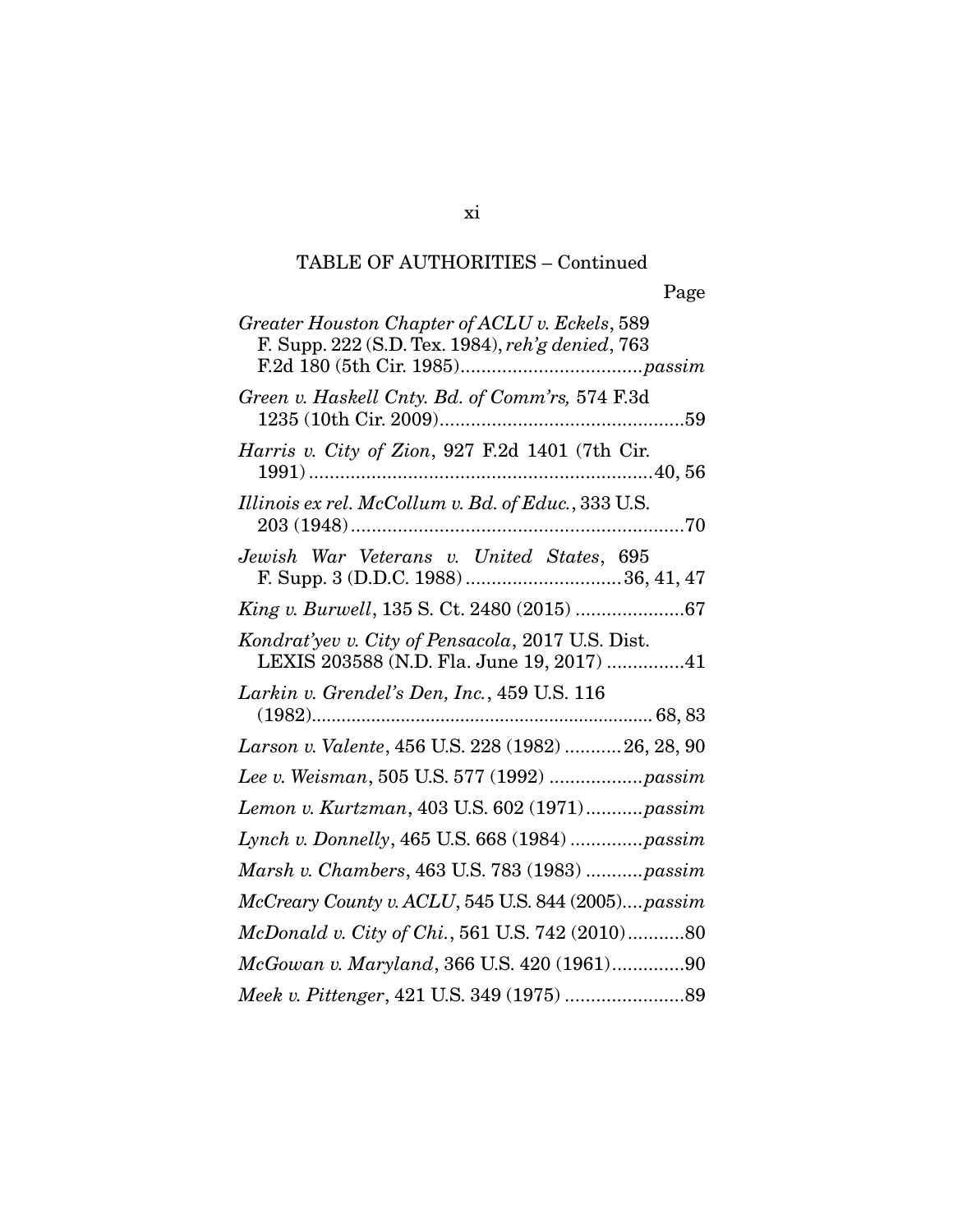xii

| Newdow v. Roberts, 603 F.3d 1002 (D.C. Cir.                                                    |
|------------------------------------------------------------------------------------------------|
| Pitts v. City of Kankakee, 267 F.3d 592 (7th Cir.                                              |
| Pleasant Grove City v. Summum, 555 U.S. 460                                                    |
| Robinson v. City of Edmond, 68 F.3d 1226 (10th                                                 |
| Rosenberger v. Rector and Visitors of Univ. of Va.,                                            |
| Salazar v. Buono, 559 U.S. 700 (2010)  passim                                                  |
| Santa Fe Indep. Sch. Dist. v. Doe, 530 U.S. 290                                                |
| Sch. Dist. of Abington Twp. v. Schempp, 374 U.S.                                               |
| School Dist. of Grand Rapids v. Ball, 473 U.S.                                                 |
| Separation of Church & State Comm. v. City of<br>Eugene, 93 F.3d 617 (9th Cir. 1996)36, 40, 41 |
| Skoros v. City of New York, 437 F.3d 1 (2d Cir.                                                |
| State v. West, 9 Md. App. 270 (1970)5, 65                                                      |
| Stone v. Graham, 449 U.S. 39 (1980)56, 91                                                      |
| Texas Monthly, Inc. v. Bullock, 489 U.S. 1 (1989)  70, 82                                      |
| Torcaso v. Watkins, 367 U.S. 488 (1961)70, 90                                                  |
| Town of Greece v. Galloway, 572 U.S. 565 (2014)passim                                          |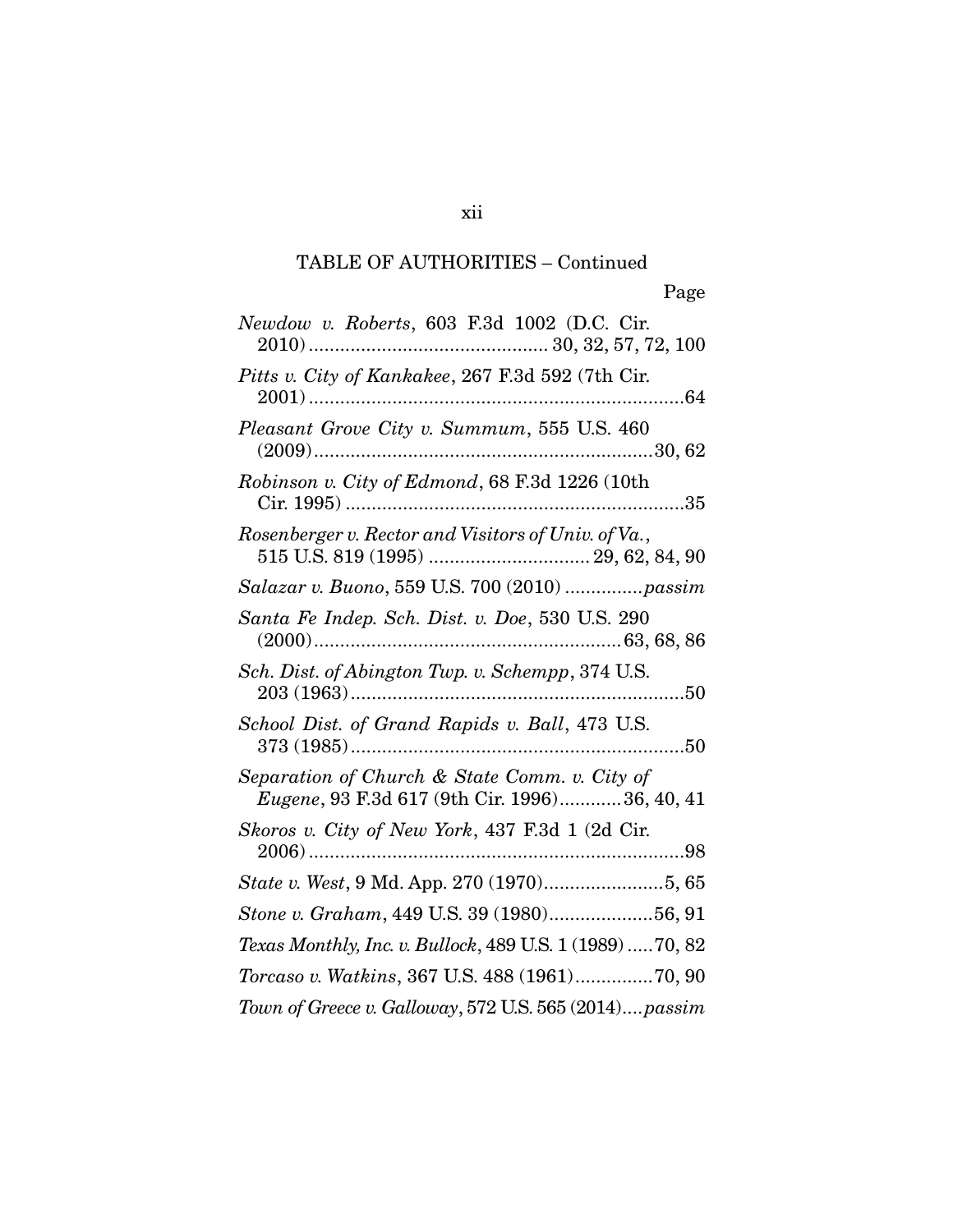xiii

| Trunk v. City of San Diego, 629 F.3d 1099 (9th        |
|-------------------------------------------------------|
| Van Orden v. Perry, 351 F.3d 173 (5th Cir. 2003) 56   |
| Van Orden v. Perry, 545 U.S. 677 (2005)  passim       |
|                                                       |
| Wallace v. Jaffree, 472 U.S. 38 (1985)29, 81          |
| Walz v. Tax Commission, 397 U.S. 664                  |
|                                                       |
| Zorach v. Clauson, 343 U.S. 306 (1952) 28, 50, 51, 74 |

#### CONSTITUTIONAL PROVISIONS

U.S. Const. amend. I ........................................... *passim*

#### **STATUTES**

| Honoring America's Veterans and Caring for |  |  |
|--------------------------------------------|--|--|
| Camp Lejeune Families Act of 2012, Pub. L. |  |  |
|                                            |  |  |

#### REGULATIONS

|--|--|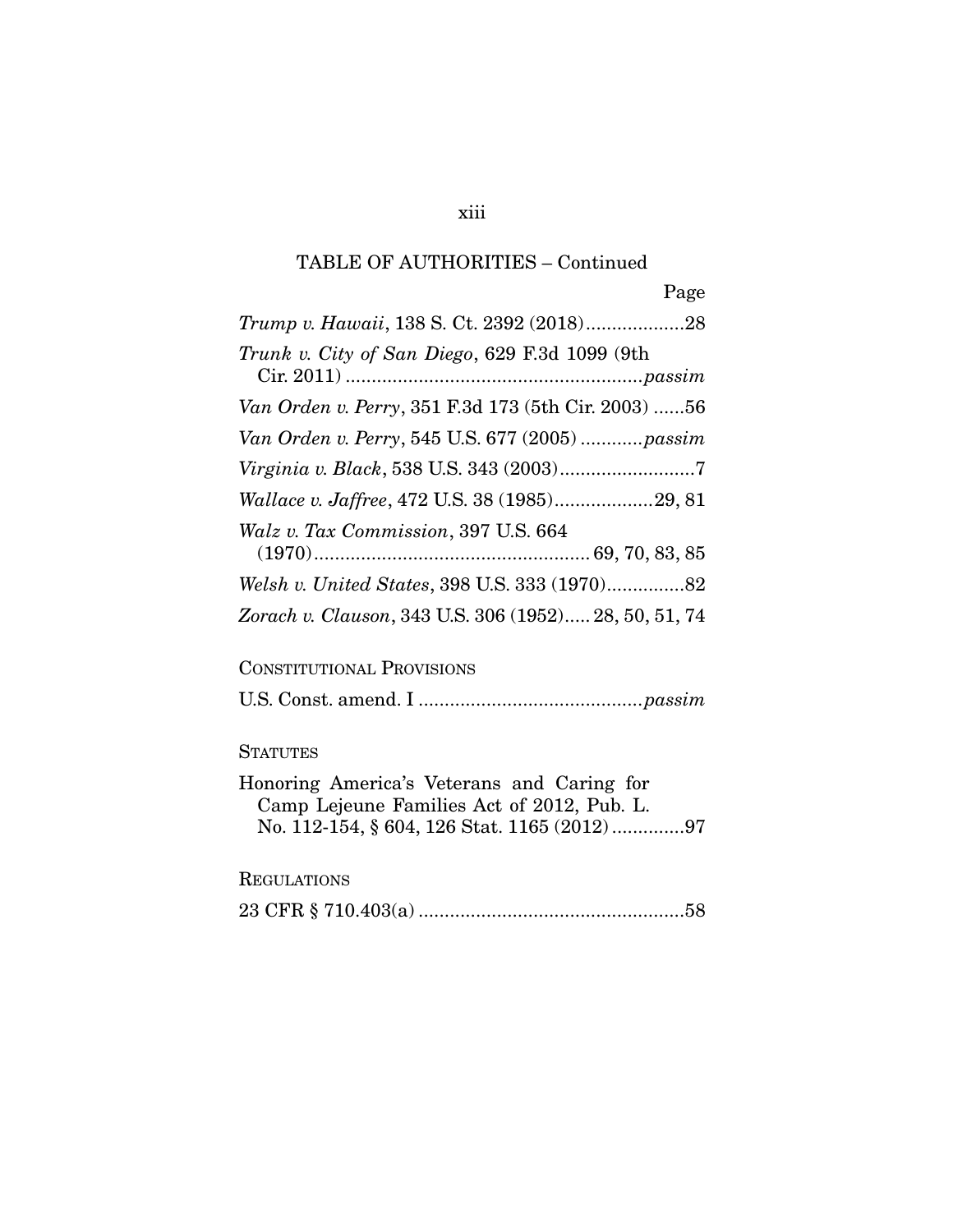#### OTHER AUTHORITIES

| ANC Explorer, <i>Monuments</i> , https://bit.ly/                                                                                                                                     |  |
|--------------------------------------------------------------------------------------------------------------------------------------------------------------------------------------|--|
| Ann E. Marimow and Michael E. Ruane, A World<br>War I cross under siege, Washington Post (Sept.<br>21, 2018), https://wapo.st/2U2UvRo 10                                             |  |
| Arlington National Cemetery, Argonne Cross<br>(WWI) (Oct. 7, 2015), https://perma.cc/K4RY-                                                                                           |  |
| Arlington National Cemetery, Brochure, https://<br>perma.cc/E75P-HJAA (accessed Jan. 15, 2019) 98                                                                                    |  |
| Ashitha Nagesh, Woman gets grumpy complaint<br>for festive 'dragon nativity' scene, BBC News<br>(Dec. 20, 2018), https://bbc.in/2TkDKkA52                                            |  |
| Benjamin H. Hartogensis, Denial of Equal<br>Rights to Religious Minorities and Non-Be-<br>lievers in the United States, 39 Yale L.J. 659                                             |  |
| Benjamin H. Hartogensis, Unequal Religious<br>Rights In Maryland Since 1776, 25 Publica-<br>tions of the AMERICAN JEWISH HISTORICAL<br>SOCIETY (1917), https://www.jstor.org/stable/ |  |
| Danielle Gorman, The Prophet with 6 Sons in<br>WWI + More Latter-day Saint Connections<br>Makes You Think, LDS Living (Nov. 10, 2018),                                               |  |
|                                                                                                                                                                                      |  |

xiv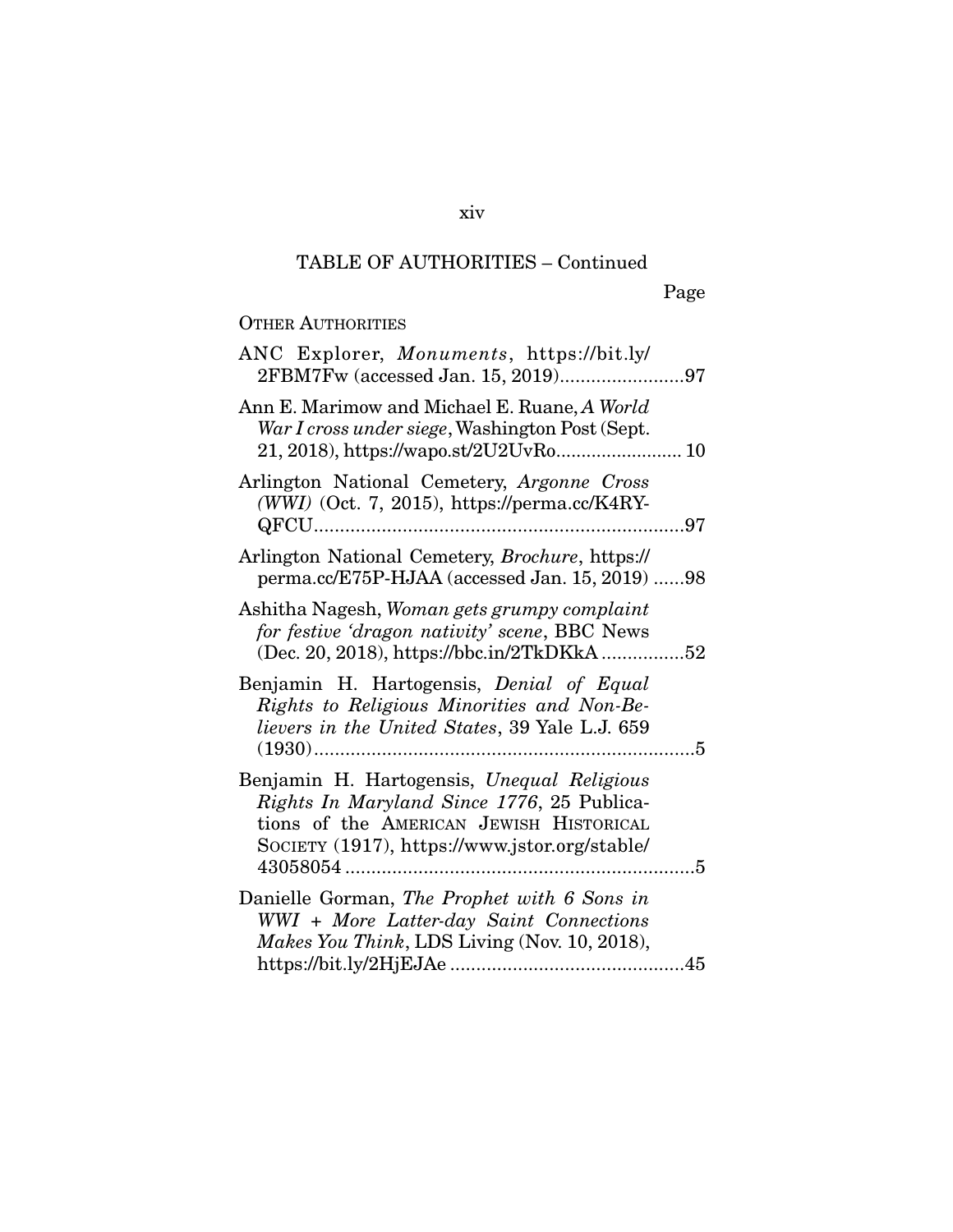xv

| David Gonzales, Pensacola Man's Facebook Post<br>Targets AHA Lawyer In Cross Case, Ignites<br>Firestorm, ABC3 (June 22, 2017), https://                |
|--------------------------------------------------------------------------------------------------------------------------------------------------------|
| Dean M. Kelley, Beyond Separation of Church<br>and State, 5 J. Church & State 181 (1963),<br>https://www.jstor.org/stable/2391325852                   |
| Douglas Keister, Stories in Stone: A Field Guide<br>to Cemetery Symbolism and Iconography (2004)16                                                     |
| Elizabeth Fleet, Madison's "Detached Memo-<br>randa," 3 Wm. & Mary Quarterly 562 (1946)79                                                              |
| Emanuel Milton Altfeld, The Jewish Struggle for<br>Religious and Civil Liberty in Maryland                                                             |
| Giles Fraser, Christians must understand that<br>for Jews the cross is a symbol of oppression,<br>The Guardian $(2014)$ , https://bit.ly/2LP63DN 16    |
| Google Maps, https://goo.gl/maps/QXupqkdCYGy,<br>https://goo.gl/maps/cRroAB86QW72 [https://bit.<br>ly/2R4h3zm] (accessed Jan. 14, 2019) 10             |
| Jewish Washington, Restrictions, Scrapbook Of An<br>American Community, https://bit.ly/2SVkN85                                                         |
| Laurel Wamsley, Satanic Sculpture Installed At<br>Illinois Statehouse, Just In Time For The Holi-<br>days, NPR (Dec. 4, 2018), https://n.pr/2Rz1ukj 52 |
| M. Newton & J. Newton, The Ku Klux Klan: An                                                                                                            |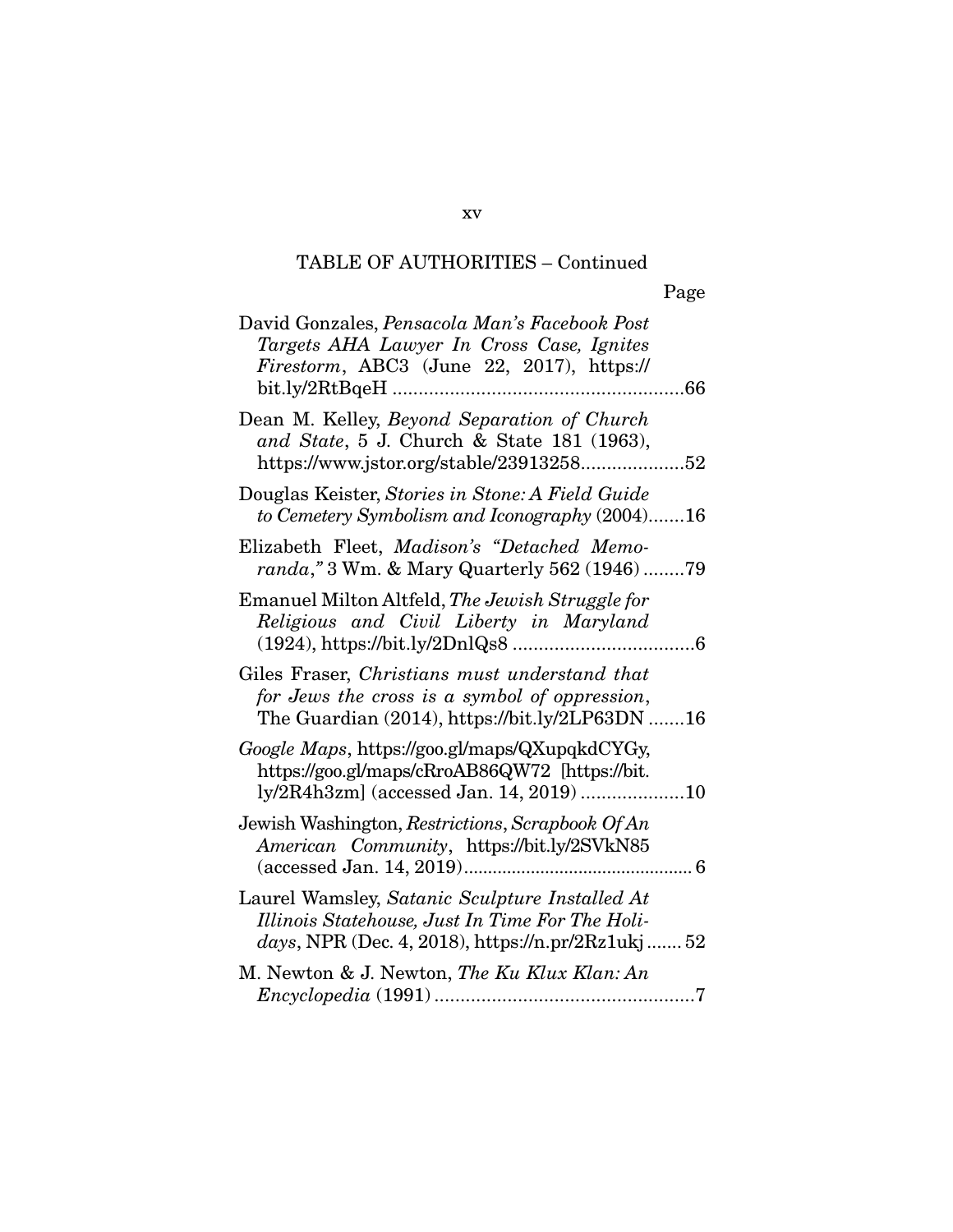xvi

| Meagan Flynn, To Catholics, Junípero Serra is a<br>saint. To Stanford University, he's a mailing<br>address worth eliminating, The Washington<br>Post (Sept. 18, 2018), https://wapo.st/2AHvwfk16 |  |
|---------------------------------------------------------------------------------------------------------------------------------------------------------------------------------------------------|--|
| Michael Corcoran, For Which It Stands, An<br>Anecdotal Biography of the American Flag                                                                                                             |  |
| Michael Sledge, Soldier Dead: How We Recover,<br>Identify, Bury, & Honor Our Military Fallen                                                                                                      |  |
| National Park Service, LATIN CROSS-Chris-<br>tian Faith, https://bit.ly/2Hnyxrc (accessed                                                                                                         |  |
| Nikki Wentling, 'It's a brotherhood': Veterans<br>who fought for Vietnam helicopter monument<br>at Arlington see it unveiled, Stars and Stripes,                                                  |  |
| Olivia B. Waxman, 'We Became Warriors Again':<br>Why World War I Was a Surprisingly Pivotal<br>Moment for American Indian History, Time<br>Magazine (Nov. 23, 2018), http://time.com/5459439/     |  |
| Robert S. Alley, James Madison on religious lib-                                                                                                                                                  |  |
| Robin Wright, Humayun Khan Isn't the Only<br>Muslim American Hero, The New Yorker<br>(Aug. 15, 2016), https://bit.ly/2D9oPV339                                                                    |  |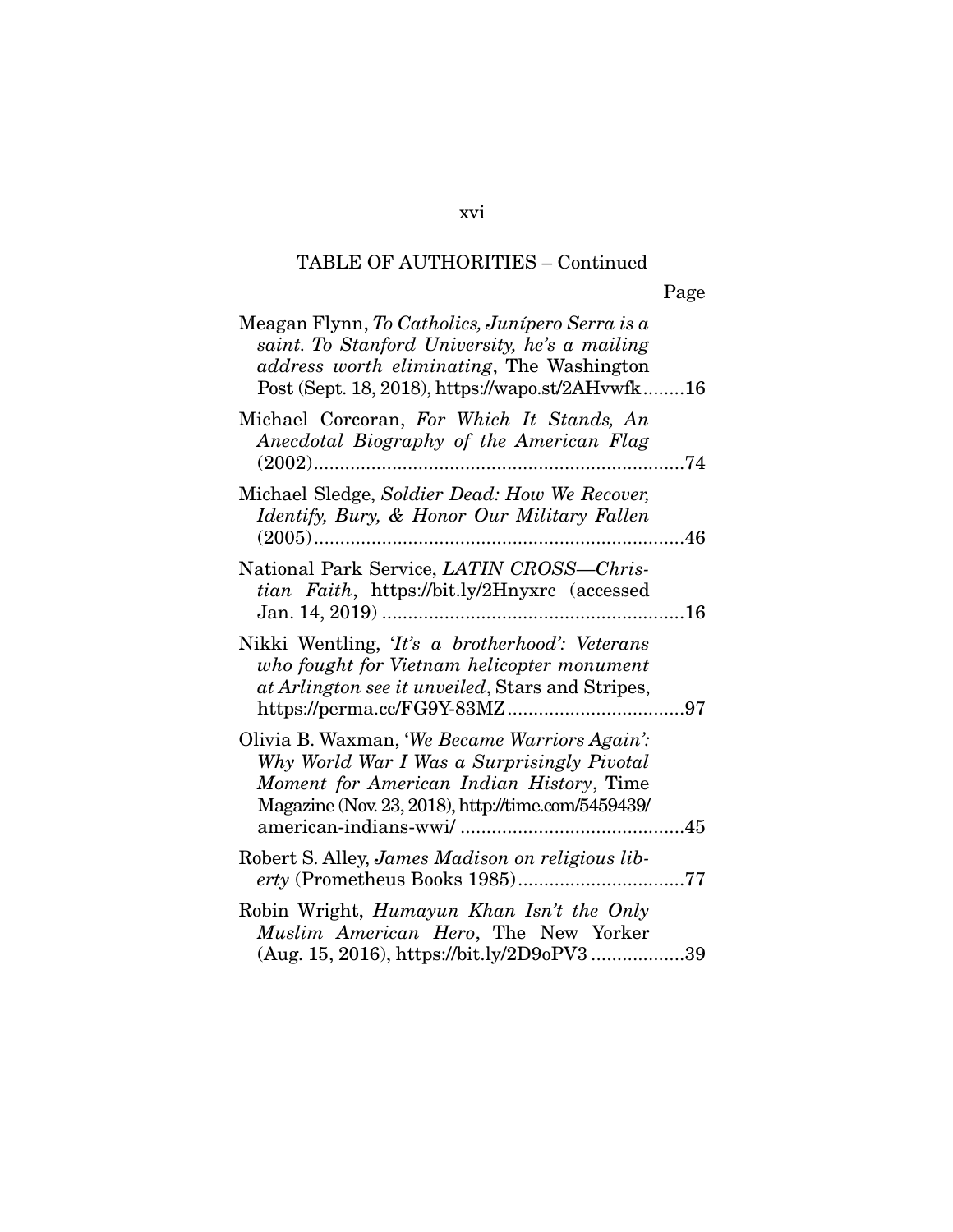#### xvii

## TABLE OF AUTHORITIES – Continued

| ۰, |  |
|----|--|
|    |  |

| Sir Frederick Kenyon, War Graves: How the<br>Cemeteries Abroad Will Be Designed (1918),<br>http://handle.slv.vic.gov.au/10381/9035776          |
|------------------------------------------------------------------------------------------------------------------------------------------------|
| Smithsonian Institute, <i>Polar Bear Memorial</i><br>(sculpture), https://s.si.edu/2UJY7Js (accessed                                           |
| Smithsonian Institute, Volusia County Memo-<br>rial To World War Heroes, (sculpture), https://<br>s.si.edu/2SMoEEz (accessed Jan. 15, 2019) 95 |
| Smithsonian Institute, World War I, (sculpture)<br>(outdoor sculpture), https://s.si.edu/2Fq7jNW,                                              |
| Smithsonian Institute, World War I, (sculpture)<br>(outdoor sculpture) (cross), https://s.si.edu/                                              |
| Smithsonian Institution Research Information<br>System, World War I Monument (sculpture)<br>https://s.si.edu/2M4jjG7 (accessed Jan. 16,        |
| Steve Newton, Nativity removed; governor says<br>it 'mocks Christians', USA Today (Dec. 23,                                                    |
| Thomas Jefferson, The Virginia Statute for Reli-<br>gious Freedom (Jan. 16, 1786), reprinted in<br>FOUNDING THE REPUBLIC: A DOCUMENTARY HIS-   |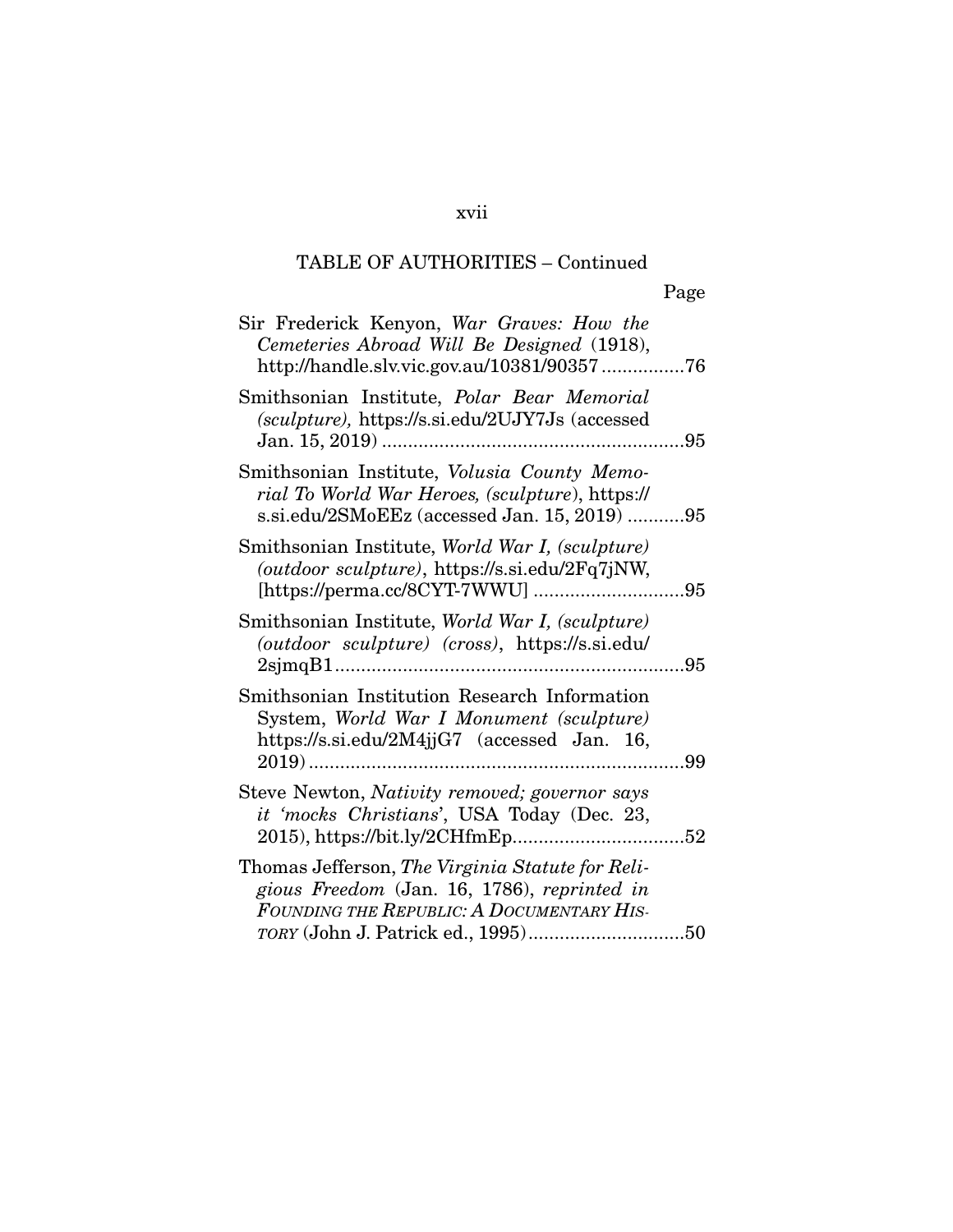## xviii

## TABLE OF AUTHORITIES – Continued

Page

| U.S. Dept. of Veterans Affairs, Available Em-<br>blems of Belief for Placement on Government<br><i>Headstones and Markers, National Cemetery</i><br>Administration, http://www.cem.va.gov/hmm/<br>emblems.asp (accessed Jan. 12, 2019)17 |
|------------------------------------------------------------------------------------------------------------------------------------------------------------------------------------------------------------------------------------------|
| Vatican Radio, Pope says the Cross is the gate of<br>salvation, prays for youths after Guatemala<br>$blaze$ , Abouna.org (Mar. 12, 2017), https://bit.                                                                                   |
| Vivek Chaudhary, The forgotten Muslim heroes<br>who fought for Britain in the trenches, The<br>Guardian (Nov. 11, 2017), https://bit.ly/2IGU9yN45                                                                                        |
| 1 Writings of Thomas Jefferson 62 (P. Ford ed.<br>1892)                                                                                                                                                                                  |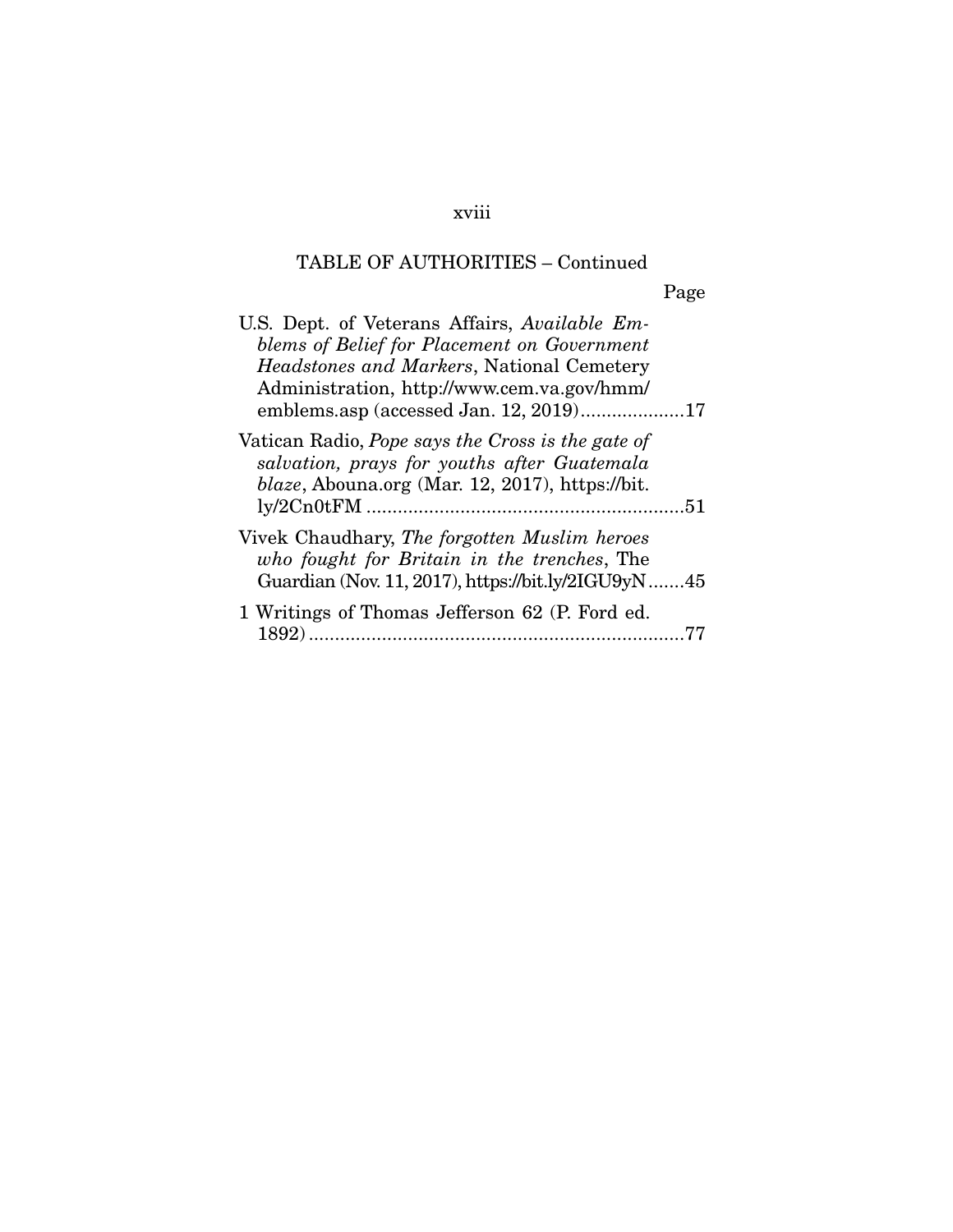#### STATEMENT OF THE CASE

#### A. Factual Background

 The government is prominently displaying a 40 foot-tall concrete Latin cross—symbolic of "Calvary, as described in the Bible"—at the entrance to the Town of Bladensburg in the center of one of the busiest intersections in Prince George's County, Maryland (the "Bladensburg Cross" or the "Cross.") Pet.App.6a-7a, 54a, 59a1 ; J.A.279, 984, 1410. The Cross and the median are owned and maintained exclusively by the Maryland-National Capital Park and Planning Commission ("Commission"), a bi-county agency funded by Prince George's County and Montgomery County. Pet.App.55a; J.A.70, 290, 299.

#### 1. The origins of Bladensburg's Latin Cross

 In January of 1919, residents of Prince George's County chose a secular doughboy as the symbol to commemorate those who perished in World War I. J.A.60- 61, 110-13, 462. The memorial was unveiled in 1919 at the county courthouse, bearing the same names as those that would later appear on the Bladensburg Cross. J.A.112, 145, 462.

 Later that same year, apparently dissatisfied with this secular memorial, the Good Roads League obtained the consent of the Commissioners of the Town

<sup>&</sup>lt;sup>1</sup> "Pet.App." refers to the Commission's Petition Appendix.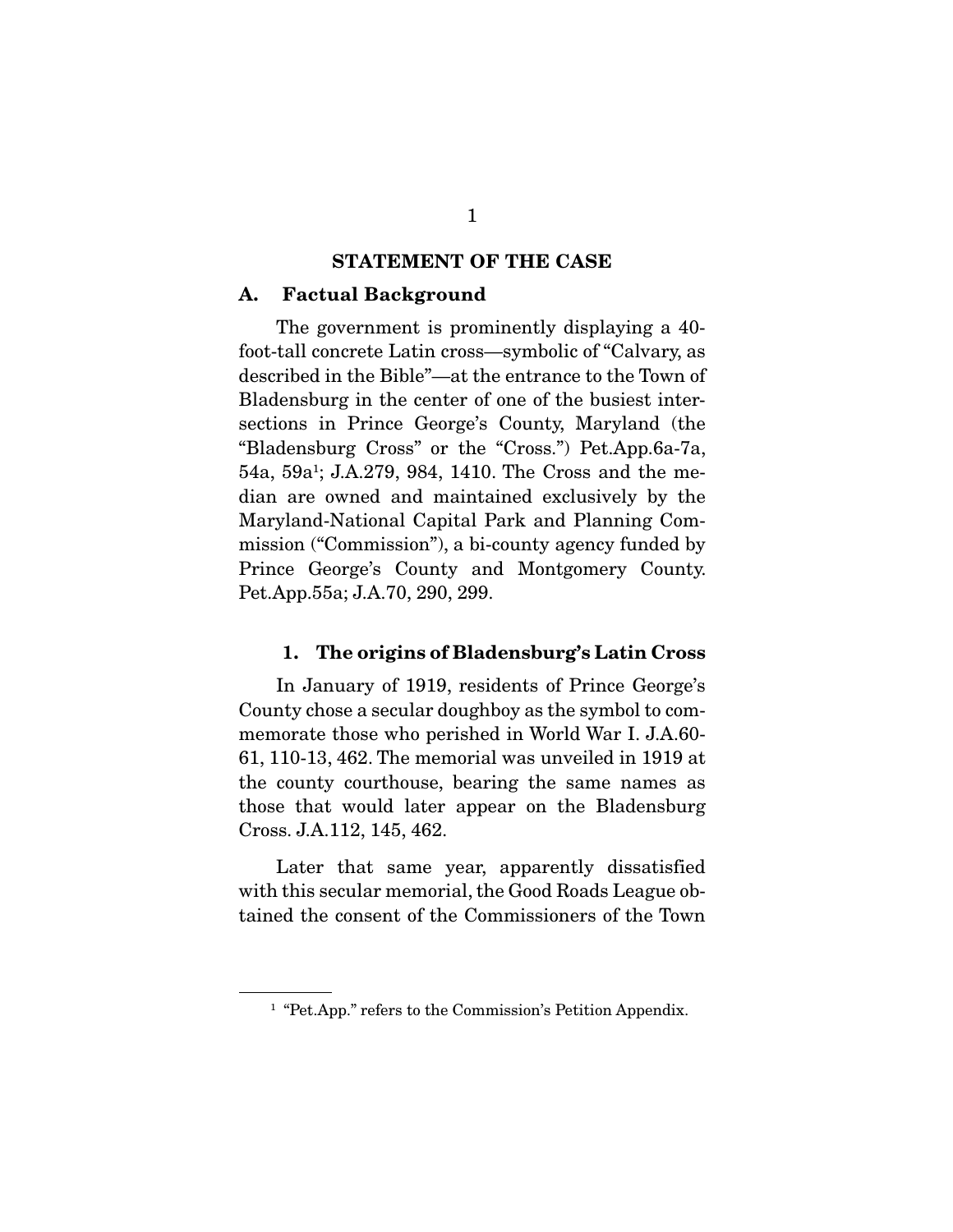of Bladensburg (the "Town") to erect a large "Calvary Cross" on Town property. Pet.App.6a-8a, 55a-58a.

 The plan was to erect a "mammoth cross, a likeness of the Cross of Calvary, as described in the Bible." Pet.App.7a; J.A.428. "Calvary" refers to the "proper name of the place where [Jesus] Christ was crucified." Pet.App.7a; J.A.135. The committee overseeing the effort was aptly named the "Calvary Cross Memorial" committee. J.A.431.

 John Earley, who had recently designed a critically acclaimed Catholic shrine, was chosen as the Cross's designer. J.A.309-10, 1348-50, 1545-47. The Committee then proceeded to fundraise for the edifice (J.A.428, 431) asking donors to sign a pledge stating that they "trust[ed] in God, the Supreme Ruler of the universe," and pledged to "'one god, one country and one flag.'" Pet.App.55a-56a; J.A.43, 1252.

 The Town "soon picked the perfect spot for their memorial, the former Bladensburg Port landing—the center of the town's economic and social life for much of the nineteenth century." Maryland Elected Officials and Prince George's County Amicus Br.13. "Town leaders chose to locate the monument on a prominent piece of land in what was then the center of town" (*id.* at 6), as the land was then "owned by the Town." Pet.App.7a, 56a-57a; J.A.64.

 At the groundbreaking ceremony, held on September 28, 1919, the Secretary of the Navy "was the primary speaker" and other "'speeches were given by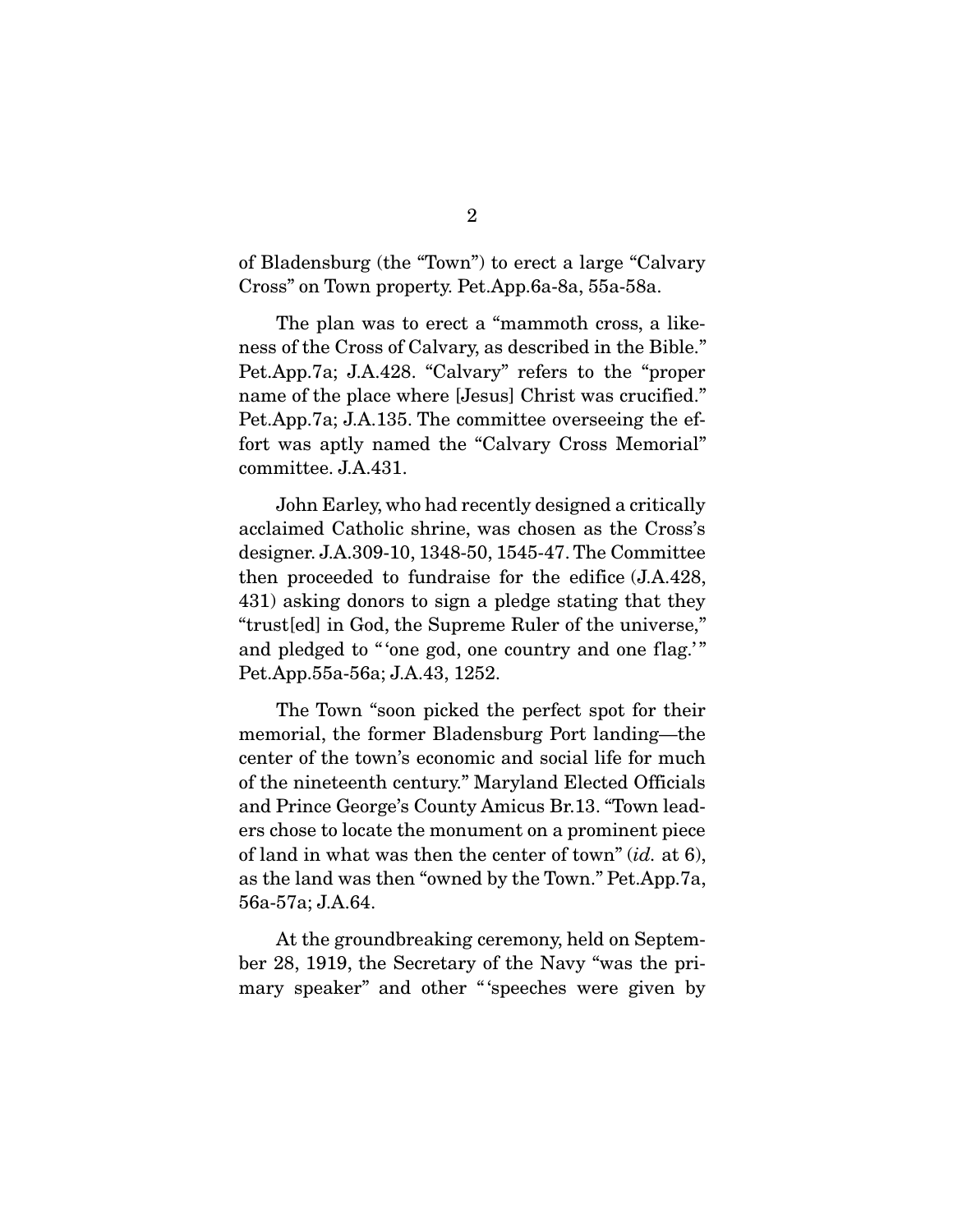local officials.'" Pet.App.56a-57a; J.A.1260, 910, 1024-26.

 By 1922, the Calvary Cross was erected in its cruciform but unfinished. J.A.177, 1027, 1056, 1061-62. C.A.App.1208. The committee failed to raise enough funds and thus abandoned their efforts. Pet.App.57a; J.A.462. This was "attributed to the keen competition" the Cross faced with the secular memorial slated for, and then erected at, the courthouse—which yielded a "far more successful" fundraising campaign. J.A.462. "[M]any citizens, aware the county already had a war memorial, deemed unnecessary to support further attempts to complete the Peace Cross." *Id.*

 Due to its prominent placement on the main Washington-Baltimore thoroughfare, the unfinished Cross "became an eye-sore to those who passed everyday." J.A.462*.* So on February 25, 1922, the Town "resolved" to convey to the American Legion ("Legion") Post 3 the "care" of the land on which "the cross now stands" for the "completion" of the Cross. Pet.App.57a-58a; J.A.64-65, 463. The land, "together with the Cross and its surroundings," would revert to the Town if Post 3 disbanded. Pet.App.58a; J.A.65.

 The Legion's first fundraising drive for the Cross in April 1922 featured Christian prayers. Pet.App.4a; J.A.1058-59. In May 1922, the Legion held memorial services at the site, where a Christian chaplain led prayer and those in attendance sang the Christian hymn, "Nearer My God to Thee." Pet.App.7a; J.A.1061- 62.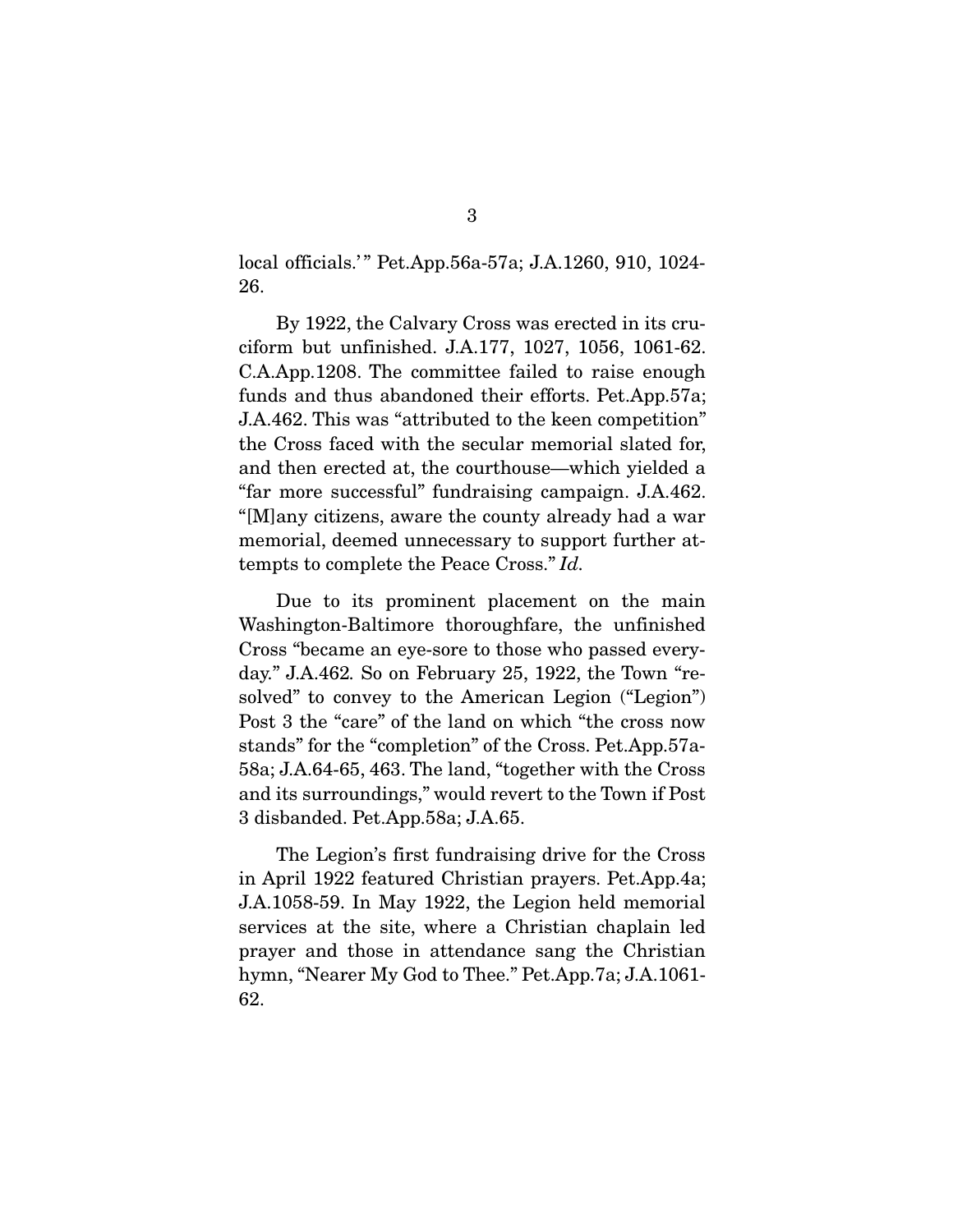The Cross was dedicated on July 12, 1925, at a public ceremony led by government officials and Christian clergy. Pet.App.58a-59a; J.A.216-18. The keynote speaker, Maryland Representative Stephen Gambrill, reaffirmed this Cross's distinctly Christian meaning, declaring: "by the token of this cross, *symbolic of Calvary*, let us keep fresh the memory of our boys who died for a righteous cause." Pet.App.59a; J.A.216-18 (emphasis added).

 A Roman Catholic priest and a Baptist minister delivered Christian prayers. Pet.App.7a; J.A.217-18. Other "local officials and figures delivered remarks." Pet.App.59a. "No rabbi or Jewish leader took part in the dedication of the [Bladensburg] Cross despite the close proximity" to "substantial Jewish communities." J.A.118-19.

 Immediately after its dedication, the Cross became the site for "rites," "exercises," "services" and "marches," many of which included prayers. Pet.App.8a, 23a, 62a; J.A.179, 471-88. On July 26, 1925, robed Klansmen marched from "the peace cross at Bladensburg to the fiery cross at Lanham." J.A.505-06. In May 1928, "exercises at the foot of the Memorial Cross" included prayers by Rev. Carey of St. Jerome's Catholic Church and Rev. Robertson of the First Baptist Church. J.A.471. In May 1929, memorial "exercises" at the Cross included prayers delivered by the Rector of St. Luke's Episcopal Parish. J.A.1407-08. Frank Mountford, lauded as a leading evangelist, held three "Sunday services" at the Cross in August 1931. Pet.App.8a, 40a, 62a; J.A.179.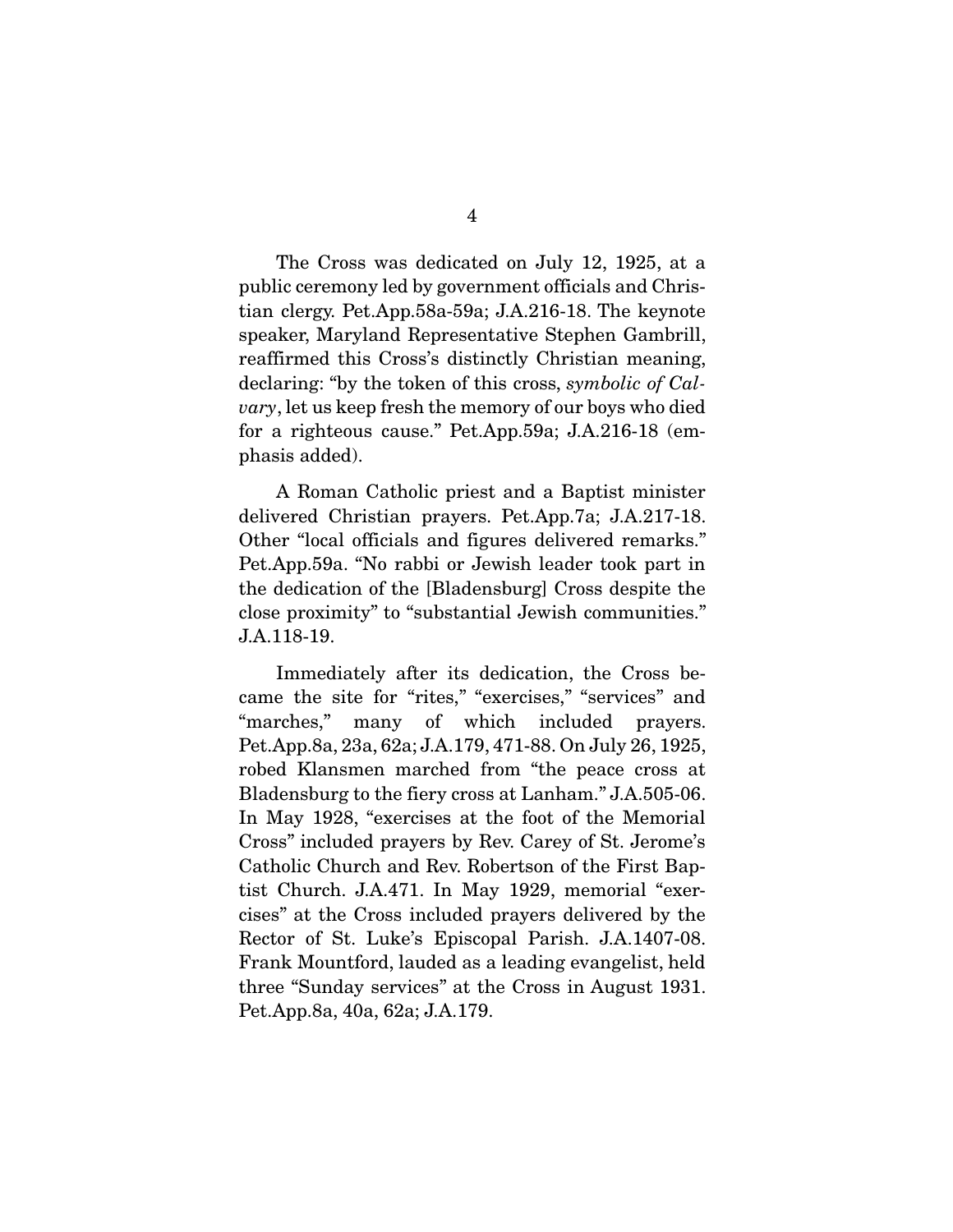#### 2. The historical context in which the Bladensburg Cross was erected

 As expert witness Dr. Kurt Piehler testified, for "most Jews, especially observant Jews, it would be surprising if they did not view the Bladensburg Peace Cross as an overtly hostile Christian symbol." J.A.121.

 When the Cross was erected in 1925, it was a crime in Maryland "to blaspheme or curse God or write or utter profane words about our Saviour Jesus Christ or of or concerning the Trinity or any of the persons thereof." Benjamin H. Hartogensis, *Denial of Equal Rights to Religious Minorities and Non-Believers in the United States*, 39 Yale L.J. 659, 676-77 (1930). This law was enforced *until 1970*. *State v. West*, 9 Md. App. 270, 272-73 (1970).

 Likewise, until this Court intervened in 1961, Maryland's test oath barred from office all "[c]itizens unwilling to avow a belief in Christianity, or being Jews, were unwilling to subscribe to a belief in a hereafter." Benjamin H. Hartogensis, *Unequal Religious Rights In Maryland Since 1776*, 25 PUBLICATIONS OF THE AMERICAN JEWISH HISTORICAL SOCIETY 93, 98-99 (1917), https://www.jstor.org/stable/43058054. Thus, until 1961 "Jews, unwilling to submit or subscribe to the test, deists (like Thomas Jefferson), atheists, Pantheists, Moslems, Buddhists, and Brahmins" were excluded from office. *Id.* Pet.App.23a-24a.

Throughout the First World War, the Latin cross "reflected a strain of exclusion directed against a small, but growing Jewish population." J.A.1098. *See*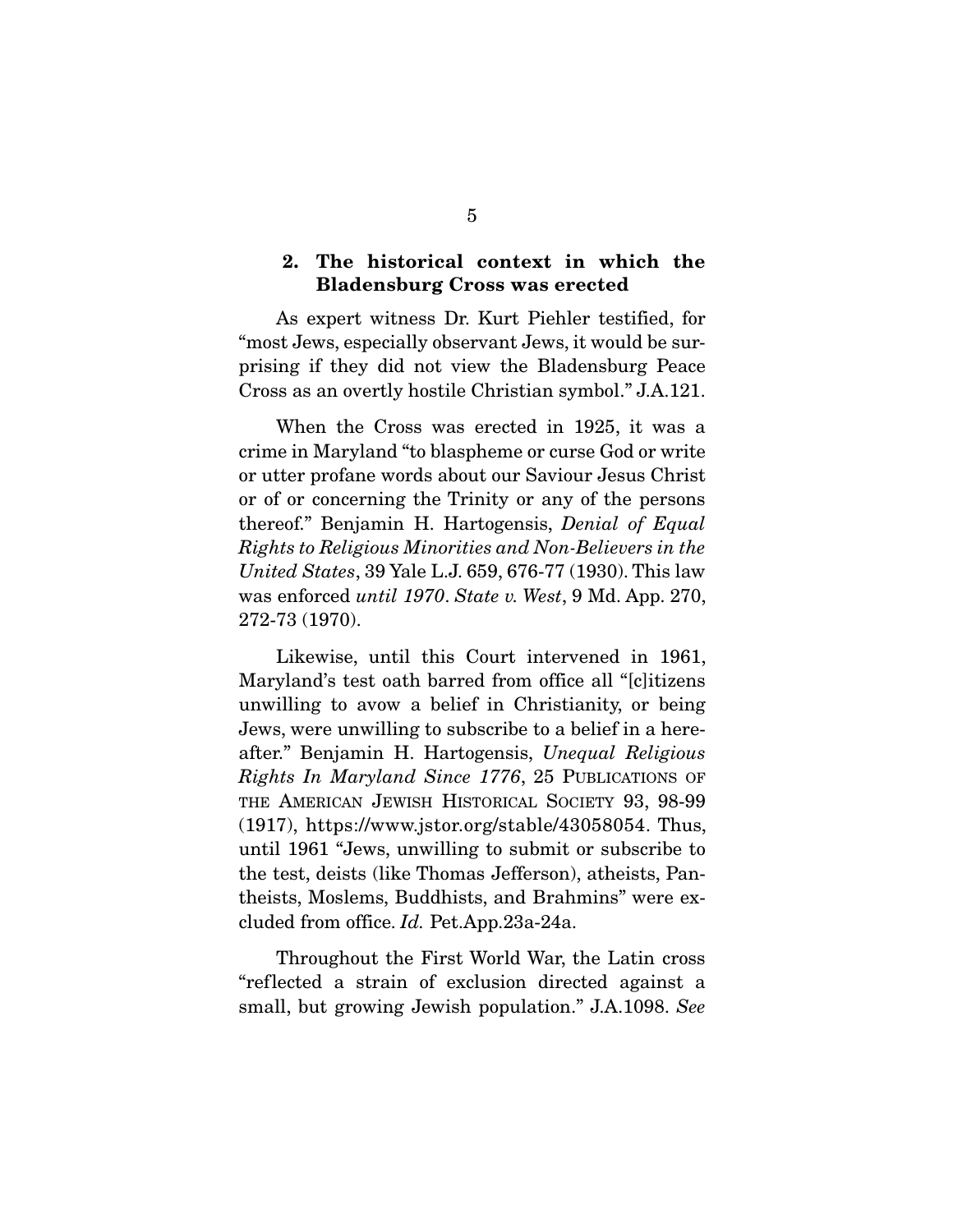J.A.1329-33. As a former commander wrote, Jewish war veterans united to fight a "tidal-wave" of "poisonous propaganda of passion and prejudice, of Religious bigotry, intolerance, and race hatred." J.A.1329. "The most baseless anti-Semitic utterances portrayed Jews" as "money lovers who would never risk life and limb for country." J.A.1329.

 "GENTILES ONLY" would be the sign Jews confronted at popular vacation spots near Annapolis. Jewish Washington, *Restrictions*, *Scrapbook Of An American Community*, https://bit.ly/2SVkN85 (accessed Jan. 14, 2019). Builders used restrictive covenants to dissuade Jews from buying property in Spring Valley and parts of Chevy Chase. *Id. See also* Emanuel Milton Altfeld, *The Jewish Struggle for Religious and Civil Liberty in Maryland* (1924), https://bit.ly/2DnlQs8.

In Prince George's County in the 1920s, the Latin cross was "appropriated by the Ku Klux Klan as a sectarian symbol designed to intimidate Jews, Roman Catholics, and African Americans." J.A.80. *See* J.A.117- 22, 495-523.

 In 1924, 400 robed Klansmen conducted a full "Ku Klux Klan" funeral less than a mile away from the nearly-finished Cross and "200 persons other than Klansmen stayed for the ceremonies." J.A.495-96. In 1925, Klansmen marched from "the peace cross at Bladensburg to the fiery cross at Lanham." J.A.506, 118. That same year, 100,000 robed Klansmen marched through Washington, D.C. J.A.119. Cross burnings were common in nearby Mt. Rainier. *Id. See*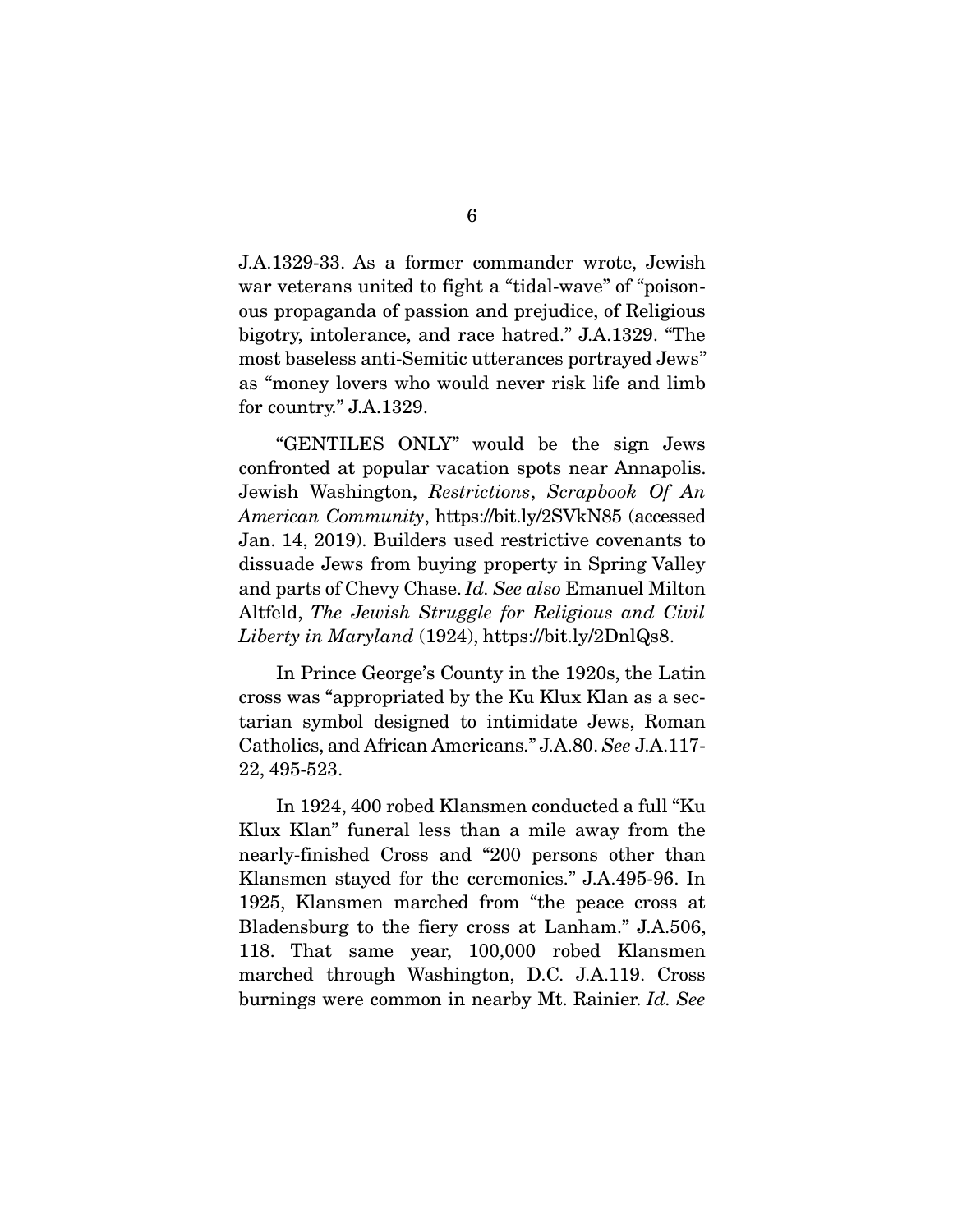*also Virginia v. Black*, 538 U.S. 343, 393 (2003) (Thomas, J., dissenting) (discussing rise in cross burnings in Virginia in 1920s); M. Newton & J. Newton, *The Ku Klux Klan: An Encyclopedia* at 21, 382 (1991) ("Jewish merchants were subjected to boycotts, threats, cross burnings, and sometimes acts of violence.").

 "A number of Klansmen were members of the American Legion during this era." J.A.120. In some "communities, the Klan and Legion memberships were one in the same." J.A.1334-35.

 The Legion put on "the greatest ministrel [sic] show ever held in Hyattsville" to benefit "the Memorial Cross." C.A.App.2088. The Legion also fundraised with carnival games like "Coon in Barrel" and "Japanese Board." C.A.App.2075. *See also* J.A.1059.

 "During World War I, attempts to use religious iconography were seen as highly controversial." J.A.99. The Jewish Welfare Board protested the use of the Latin cross on overseas chapels, the Tomb of the Unknown Soldier, as the symbol on chaplain uniforms (including for Rabbis), and most importantly, as the symbol over Jewish graves. J.A.106-13, 160-67, 324-25, 1129-30, 1163-1241. *See* J.A.1143-44 (such attempts to use the cross "showed a lack of sensitivity to non-Christian Americans who also had made the highest sacrifice").

 Their pleas met with some success. In overseas cemeteries, the government agreed to put Stars of David over Jewish graves. J.A.109. The Legion (at 4)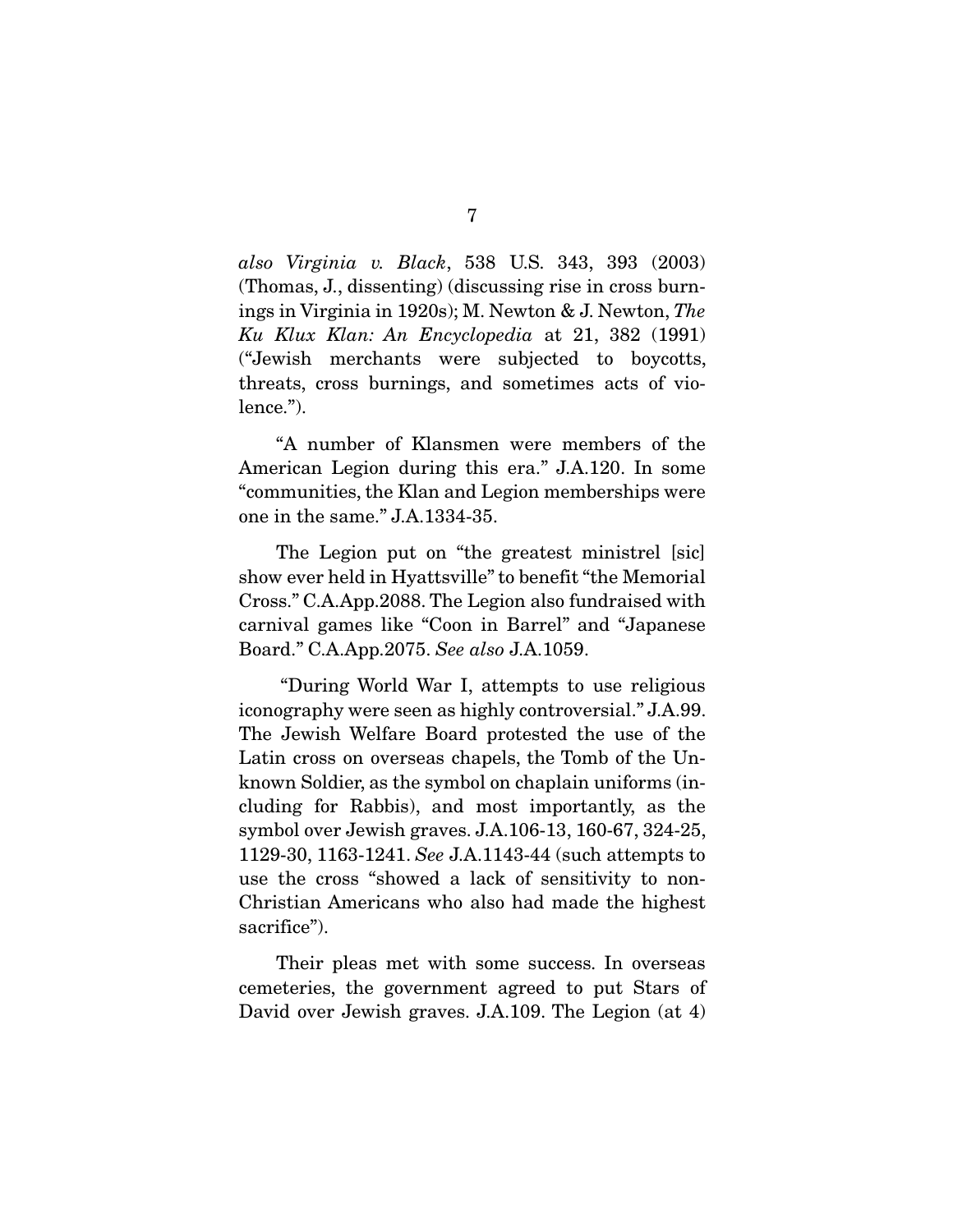quotes Dr. Piehler's statement that " 'the Cross became the principal grave marker' during WWI," but omits the rest of the sentence: "*with a Star of David gravestone used for Jewish soldiers*." J.A.1094 (emphasis added). *Accord* Comm'n Br.4 (quoting J.A.1143). Cemeteries in the United States adopted the uniform slab marker. Pet.App.35a; J.A.80, 160. And the "vast majority of World War I memorials do not make use of religious iconography in their design." J.A.98. The "free standing Latin Cross in Bladensburg is distinctive." J.A.110. The "most widely used World War I monument erected in most communities was the doughboy statue." J.A.165; *see* J.A.110-16.

#### 3. The Cross's physical features and setting

 The Bladensburg Cross is an "imposing 40-foot, 16-ton" (J.A.1420) concrete Latin cross. Pet.App.7a, 54a; J.A.737, 746, 750, 918, 984. The Cross is the Town's "most prominent symbol." J.A.868. *See* J.A.44- 47. A councilwoman boasted in 2001: "The [Cross] has always denoted Bladensburg." J.A.868*.* 

 The Cross towers over a small traffic island that serves as a median between three major commercial/ commuter roadways—"a strategic position at the point where the Washington-Baltimore Boulevard joins the Defense Highway leading from Washington to Annapolis." Pet.App.56a; *see* J.A.33-34, 44, 306; C.A.App.686. It is "one of the county's busiest intersections"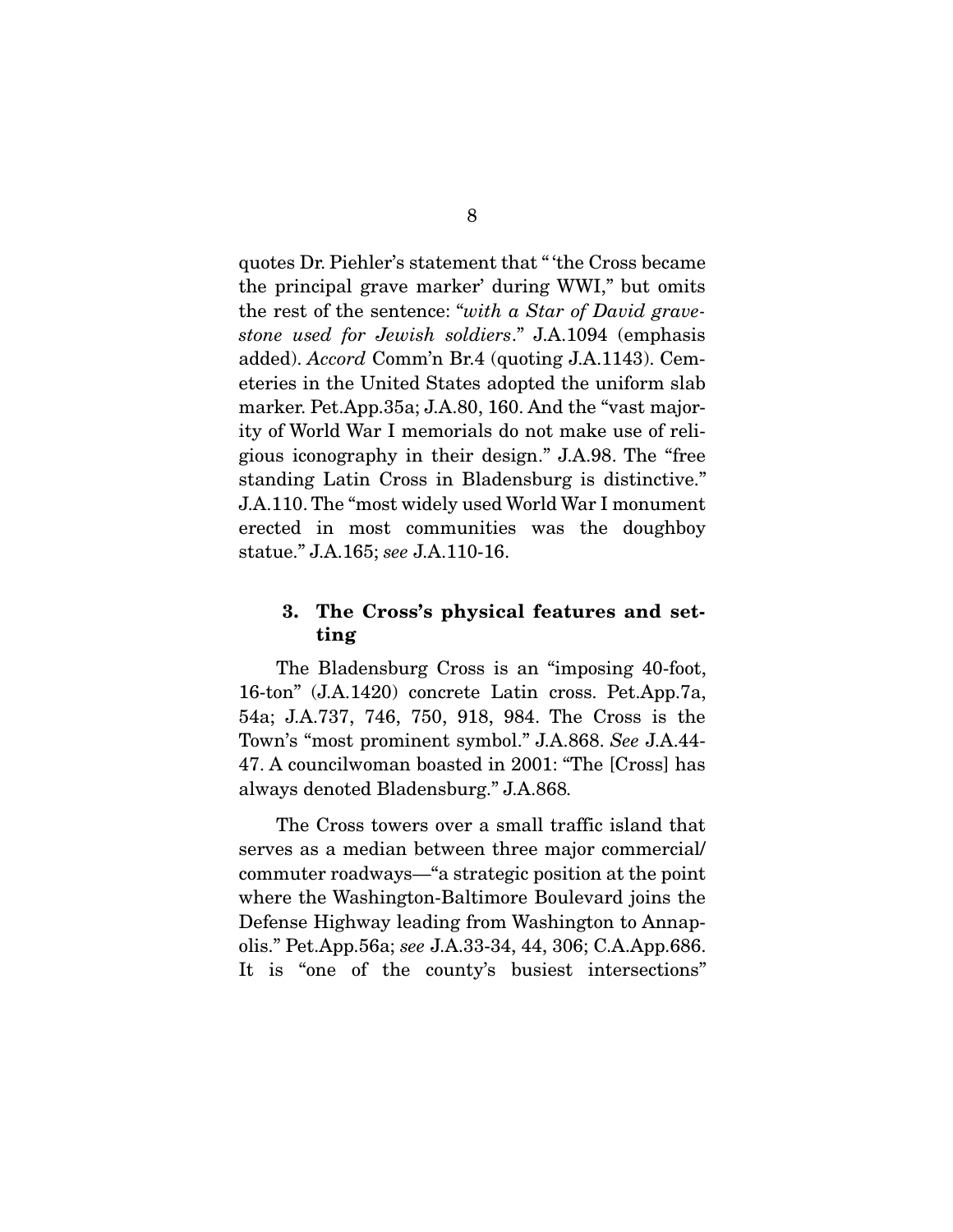(Pet.App.6a; J.A.279), traversed by "thousands" of motorists on a daily basis. J.A.1013.

 The Cross is the only monument on the island. Pet.App.8a-10a; J.A.40, 44, 53, 423-26. There are no other religious symbols in sight. Pet.App.9a-10a, 29a, 46a. The Cross itself has no secular features aside from a small "U.S." star in the center. Pet.App.93a-94a; J.A.42, 765. Petitioners assert this is the "American Legion" symbol (Comm'n Br.21; Legion Br.60), yet the Commission's records refer to it as a generic "gold star bearing the letters 'U.S.' in red in the center." J.A.62- 63, *accord* J.A.171, 209, 969, 973, 1505. The Legion is not named anywhere on the Cross or its base. Pet.App.32a-34a, 55a; J.A.1504-05.

 There "are no specific pedestrian rights-of-way" to the median and no designated parking. Pet.App.25a; J.A.44, 70, 279, 1348, 1484; J.A.460 ("No public access is possible.").

 Affixed to one side of the Cross's base is a 2-foottall plaque listing men who died in World War I. Pet.App.8a-9a, 55a.<sup>2</sup> The plaque is usually obscured by bushes. Pet.App.9a, 26a; J.A.41, 236, 423-24, 701, 929- 31, 984; C.A.App.861; 1102, 1107, 1112. Even when cleared, the plaque cannot be read by passing motorists. Pet.App.9a, 25a; C.A.App.1463, 1104, 1112;

<sup>2</sup> Not everyone named on the Cross was from Prince George's County. The plaque includes several men from Baltimore, D.C., and Virginia. J.A.467-68, 1565.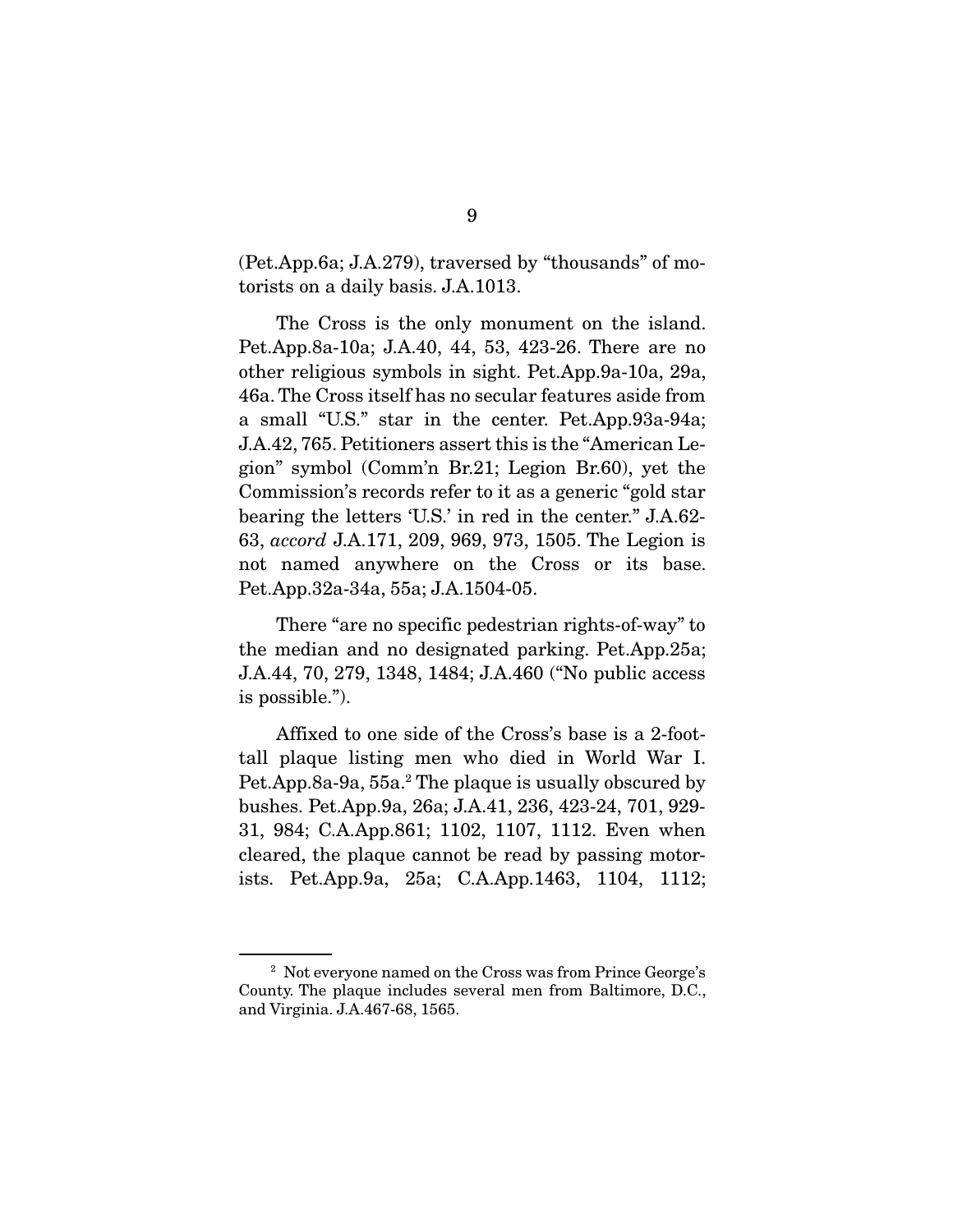J.A.426, 887-90. One local didn't even know her uncle's name was on the plaque until this litigation.<sup>3</sup>

 The Cross stood as the only monument in the area for over 20 years. J.A.992-94, 1004-07. In the 1940s, the government approved the placement of a World War II scroll—approximately one-third the Cross's size—in a separate area across the highway. J.A.1004, 44, 47. This was the only other monument in the area for 40 years, until the even smaller (6-foot-tall) Korea-Vietnam memorial was erected near the scroll in 1983. J.A.1006-07, 1529, 44, 46. It would be another twenty years until the fourth memorial (for 9/11) was added (by the county) to the separate parcel with the scroll, but it is a walkway, not a monument. J.A.44-45. After litigation commenced, in 2014, the government installed a War of 1812 monument about half a mile away from the Cross and about one-half the Cross's size. Pet.App.9a-10a; C.A.App.707-08, 2024. And recently, the Commission installed two soldier cut-outs (approximately 5-feet-tall) situated atop poles, but only one is visible from the Cross and it is on the separate parcel with the scroll. Pet.App.61a; J.A.856-57.4

 A 2015 Commission report conceded that the Cross is the "centerpiece" and is "clearly towering over the space." J.A.1348.

<sup>3</sup> Ann E. Marimow and Michael E. Ruane, *A World War I cross under siege*, Washington Post (Sept. 21, 2018), https://wapo.st/ 2U2UvRo.

<sup>4</sup> *Google Maps*, https://goo.gl/maps/QXupqkdCYGy, https://goo.gl/ maps/cRroAB86QW72 [https://bit.ly/2R4h3zm] (accessed Jan. 14, 2019).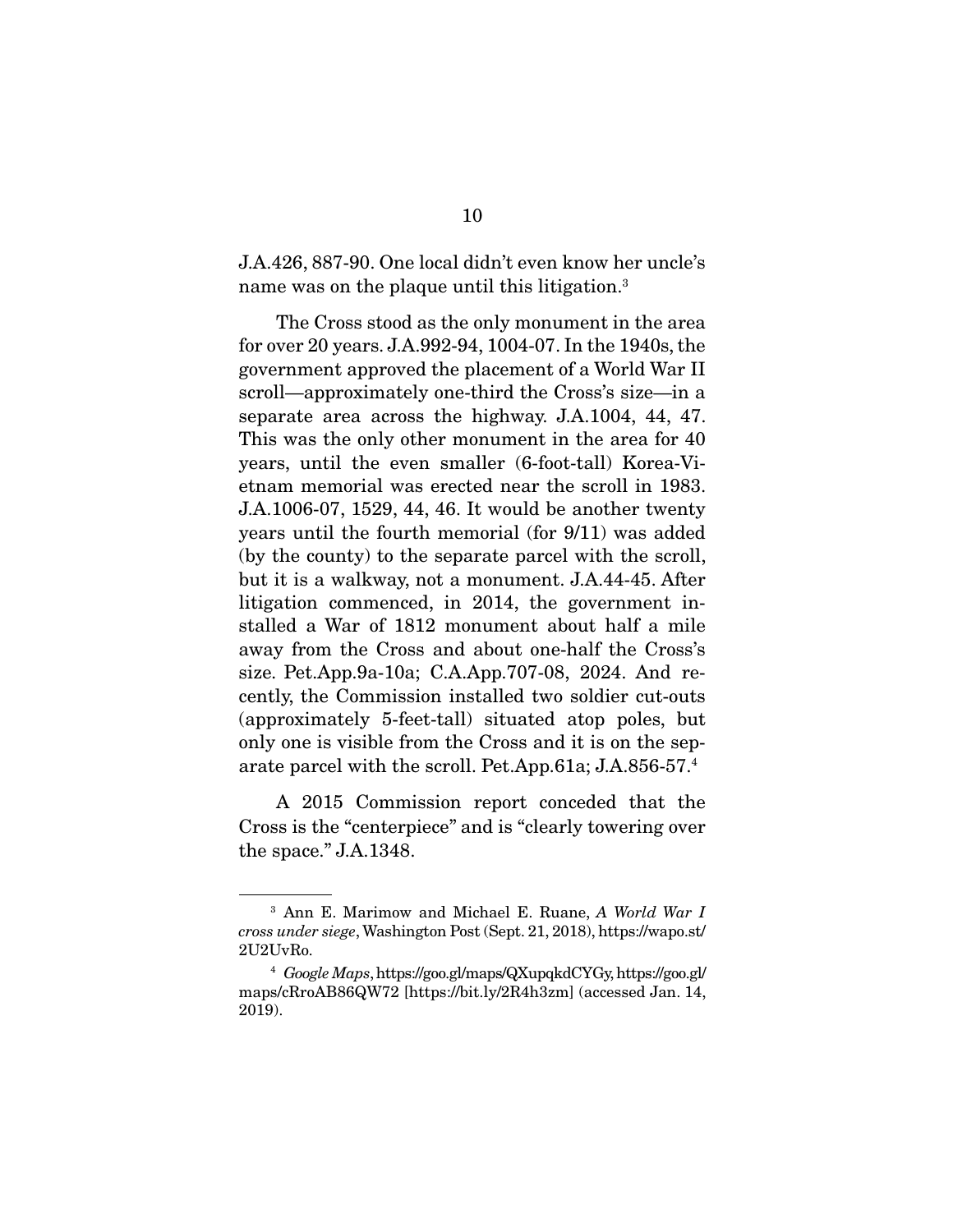#### 4. The Commission's ownership of the Cross

 Petitioners mislead the Court when they claim that the Commission owns the "Cross only because of roadway expansion and traffic safety concerns." Comm'n Br.13, *accord* 55; Legion Br.16. The Town deliberately chose to showcase the Cross by approving its erection on prominent Town-owned property. Pet.App.7a, 56a-57a. While Petitioners claim that the Cross just "ended up in the median of a traffic roundabout" (Legion Br.8), a 1919 *Washington Times* article confirms that it was the Town's intent to have the Cross placed in a median: "The cross will be erected at the intersection of the Washington and Baltimore boulevard and the new National Defense Highway, now being constructed on the way to Annapolis. This triangle park, [] is an admirable site." C.A.App.1128. *See* J.A.1347.

 The Cross stood unfinished, but in cruciform (J.A.177), before the Town deeded it to the Legion for its "perpetual care" in 1922. J.A.65. Before the Post would disband, in 1935, the governor asked the State Roads Commission to "prevent the 'desecration' of the Memorial Cross at Bladensburg by proposed erection of a service station on the property." J.A.491. A senator suggested that condemning the property would prevent such " 'desecration.'" *Id.* 

 And in 1960, the Commission acquired the Cross from the Roads Commission for the purposes of "the future repair and maintenance of the monument." J.A.1535. Thus, the Commission owns the land not *in*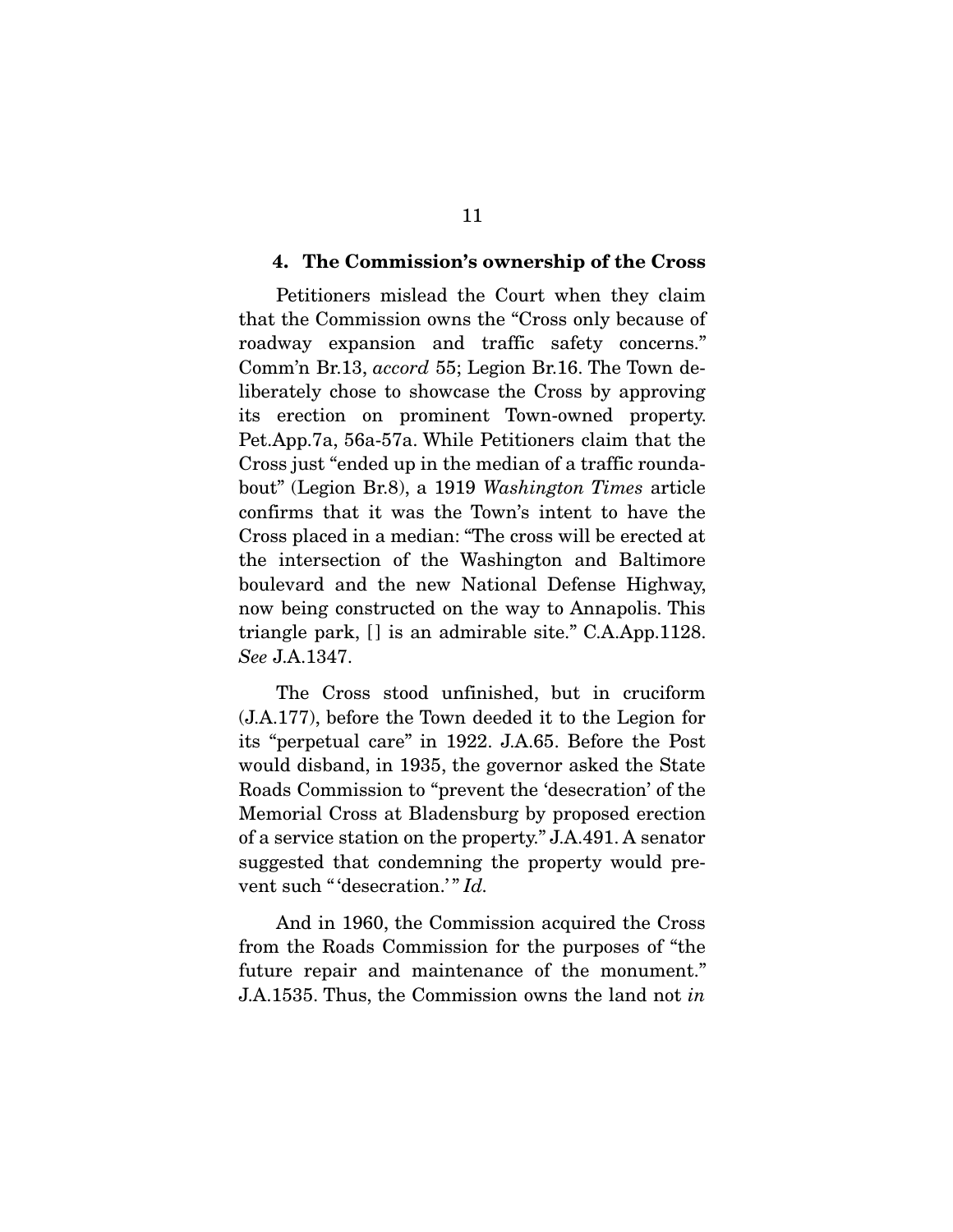*spite of* the Cross, but *because of* it. It is unclear if the *Cross's parcel* was ever needed by the Roads Commission. *See* J.A.1033. But it is clear that when the Commission acquired the Cross, it was not for traffic and safety concerns. Furthermore, any claim that the Commission's interest is limited to ensuring the public's safety cannot be squared with the Commission's choice to "rededicate" the Cross as a government war memorial, *infra.*

#### 5. The Commission's 1985 Renovation and Rededication of the Cross to all veterans and Town-sponsored events with Christian clergy

 In 1985, the Commission spent \$100,000 of county taxpayer funds to renovate the Cross. Pet.App.8a, 63a; J.A.191-92, 427; C.A.App.2484.

 After the renovation, on November 11, 1985, the Commission, together with the Town, held an elaborate "Rededication" ceremony to rededicate the Cross to "all veterans." Pet.App.62a; J.A.68-69, 191-202, 222- 25.

 The Commission invited Father Chimiak of St. Matthias Catholic Church to deliver the prayers at the ceremony and later thanked him "for his contributions to our programs" asserting that it "trust[ed] we may assimilate this relationship again." J.A.195. *See also*  J.A.1392. Over 400 attended the rededication. J.A.195.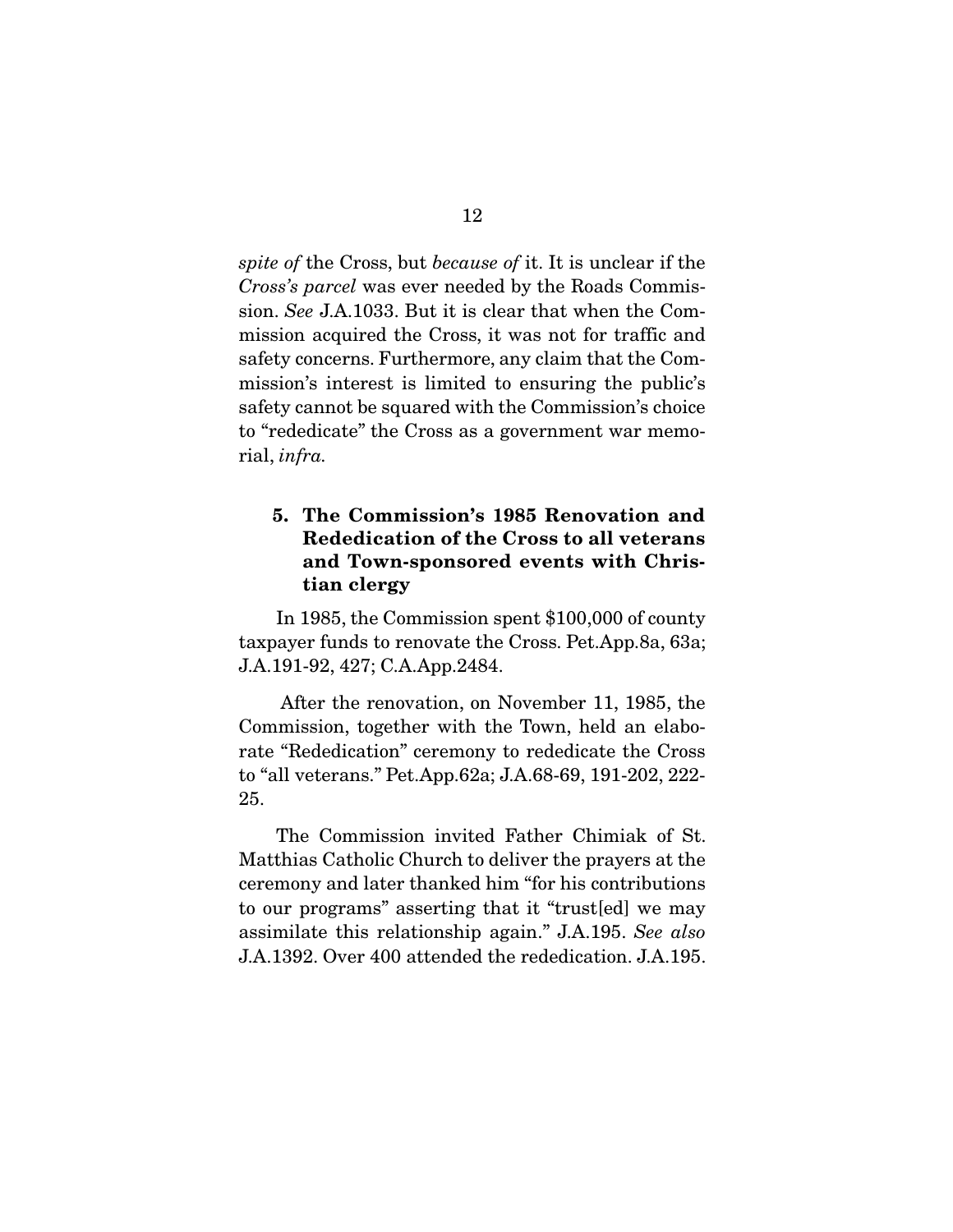Since 1960, the Town has embraced the Cross as its own (it was, after all, the Town's to begin with). J.A.1425; Pet.App.7a-8a, 61a-61a; *see* J.A.68, 182-202, 222-73, 525-608.

 In addition to co-sponsoring the rededication, on July 12, 1975, the Town participated in the Cross's "50th Anniversary." J.A.526-34. The Rector of St. Luke's Episcopal Church delivered the opening prayer and the featured speaker was a Christian chaplain, who delivered the closing prayer. J.A.533-34, 1033.

 On July 4, 1984, the Town hosted an "Independence Day" ceremony featuring two prayers by Father Chimiak. J.A.187-90. The Town continued to host similar July celebrations throughout the 1980s and 1990s. J.A.182-86, 225-29.

 The Town also co-sponsors annual veterans services at the Cross with the Legion and those services regularly include prayers by lay and ordained Christians. Pet.App.7a-8a, 23a, 61a-62a; J.A.230-73, 1043, 539-608. "Nothing in the record indicates that any of these services represented any faith other than Christianity." Pet.App.8a.

 Moreover, every ceremony held *for the Cross*—its fundraising drive, dedication, "50th anniversary," and rededication—included prayers by Christians. Pet.App.7a-8a, 23a, 59a; J.A.195-202, 471-88, 1033, 1413-16, 1059-62.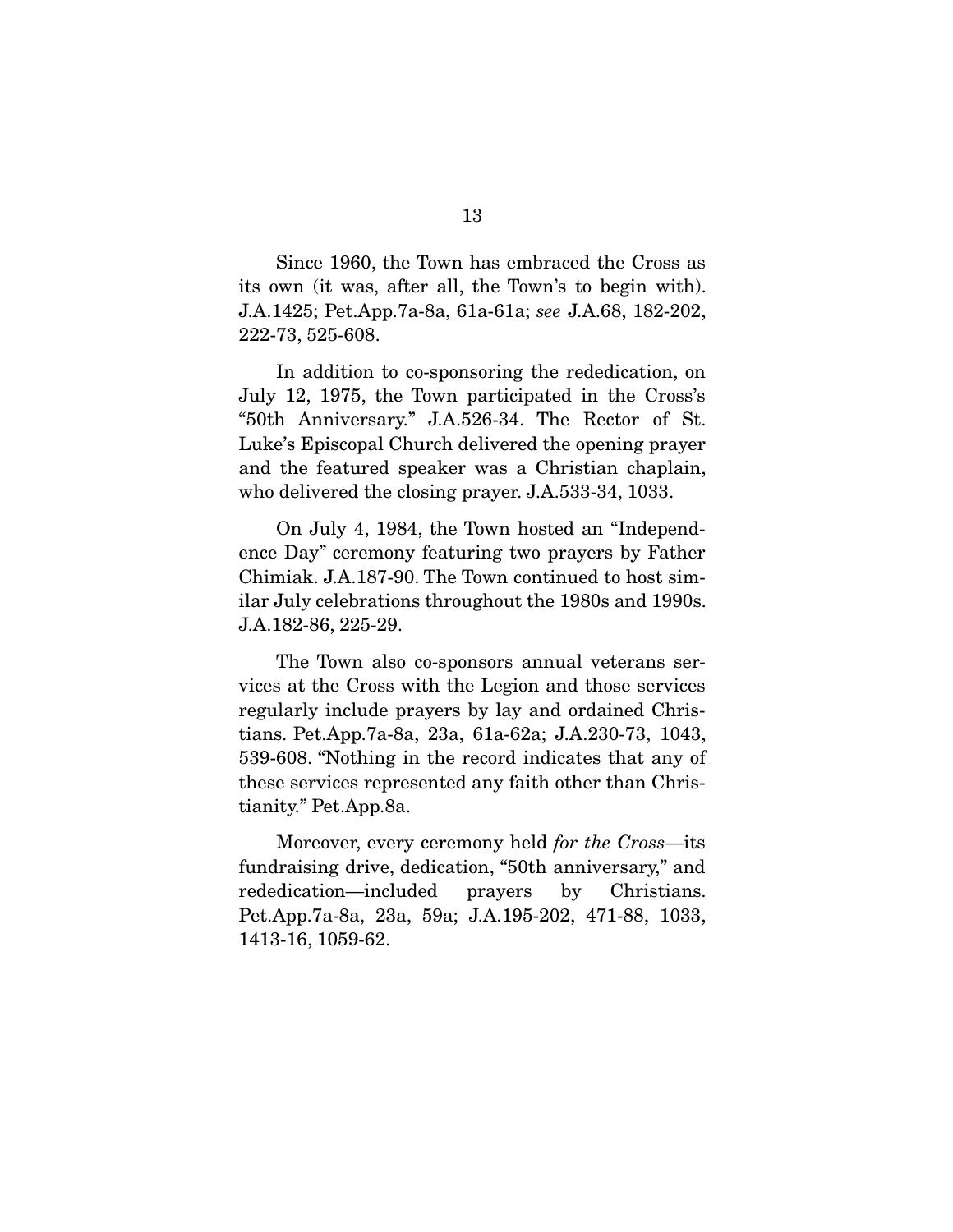#### 6. 2008-present: A crumbling "eyesore" and safety hazard

 For the first 15 years of the Commission's ownership, the Cross was a low priority. A 1984 article reported that this "imposing 40-foot, 16-ton monument" was "deteriorating," "neglect[ed]," falling apart, and posing a hazard to "children and adults." J.A.1420-21. *See* J.A.730-35.

 After the 1985 \$100,000 renovation, the Commission spent \$17,000 on routine maintenance. Pet.App.8a, 30a, 63a; J.A.69. But the commercial and traffic pollutants and a "complex array of [other] variable stresses" rendered these efforts futile. J.A.737-38, 750-52. In 2008, the Commission set aside \$100,000 for another substantial renovation project because the Cross was "rapidly deteriorating" with large chunks falling off. Pet.App.8a, 30a, 63a; J.A.290-93, 850-53.

 In 2009, the Commission reported: "There are two cracks that are getting worse which potentially will cause a face of the [Bladensburg] Cross to fall off." J.A.832.

 A 2010 Commission report referred to the Cross as a "public eyesore." J.A.729. The report warned that repairs could easily "fail" and even "accelerate damage to the monument." J.A.752. In 2010, the Commission sought Requests for Proposals, but none were within budget so it cancelled the project. J.A.766, 820-32, 851, 861, 311.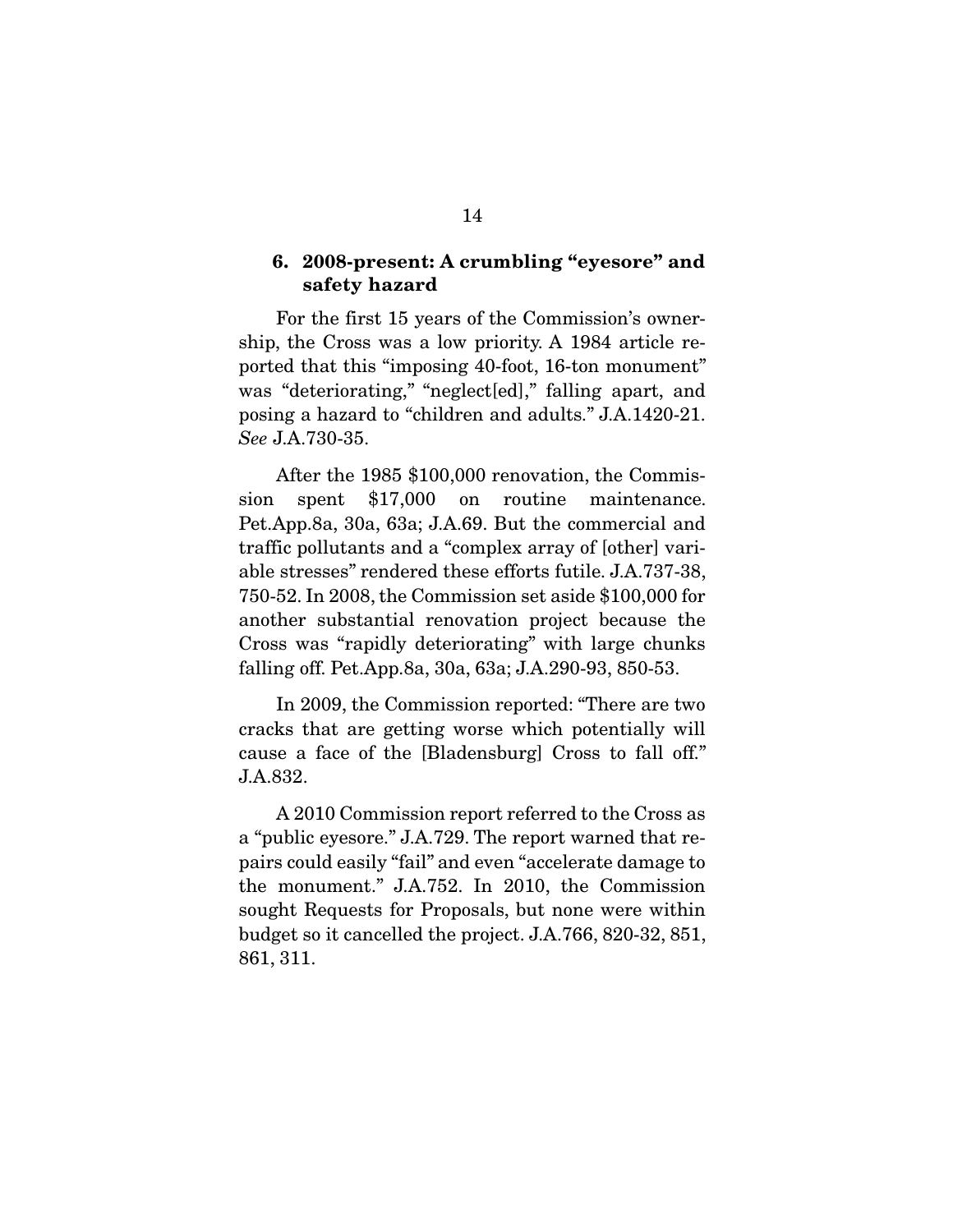When the Commission received Respondents' cease-and-desist letter in 2012, it didn't hesitate to "delay[ ] the restoration project." *See* J.A.843-44 ("I guess now that I don't have anything big on my plate I can vacation in Bora Bora. . . . . . . . . . . . .").

 In 2012, a Commission official proclaimed: "Wow. Looks like another big chunk fell off it, so it may come down on its own!!" J.A.841.

 In November 2013, another official mused: "At what point does one stop making repairs, and consider whether it *makes more sense to start from scratch* or not . . .?" J.A.847 (emphasis added). The Commission's designee testified in March 2015: "As a matter of fact, the Peace Cross is coming down now." J.A.1074.

These internal conversations starkly contrast with the Commission's public statement that the Fourth Circuit's "decision will necessitate an act of shocking disrespect." Comm'n Pet.33.

 The Commission was in no hurry to recognize the Cross's supposed "historic significance" either. Comm'n Br.43 (noting that the Commission did not give the Cross local historic preservation status until 2010). *See also* J.A.865 (disinterest in nominating Cross for state preservation funding in 2012). The idea to have the Cross listed in the National Register of Historic Places was the brainchild of a private citizen. C.A.App.3421. And she proposed it only because she thought this honorific listing would thwart this litigation. C.A.App.2124-25, 3421.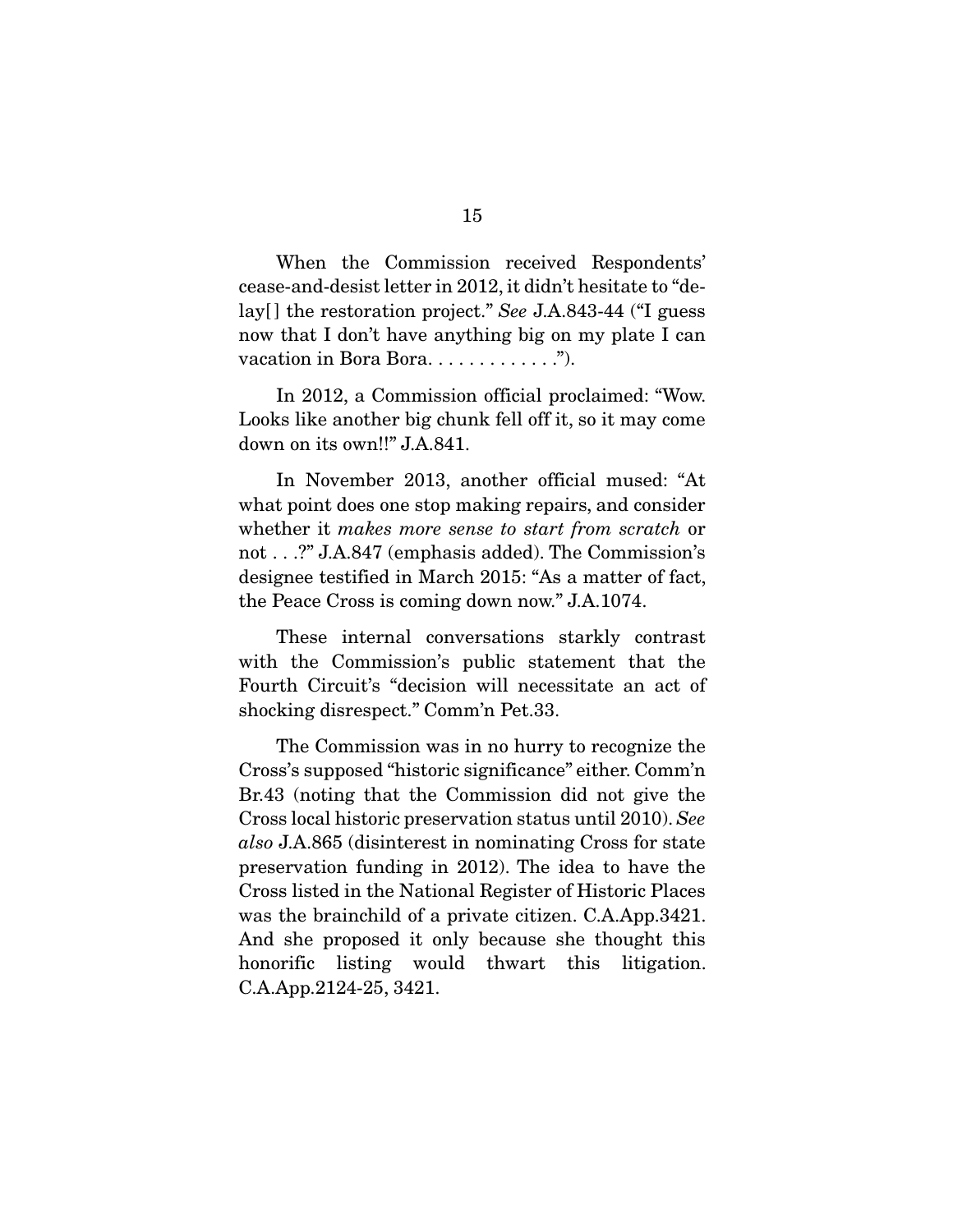#### 7. The Latin cross and its exclusively Christian meaning

 No "symbol [is] more closely associated with a religion than the cross is with Christianity." Douglas Keister, *Stories in Stone: A Field Guide to Cemetery Symbolism and Iconography* 172 (2004). The Latin cross has been the preeminent symbol of Christianity for almost 2,000 years. Pet.App.21a, 89a-90a; J.A.81.5

 The Latin cross is not embraced by non-Christians or used by them as a symbol of death or sacrifice. Pet.App.20a-21a, 35a; J.A.82. Some faiths even view it as a symbol of their religious oppression. *See* Giles Fraser, *Christians must understand that for Jews the cross is a symbol of oppression*, The Guardian (2014), https:// bit.ly/2LP63DN; National Park Service, *LATIN CROSS—Christian Faith*, https://bit.ly/2Hnyxrc (accessed Jan. 14, 2019) ("Indigenous African religions were stifled by the nineteenth century due to the religious oppression by the white Christian slave owners"); Meagan Flynn, *To Catholics, Junípero Serra is a saint. To Stanford University, he's a mailing address worth eliminating*, The Washington Post (Sept. 18, 2018), https://wapo.st/2AHvwfk ("Serra's contributions to the decimation and abuse of native people who lived—sometimes forcibly—on his Catholic settlements rendered Serra's name unworthy of prominent display on campus.").

<sup>5</sup> Many avowed Christians have expressed the sentiment that the Cross should remain precisely because of its Christian meaning. J.A.627-96.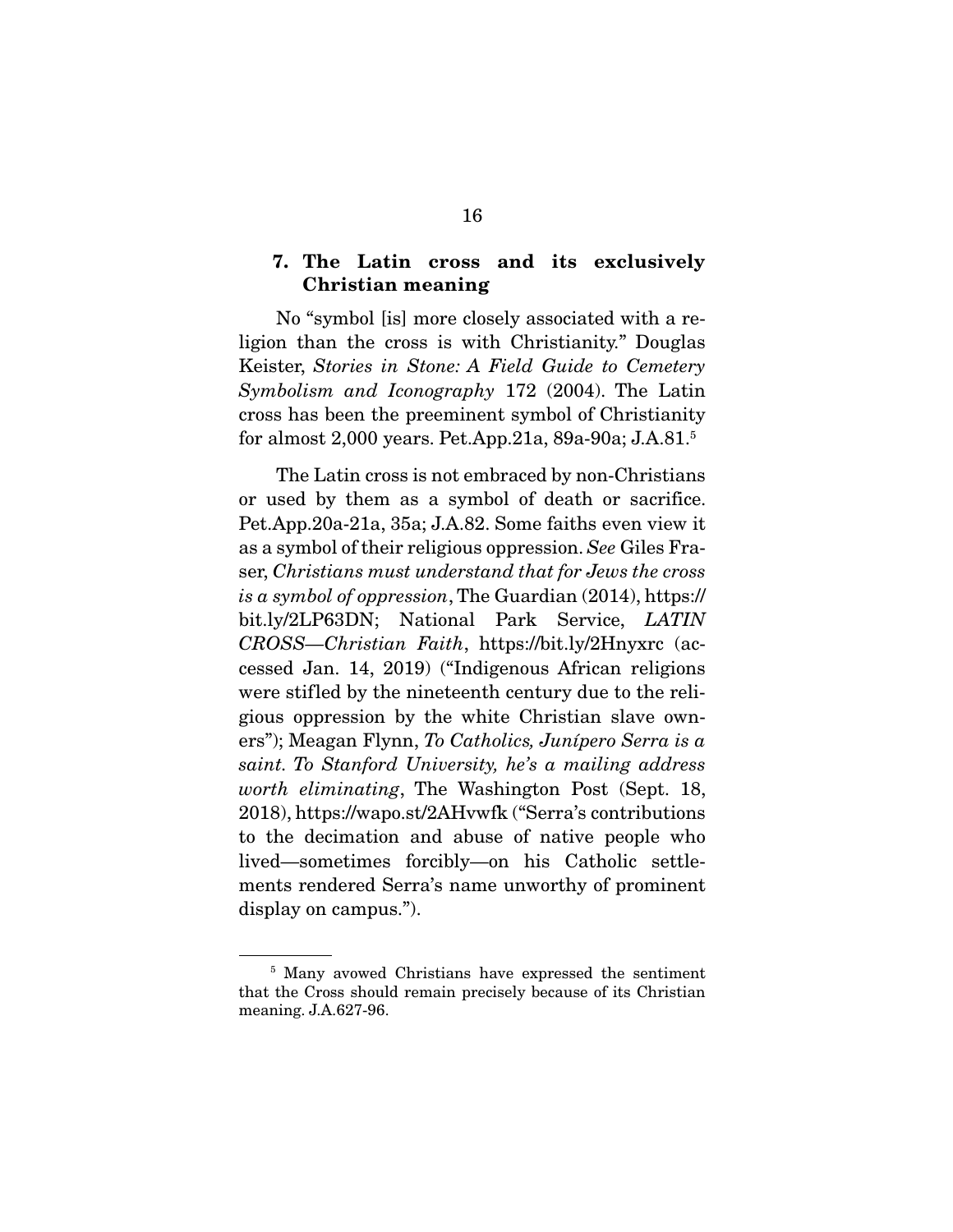Leading non-Christian veterans organizations, representing a myriad of faith groups including "Jewish, Hindu, Sikh, Buddhist, Native American spiritualist," as well as Muslim and Atheist, filed statements in the District Court attesting to the fact that the military service of non-Christian veterans "is excluded and disrespected when a Christian cross is presented as a public memorial." J.A.326-27; *accord* J.A.415-17, 1596- 98. *See also* J.A.1537, 1540-41, 1592-95.

 The U.S. Department of Veterans Affairs currently offers 71 diverse symbols for placement on rectangular headstones, including symbols for Humanists, Atheists, Sikhs, Baha'is, Wiccans, Buddhists, Native Americans, Mormons, and Shinto, among numerous other faiths that do not embrace the Latin cross as a symbol of their death and sacrifice. *See* U.S. Dept. of Veterans Affairs, *Available Emblems of Belief for Placement on Government Headstones and Markers*, National Cemetery Administration, http://www.cem.va.gov/hmm/ emblems.asp (accessed Jan. 12, 2019); Pet.App.35a.

#### B. Procedural History

 Three local Humanist residents and the American Humanist Association commenced this lawsuit in 2014. J.A.27. Plaintiffs have each regularly encountered the Cross as residents and two of them cannot avoid the Cross in the course of their ordinary routines. Pet.App.13a. *See* J.A.29-30; C.A.App.448, 456-57, 485, 530-31, 537, 545. Plaintiffs do not wish to see the Cross torn down; they simply want it removed to private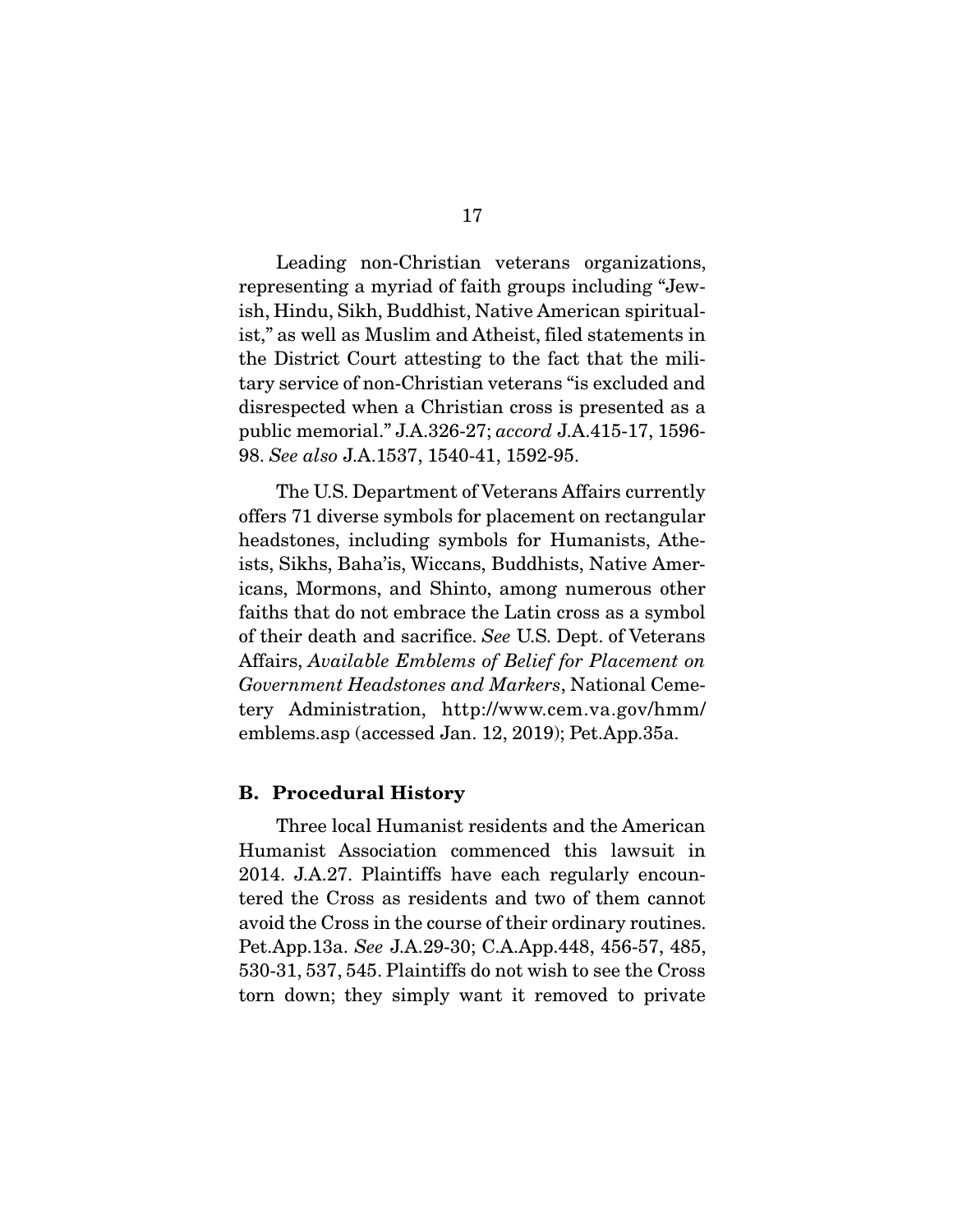property or modified into a non-religious memorial (such as a slab or obelisk). J.A.37; C.A.App.466.

 In November 2015, the District Court granted summary judgment to Petitioners. Pet.App.54a. In October 2017, the Fourth Circuit reversed and remanded without "presuppos[ing] any particular result." Pet.App.31a-32a. Instead, the panel directed the District Court "to explore alternative arrangements that would not offend the Constitution." *Id.* 

 In reaching its holding that the Cross violates the Establishment Clause, the panel conducted a "detailed factual analysis of the Cross, including its meaning, history, and secularizing elements." Pet.App.20a-29a. It noted that the "Cross is by far the most prominent monument in the area, conspicuously displayed at a busy intersection, standing four stories tall, and overshadowing the other monuments" off to the other side of the road. Pet.App.24a. And unlike in cemeteries such as Arlington, it observed, there "are no other religious symbols present [here] . . . Christianity is singularly and overwhelmingly—represented." Pet.App.29a. Thus, the Commission's monument "endorses Christianity not only above all other faiths, but also to their exclusion." Pet.App.28a.

 Judge Gregory concurred on standing and on the applicability of the test enshrined in *Lemon v. Kurtzman*, 403 U.S. 602, 612-13 (1970), but faulted the majority for focusing too heavily upon the "religious component" of the 40-foot-tall Latin cross. Pet.App.36a-38a, 41a.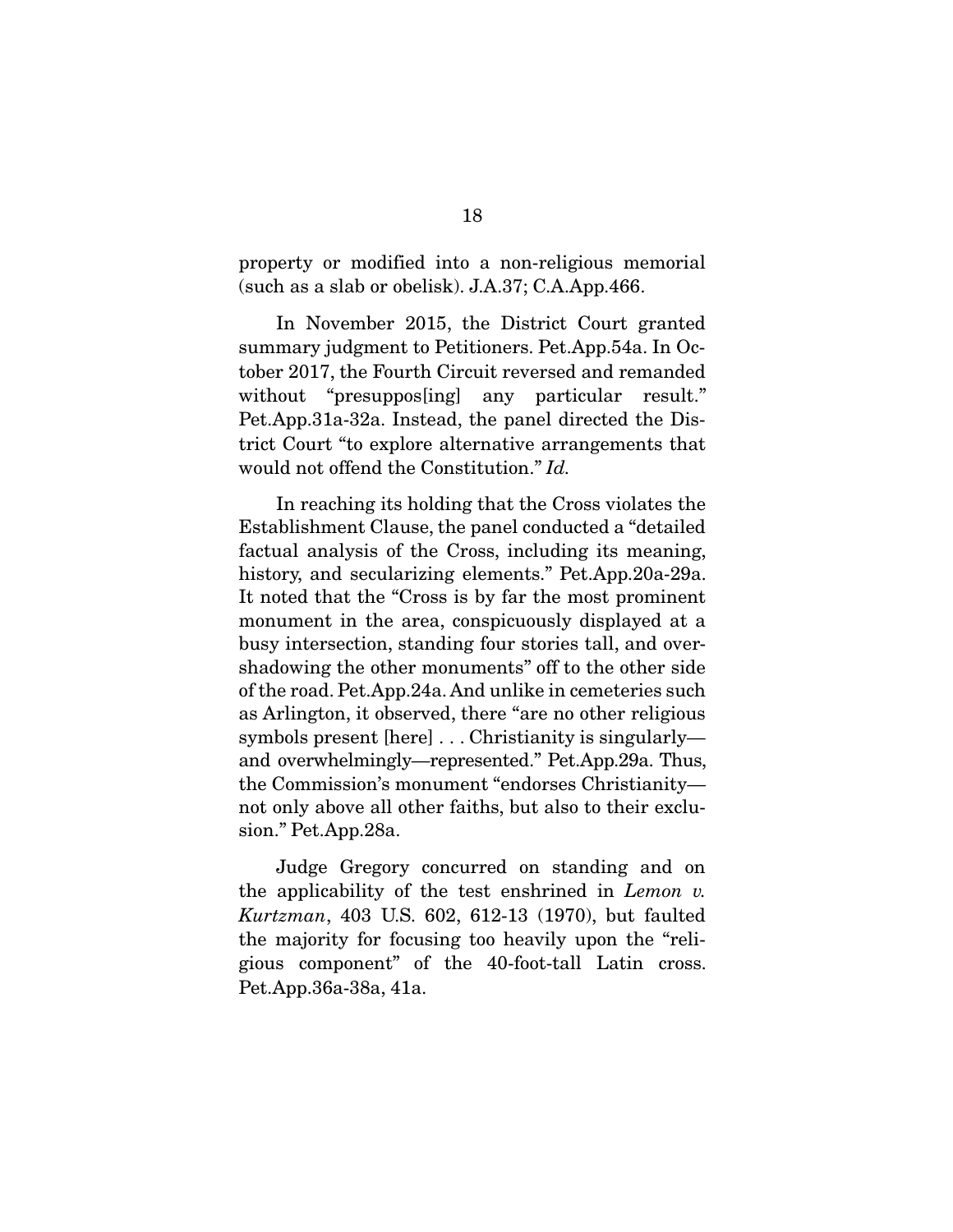The Fourth Circuit denied rehearing en banc. Pet.App.86a-105a. Judge Wynn concurred, reiterating that, "to accept the Commission's assertion that the Latin cross erected at the Bladensburg intersection does not convey a predominantly sectarian message would prohibit the ability of those who raised the symbol to prominence to continue to safeguard and define its primary meaning." Pet.App.95a. Judges Gregory, Wilkinson, Agee, and Niemeyer dissented. Pet.App.98a-105a.

#### SUMMARY OF ARGUMENT

--------------------------------- ---------------------------------

 I. The central principle of the Establishment Clause is that the government cannot align itself with a single religion.

 I.A. Although Justices have disagreed upon whether and to what extent the Establishment Clause prohibits the government from favoring religion over nonreligion, there is no disagreement that the Clause means, at the very least, that government may not demonstrate a preference for one religion over *other religions*.

 The Court has been unanimous that governmentsponsored endorsement of religion is unconstitutional *when the endorsement is sectarian*, and this mandate is absolute, even when no coercion is present and the practice is longstanding.

 I.A.1. Every Member of the Court to consider the question has agreed that a prominent *sectarian*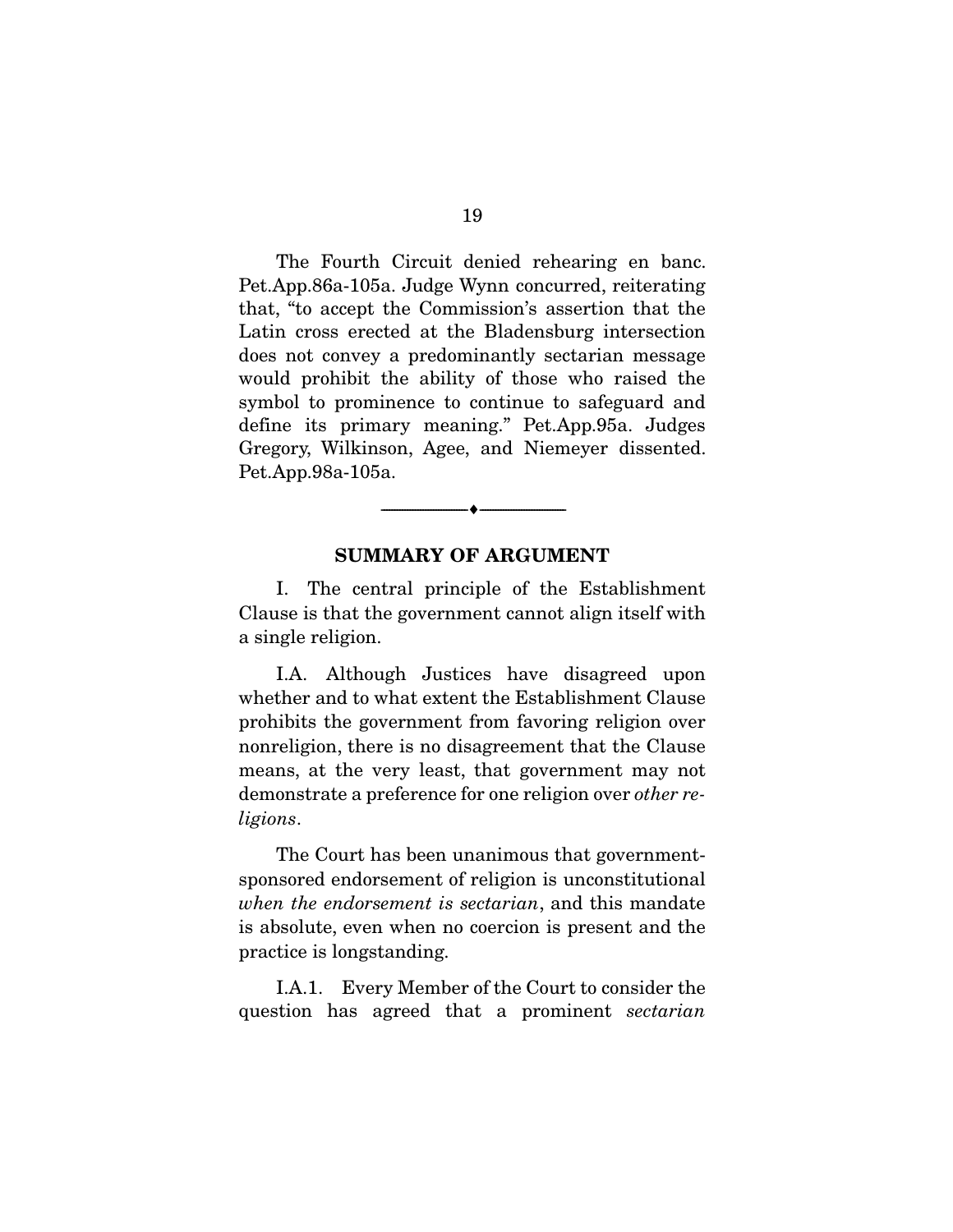government display violates the Establishment Clause. Every Justice in *County of Allegheny v. ACLU*, 492 U.S. 573 (1989) joined an opinion citing a prominent Latin cross as an archetypal and "obvious" Establishment Clause violation. Every Justice in *Capitol Square Review & Advisory Board v. Pinette*, 515 U.S. 753 (1995) agreed that giving preferential access to a Latin cross on government property would violate the Establishment Clause. Every Justice in *McCreary County v. ACLU*, 545 U.S. 844 (2005) agreed that a solo or prominent government display of a *sectarian* version of the Ten Commandments would violate the Establishment Clause. And in *Salazar v. Buono*, 559 U.S. 700 (2010), the plurality reaffirmed what was said by Justice Kennedy in *Allegheny*, that the permanent erection of a Latin cross on conspicuous government property violates the Establishment Clause. Justice Alito expressed no doubt, moreover, that the Establishment Clause would forbid an official World War I cross on the National Mall. *Id.* at 728 (concurring).

 I.A.2. Justices of this Court have been unanimous in recognizing the Latin cross as the preeminent symbol of Christianity. The Circuits have likewise been "masters of the obvious" on this point, and have uniformly found freestanding government cross monuments unconstitutional on the grounds that they exalt Christianity.

 Conceived as a mammoth "Cross of Calvary, as described in the Bible" (J.A.428) and formally pronounced as a Cross "symbolic of Calvary" by the state official at the Cross's 1925 dedication ceremony, this 40-foot-tall Latin cross is without question, a Christian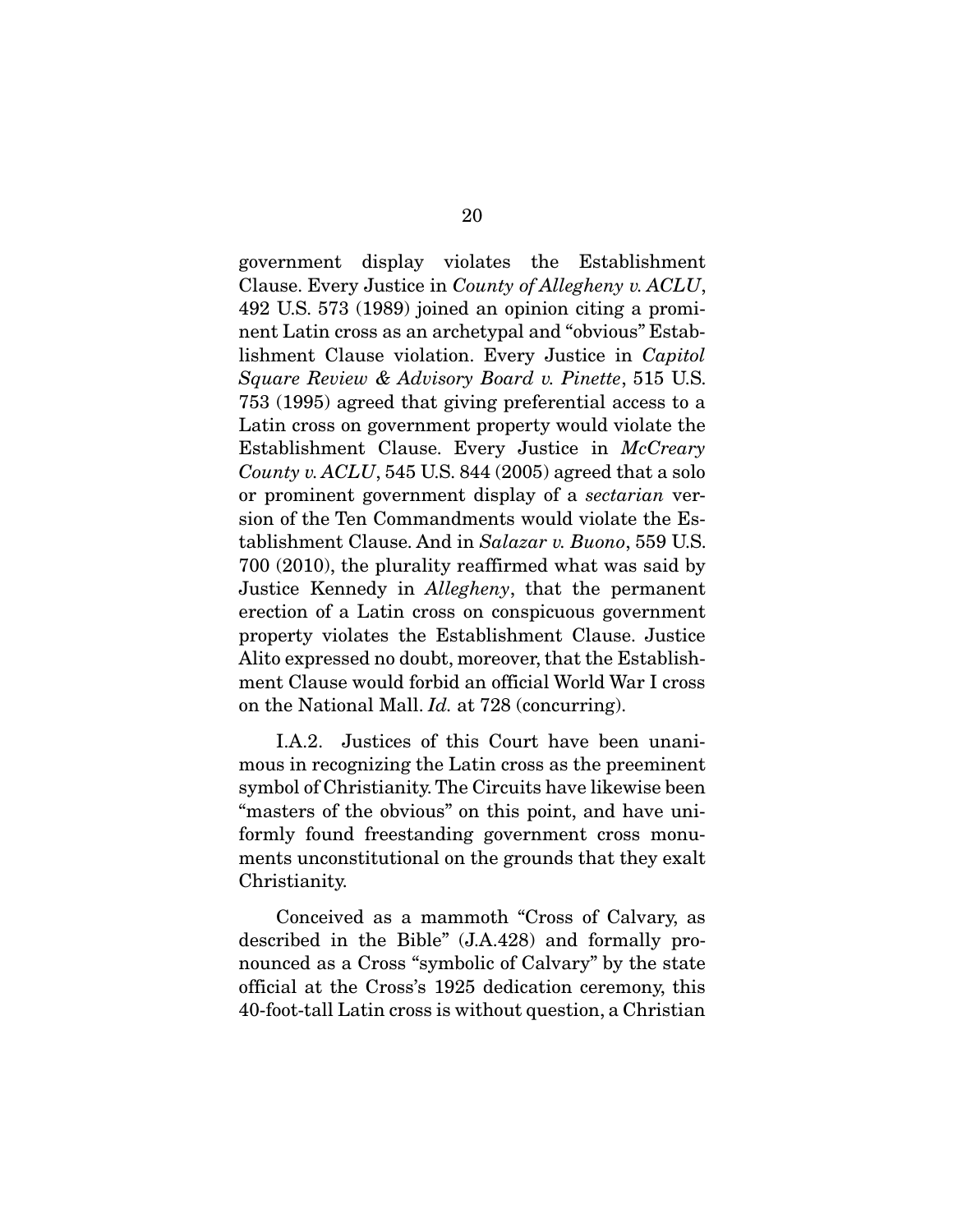symbol. Petitioners ask the Court to overlook that reality. They claim that the monument is "merely" "shaped like a cross," as if that were a coincidence (Legion Br.i; *accord* Comm'n Br.i); and they claim that the Cross is a "secular" "symbol of the war" rather than a Christian symbol (Legion Br.4; Comm'n Br.2, 5, 34). That distortion should be rejected, not only because it amounts to legal chicanery, but also because it works the very kind of harm to religion that motivated the Establishment Clause's passage.

 I.B.1. When the government prominently displays a large Latin cross as a war memorial, it does more than just align the state with Christianity; it also callously discriminates against patriotic soldiers who are not Christian. Contrary to the Commission's argument that the Latin cross has "a significant secular meaning" as a symbol for "the fallen," "irrespective of their religion" (Comm'n Br.36, 24), Jews, Humanists, Muslims, Atheists, Buddhists, Unitarians, and others have made it clear, in this case and in others, that a Latin cross war memorial signifies that their sacrifices are unworthy of mention.

 The Circuits are in complete agreement that the Latin cross: (1) transcends mere commemoration and promotes the Christian faith alone; (2) does not possess an ancillary meaning as a secular war memorial; (3) is not a generic symbol of death and sacrifice; and (4) sends a strong message of exclusion when prominently displayed by the government to honor veterans. Every Circuit to consider the constitutionality of a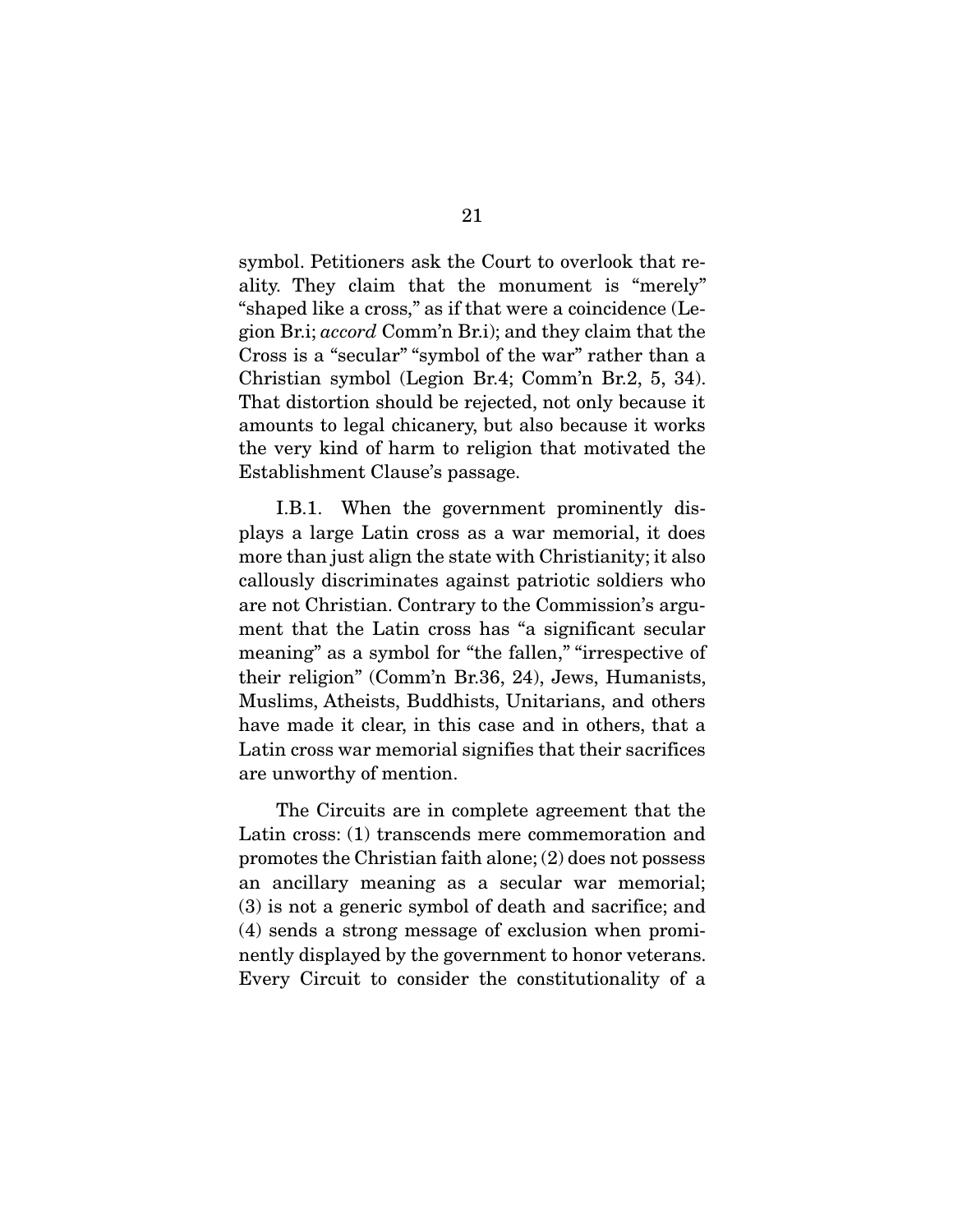government memorial cross—the Fourth, Seventh, Ninth, and Tenth—held the cross at issue unconstitutional.

 I.B.2. *Buono* is not to the contrary. The plurality observed in *dicta* that the Latin cross is a common headstone in overseas cemeteries. Government defendants have since cited that observation to argue that the Latin cross, when used as a war memorial, is not a Christian symbol, or even a religious symbol, but merely a benign secular symbol of war that represents Jews, Atheists, and Muslims alike. But Justice Alito went out of his way to acknowledge that over 3,500 Jewish soldiers died in World War I and their graves are marked not by crosses but by Stars of David. Every Circuit that has addressed the issue since *Buono* has also found a clear distinction between an individual Christian headstone and a large governmentsponsored war memorial cross.

 The Latin cross in this case, moreover, does not evoke, nor was it intended to evoke, a small plain white cross in a foreign battlefield. Instead, the symbol was chosen to evoke "the Cross of Calvary, as described in the Bible." J.A.428.

 I.B.3. If the government prevails, it will be a Pyrrhic victory indeed, at least for devout Christians. Allowing the government to recast the Latin cross as a benign secular symbol of war denigrates the religion that it symbolizes.

 I.C. Every relevant contextual factor that this Court has previously considered affirms that this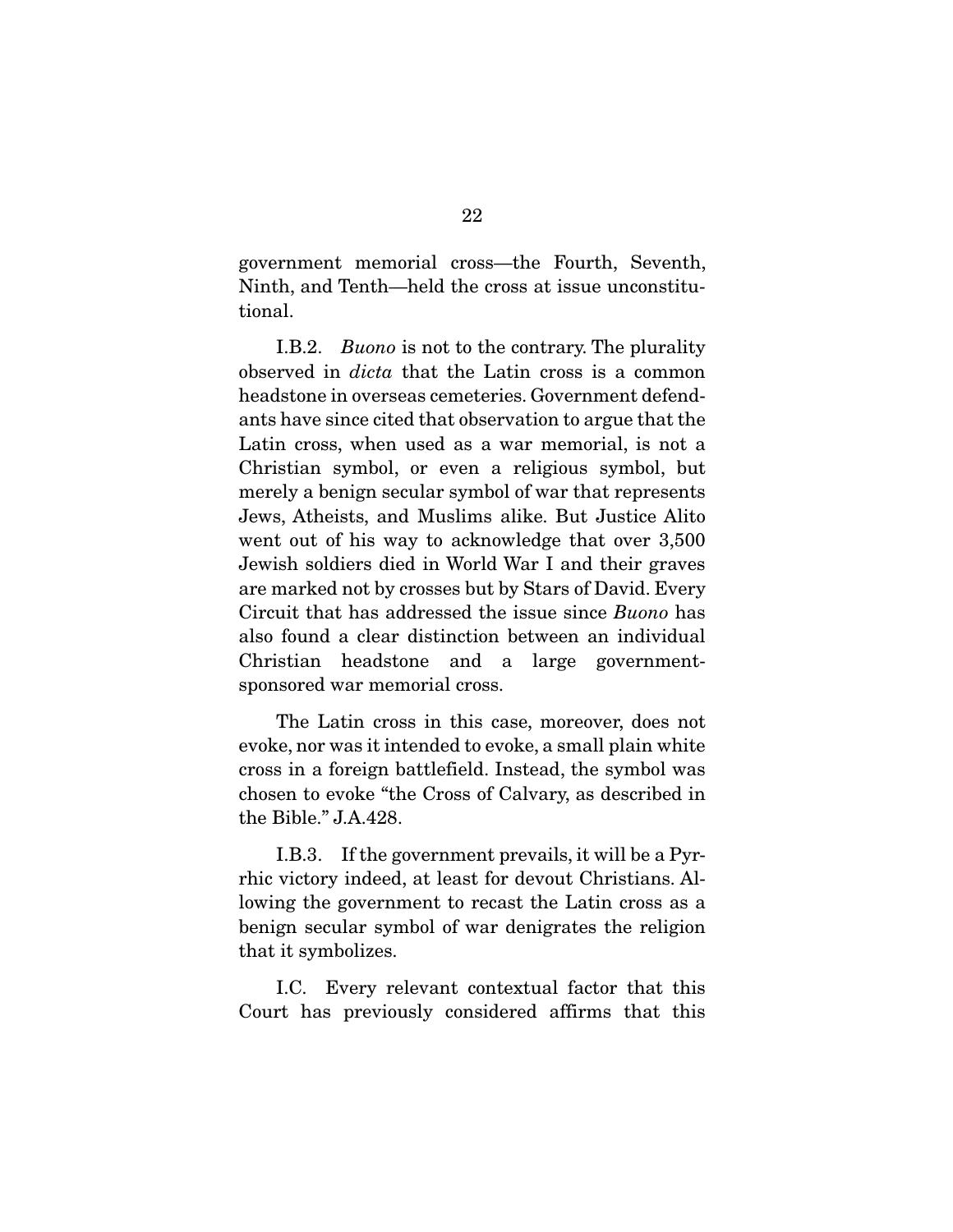Cross dramatically conveys a message of governmental support for Christianity in violation of the Establishment Clause. Pet.App.28a. The 4-story "Calvary Cross" was erected with the Town's blessing on a prominent parcel of Town-owned land. Today it is owned, extensively funded, actively used, promoted, and prominently displayed by the government. It stands alone on the traffic island, dwarfing its surroundings. The Cross is not displayed as an exhibit in a museum, on private property, or in another location that might detract from the government's having placed its imprimatur behind it. Indeed, rather than disassociate from the Cross, the Commission and the Town held an elaborate "Rededication" ceremony to publicly sanctify the Cross as a government war memorial. The length of time this Cross has stood as a permanent government tribute to Christian soldiers and Christian soldiers alone has served to intensify the exclusion felt by religious minorities.

 II.A. Because the case can be decided on uncontested Establishment Clause principles, Respondents agree with the Commission that the Court need not take up the Legion's invitation to upend decades of precedent by reconsidering the test enshrined in *Lemon*.

 But Respondents disagree that *Town of Greece v. Galloway*, 572 U.S. 565 (2014) furnishes an "independently sufficient ground" to uphold a massive Latin cross on the basis of "history and traditions." Comm'n Br.31-32. Our constitutional tradition, "from the Declaration of Independence" down to the present, has, as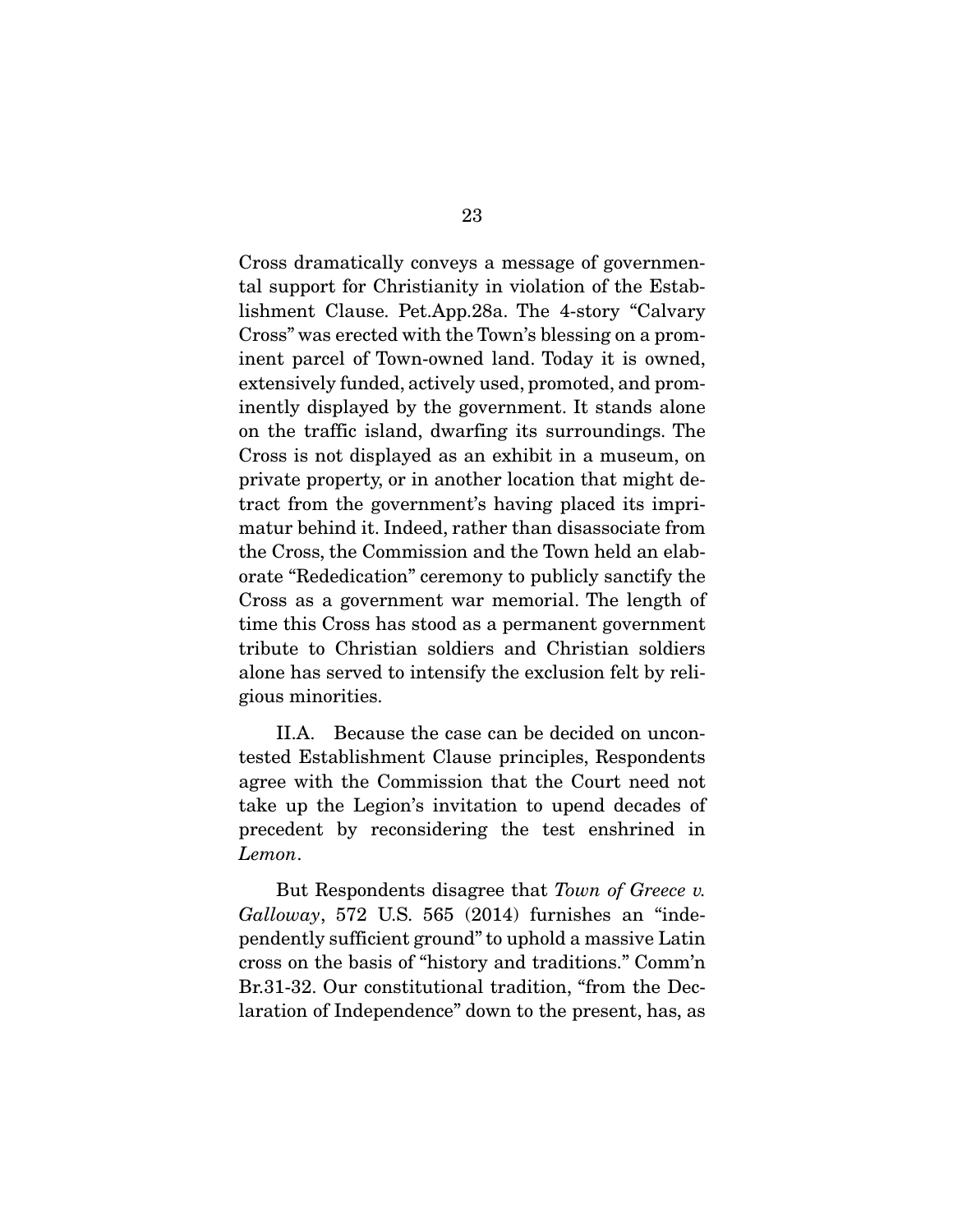Justice Scalia put it: "ruled out of order governmentsponsored endorsement of religion . . . *where the endorsement is sectarian* . . . for example, *the divinity of Christ*." *Lee v. Weisman*, 505 U.S. 577, 641 (1992) (dissenting; emphasis added).

 "History and traditions" has never conferred an independent basis to uphold a practice under the Establishment Clause. This Court sustained legislative prayer based on the *sui generis* reasons *underlying* its long and unbroken history. And none of those reasons support this Cross: (1) The Cross is not an internal practice to accommodate lawmakers; (2) The Cross aligns the government with Christianity and categorically excludes all other faiths; and (3) There is no long, unbroken historical practice to speak of, and even if there were, such history could not override the central and absolute prohibition against government sectarian preferences.

 II.B. Nor should the Court accept the Legion's invitation to overturn seven decades of Establishment Clause precedents by holding that the Establishment Clause does nothing but require the government to avoid religious coercion. Coercion is certainly a clear example of an Establishment Clause violation, but no more so than sectarian favoritism.

 Even *Lemon*'s harshest critics have rejected what the Legion proposes. Justice Scalia, joined by Chief Justice Rehnquist, and Justices White and Thomas, agreed that government endorsement of a *sectarian*  monument violates the Establishment Clause "even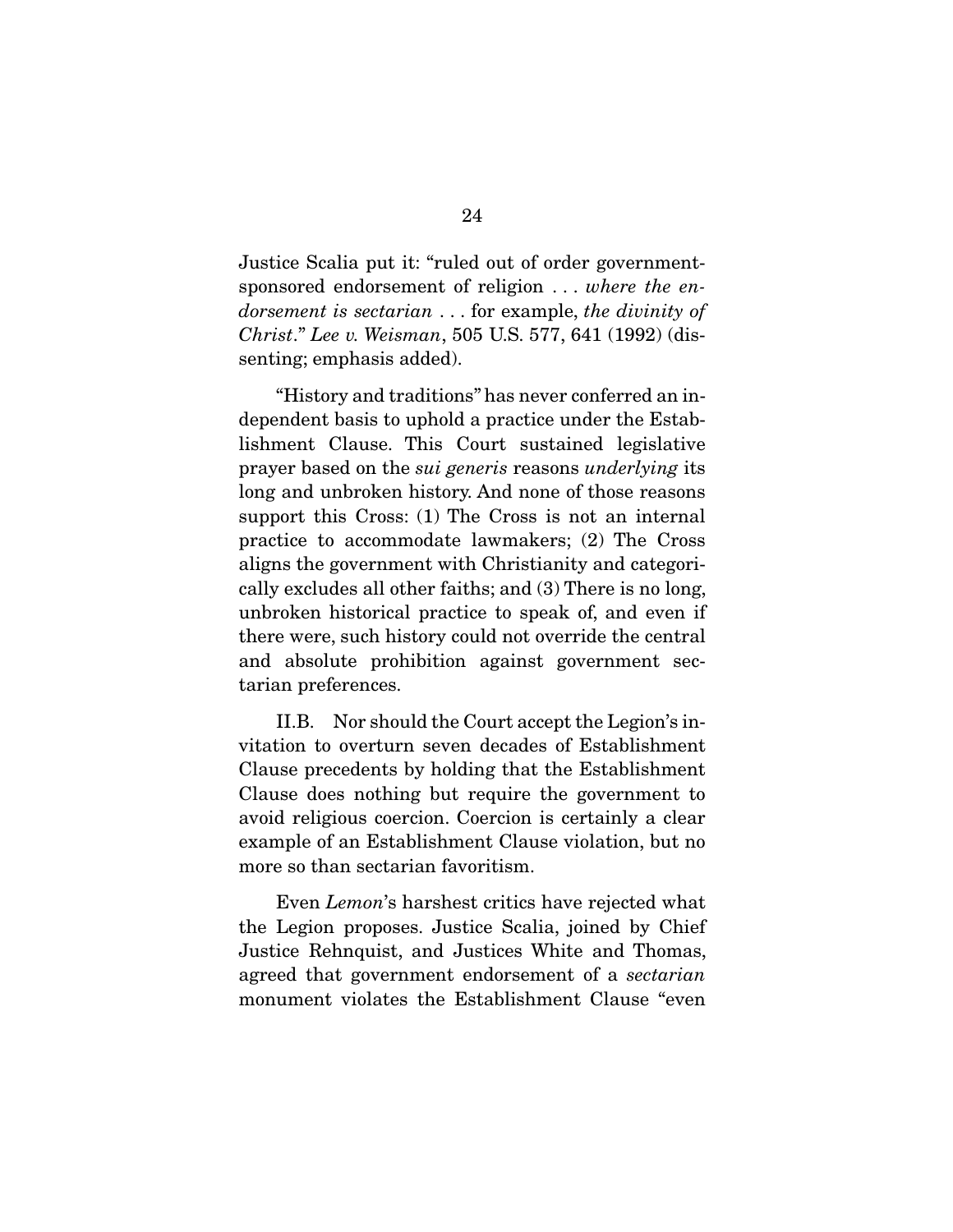when no ersatz, 'peer-pressure' psycho-coercion is present." *Lee*, 505 U.S. at 641 (dissenting). Chief Justice Rehnquist, Justice White, and Justice Scalia agreed with Justice Kennedy that the Establishment Clause plainly forbids the government from permitting the permanent erection of a large Latin cross on the roof on city hall. *Allegheny*, 492 U.S. at 661 (concurring and dissenting).

 III.A. If the Court reaches the *Lemon* question, it should reaffirm *Lemon. Lemon* was a carefully considered 8-1 opinion of then-Chief Justice Burger that distilled the entirety of the Court's Establishment Clause jurisprudence into a workable analysis. 403 U.S. at 612-13. The test has consistently been applied by this Court in religious display cases, yielding consistent results both in this Court and in the Circuits.

 III.B. The government's prominent Cross runs afoul of the *Lemon* test because it endorses Christianity over all other religions (I.C.) and religion over nonreligion. Pet.App.19a-31a.

 IV.A. An affirmance will not doom other war memorials. The Bladensburg Cross is an aberration and no other monument like it has been identified. Petitioners and their *amici* claim there are "hundreds" of war memorials that include a cross. In reality, they have identified only a handful of freestanding cross monuments and all but a few are in cemeteries, museums, or other multi-faith complexes. The two smaller cross monuments in Arlington, for instance, are set amidst approximately 200 other monuments and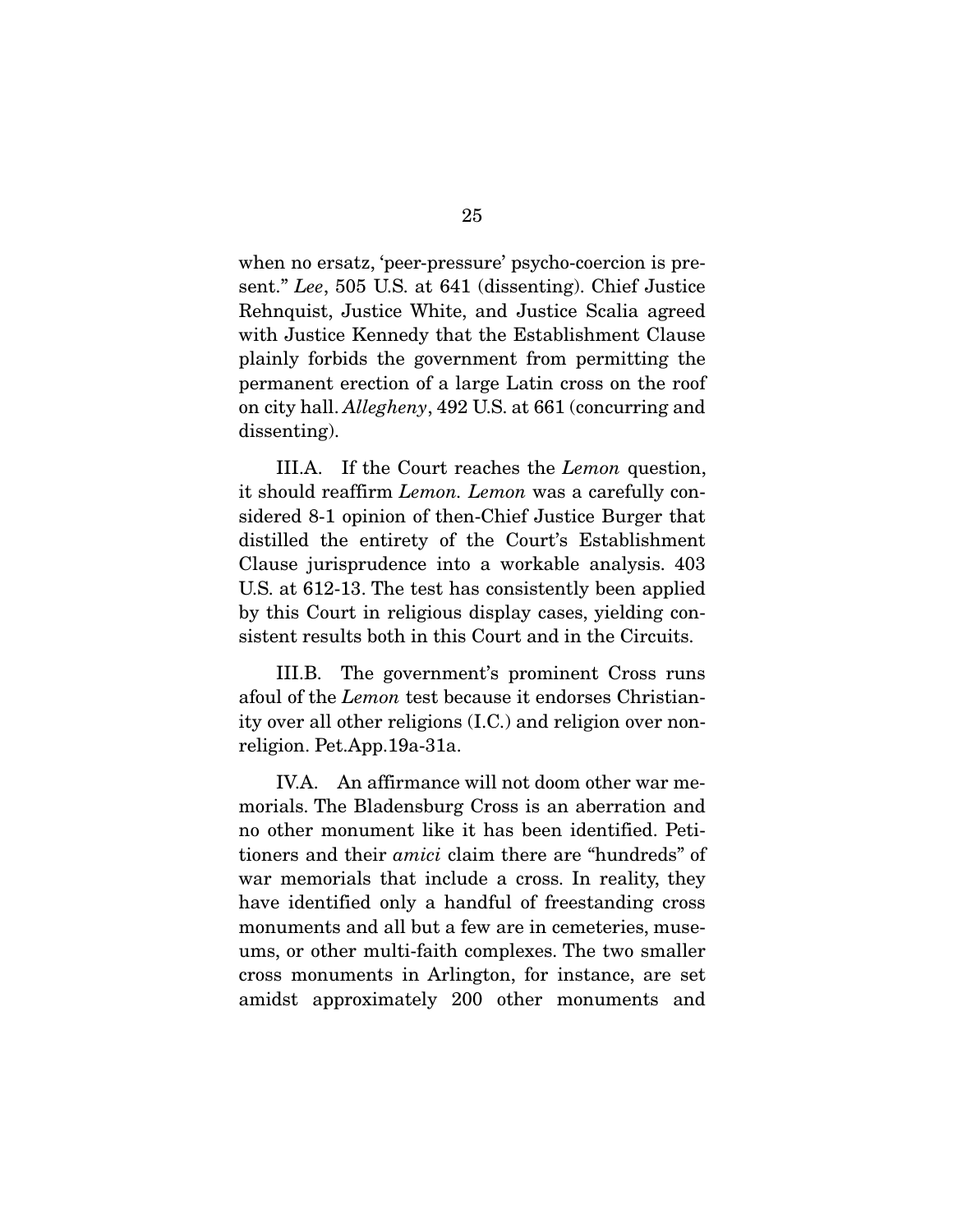memorials and are surrounded by a diverse array of religious symbols, whereas here, Christianity is singularly and overwhelmingly represented.

 IV.B. Nor would an affirmance portend the "mutilation" of the Cross. Quite the opposite, relocating the Cross away from the pollutants that are currently causing its demise may be the Cross's only chance of survival.

#### ARGUMENT

--------------------------------- ---------------------------------

### I. The Bladensburg Cross violates fundamental Establishment Clause principles irrespective of the *Lemon* test.

 The "central meaning" of the Establishment Clause is that the government cannot favor or align itself with a single religion. *Lee*, 505 U.S. at 590; *Larson v. Valente*, 456 U.S. 228, 244 (1982). The Bladensburg Cross does precisely that, because the Latin cross is not only *a* symbol of Christianity, but *the* preeminent symbol of that religion and that religion alone.

 As such, Respondents agree with the Commission (at 22) that this case can be decided upon uncontested Establishment Clause principles without taking up the Legion's invitation to upend decades of precedent by reconsidering the test enshrined in *Lemon. See Lee*, 505 U.S. at 587 (rejecting invitation "to reconsider our decision in *Lemon*" because the case could be decided upon an uncontested principle). *See also Dickerson v.*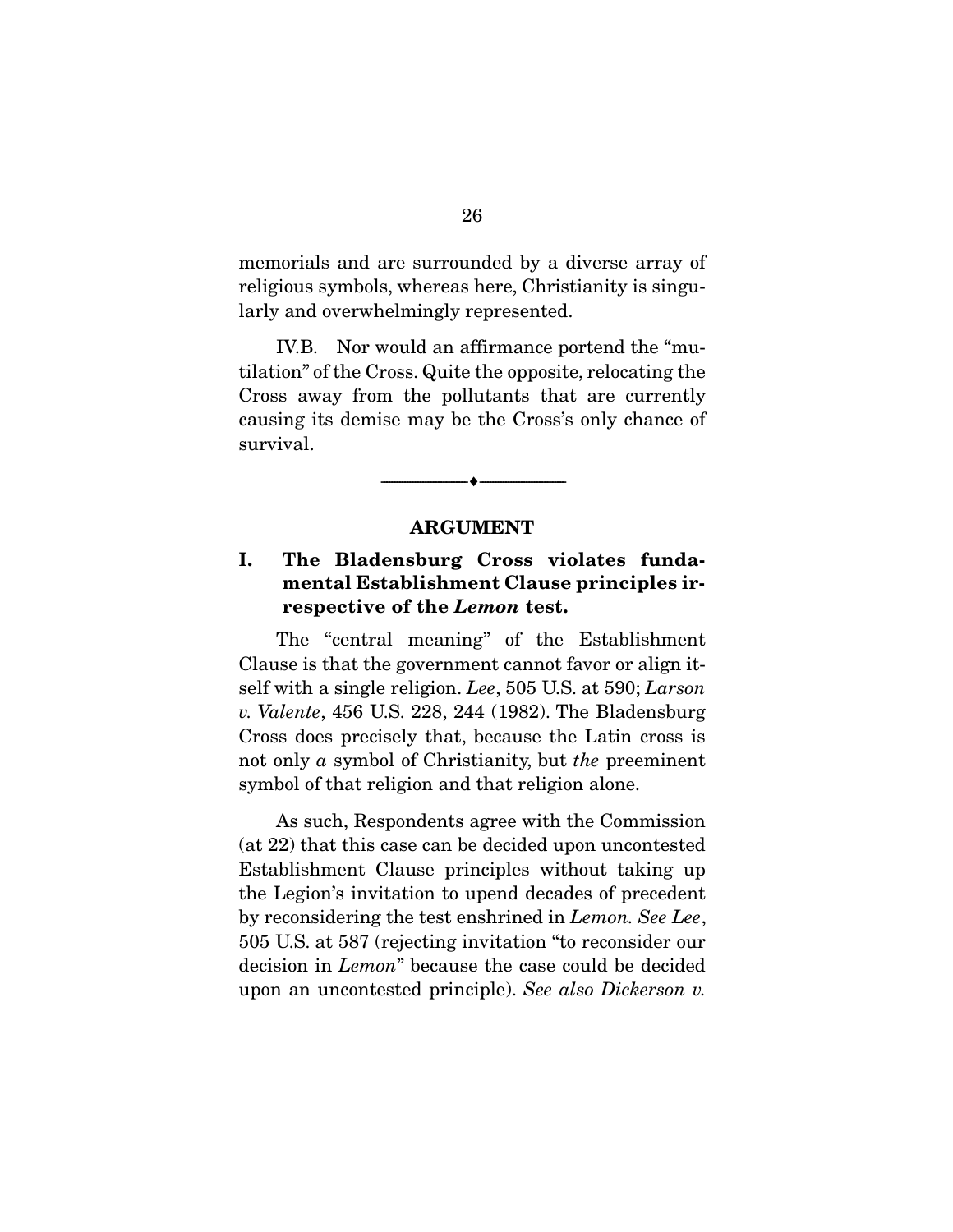*United States*, 530 U.S. 428, 443 (2000) ("Whether or not we would agree with *Miranda*'s reasoning and its resulting rule, were we addressing the issue in the first instance, the principles of stare decisis weigh heavily against overruling it now.").

## A. The central principle of the Establishment Clause is that the government cannot align itself with any one religion.

 Although Justices have differed about whether and to what extent the Establishment Clause forbids governmental preferences for *religion generally*, there is no disagreement that the Clause "means *at the very least* that government may not demonstrate a preference for one particular sect or creed (including a preference for Christianity over other religions)." *Allegheny*, 492 U.S. at 605 (emphasis added). *See Board of Education of Kiryas Joel Village School District v. Grumet*, 512 U.S. 687, 748 (1994) (Scalia, J., dissenting) ("I have always believed . . . that the Establishment Clause prohibits the favoring of one religion over others.").

 Our Framers knew "from bitter personal experience," that "whenever government had allied itself with one particular form of religion, the inevitable result had been that it had incurred the hatred, disrespect and even contempt of those who held contrary beliefs." *Engel v. Vitale*, 370 U.S. 421, 429, 431 (1962). That same history also "showed that many people had lost their respect for any religion that had relied upon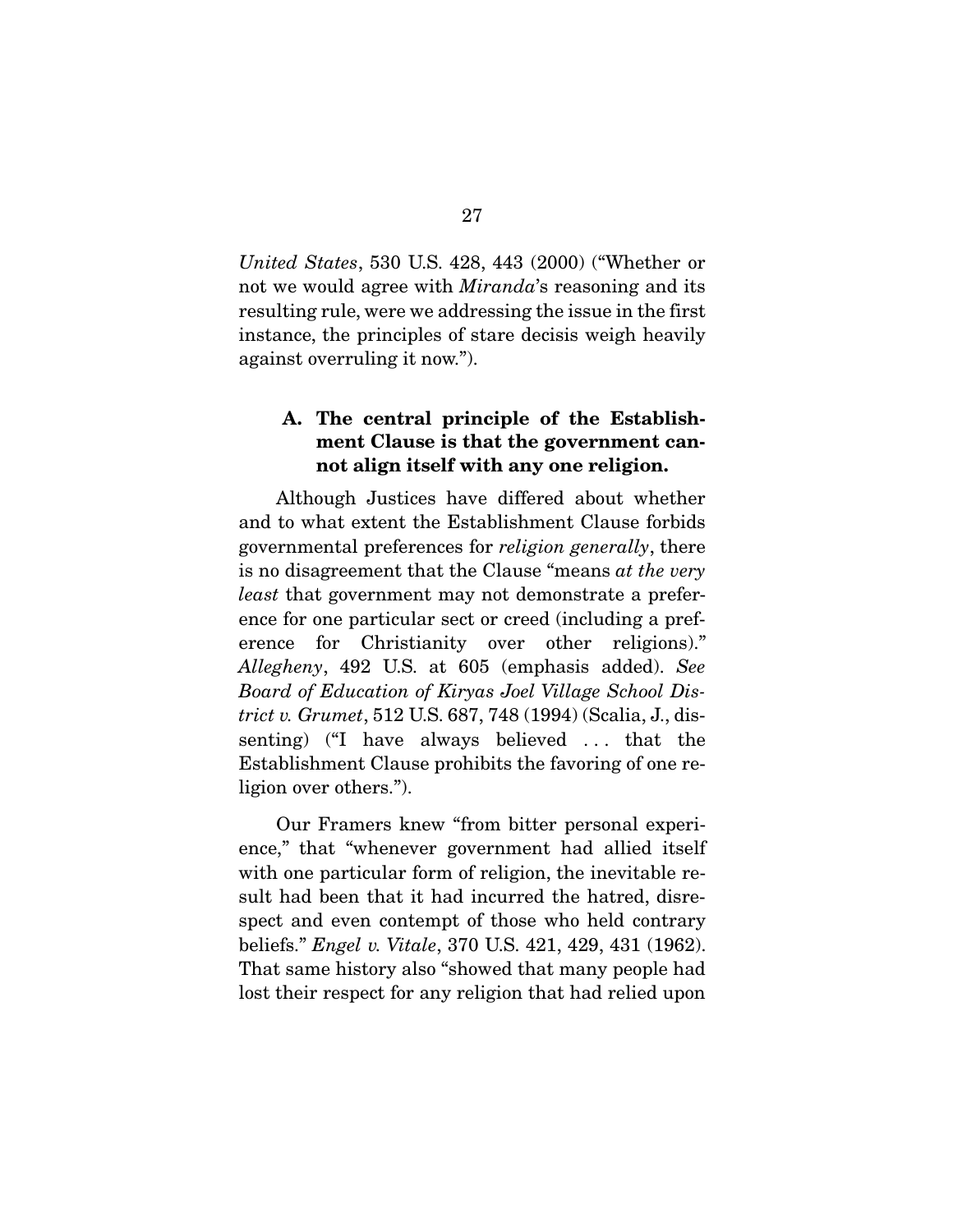the support of government to spread its faith." *Id*. at 431.

 In the Court's landmark decision applying the Establishment Clause to the states, both the majority and dissent relied on that history to unanimously conclude that the Clause forbids, at a minimum, actions that "prefer one religion over another." *Everson v. Board of Education*, 330 U.S. 1, 15 (1947). *See id.* at 31- 32 (Rutledge, J., dissenting). Since *Everson*, this has remained an uncontested bedrock of Establishment Clause jurisprudence. *See Epperson v. Arkansas*, 393 U.S. 97, 104, 106 (1968) (unanimously concluding that the "First Amendment mandates governmental neutrality between religion and religion" and calling the prohibition "absolute"); *Zorach v. Clauson*, 343 U.S. 306, 314 (1952). Indeed, the Court reiterated this essential principle as recently as last term in *Trump v. Hawaii*, 138 S. Ct. 2392, 2417 (2018) (quoting *Larson*, 456 U.S. 228 for the proposition that " '[t]he *clearest command* of the Establishment Clause is that one religious denomination cannot be officially preferred over another'") (emphasis added).

 As Justice Scalia explained, "our constitutional tradition, from the Declaration of Independence and the first inaugural address of Washington . . . down to the present day," has "ruled out of order governmentsponsored endorsement of religion . . . *where the endorsement is sectarian* . . . for example, *the divinity of Christ*." *Lee*, 505 U.S. at 641 (Scalia, J., dissenting; emphasis added). He stated that the "Founders of our Republic knew the fearsome potential of sectarian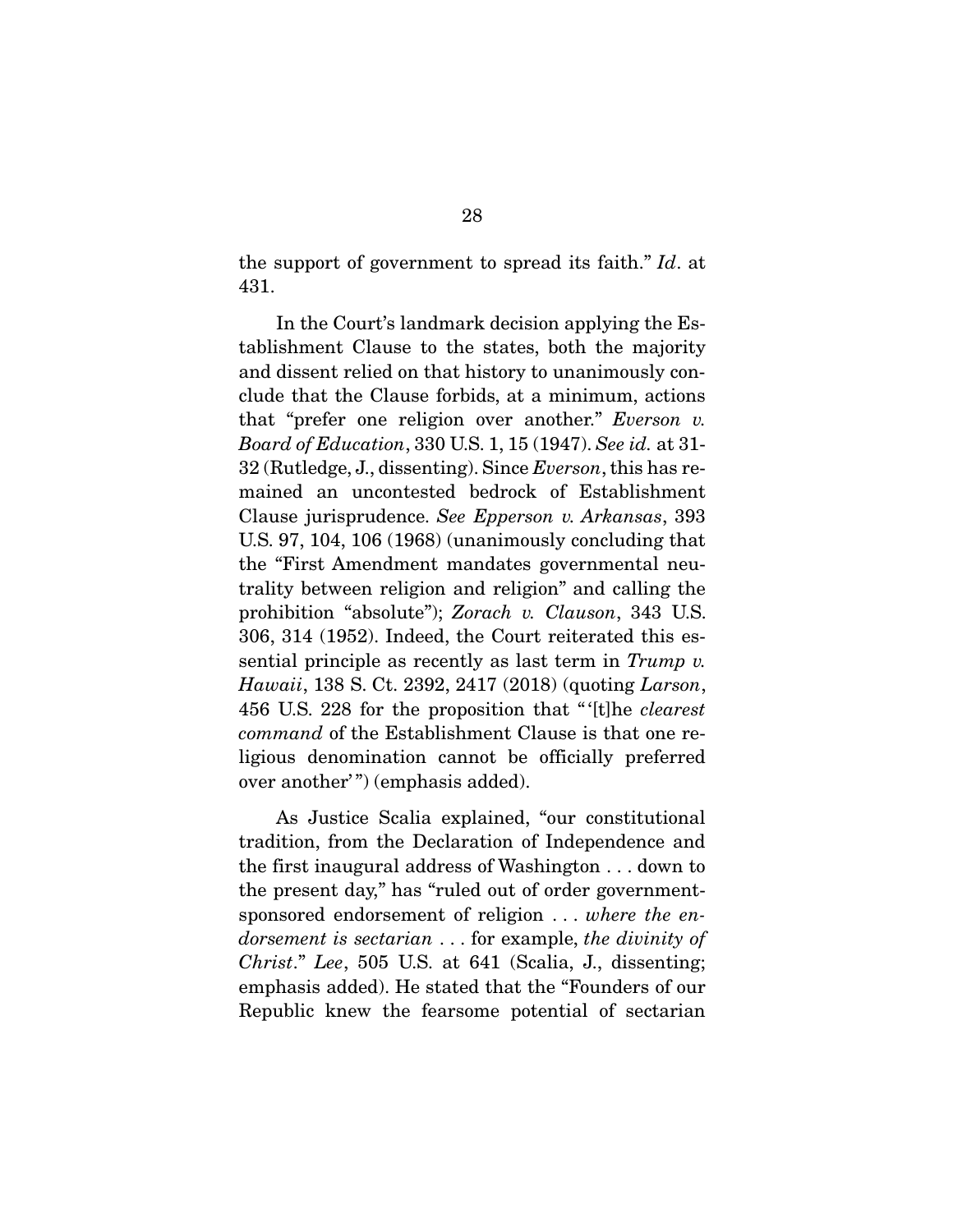religious belief to generate civil dissension and civil strife." *Id.* at 646. He concluded, joined by Chief Justice Rehnquist, and Justices White and Thomas, that when the government expresses a preference for one religion over others, it violates the Establishment Clause "even when no ersatz, 'peer-pressure' psycho-coercion is present." *Id.* at 641.

 Justice O'Connor agreed that "[w]hile general acknowledgments of religion need not be viewed by reasonable observers as denigrating the nonreligious, the same cannot be said of instances 'where the endorsement is sectarian.'" Elk Grove Unified Sch. Dist. v. *Newdow*, 542 U.S. 1, 42 (2004) (O'Connor, J., concurring) (quoting *Lee*, 505 U.S. at 641 (Scalia, J., dissenting)). Justice Thomas agreed in *Newdow* "that the Establishment Clause 'bar[s] governmental preferences for *particular* religious faiths.'" *Id.* at 53-54 (Thomas, J., concurring) (quoting *Rosenberger v. Rector and Visitors of Univ. of Va.*, 515 U.S. 819, 855-56 (1995) (Thomas, J., concurring) (recognizing the clear constitutional "defect" of extending government funding "only to Christian sects")). Justice Rehnquist, too, had no doubt that the Clause was designed to bar the government "from asserting a preference for one religious denomination or sect over others." *Wallace v. Jaffree*, 472 U.S. 38, 113 (1985) (dissenting).

 This particular command is not violated by "nonsectarian references to religion" such as "references to God," *Allegheny*, 492 U.S. at 603, nor is it violated by non-denominational displays of the Ten Commandments, *McCreary*, 545 U.S. at 893-94 (Scalia, J.,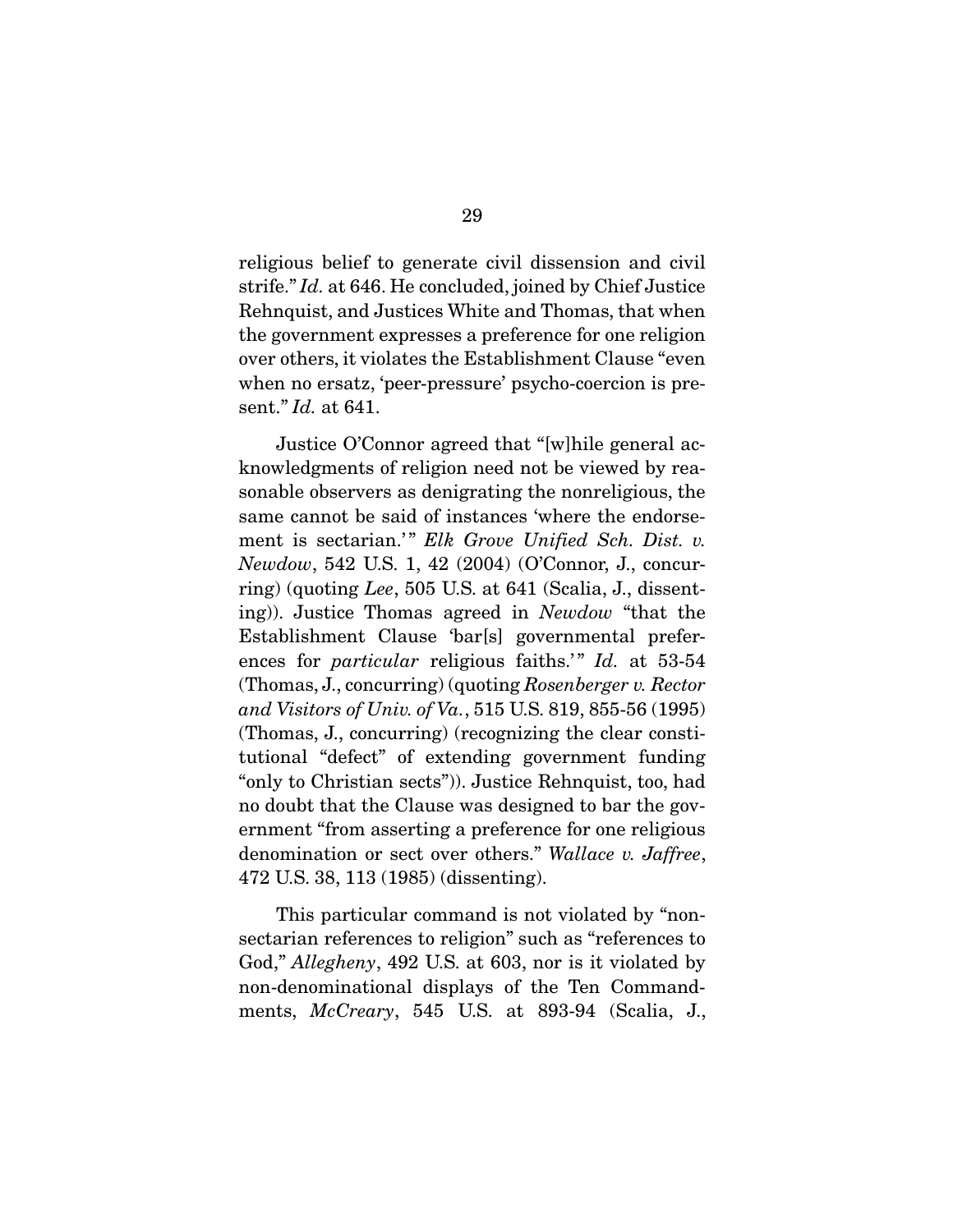dissenting); *id.* at 909 (noting that, unlike the cross, the "Ten Commandments are recognized by Judaism, Christianity, and Islam alike"). But this command *is* violated by a display that reflects an "allegiance to a particular sect or creed." *Allegheny*, 492 U.S. at 603-05.

# 1. The government violates the central command of the Establishment Clause when it places its imprimatur upon a potently sectarian symbol such as the Latin cross.

 The absolute prohibition against sectarian favoritism applies with special force to religious displays. "[B]ecause of their fixed quality, displays have caused somewhat more concern than spoken words, which by their nature are fleeting." *Newdow v. Roberts*, 603 F.3d 1002, 1017 n.3 (D.C. Cir. 2010) (Kavanaugh, J., concurring). "Speakers, no matter how long-winded, eventually come to the end of their remarks; . . . monuments, however, endure. They monopolize the use of the land on which they stand and interfere permanently with other uses of public space." *Pleasant Grove City v. Summum*, 555 U.S. 460, 479 (2009). "Governments have long used monuments to speak to the public," often "to remind their subjects of their authority and power." *Id.*  at 470.

 It is firmly settled that, irrespective of the *Lemon*  test, the "government's use of religious symbols is unconstitutional if it effectively endorses sectarian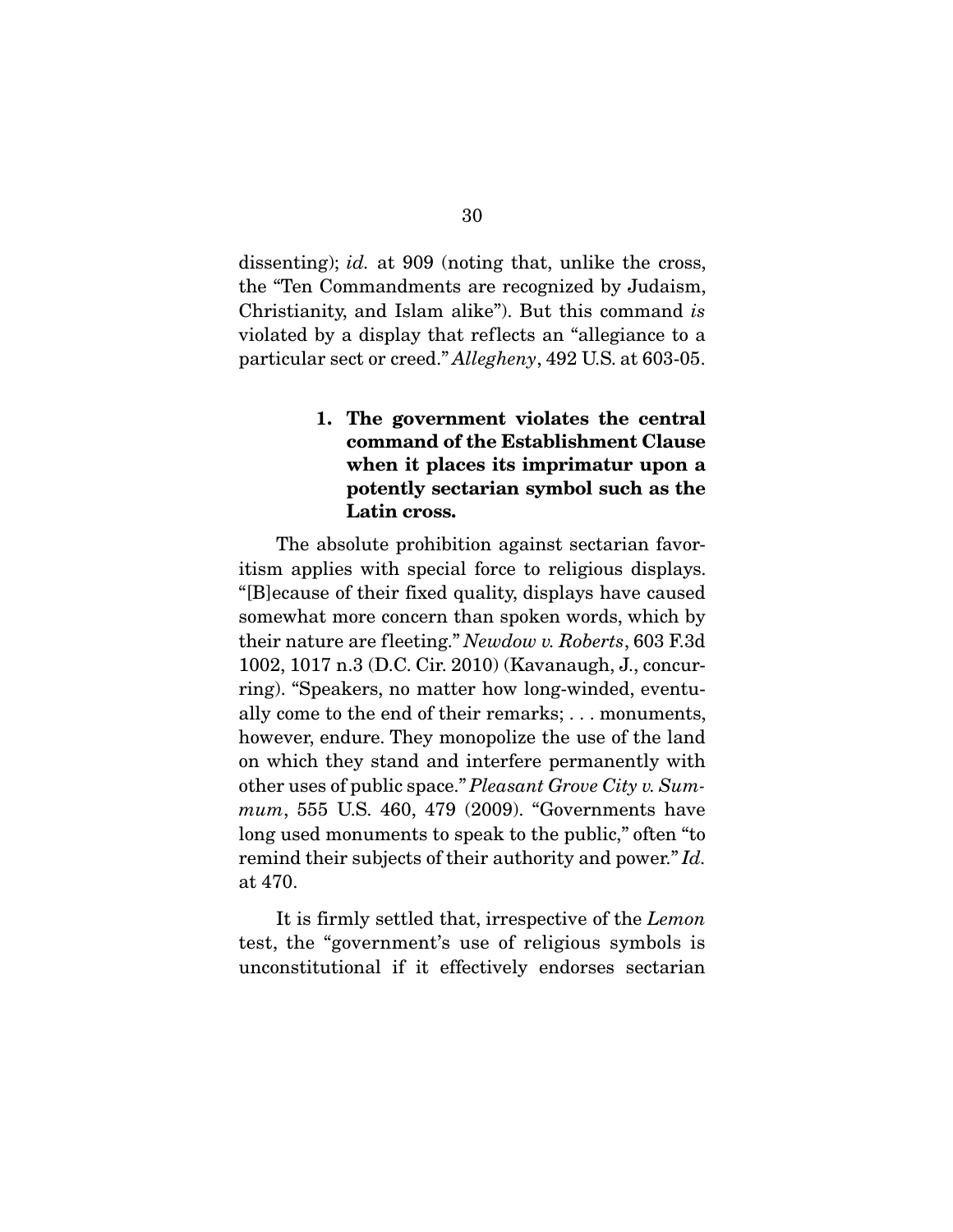religious belief." *Pinette*, 515 U.S. at 765. And the "more sectarian the display, the closer it is to the original targets of the [C]lause." *ACLU v. St. Charles*, 794 F.2d 265, 271 (7th Cir. 1986) (Posner, J.).

 As Justice Scalia wrote in *Pinette*, "giving sectarian religious speech preferential access to a forum close to the seat of government (or anywhere else for that matter) would violate the Establishment Clause." 515 U.S. at 766. He explained that the crèche in *Allegheny* was unconstitutional—despite being temporary and "privately sponsored" like the Klan's cross in *Pinette*—because the courthouse staircase was not "open to all on an equal basis, so the County was *favoring* sectarian religious expression." *Id.* at 764 (citing *Allegheny*, 492 U.S. at 599-600, & n.50)*.*

 In *McCreary*, Justice Scalia likewise had no doubt that the Establishment Clause would prohibit "governmental endorsement of a particular version of the Decalogue as authoritative." 545 U.S. at 894, & n.4 (dissenting). He further indicated that the government's promotion of a display invoking "Jesus Christ" would certainly be unconstitutional too. *Id.* at 897. Justices Thomas, Kennedy, and Chief Justice Rehnquist joined the part of his dissent that implied that "a solo display of the Ten Commandments [that] advances any one faith" would be unconstitutional. *Id.* at 909, & n.12. Thus, every Justice in *McCreary* agreed that a prominent *sectarian* display would violate the Establishment Clause. *Id.* at 869 (majority); *id.* at 883 (O'Connor, J., concurring); *id.* at 894 n.4 (Scalia, J., dissenting); *id.*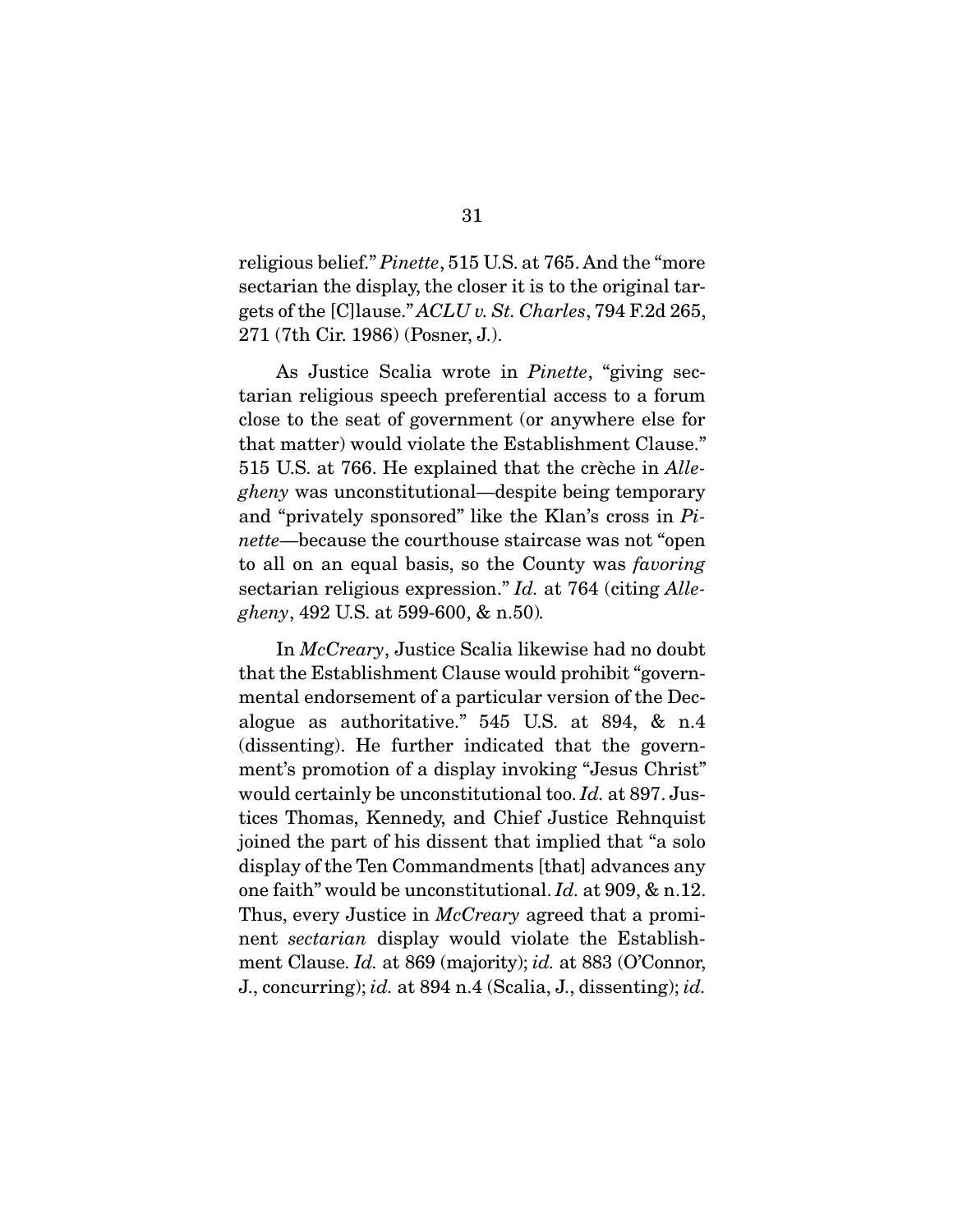at 909, & n.12 (Scalia, Thomas, Kennedy, JJ., Rehnquist, C.J., dissenting).

 A *permanent sectarian* monument also stands in sharp contrast to a seasonal display of a secularized holiday exhibited for a matter of weeks, rather than in perpetuity. Thus, in *Allegheny*, although Justices Kennedy, White, Scalia, and Chief Justice Rehnquist would have upheld the temporary, privately-sponsored crèche at issue, they admonished that a conspicuous permanent Latin cross would not meet the same fate and this was irrespective of whether *Lemon* applied:

I doubt not, for example, that the Clause forbids a city to permit the permanent erection of a *large Latin cross* on the roof of city hall. This is ... because such an obtrusive yearround religious display would place the government's weight behind an *obvious* effort to proselytize on behalf of a particular religion.

492 U.S. at 661 (concurring in part and dissenting in part; emphasis added); *accord Buono*, 559 U.S. at 715 (plurality); *Newdow*, 603 F.3d at 1017 n.3 (Kavanaugh, J., concurring).

In *Buono*, the plurality reiterated that "the [Establishment] Clause forbids a city to permit the permanent erection of a large Latin cross on the roof of city hall.' " 559 U.S. at 715 (quoting *Allegheny*, 492 U.S. at 661 (Kennedy, J.)). The plurality contrasted this "extreme" example with the 6-foot-tall remote cross at issue, opining it was "not an attempt to set the *imprimatur* of the state on a particular creed." *Id*.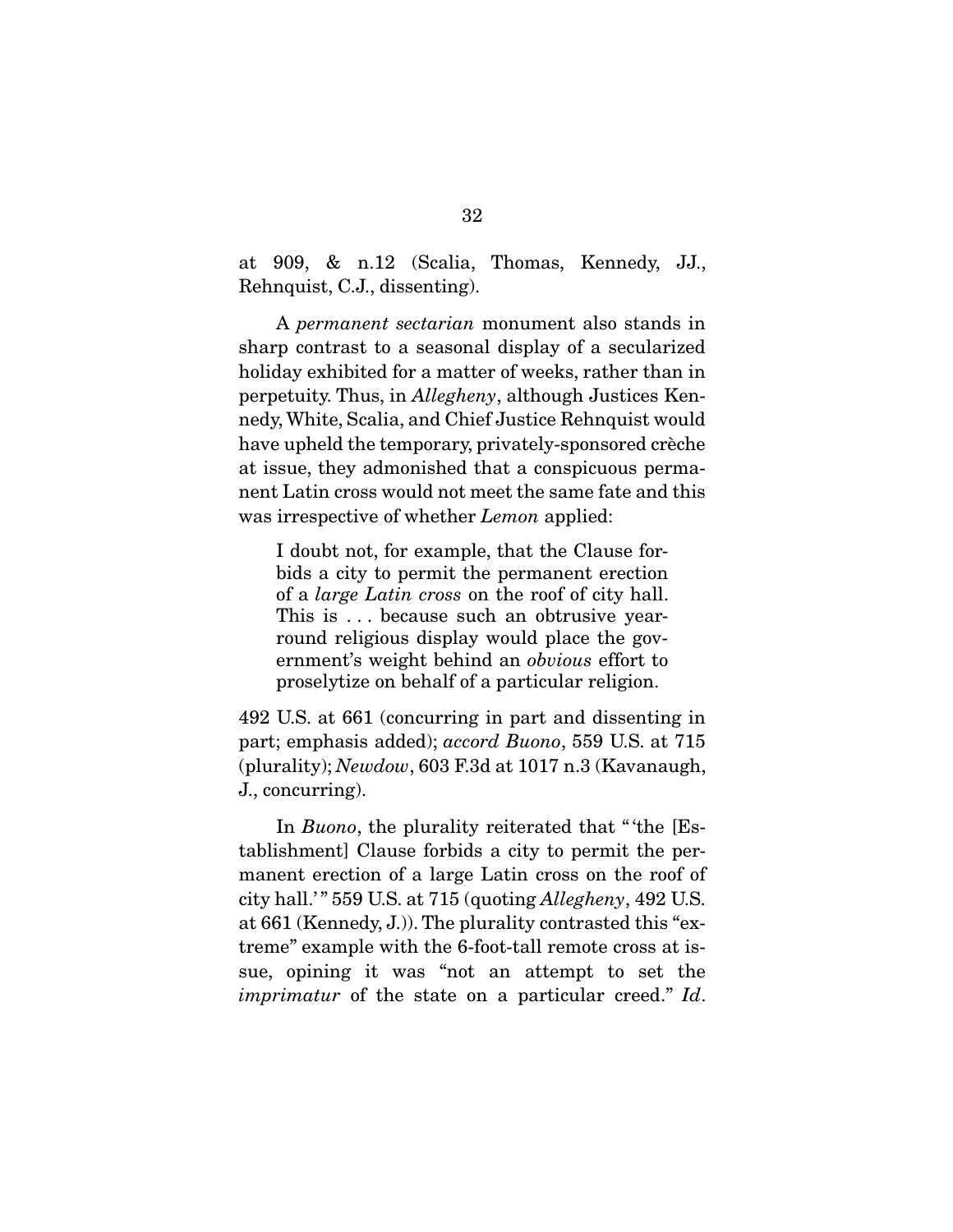Justice Alito reasoned that "in this part of the country . . . boundaries between Government and private land are often not marked." *Id.* at 724-25 (concurring). Private citizens placed "*their monument* on that spot, *apparently without obtaining approval* from any federal officials, and this use of federal land seem[ed] to have gone largely unnoticed for many years in all likelihood due to the spot's remote and rugged location." *Id.* (emphasis added). It would be different had the cross been constructed as "an official World War I memorial on the National Mall." *Id.* at 728.

 This case does not involve a public forum for private, fleeting speech as in *Pinette*. *Cf. Town of Greece*, 572 U.S. at 582 ("Once [the government] invites prayer into the public sphere, government must permit a prayer giver to address his or her own God or gods as conscience dictates."). Nor does it involve an ephemeral display of a secularized national holiday (*Allegheny*) or a privately-maintained metal-pipe cross in the middle of the desert (*Buono*). And it most certainly does not involve a "benign" symbol that honors all veterans "irrespective of their religion." Comm'n Br.19, 24. This case involves an "imposing 40-foot, 16-ton" permanent Latin cross (J.A.1420) towering over a heavilytrafficked intersection that marks the entrance to town. Pet.App.6a, 8a, 54a.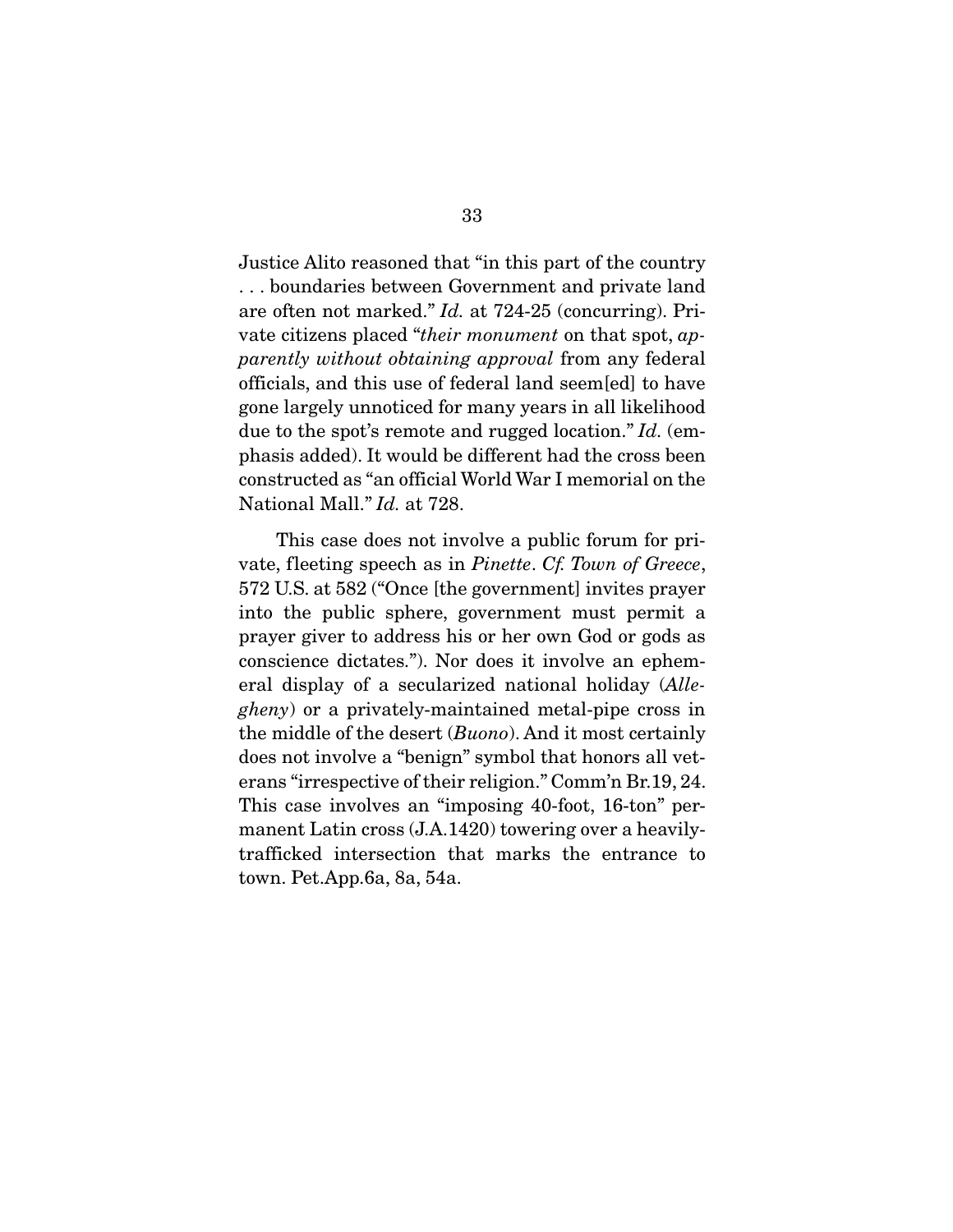#### 2. The Latin cross is not a secular symbol that represents Islam, Judaism, Atheism, and Christianity alike.

 In no way is the Latin cross a "benign" "secular" symbol, honoring Christians and non-Christians alike. Comm'n Br.19, 24, 48. The Latin cross is an "*especially potent* sectarian symbol," *Pinette*, 515 U.S. at 776 (O'Connor, J., concurring; emphasis added), that "proselytize[s] on behalf of a particular religion." *Allegheny*, 492 U.S. at 661 (Kennedy, J., concurring and dissenting).

 The potent sectarian meaning of the Latin cross is so "obvious" that in *Allegheny*, all nine Justices joined opinions citing it as a quintessential example of an unconstitutional display. *See id.* (Blackmun, J., joined by Brennan, Marshall, Stevens, and O'Connor, JJ.) (adornments could not "negate the endorsement of Christianity conveyed by the cross"); *id.* at 661 (Kennedy, J., concurring and dissenting, joined by Rehnquist, C.J., White, and Scalia, JJ.) (a large permanent prominently-displayed cross would place the "government's weight behind an obvious effort to proselytize on behalf of a particular religion").

 Every Justice in *Pinette* agreed that the Latin cross is a sectarian symbol rather than a "benign" ecumenical invocation. 515 U.S. at 760, 766 (Scalia, J., joined by Rehnquist, C.J., O'Connor, Kennedy, Souter, Thomas, and Breyer, JJ.) (Latin cross was "sectarian religious speech"); *id.* at 771-72 (Thomas, J., concurring) (the cross is "one of the most sacred of religious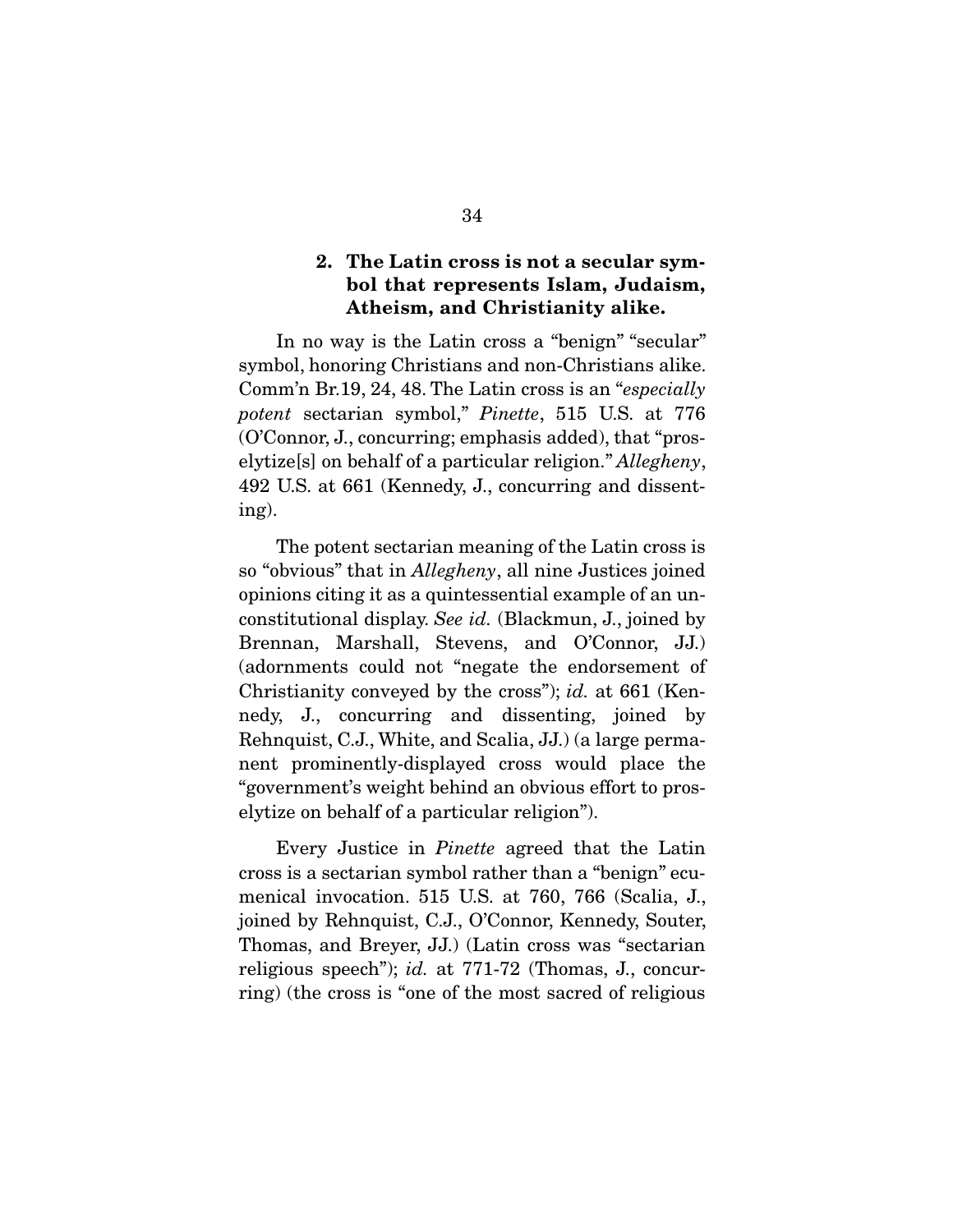symbols"); *id.* at 776 (O'Connor, J., concurring, joined by Souter and Breyer, JJ.) (the "cross is an especially potent sectarian symbol"); *id.* at 792 (Souter, J., concurring) (it is "the principal symbol of Christianity around the world"); *id.* at 798, n.3 (Stevens, J., dissenting) ("the Latin cross is identifiable as a symbol of a particular religion, that of Christianity"); *id.* at 817 (Ginsburg, J., dissenting) (because the cross is " 'the principal symbol of Christianity' " the state may not permit "a display of this character").

 No Justice in *Buono* contended that the Latin cross was a symbol of death or sacrifice for a non-Christian religion. 559 U.S. at 725-26 (Alito, J., concurring) ("The cross is of course the preeminent symbol of Christianity" and not a symbol to commemorate "Jewish soldiers"); *id.* at 747 (Stevens, J., dissenting) ("no participant in this litigation denies that the cross bears that [sectarian Christian] meaning").

 Circuit judges of all stripes have likewise been "masters of the obvious*,*" *Gonzales v. North Township Lake County*, 4 F.3d 1412, 1418 (7th Cir. 1993) (Bauer, Rovner, Timbers), in finding that the "religious significance and meaning of the Latin or Christian cross are *unmistakable*." *Robinson v. City of Edmond*, 68 F.3d 1226, 1232 (10th Cir. 1995) (Anderson, Holloway, Lucero; emphasis added); *e.g.*, *ACLU v. Rabun Cnty. Chamber of Commerce, Inc*., 698 F.2d 1098, 1103 (11th Cir. 1983) (*per curiam*) (Tuttle, Kravitch, Johnson) (the "latin cross is a universally recognized symbol of Christianity").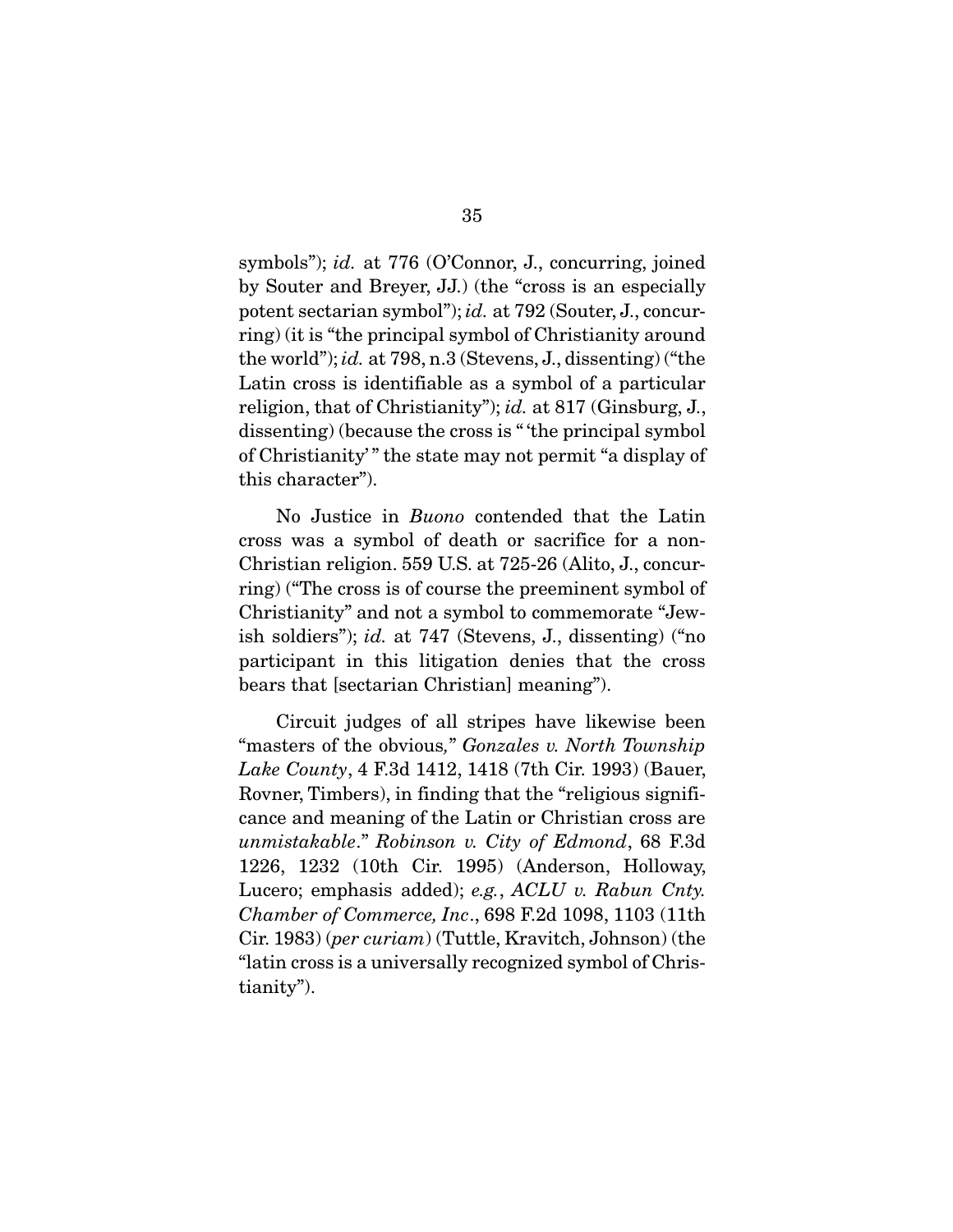As relevant here, Judge O'Scannlain joined his fellow panelists (Lay and Pregerson) in holding a war memorial cross unconstitutional on the grounds that the "City's use of a cross to memorialize the war dead may lead observers to believe that the City has chosen to honor only Christian veterans." *Separation of Church & State Comm. v. City of Eugene*, 93 F.3d 617, 626 (9th Cir. 1996) (*per curiam*) (O'Scannlain, J., concurring).

 Notable district court judges have also called a spade a spade in cross cases. In striking down a large war memorial cross on a Marine base, Judge Thomas F. Hogan ruled: "The principal symbol of Christianity, this nation's dominant religion, simply is too laden with religious meaning to be appropriate for a government memorial assertedly free of any religious message." *Jewish War Veterans v. United States*, 695 F. Supp. 3, 15 (D.D.C. 1988).

 Judge Carl Olaf Bue, Jr., a Nixon appointee and World War II army captain, declared a war memorial cross display (featuring a subordinate Star of David) unconstitutional on the grounds that "the cross and the Star of David are the primary symbols for Christianity and Judaism respectively" and "their primary effect is to give the impression that only Christians and Jews are being honored by the county." *Greater Houston Chapter of ACLU v. Eckels*, 589 F. Supp. 222, 234- 35 (S.D. Tex. 1984), *reh'g denied*, 763 F.2d 180 (5th Cir. 1985) (*per curiam*).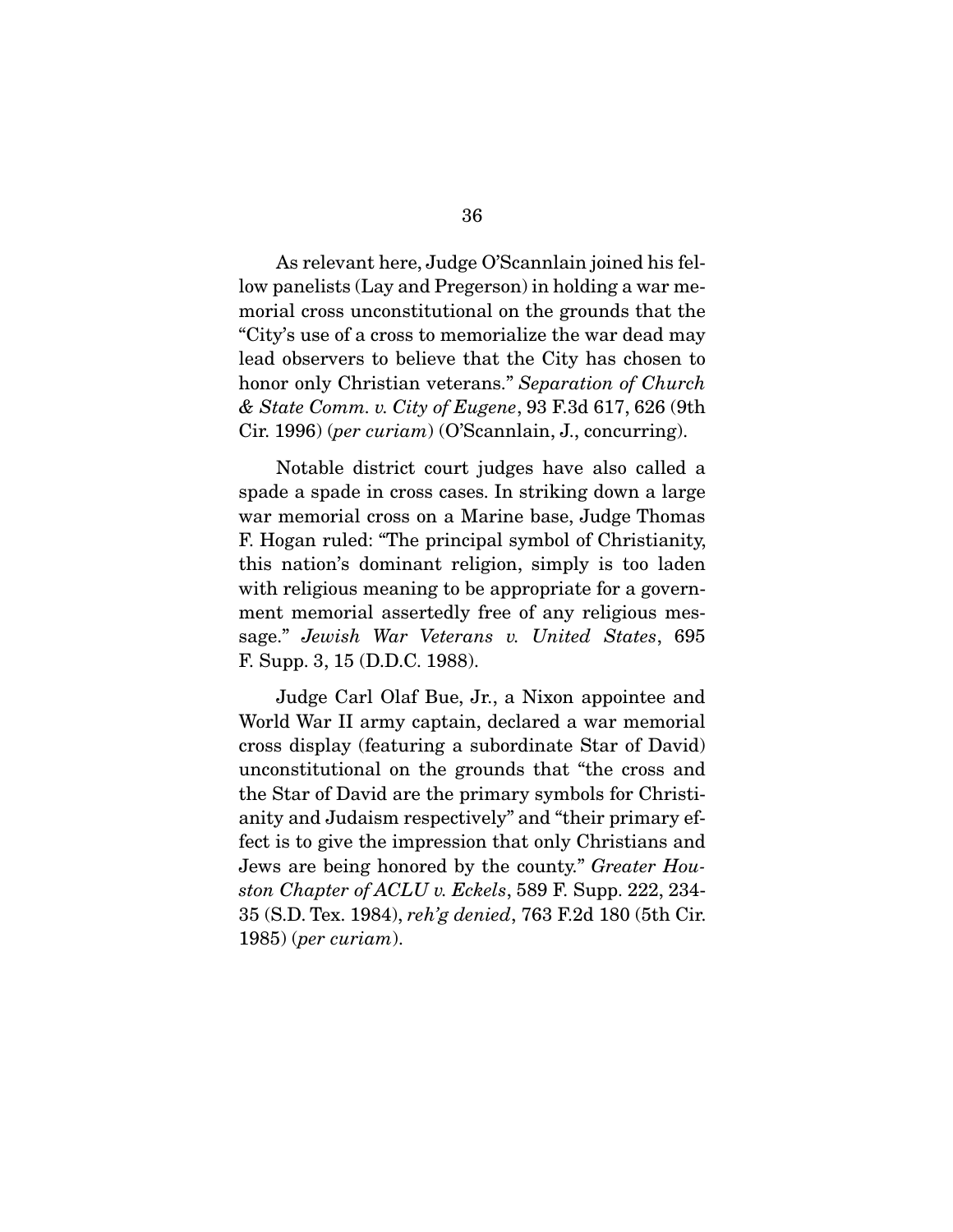### B. Using a Latin cross as a war memorial does not make the cross secular; it makes the war memorial Christian.

 As the preeminent symbol of the Christian faith, the government's prominent display of the Latin cross clearly aligns the government with Christianity. But when the government displays the Latin cross as a government war memorial, it does more than that; it also "discriminat[es] against the beliefs of patriotic soldiers who [are not] Christian." *Allegheny*, 492 U.S*.* at 615 n.61 (citing *Eckels*, 589 F. Supp. at 234).

## 1. Neither the Latin cross generally, nor this Cross in particular, commemorates, honors, or respects non-Christian veterans.

 The Commission maintains that the Latin cross has "a significant secular meaning to commemorate valor and sacrifice," and honors all *"*the fallen," "irrespective of their religion." Comm'n Br.6, 24, 36. But non-Christians are the arbiters of that question and their voices leave no room for ambiguity. Jews, Humanists, Muslims, Atheists, Buddhists, Unitarians and others have made it clear, in this case and in others, not only that the Latin cross does not honor them but that, when used as a government war memorial, the cross signifies that their sacrifices are unworthy even of mention.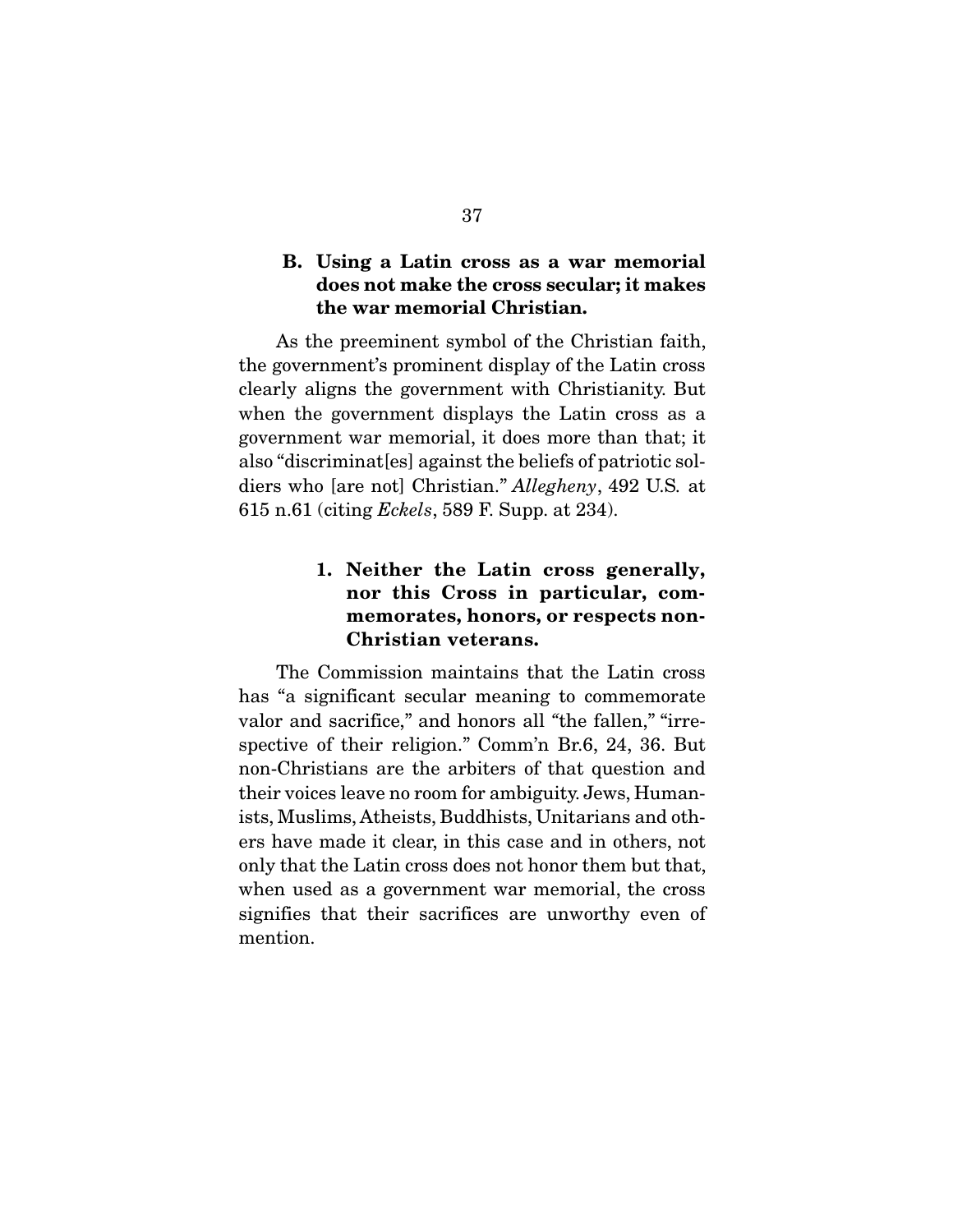As the Jewish War Veterans of the United States made emphatically clear in their *amicus* brief (at 2, 14) in *Buono* (No. 08-472):

[T]he Government sends the unmistakable message that it deems less worthy of honor the sacrifices of non-Christian veterans, including the 250,000 Jewish service members who answered America's call to duty in World War  $I \ldots$  It defies logic to suggest that the Government would aim to remember Jewish (or other non-Christian) veterans by displaying the symbol of Christianity.

They added: "This [sacrifice] analogy works only for those who embrace the doctrine of atonement through Christ's crucifixion, and the comparison intended to honor veterans' sacrifices simultaneously reinforces Christian beliefs about the nobility of Jesus's crucifixion through association with brave Americans." *Id.* at 8. Even the Legion conceded: "[T]he cross as a symbol of death and sacrifice has its roots *firmly in the cultural heritage of Christianity*." J.A.719 (emphasis added).

 For many Jews, the Latin cross not only symbolizes Christianity, but also the "outright oppression and persecution of Jewish people." *Friedman v. Bd. of Cnty. Comm'rs*, 781 F.2d 777, 781 (10th Cir. 1985) (en banc); *id.* at 781-82 ("The seal certainly does not memorialize their 'Christian heritage' but rather that of those who sought to extinguish their culture and religion.").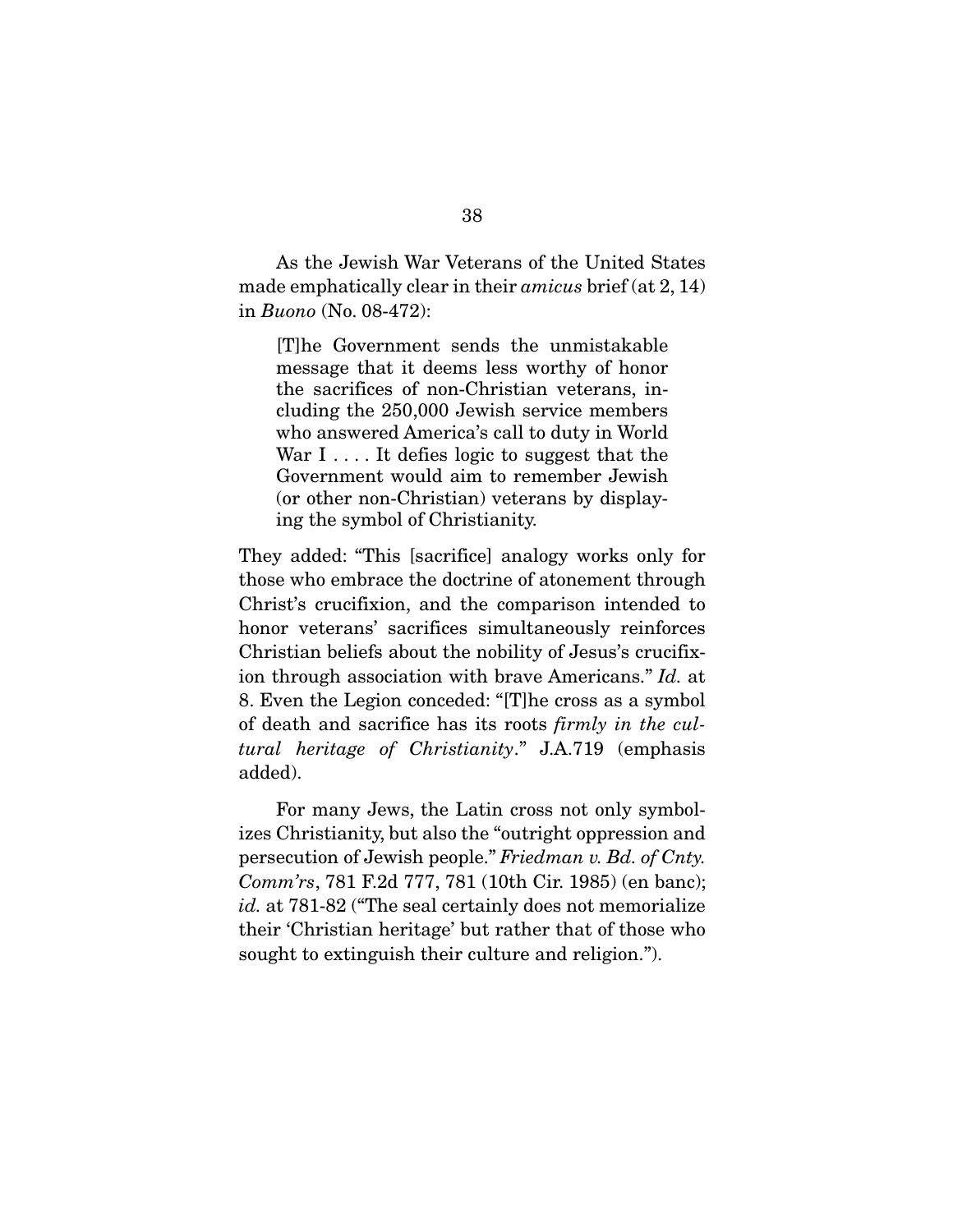The Council on American Islamic Relations, the nation's largest Muslim civil rights organization, submitted a motion to oppose the Bladensburg Cross on the grounds that "Christian symbols do not represent Muslim service members." J.A.1596-98.6

The president of the Military Religious Freedom Foundation, which represents "a myriad faith and nonfaith groups," including "Jewish, Hindu, Sikh, Buddhist, [and] Native American spiritualist," testified that the "Bladensburg Cross does not represent our tens of thousands of MRFF clients." J.A.415-17.

 Jason Torpy, Iraq War veteran and president of Military Association of Atheists & Freethinkers, which has over 4,000 members, testified: "My military service, as well as the service of other non-Christians . . . is excluded and disrespected when a Christian cross is presented as a public memorial." J.A.326-28. *See also*  J.A.333-36.

 Numerous other non-Christian veterans and their families have made it known that the Bladensburg Cross does not commemorate their sacrifices. *E.g.*, J.A.1540-41 ("I'm a veteran with a purple heart . . . and an atheist. Guess I'm not included in those honored."); J.A.1538 ("My son was a soldier. He was not a christian. Why was his contribution any less valuable than

<sup>6</sup> *See also* Robin Wright, *Humayun Khan Isn't the Only Muslim American Hero*, The New Yorker (Aug. 15, 2016), https:// bit.ly/2D9oPV3 ("So many of us [Muslims] experience a form of P.T.S.D. because of a feeling we are not considered equal to our [Christian] colleagues.").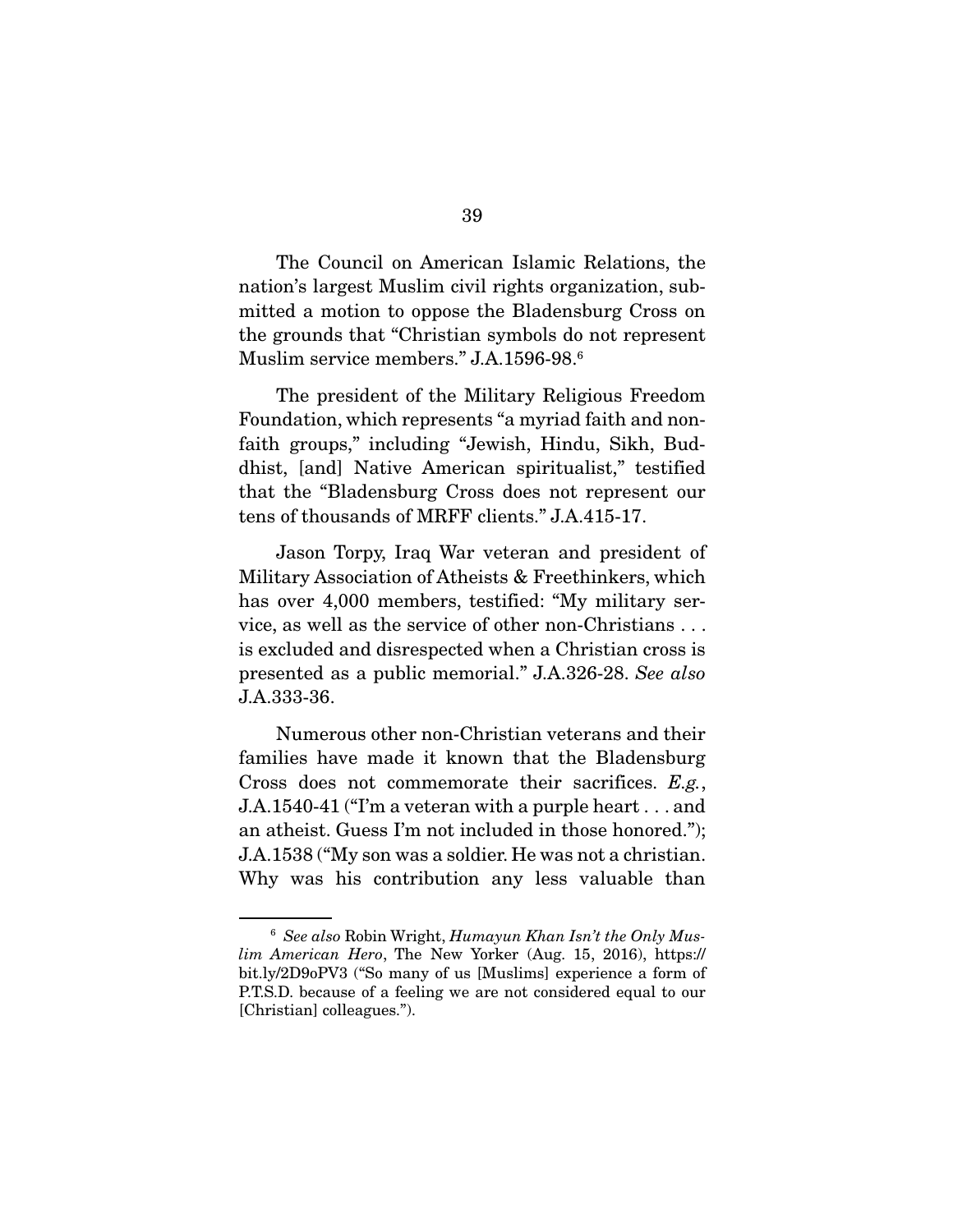anyone else's?"); J.A.1537 ("I am a disabled combat Marine. I served with Muslims, Christians, atheists, even a Satanist and a Wiccan. So, why should it only represent [C]hristians?"); C.A.App.3262 ("I'm a veteran and an Atheist. How does this show reapect [sic] for my service in any way?").

 Well before the Fourth Circuit concluded that a memorial cross "only holds value as a symbol of death and resurrection because of its affiliation with the crucifixion of Jesus Christ" (Pet.App.20a-21a), the Circuits were already in firm agreement that the Latin cross "transcend[s] mere commemoration" and promotes the "Christian faith" alone (*Harris v. City of Zion*, 927 F.2d 1401, 1415 (7th Cir. 1991)); that the Latin cross "does not possess an ancillary meaning as a secular or non-sectarian war memorial" (*Trunk v. City of San Diego*, 629 F.3d 1099, 1116 (9th Cir. 2011)); and that because the cross is "not a generic symbol of death" but rather "a *Christian* symbol of death that signifies or memorializes the death of a *Christian*," *American Atheists, Inc. v. Duncan*, 616 F.3d 1145, 1161 (10th Cir. 2010); the government's use of the Latin cross to honor veterans sends a strong message of "exclusion." *Trunk*, 629 F.3d at 1124-25.

 The Ninth Circuit reiterated the point in *Buono v. Norton*, 371 F.3d 543, 549 n.5 (9th Cir. 2004), citing Judge O'Scannlain's concurrence in *Eugene*, *supra*, when it recognized that despite a sign designating the cross as a war memorial, and "indeed perhaps *because of it*," a government war memorial cross communicates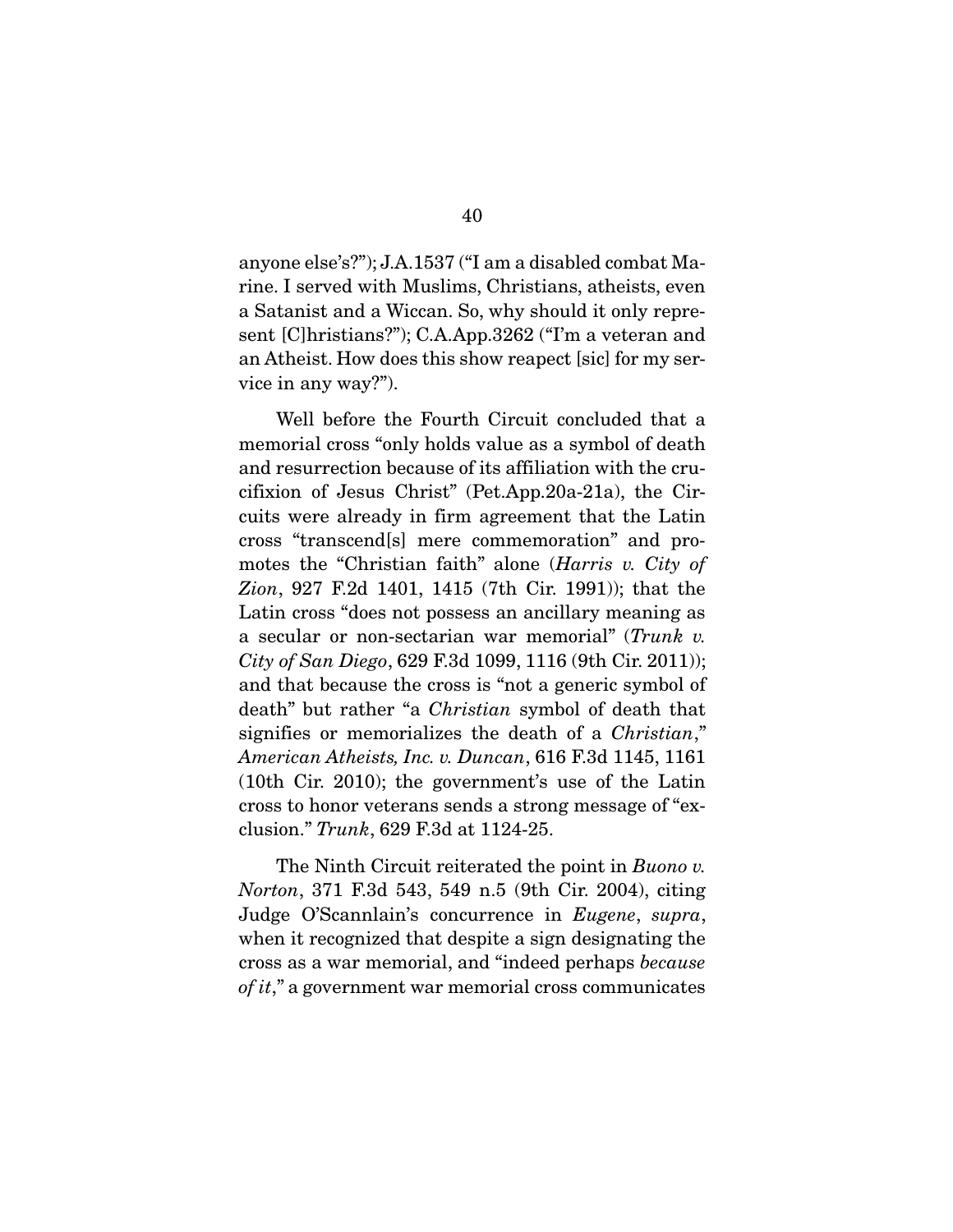the objective message that it has " 'chosen to honor only Christian veterans.'" (emphasis added).

 Indeed, the lower courts have decided 33 cross cases (18 of which are Circuit decisions) (Br. in Opp.15- 18 (17-1717))—and every case involving a cross displayed as a government memorial held the display unconstitutional. *Trunk*, 629 F.3d at 1123; *Duncan*, 616 F.3d 1145; *Buono*, 371 F.3d 543; *Eugene*, 93 F.3d 617; *Ellis v. La Mesa*, 990 F.2d 1518 (9th Cir. 1993); *Gonzales*, 4 F.3d 1412; *American Humanist Association v. Lake Elsinore*, 2014 U.S. Dist. LEXIS 25180 (C.D. Cal. 2014); *Jewish War Veterans*, 695 F. Supp. 3; *Eckels*, 589 F. Supp. 222. *See also Kondrat'yev v. City of Pensacola*, 2017 U.S. Dist. LEXIS 203588, at \*21 n.4 (N.D. Fla. June 19, 2017) (Vinson, J.), *aff 'd*, 903 F.3d 1169 (11th Cir. 2018) (finding argument that "the Bayview Cross is a war memorial" irrelevant in light of the "numerous appellate and district court cases ordering the removal of war memorial crosses").

 This Court, too, has acknowledged the obvious: A government-sponsored Latin cross war memorial favors Christians while "discriminating against the beliefs of patriotic soldiers who [are not] Christian." *Allegheny*, 492 U.S. at 615 n.61 (citing *Eckels*, *supra*).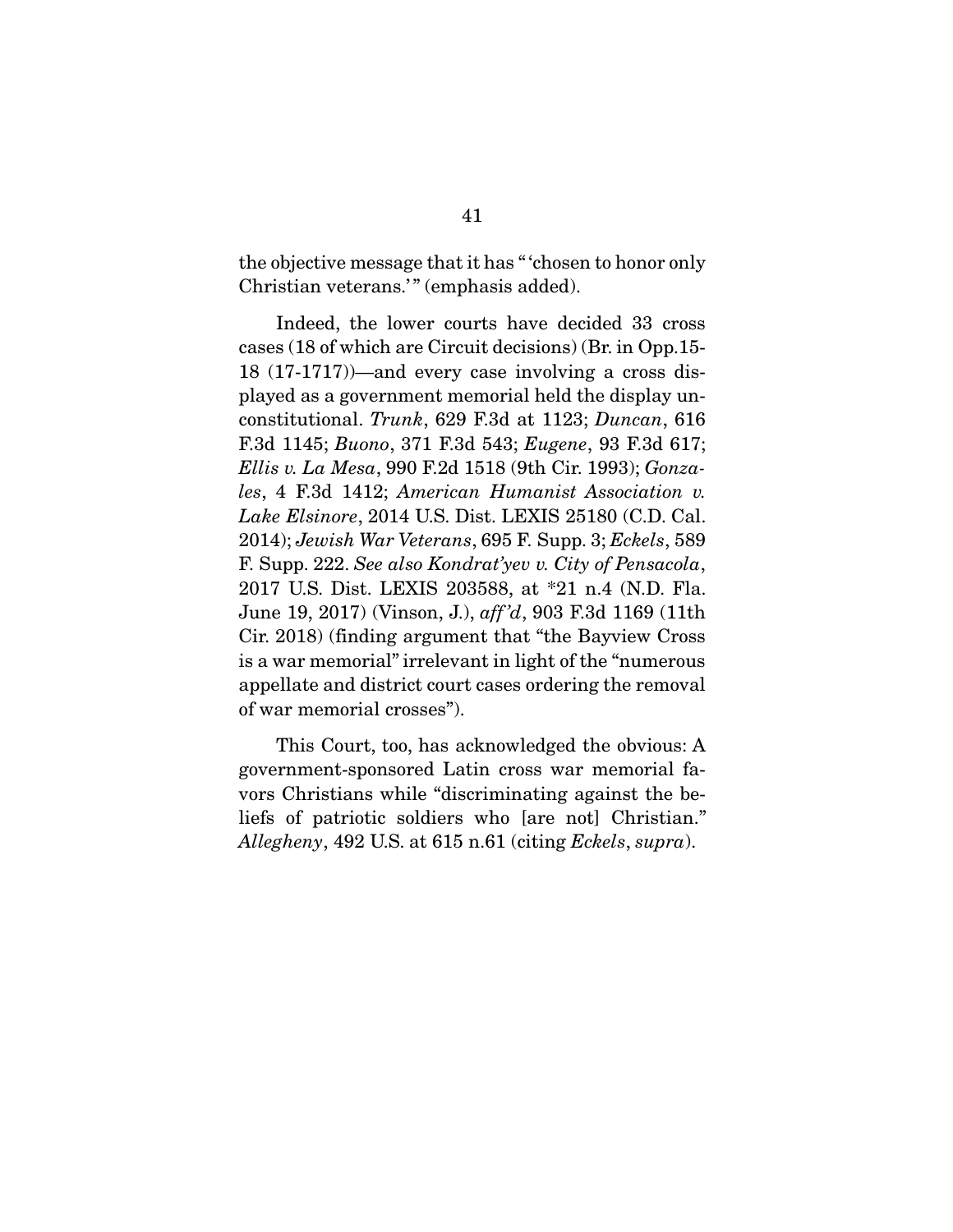## 2. The Latin cross is not a universal secular World War I symbol and, even if it were, that's not why it was chosen here.

 Petitioners claim that the Cross should be deemed secular because First World War overseas cemeteries consist of rows of little white cross headstones. Comm'n Br.2, 35; Legion Br.55-56. That argument is flawed in two respects. First, and obviously, the "mere fact that the cross is a *common* symbol" in cemeteries "does not mean it is a *secular* symbol." *Duncan*, 616 F.3d at 1161-62. "The Latin cross can, as in Flanders fields, serve as a powerful symbol of death and memorialization, but it remains a sectarian, Christian symbol." *Trunk*, 629 F.3d at 1116. Second, this Cross (unlike the cross in *Buono*), was not designed to mimic World War I headstones; it was chosen precisely because of, not in spite of, its Christian meaning.

# i. In World War I cemeteries, a cross marks a *Christian soldier's* grave and a Star of David marks a *Jewish soldier's* grave.

 Petitioners rely on *dicta* from *Buono* pertaining to overseas headstones to support their contention that the Latin cross is a non-Christian symbol of war. Comm'n Br.34; Legion Br.55-56. This is what Justice Kennedy wrote:

Here, one Latin cross in the desert evokes far more than religion. It evokes thousands of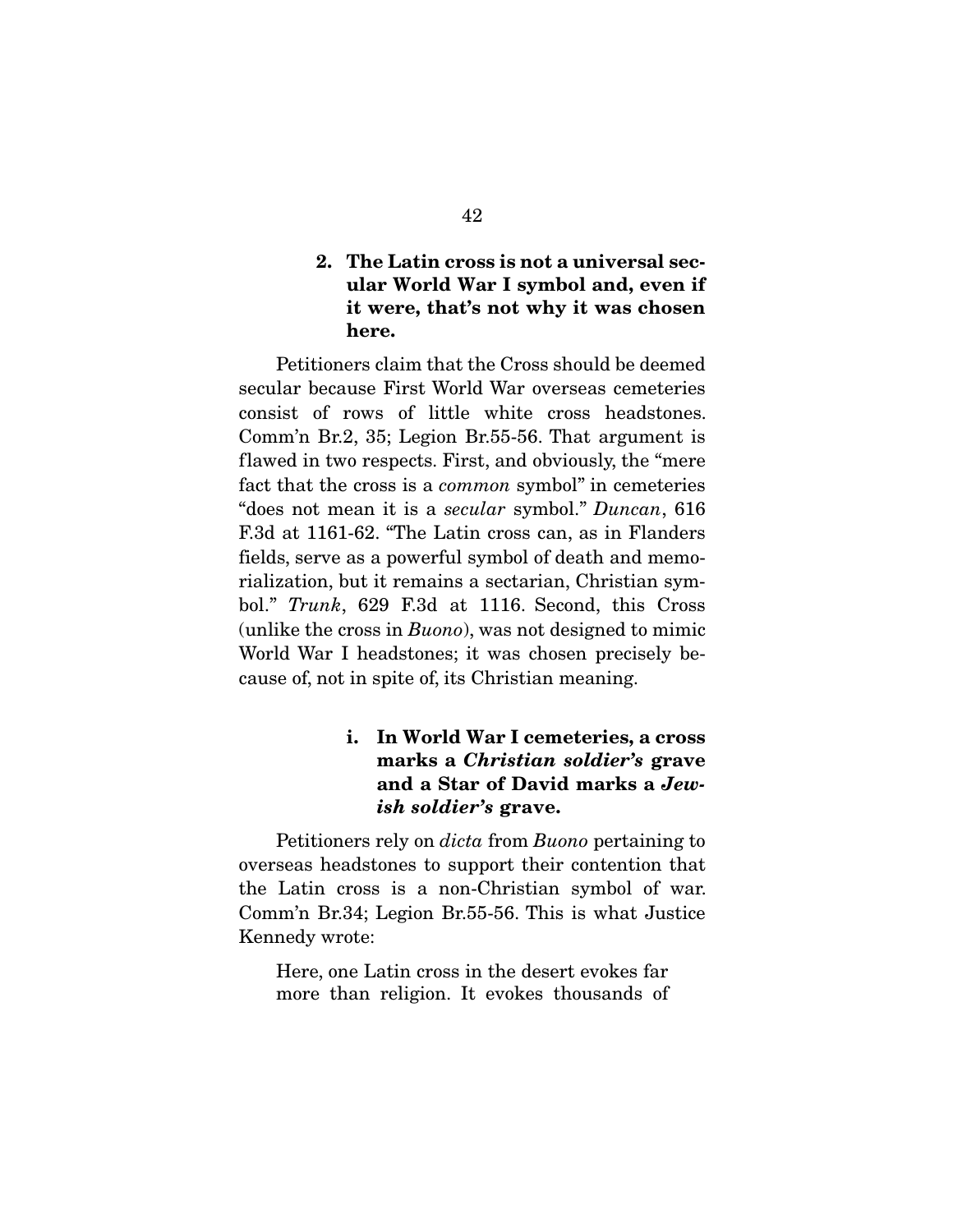small crosses in foreign fields marking the graves of Americans who fell in battles, battles whose tragedies are compounded if the fallen are forgotten.

559 U.S. at 721. The assertion lacked any citation.

 Justice Alito, on the other hand, went out of his way to clarify that the Latin cross does *not* reflect "the religious diversity of the American soldiers who gave their lives in the First World War." *Id*. at 726 (concurring). He stressed that more "than 3,500 Jewish soldiers gave their lives for the United States," and that their graves are marked with a "white Star of David." *Id.*

 Since then, three Circuits (the Fourth, Ninth, and Tenth) have addressed challenges to memorial crosses. Each undertook an extensive analysis of expert reports and history books and concluded that Justice Kennedy's assertion was somewhat misleading.

 As the Ninth Circuit explained, the "thousands of small crosses" referenced in *Buono* "serve as individual memorials to the lives of the *Christian soldiers* whose graves they mark, *not as generic symbols of death and sacrifice*," and "not [as] a *universal monument* to the war dead." *Trunk*, 629 F.3d at 1113, 1116 n.18 (emphasis added).7 The Tenth Circuit similarly rejected the

<sup>7</sup> As discussed in IV.A.1., the several other freestanding cross war memorials do not "lead to the conclusion that the cross has become a secularized representation of war memory" either. *Trunk*, 629 F.3d at 1114-15 (also rebuffing argument that there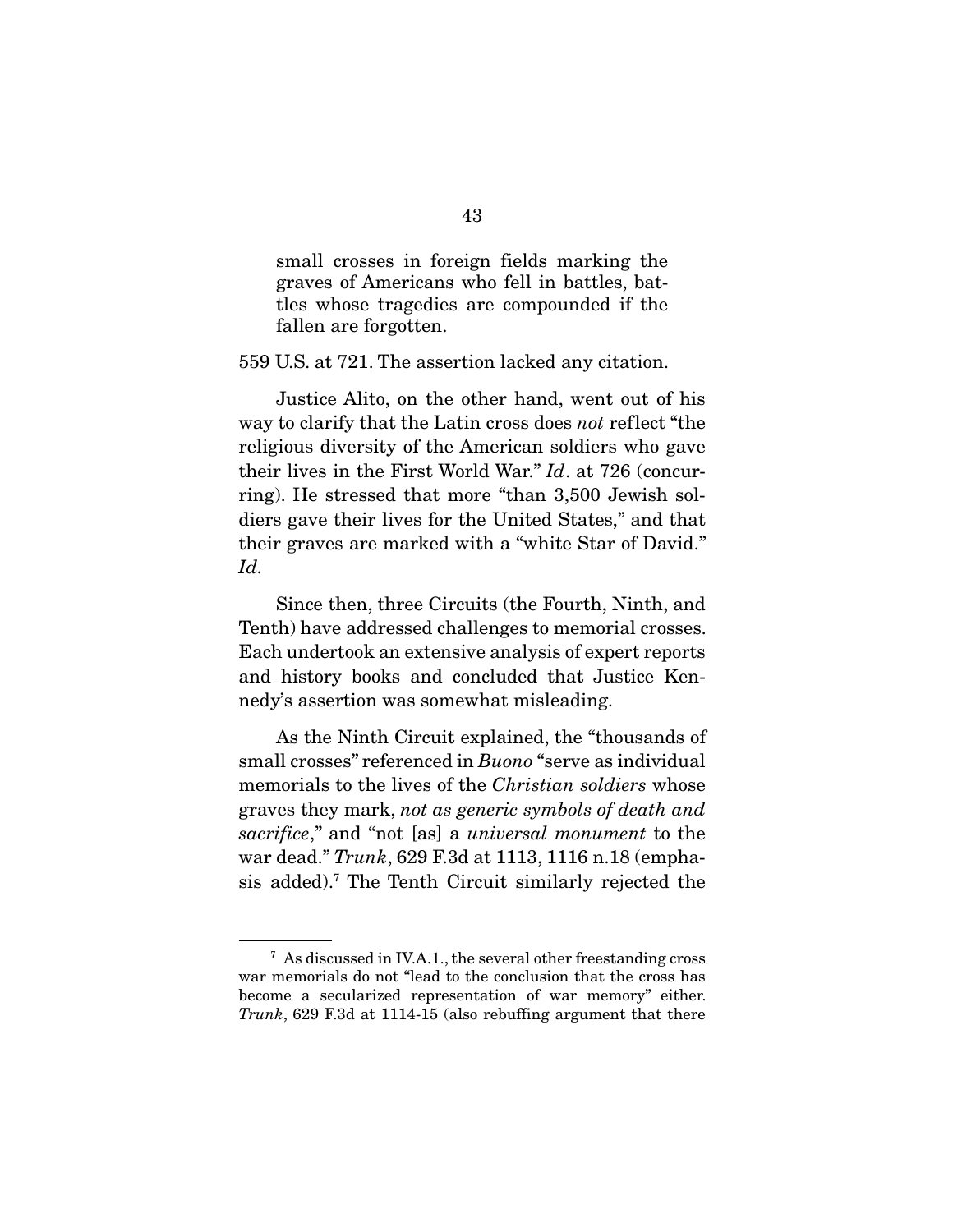argument that "the cross has become a secular symbol of death" because "fallen Jewish service members are memorialized instead with a Star of David." *Duncan*, 616 F.3d at 1161. *Accord* Pet.App.21a.

 The Fourth Circuit agreed with the other Circuits that "a Latin cross serves not simply as a generic symbol of death, but rather a Christian symbol." Pet.App.21a. The court observed that the headstones of the fallen in Arlington include separate symbols for Buddhism, Wicca, Islam, Judaism, and Atheism, underscoring the fact that the Latin cross is not the symbol of death or sacrifice for non-Christians. Pet.App.25a-26a, 35a.

 Moreover, the panel noted, "crosses used on World War I battlefields were individual—rather than universal—memorials to the lives of Christian soldiers." Pet.App.21a. In finding the respective displays unconstitutional, all three post-*Buono* Circuits recognized that when the Latin cross is prominently displayed as a *government war memorial*, it "suggests that the government is so connected to [that] particular religion that it treats that religion's symbolism as its own, as universal. To many non-Christian veterans, this claim of universality is alienating." *Trunk*, 629 F.3d at 1124- 25.

 In *Buono*, Justice Alito referred to photographs depicting both the Star of David and the Latin cross and opined that this "presumably reflected the religious

are "countless" freestanding cross war memorials, finding fewer than ten).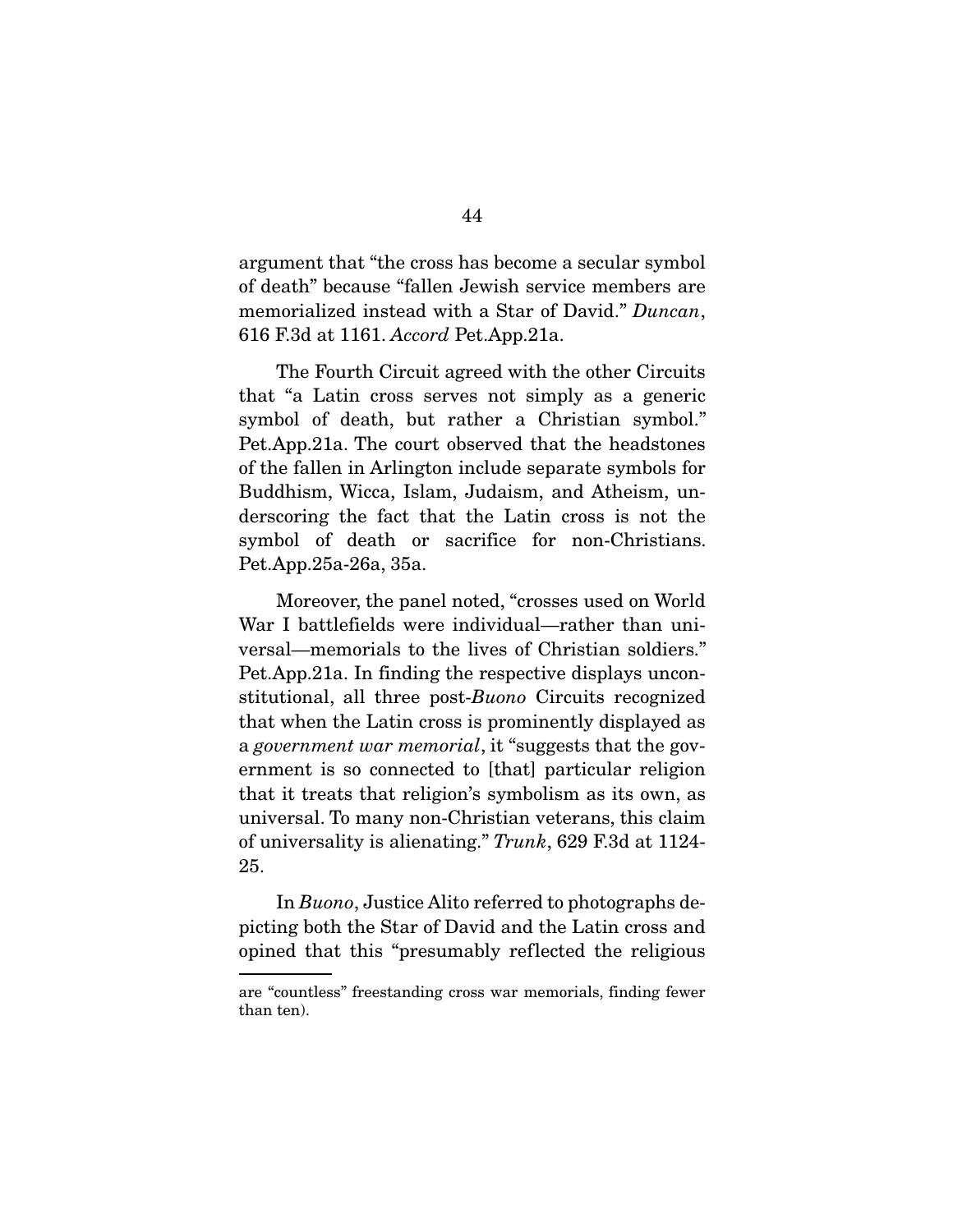makeup of the Armed Forces at the time of the First World War." 559 U.S. at 726 n.9 (concurring). In fact, our armed forces included not just 250,000 Jews, but also an estimated 22,500 Mormons,<sup>8</sup> 12,000 Native Americans,9 5,000 Muslims,10 Chinese-American Buddhists, Japanese-American Shinto, atheists, and of course others. J.A.324-25, 108-09. None of these groups embrace the Latin cross as their symbol of death and sacrifice. *E.g.*, Pet.App.35a; J.A.79.11

 Rather, the Star of David reflects the successful advocacy of the Jewish Welfare Board in protesting crosses, which had offensively been placed over some their dead. J.A.1200-02. An "American doughboy wrote in distress when graves of his fallen comrades were marked with Cross instead of Star of David headboards observing, 'Yesterday, I visited the cemetery where our dead comrades laid to rest, and there were

<sup>8</sup> Danielle Gorman, *The Prophet with 6 Sons in WWI + More Latter-day Saint Connections Makes You Think*, LDS Living (Nov. 10, 2018), https://bit.ly/2HjEJAe.

<sup>9</sup> Olivia B. Waxman, '*We Became Warriors Again': Why World War I Was a Surprisingly Pivotal Moment for American Indian History*, Time Magazine (Nov. 23, 2018), http://time.com/5459439/ american-indians-wwi/.

<sup>10</sup> Vivek Chaudhary, *The forgotten Muslim heroes who fought for Britain in the trenches*, The Guardian (Nov. 11, 2017), https:// bit.ly/2IGU9yN.

<sup>&</sup>lt;sup>11</sup> Notably, the French government offered three gravemarkers: a Christian Cross, a plain headstone with no religious symbolism, and a Muslim headstone with a curved, Moorish style top. J.A.165.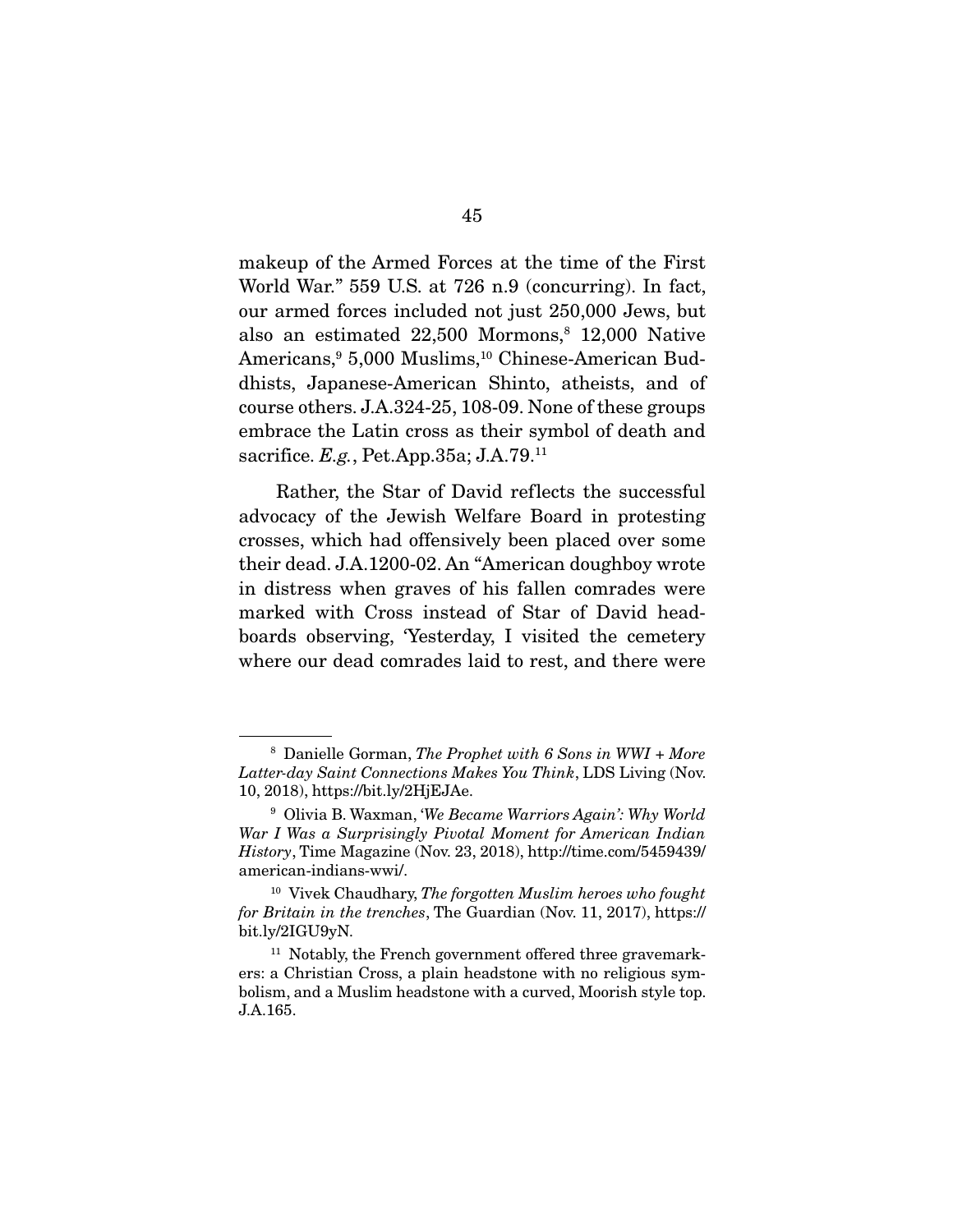our Jewish boys, the sons of Moses and Jacob with a cross at the head of the their graves.' " J.A.107.

 At the 1924 Congressional debate over replacing the temporary gravemarkers in those cemeteries, the Executive Director of the Jewish Welfare Board, Mr. H.L. Glucksman, testified on behalf of the "entire Jewry of America" that crosses did not honor Jewish soldiers and that they would prefer a plain slab. J.A.1199-1200. He urged, however, that "*if any religious symbol is erected over the graves, then Judaism should have its symbol over the graves of its dead.*" *Id.* (emphasis added). In turn, the National Catholic Welfare Conference testified that the Latin cross should be used over the 3,355 "Catholic men" who died "so their graves could be blessed." J.A.1198-99. *See also* J.A.1212-13 (seeking cross for "our Christian solders"); J.A.1185 (referring to "the cross of the Protestants and Catholics").

 Not surprisingly, the Commission ignores the Jewish Welfare Board's testimony. Instead, it (at 6) selectively quotes part of a letter from a member of the American Battle Monuments Commission who stated it was her understanding that, "while Orthodox Jews desired that the Star of David mark the graves of their dead, some Reformed Jews desired 'that no distinction be made between them and their Christian comrades.' " Michael Sledge, *Soldier Dead: How We Recover, Identify, Bury, & Honor Our Military Fallen* 205 (2005). This simply coincides with the Jewish Welfare Board's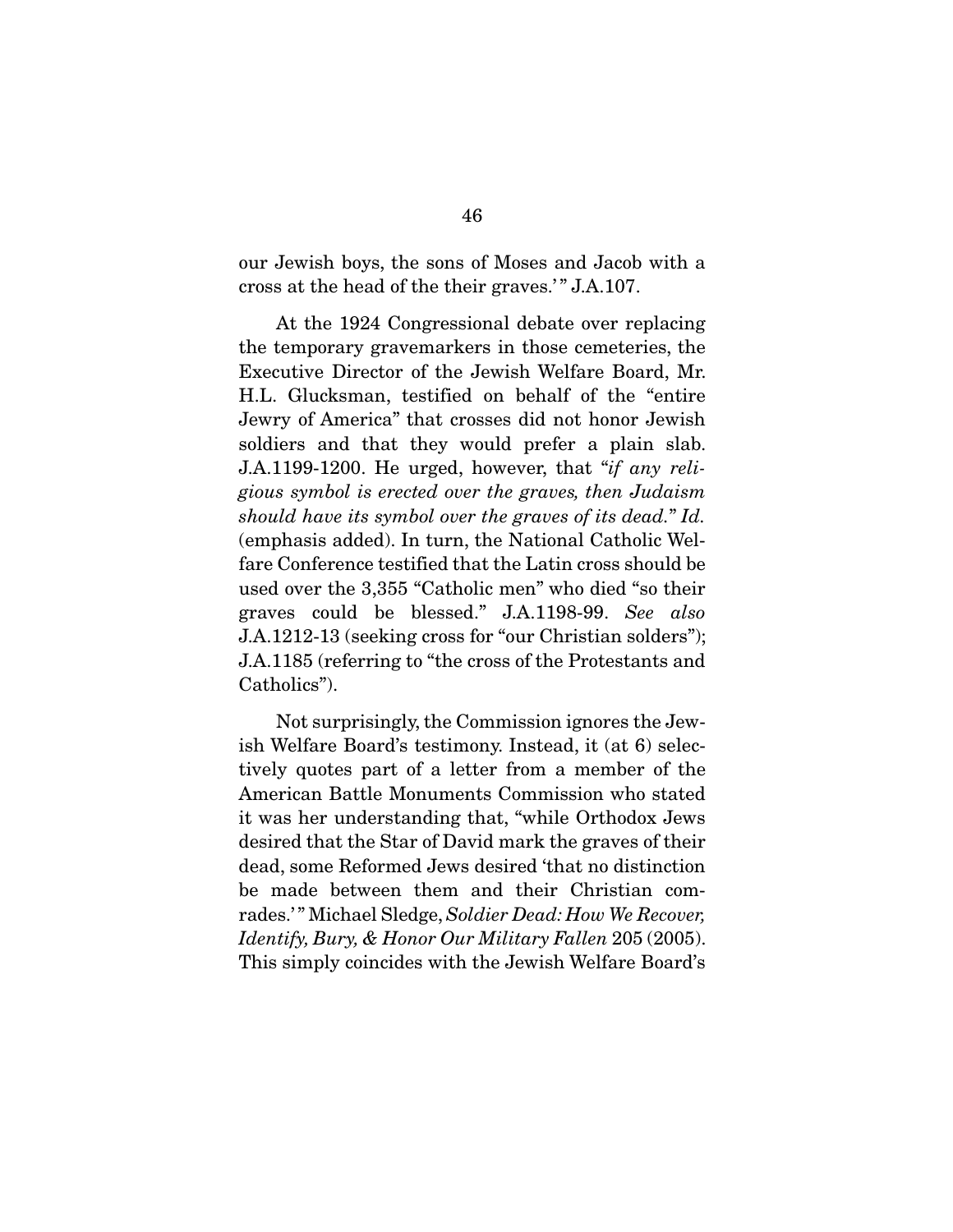preference for a uniform slab  $(J.A.1201);^{12}$  it does not support the Commission's assertion that "[s]everal Jewish families elected the cross for their loved ones' graves." Comm'n Br.6.

 To this day, Jewish veterans continue to protest war memorial cross displays, making clear that, for them, the cross has not morphed into a benign secular symbol that honors their sacrifices. *See Trunk*, 629 F.3d at 1105; *Jewish War Veterans*, 695 F. Supp. 3; *Eckels*, 589 F. Supp. 222.

## ii. The Bladensburg Cross does not evoke a World War I headstone nor was it intended to.

 The crosses in overseas cemeteries are 3- to 4-foottall plain white marble Latin crosses. J.A.944-47, 1188. The cross in *Buono* was similarly a 5-foot-tall "*plain unadorned white cross*," and thus evoked the "image of the white crosses, row on row" in overseas cemeteries. 559 U.S. at 725 (Alito, J., concurring; emphasis added). But the Bladensburg Cross is not *small, plain, unadorned or white*. It is huge, measuring 40-foot-tall (J.A.914); it is thick concrete aggregate with "light brown with a reddish brown border" (J.A.914, 1372); and it is adorned with "decorative bands." J.A.1350. *See* J.A.701, 930. And it is the "town's most prominent symbol." J.A.868. It thus evokes "a message of aggrandizement and universalization of religion, and not the

<sup>&</sup>lt;sup>12</sup> The Quartermaster General also advocated for the slab. J.A.1175, 1231, 1439.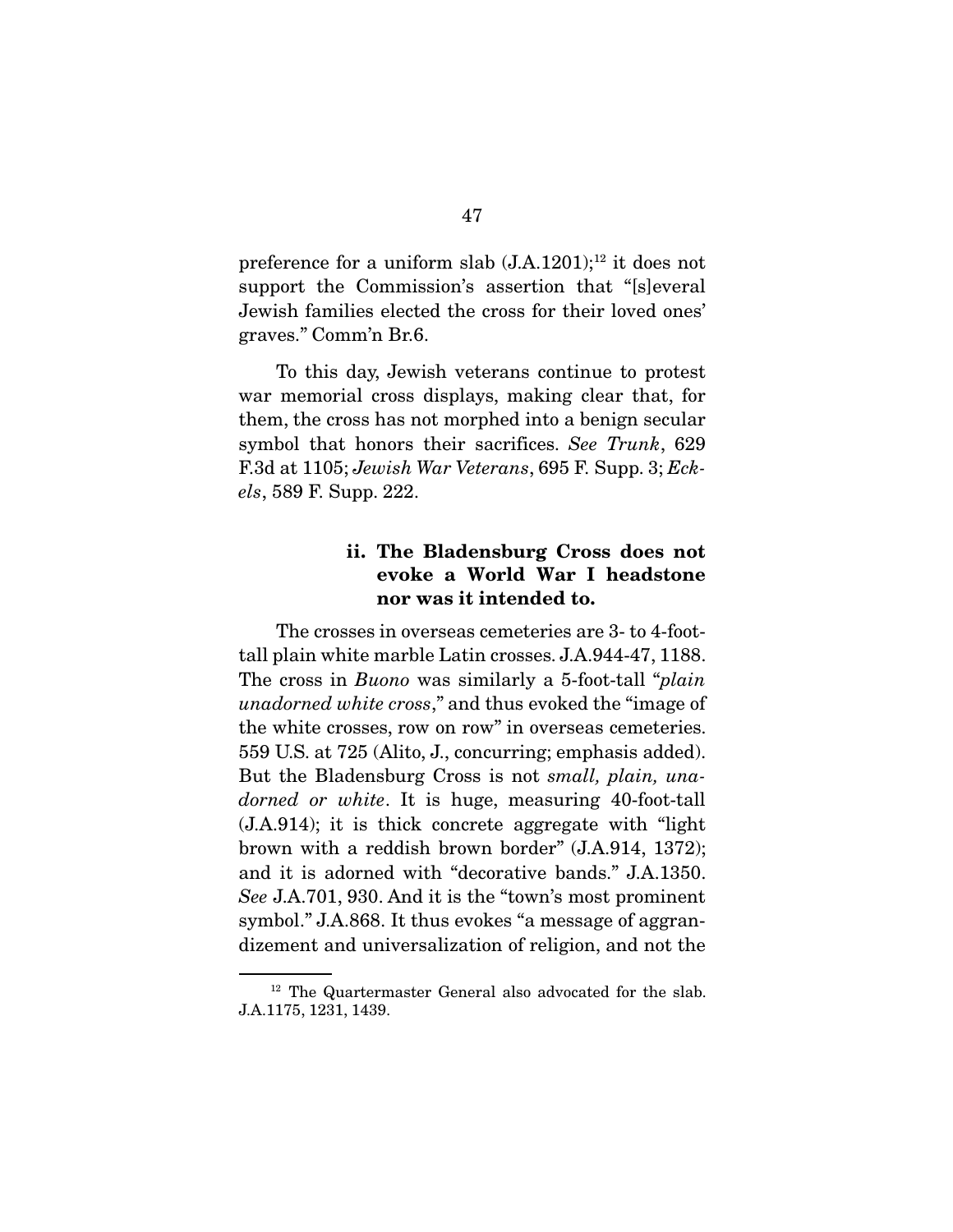message of individual memorialization and remembrance that is presented by a field of gravestones." *Trunk*, 629 F.3d at 1116 n.18. Pet.App.31a.

 That the Bladensburg Cross looks nothing like those overseas crosses is not surprising because that was not the intent of the donors. The committee that oversaw its construction—aptly named the "committee on the Calvary Cross Memorial" (J.A.431)—intended to build a "mammoth cross, a likeness of the Cross of Calvary, as described in the Bible." Pet.App.7a; J.A.428. This intention was made explicit in numerous contemporaneous newspaper articles (Pet.App.73a; J.A.428- 33) and by the state representative who, at the 1925 dedication ceremony, proclaimed the Cross to be "symbolic of Calvary." Pet.App.59a; J.A.216-17.

 The Cross's designer, John Earley, did not attempt to mirror overseas gravemarkers. Rather, the "Cross borrowed from the mosaic and thin-panel methods developed at the Shrine [of the Sacred Heart, a Roman Catholic parish] . . . [c]onstructed concurrently with their string of church commissions." J.A.1349-50; C.A.App.2485-86.

 Petitioners ignore all of this; instead, they rely on a single statement made by the fundraising committee's second treasurer a year after the Cross's groundbreaking, who referred to the Cross as a proxy for her son's grave when she was soliciting funds from a congressman. Comm'n Br.10; Legion Br.5. That mercenary plea from a single individual (whose son is not even named on the Cross (J.A.145, 989, 1025)) does nothing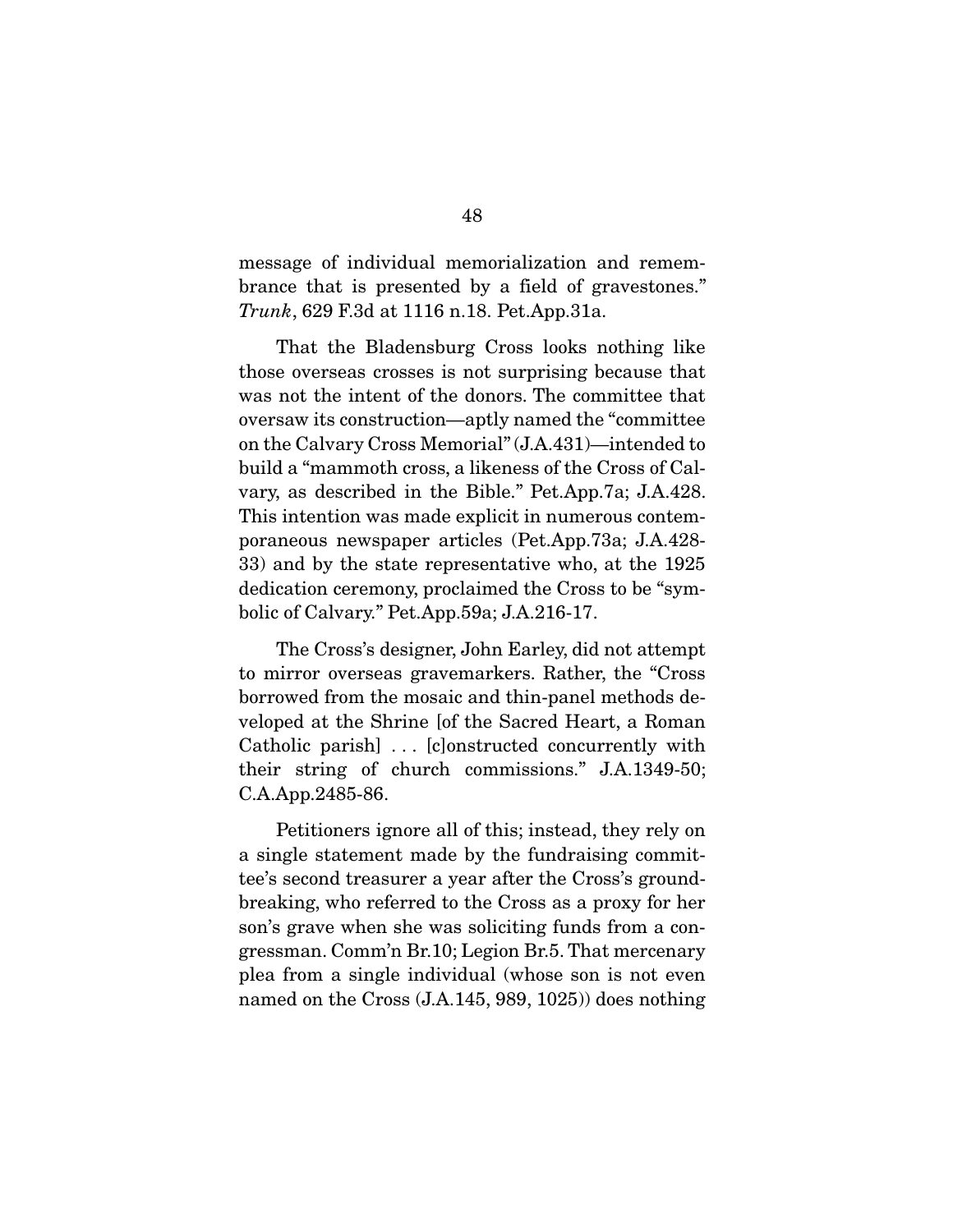to negate the Cross's patently sectarian meaning as a "Calvary Cross." And the Commission's attempt (at 38) to dismiss "Calvary" as a meaningless term of older times is unavailing. *See Town of Greece*, 572 U.S. at 579 ("The decidedly Christian nature of these prayers must not be dismissed as the relic of a time when our Nation was less pluralistic than it is today.").

 Moreover, not only was the memorial not intended to mimic overseas World War I graves, but the Commission has since rededicated the Cross as a war memorial for all veterans of *all wars* and the Town has treated it as such. J.A.191-99, 223-25, 554, 868. And the Commission doubled down on the Cross's Christian origins by inviting a Catholic priest to deliver prayers at the rededication ceremony. J.A.195, 199-202.

> 3. Allowing the government to redefine the meaning of the Latin cross as a "secular" and "benign" symbol of all "the fallen"—to represent the sacrifices of Atheists and Muslims alike—would degrade religion in the very ways the Founders feared.

 Allowing the government to co-opt a deeply sacred Christian symbol for its own purposes contravenes the Establishment Clause's "first and most immediate purpose," which "rested on the belief that a union of government and religion tends to destroy government *and to degrade religion*." *Engel*, 370 U.S. at 431 (emphasis added).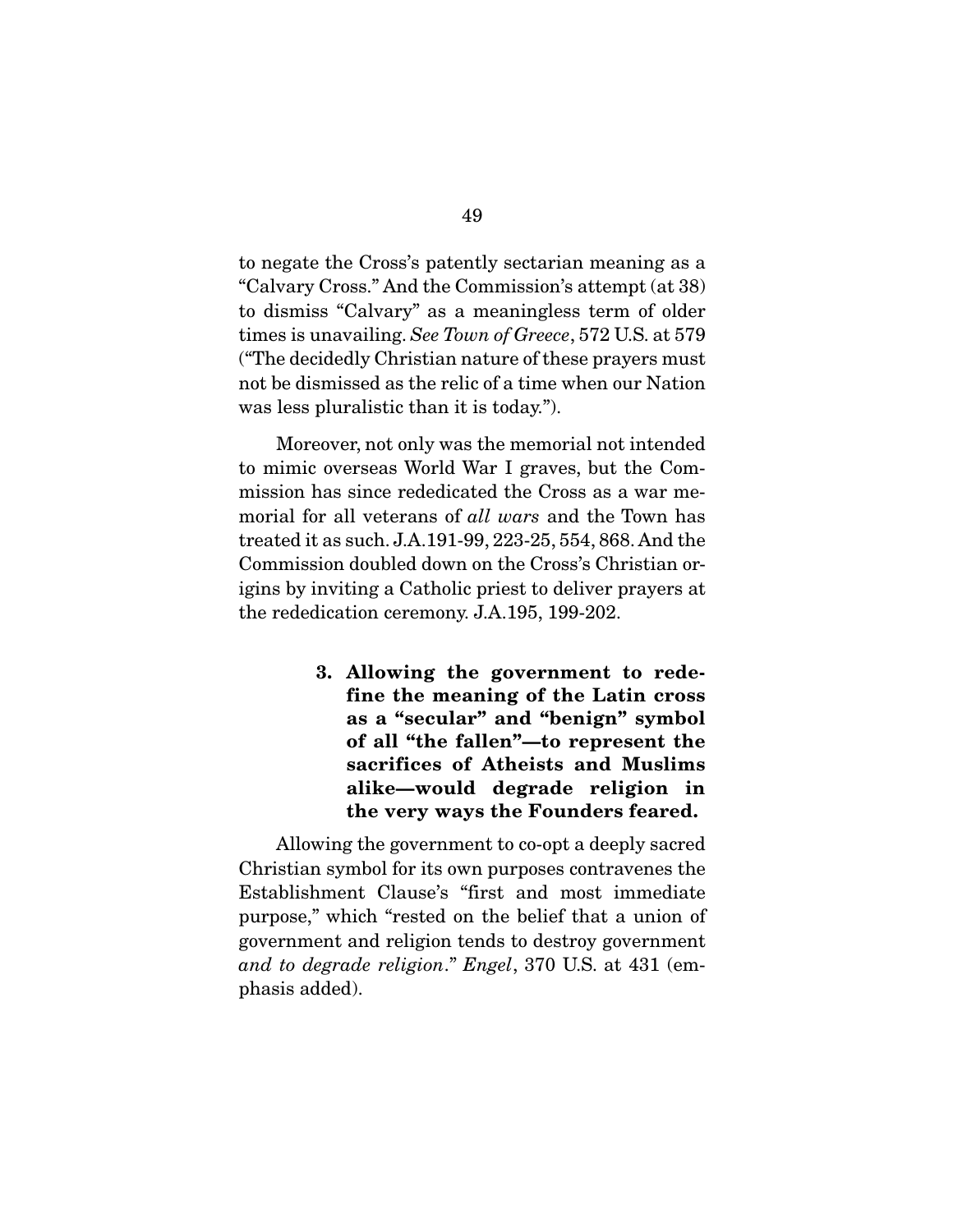The Founders were concerned about two forms of degradation. First, they feared that the union of government and religion would leave the impression that the endorsed faith was not strong enough to flourish without government support. As Thomas Jefferson observed, governmental religious favoritism "tends only to corrupt the principles of that very Religion it is meant to encourage, by bribing with a monopoly of worldly honours and emoluments, those who will externally profess and conform to it."13 Justice Jackson captured the corollary of this principle when he observed that it "is possible to hold a faith with enough confidence to believe that what should be rendered to God does not need to be decided and collected by Caesar." *Zorach*, 343 U.S. at 324-25 (Jackson, J., dissenting).

 Second, the Founders were concerned that a union with government would strip the favored religion of its potency and water it down into a pablum for the masses. *See School Dist. of Grand Rapids v. Ball*, 473 U.S. 373, 385 (1985) (such a union taints the favored religion "with a corrosive secularism"). "It is not only the nonbeliever who fears the injection of sectarian doctrines and controversies into the civil polity, but in as high degree it is the devout believer who fears the secularization of a creed." *Sch. Dist. of Abington Twp. v. Schempp*, 374 U.S. 203, 259 (1963) (Brennan, J., concurring). "The favored religion may be compromised as

<sup>13</sup> Thomas Jefferson, *The Virginia Statute for Religious Freedom* (Jan. 16, 1786), *reprinted in FOUNDING THE REPUBLIC: A DOC-UMENTARY HISTORY* 94-95 (John J. Patrick ed., 1995).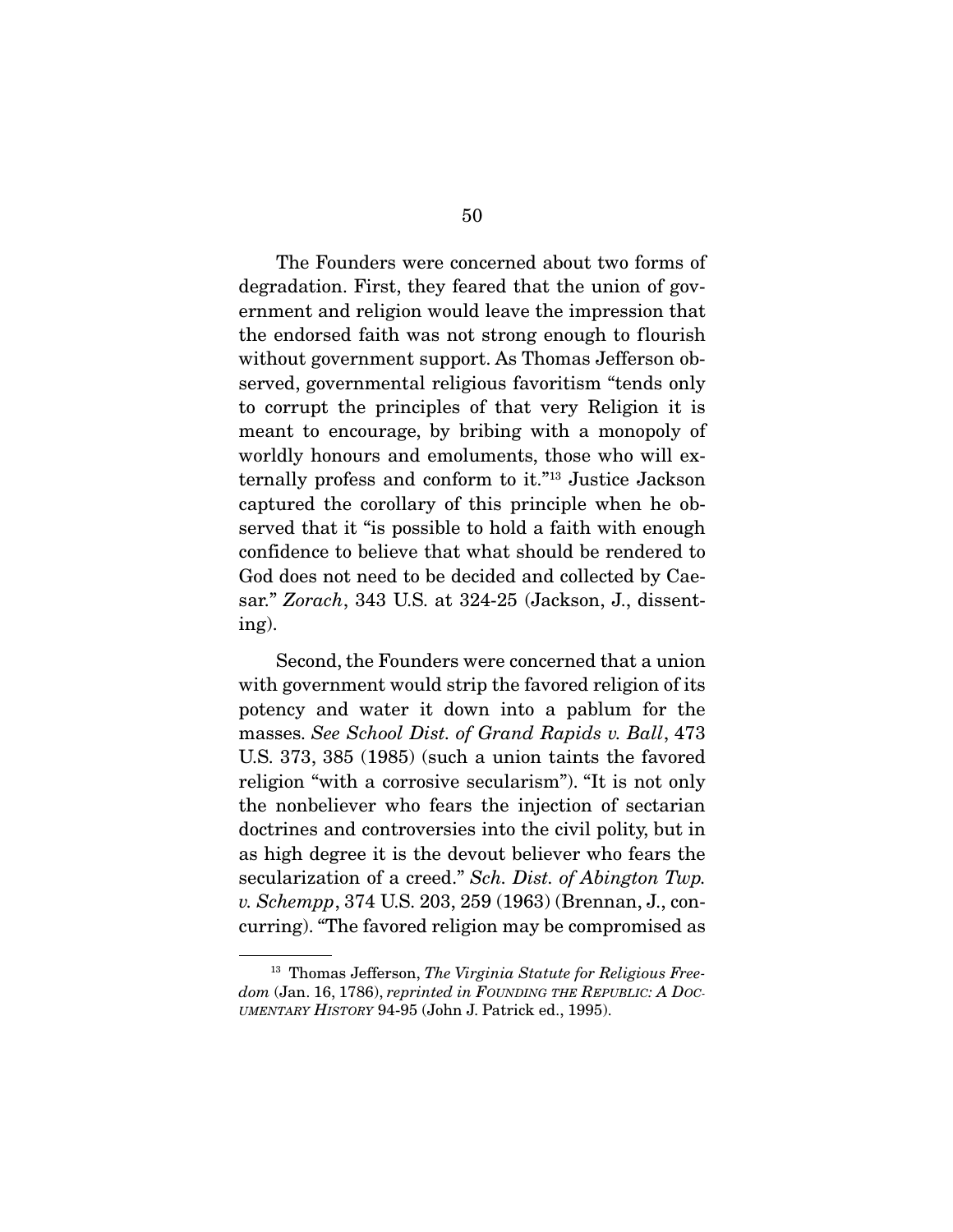political figures reshape the religion's beliefs for their own purposes." *Lee*, 505 U.S. at 608 (Blackmun, J., concurring). Keeping religion out of the government's hands best enables religion to "flourish according to the zeal of its adherents and the appeal of its dogma." *Zorach*, 343 U.S. at 313.

 Thus, as the Fourth Circuit rightly observed, allowing the Commission to display the Latin cross to symbolize "anything other than Christianity may be deemed offensive to Christians." Pet.App.21a. Reverend Brian Adams, pastor of Mount Rainier Christian Church, expressed this very sentiment in 2012 about the Bladensburg Cross:

[I]t is the symbol of the son of God dying peacefully . . . . I believe that using the cross as a symbol of what our military did is blasphemy, equivalent to taking the Lord's name in vain, using the cross where God and Christ would not want it to be used. The [Bladensburg] Cross is there as a Christian symbol.

J.A.700-04. *Accord Eckels*, 589 F. Supp. at 234 n.16 ("Reverend Schulman, and Reverend Stevens testified that religious symbols in a county park have a detrimental effect on both Christianity and Judaism."); J.A.417, Pet.App.89a-93a; Vatican Radio, *Pope says the Cross is the gate of salvation, prays for youths after Guatemala blaze*, Abouna.org (Mar. 12, 2017), https:// bit.ly/2Cn0tFM ("[t]he Christian Cross is not something to hang in the house 'to tie the room together' . . . or an ornament to wear").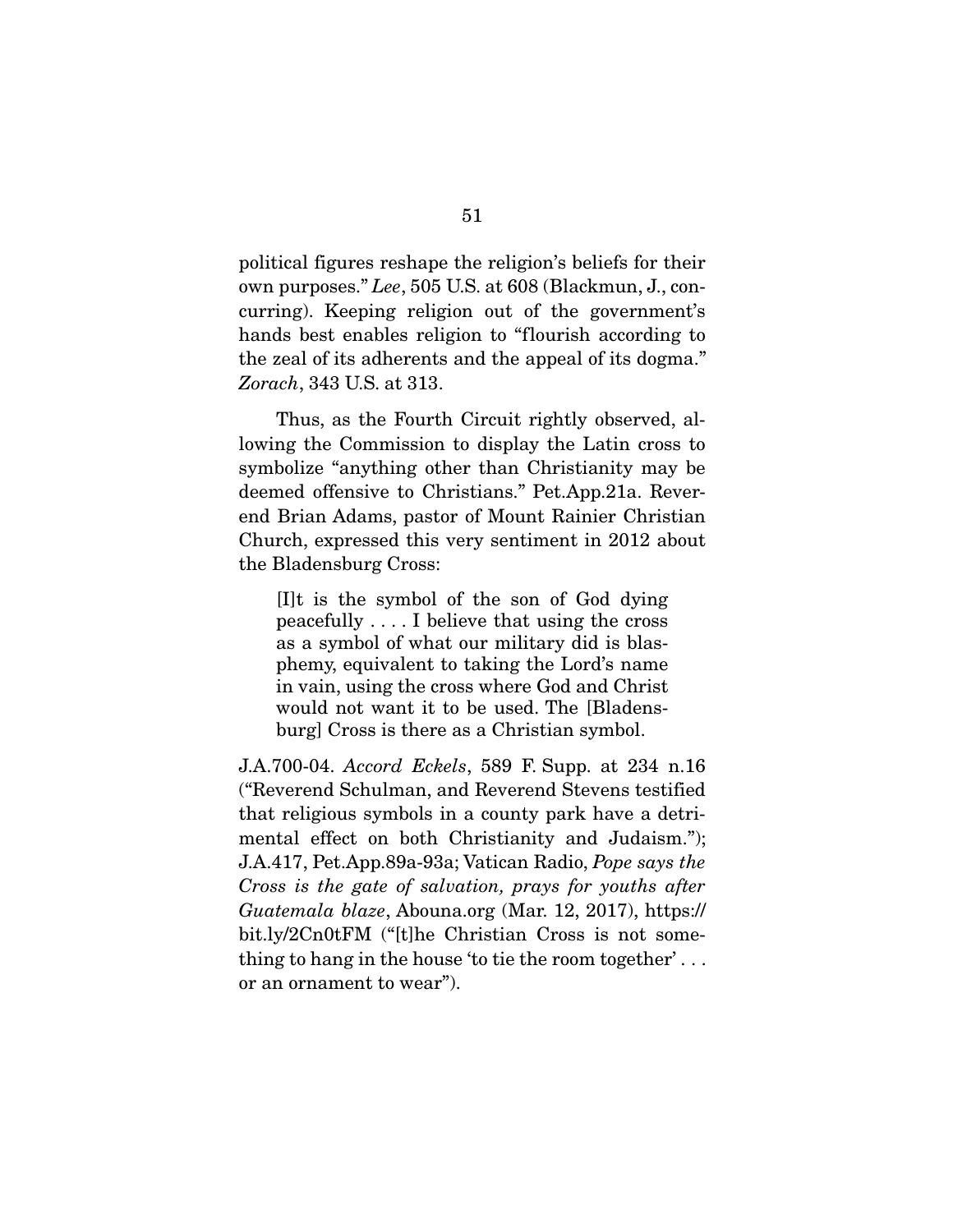This also precipitated Judge Winn's plea in oral argument (at 31:16-32:00), in response to the Legion's statement that the Latin cross "can also acquire secular significance," that "I would hope you don't water it down too much." That is the precise aim of the Commission's demand, which is that it be allowed to "alter[] [the Latin cross's] exclusively sectarian meaning" (at 16) by having it redefined as a "secular" and "benign" symbol of "military valor" for Atheists, Muslims, and Jews alike (at 2, 21, 24, 34).

 The first form of degradation—the loss of "respect for any religion" that relies "upon the support of government," *Engel*, 370 U.S. at 431—also looms here. A leading Methodist clergyman warned over fifty years ago that the effect of allowing the government to display "holy things in public places" is "often that of a television commercial on a captive audience—boredom and resentment."14 Or, as Justice Kennedy observed, "[to] place these religious symbols in a common hallway or sidewalk, where they may be ignored or *even insulted*, must be distasteful to many who cherish their meaning." *Allegheny*, 492 U.S. at 678 (Kennedy, J., concurring and dissenting; emphasis added). *E.g.*, Steve Newton, *Nativity removed; governor says it 'mocks Christians*', USA Today (Dec. 23, 2015), https://bit.ly/ 2CHfmEp; Ashitha Nagesh, *Woman gets grumpy complaint for festive 'dragon nativity' scene*, BBC News (Dec. 20, 2018), https://bbc.in/2TkDKkA; Laurel

<sup>14</sup> Dean M. Kelley, *Beyond Separation of Church and State*, 5 J. Church & State 181, 190-91 (1963), https://www.jstor.org/stable/ 23913258.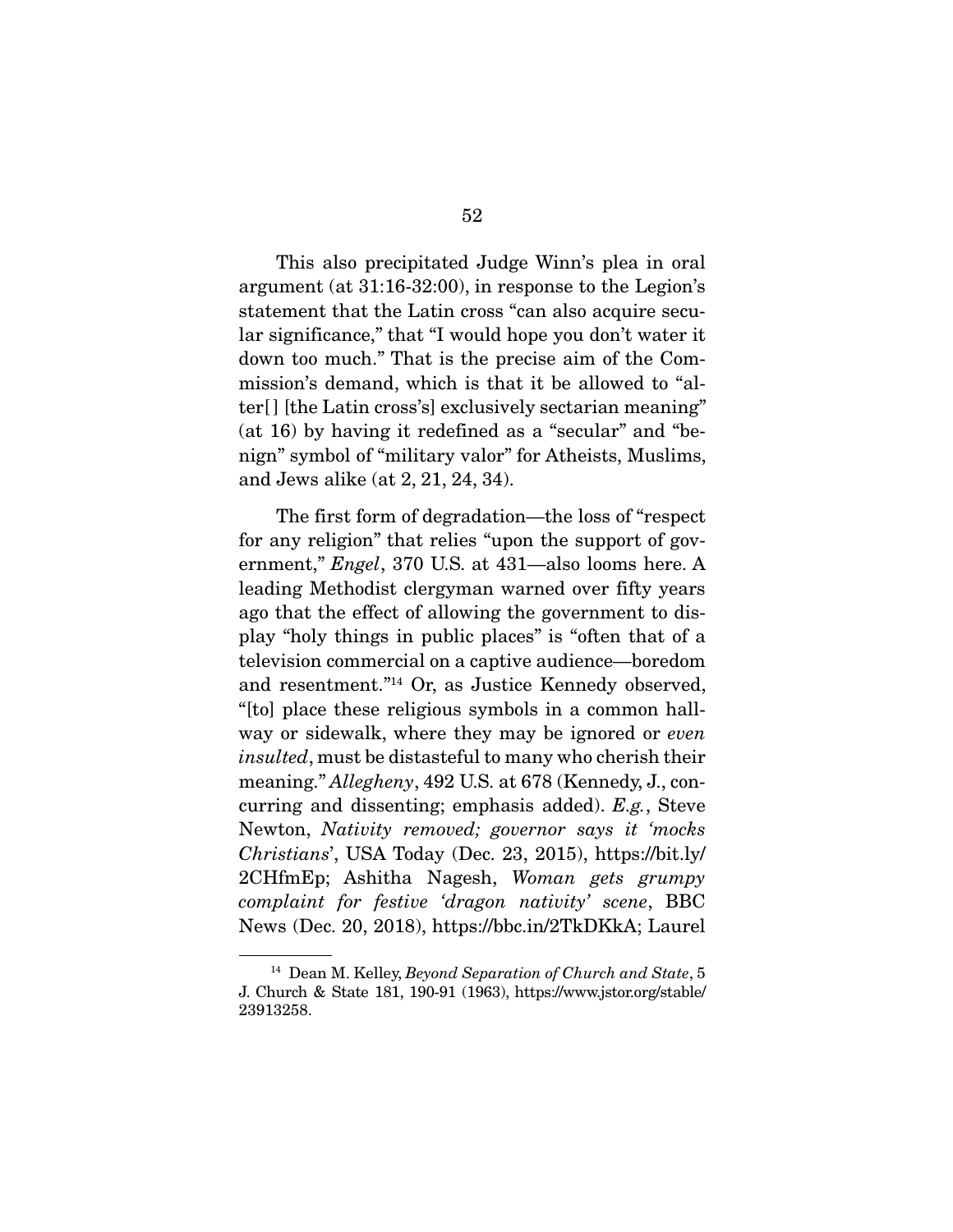Wamsley, *Satanic Sculpture Installed At Illinois Statehouse, Just In Time For The Holidays*, NPR (Dec. 4, 2018), https://n.pr/2Rz1ukj. *See also* C.A.App.3237.

## C. Far from undercutting the government's imprimatur, the Cross's context only aggrandizes it.

 This Court's cases make clear that the "[p]lacement of [a] cross on Government-owned land" is unconstitutional where it bears "the imprimatur of the state." *Buono*, 559 U.S. at 715; *accord Pinette*, 515 U.S. at 763-64. Stated differently, a cross on public land is unconstitutional where it connotes "an expression or demonstration of [government] approval or support." *Id.*

 In making that assessment, the relevant contextual considerations identified by this Court include: (1) the extent of the government's support (ownership, funding, maintenance, etc.); (2) whether the display is permanent or ephemeral; (3) the display's prominence (size, juxtaposition, dominance); (4) whether, if the symbol has dual-secular meaning, it is integrated with other items such that the secular meaning predominates; (5) the nature of the property; and (6) in a borderline case involving an item with both a secular and religious meaning, whether its usage or absence of prior complaints indicates that its secular meaning predominates. *See Buono*, 559 U.S. at 720-21 (looking to the degree of government ownership, knowledge and involvement, size and visibility of the display, and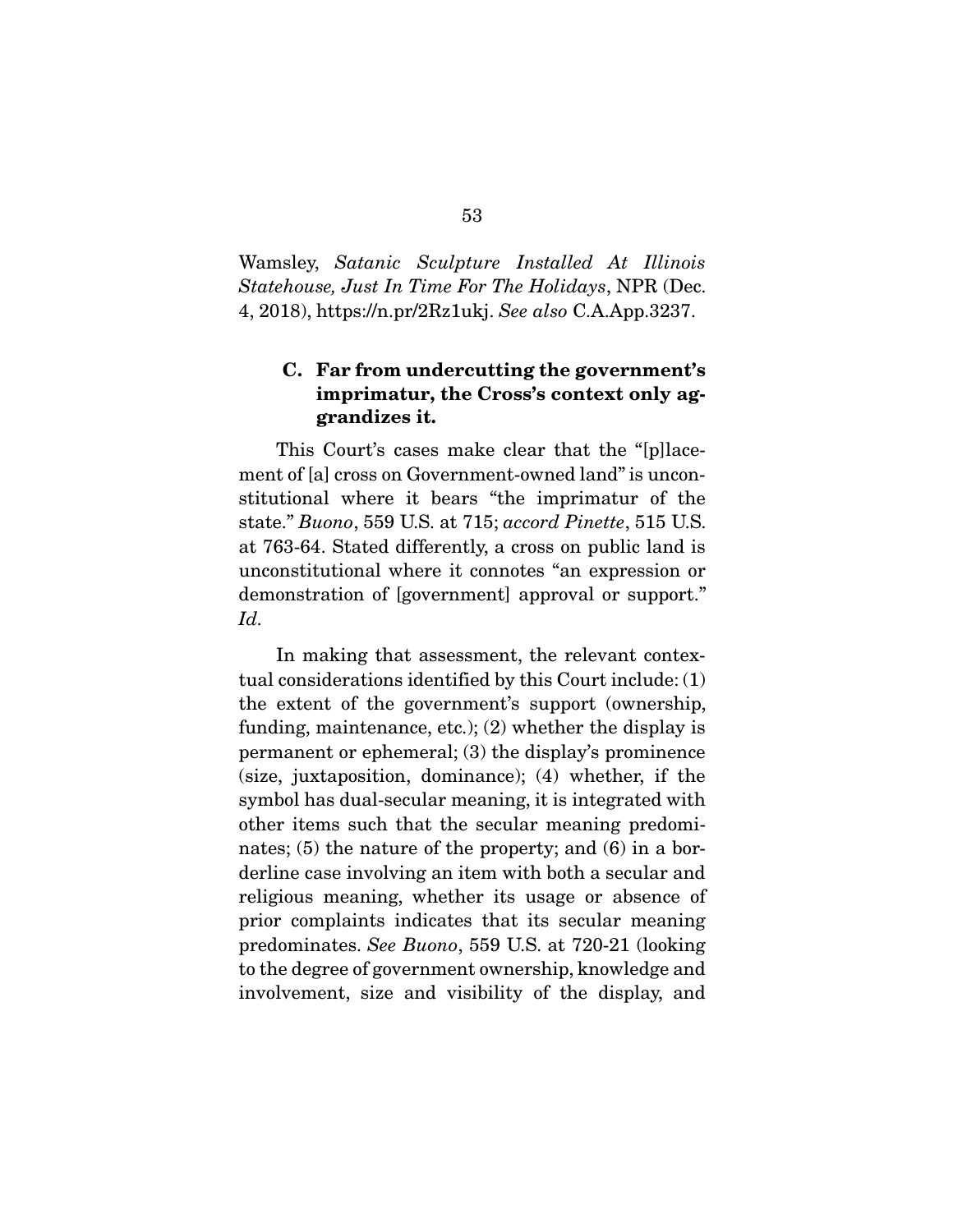physical location); *Van Orden v. Perry*, 545 U.S. 677, 700-01 (2005) (Breyer, J., concurring) (relevant context included prominence, type of property, type of symbol, usage, and age); *Allegheny*, 492 U.S. at 598 ("the effect of a crèche display turns on its setting"); *id.* at 661 (Kennedy, J., concurring and dissenting) (emphasizing permanence and prominence as crucial factors).

 In some cases, these considerations will yield an "obvious" answer, as when the government places a "large Latin cross on the roof of city hall," *id.*, or erects a World War I cross on the National Mall. *Buono,* 559 U.S. at 728 (Alito, J., concurring). This, too, is one such case. These factors overwhelmingly affirm the Fourth Circuit's finding that the monument "aggrandizes the Latin cross in a manner that says to any reasonable observer that the Commission either places Christianity above other faiths, views being American and Christian as one in the same, or both." Pet.App.31a.

> 1. The Cross was erected with the Town's blessing and has been owned, funded, used, promoted, and prominently displayed by the government for decades.

In *Buono*, the plurality suggested that the cross at issue did not clearly bear the imprimatur of the state. Private citizens had placed "their monument" in the middle of the desert without "obtaining approval from any federal officials," and this use of federal land went "largely unnoticed for many years" due to the rugged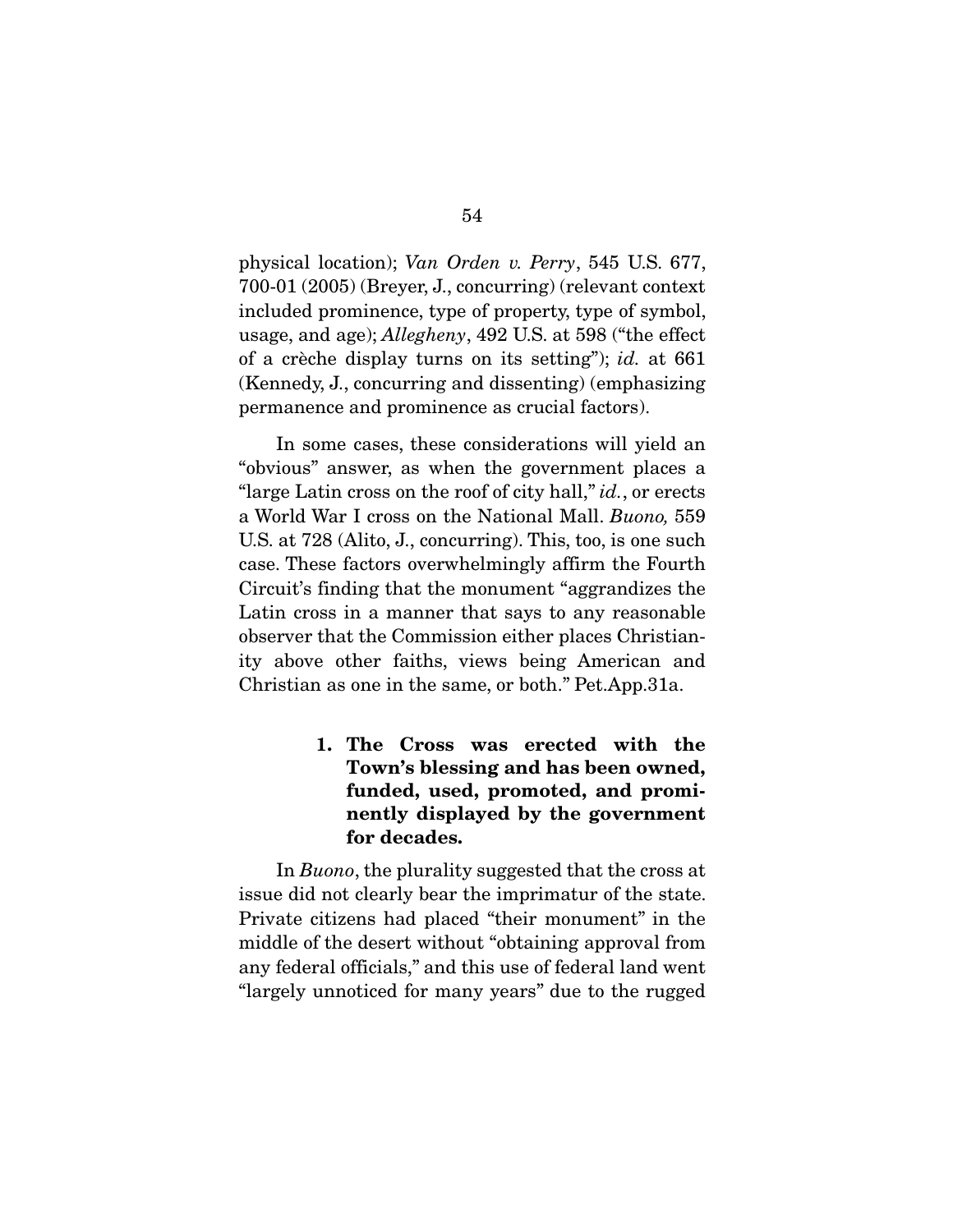terrain. 559 U.S. at 724-25 (Alito, J., concurring). In the present case, the government's imprimatur is unmistakable.

 First, unlike in *Buono*, the Bladensburg Cross was installed on Town property with the Town's blessing and involvement. Pet.App.7a, 56a-57a; J.A.64, 428, 462-63. Local, state, and federal officials actively participated in the Cross's groundbreaking and dedication ceremonies. Pet.App.7a, 39a, 56a-59a; J.A.433, 216-18. Indeed, the "Cross has been the site of speeches by major state and county government officials" since its inception. J.A.1425. And for the past few decades, the Town has been hosting and co-hosting events at the base of the Cross. *E.g.*, J.A.539-608.

 Second, this Cross was erected because of its Christian meaning *and* that meaning was broadcast by the government. A state representative was the keynote speaker at the Cross's dedication, and publicly proclaimed the Cross to be "symbolic of Calvary." Pet.App.59a; J.A.442. Likewise, when the Commission rededicated the Cross in 1985, it invited a Catholic priest to deliver prayers and expressed a desire to "assimilate this relationship again." Pet.App.62a; J.A.195.

 Third, this Cross is owned and maintained exclusively by the government on government property. *Cf. Allegheny*, 492 U.S. at 667 n.5 (Kennedy, J., concurring and dissenting) ("Neither the crèche nor the menorah at issue in this case is owned by a governmental entity."); *Lynch v. Donnelly*, 465 U.S. 668 (1984) (crèche displayed on private property).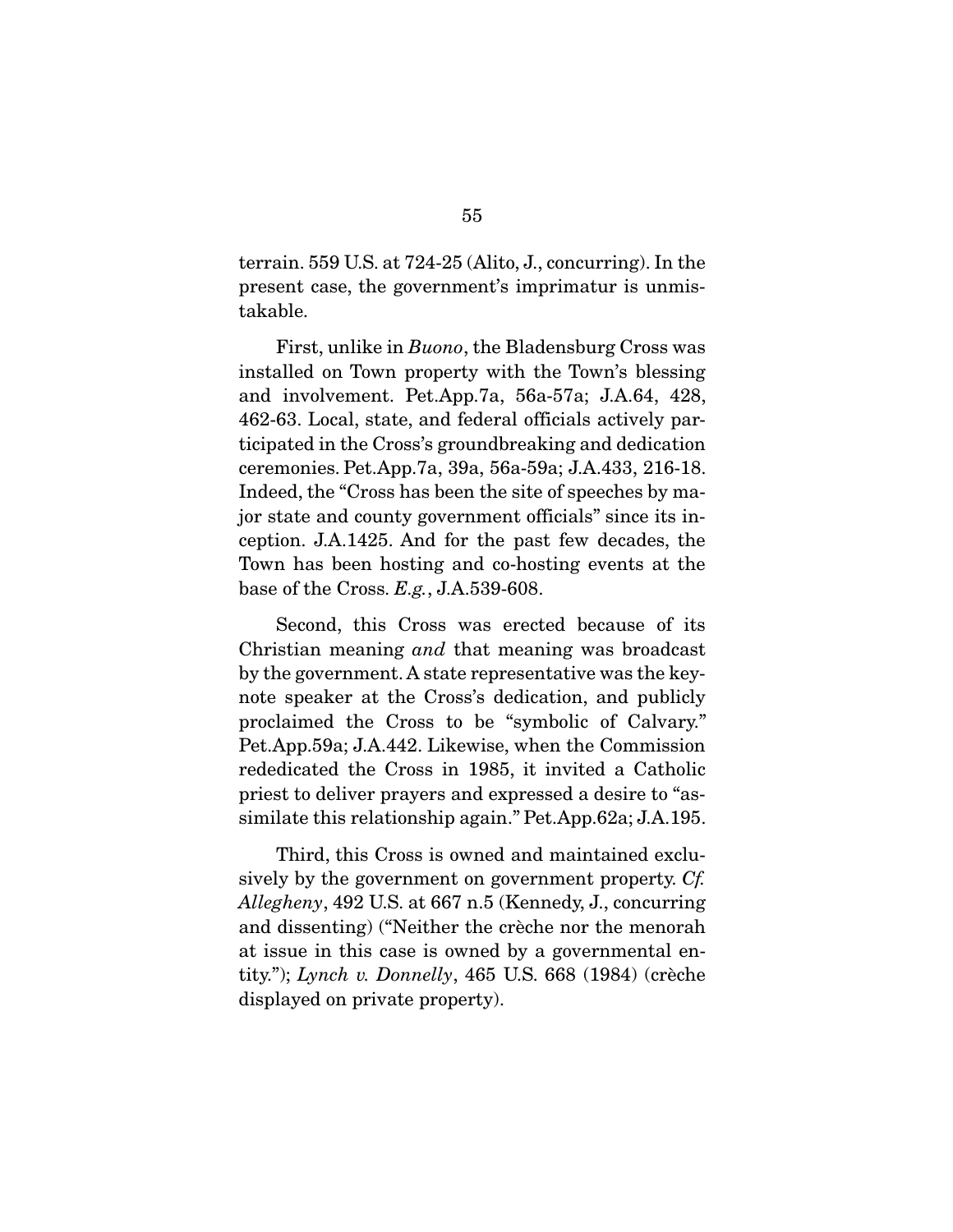Lastly, the Commission poured \$100,000 of county taxpayers dollars into the Cross in 1985, subsequently spent an additional \$17,000 on routine maintenance, and recently earmarked \$100,000 for another massive renovation project. Pet.App.8a, 30a, 63a; J.A.292; C.A.App.2134, 1698. This Court has never sanctioned such extensive government funding for a religious display, let alone a massive sectarian monument. *See also Allegheny*, 492 U.S. at 664 (Kennedy) ("[n]either the city nor the county contributed significant amounts of tax money"); *Van Orden v. Perry*, 351 F.3d 173, 176 (5th Cir. 2003) ("the expenses 'were borne exclusively by the Eagles' " and "the monument requires virtually no maintenance"), *aff 'd*, 545 U.S. at 682 (plurality); *Lynch*, 465 U.S. at 671 ("it cost the city \$1,365" plus "\$20 per year"); *cf. Stone v. Graham*, 449 U.S. 39, 42-43 (1980) ("the posted copies of the Ten Commandments are financed by voluntary private contributions") (citations omitted). Indeed, in *Buono*, the plurality stressed that when that cross fell into disrepair, "*community members* repeatedly took it upon themselves to replace it." 559 U.S. at 716 (emphasis added).

#### 2. The Cross is a permanent, not ephemeral, monument.

 Because this Latin cross is "viewed year-round," it also "brings together church and state in a manner that suggests their alliance" even more ardently than the unconstitutional crèche display in *Allegheny*. *Harris*, 927 F.2d at 1412. *See Allegheny*, 492 U.S. at 661, 664-65, n.3 (Kennedy, J., concurring and dissenting)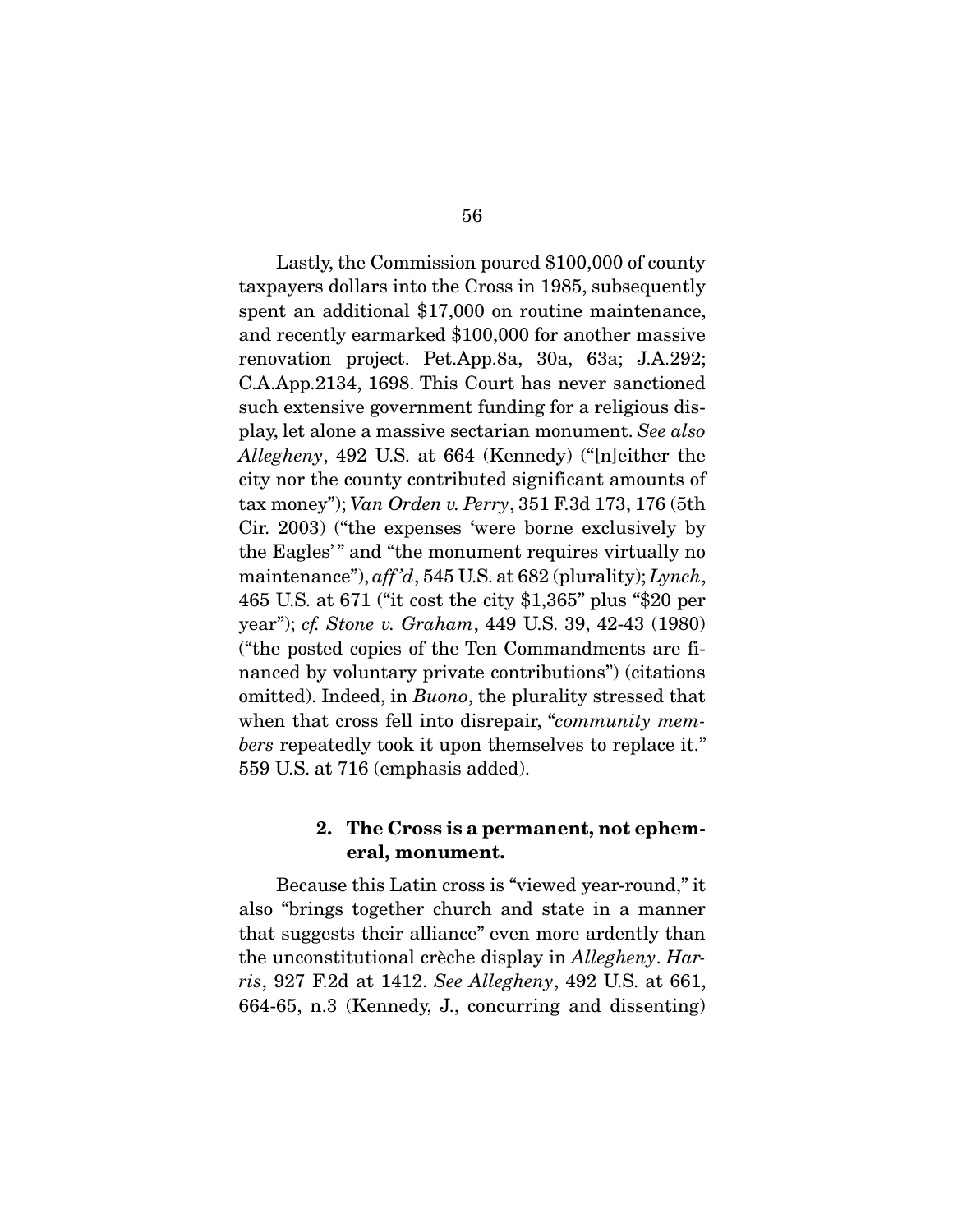(distinguishing a "permanent," "year-round" and "continual" Latin cross on city property from a temporary crèche); *Newdow*, 603 F.3d at 1017 n.3 (Kavanaugh, J., concurring); *Friedman*, 781 F.2d at 782 ("This [cross] is not like the crèche display upheld in *Lynch*."); *Gonzales*, 4 F.3d at 1423 (the cross was "not seasonally displayed").

#### 3. The Cross is the Town's most prominent monument.

 Just as a permanent monument sends a more forceful message of government approval than an ephemeral one, a prominent one speaks more loudly than an obscure one. Thus, Justice Kennedy saw an "obvious" violation in the "obtrusive" placement of a cross "on the roof of city hall." *Allegheny*, 492 U.S. at 661 (concurring and dissenting); *accord Buono*, 559 U.S. at 715. Justice Alito expressed this same sentiment in *Buono* when he contrasted that remote cross, "seen by more rattlesnakes than humans," with one constructed as "an official World War I memorial on the National Mall." *Id.* at 725, 728 (concurring).

 The Court made a similar observation when it struck down a crèche displayed in the lobby of a courthouse in *Allegheny*, 492 U.S. at 598. By "permitting the 'display of the crèche in this particular physical setting," the Court found, "the county sends an unmistakable message that it supports and promotes the . . . crèche's religious message." *Id.* at 600. For "[n]o viewer could reasonably think that it occupies this location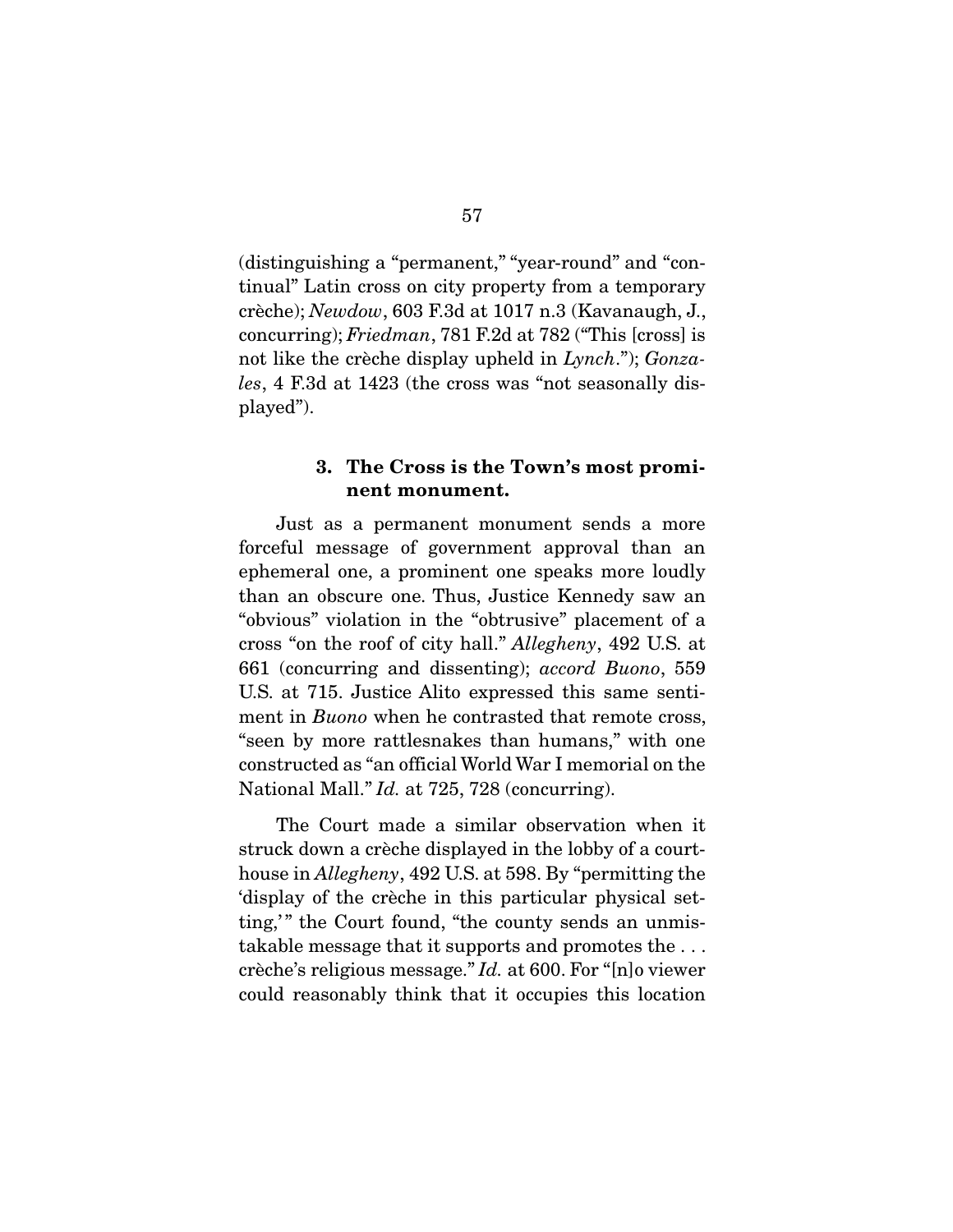without the support and approval of the government." *Id.* at 599-600.

 Standing four stories tall over a busy highway median that marks the entrance to town (J.A.40-41, 764, 918), this Christian monolith is "the town's most prominent symbol." J.A.868. As in *Allegheny*, and unlike *Buono*, no one could reasonably think that this Cross "occupies this location without the support and approval of the government." *Id. E.g.*, 23 CFR § 710.403(a); J.A.1484, 1501.

## 4. The Cross dominates its surroundings and is not integrated into a larger display.

 The Cross also clearly "dominates its surroundings." Pet.App.31a; *see* J.A.44-47, 423-26, 764, 918, 931, 1514. It is thus incomparable to the small seasonal crèche in *Lynch*, which was integrated into an array consisting of, "among other things, a Santa Claus house, reindeer pulling Santa's sleigh, candy-striped poles, a Christmas tree, carolers, cutout figures representing such characters as a clown, an elephant, and a teddy bear, hundreds of colored lights, [and] a large banner that reads 'SEASONS GREETINGS.'" 465 U.S. at 671. The Court found that, viewed with the rest of the commercial display, the "inclusion" of a small nativity did not "taint" the city's exhibit but merely represented a symbol of a secularized "National Holiday." *Id.* at 681-82, 686.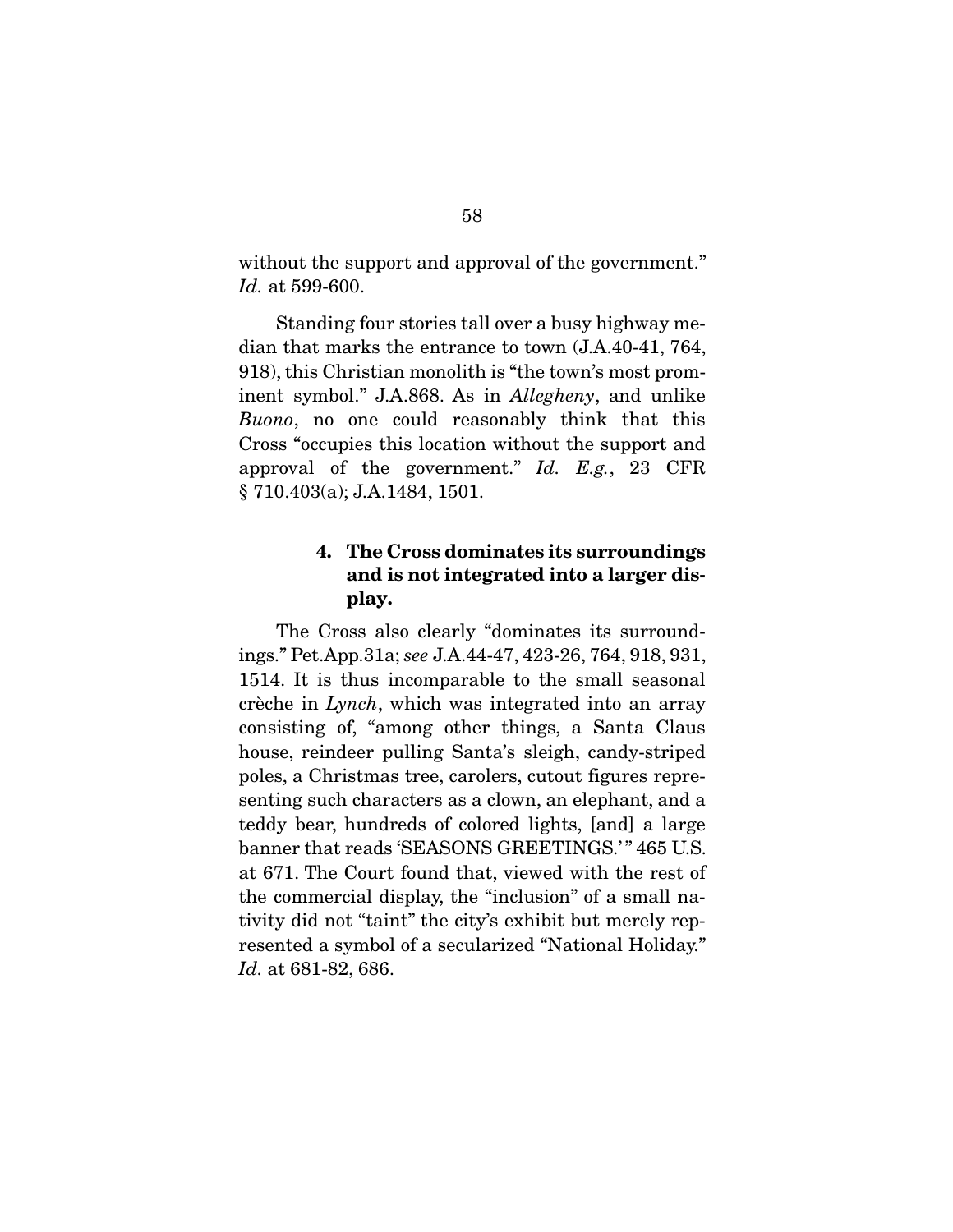Even then, *Lynch* was a "difficult case." *Allegheny*, 492 U.S. at 594. Justice O'Connor was the tie-breaking vote, but she clarified that she only joined the majority because, "by referring repeatedly to '*inclusion* of the crèche' in the larger holiday display," the "*Lynch* majority recognized that the crèche had to be viewed in light of the total display *of which it was a part*." *Id.* at 624-25 (O'Connor, J., concurring) (emphasis added). Moreover, the "cross unmistakably signifies Christianity" whereas the crèche is a "mixed case." *St. Charles*, 794 F.2d at 270-72. "Christmas is a national holiday, celebrated by nonobservant Christians and many non-Christians." *Id.* But "the Latin cross has not lost its Christian identity." *Id. Accord Allegheny*, 492 U.S. at 664-65 (Kennedy, J., concurring and dissenting) (unlike a Latin cross, the crèche and menorah "have acquired a secular component").

 This 40-foot-tall Cross is thus readily distinguishable from the 6-foot-tall Ten Commandments upheld in *Van Orden*. Not only are the Ten Commandments nonsectarian, but they "have become an archetypal symbol for law itself." *Green v. Haskell Cnty. Bd. of Comm'rs,* 574 F.3d 1235, 1248-49 (10th Cir. 2009) (Gorsuch, J., dissenting). And as with the display in *Lynch*, the *Van Orden* display was added to an existing array, totaling "17 monuments" of similar size "and 21 historical markers," that, together, reflected "the state's political and legal history." 545 U.S. at 681-82, 688-90 (plurality). The plurality found that because the "Commandments have an undeniable [secular legal] historical meaning," the "*inclusion*" of this "monument *in*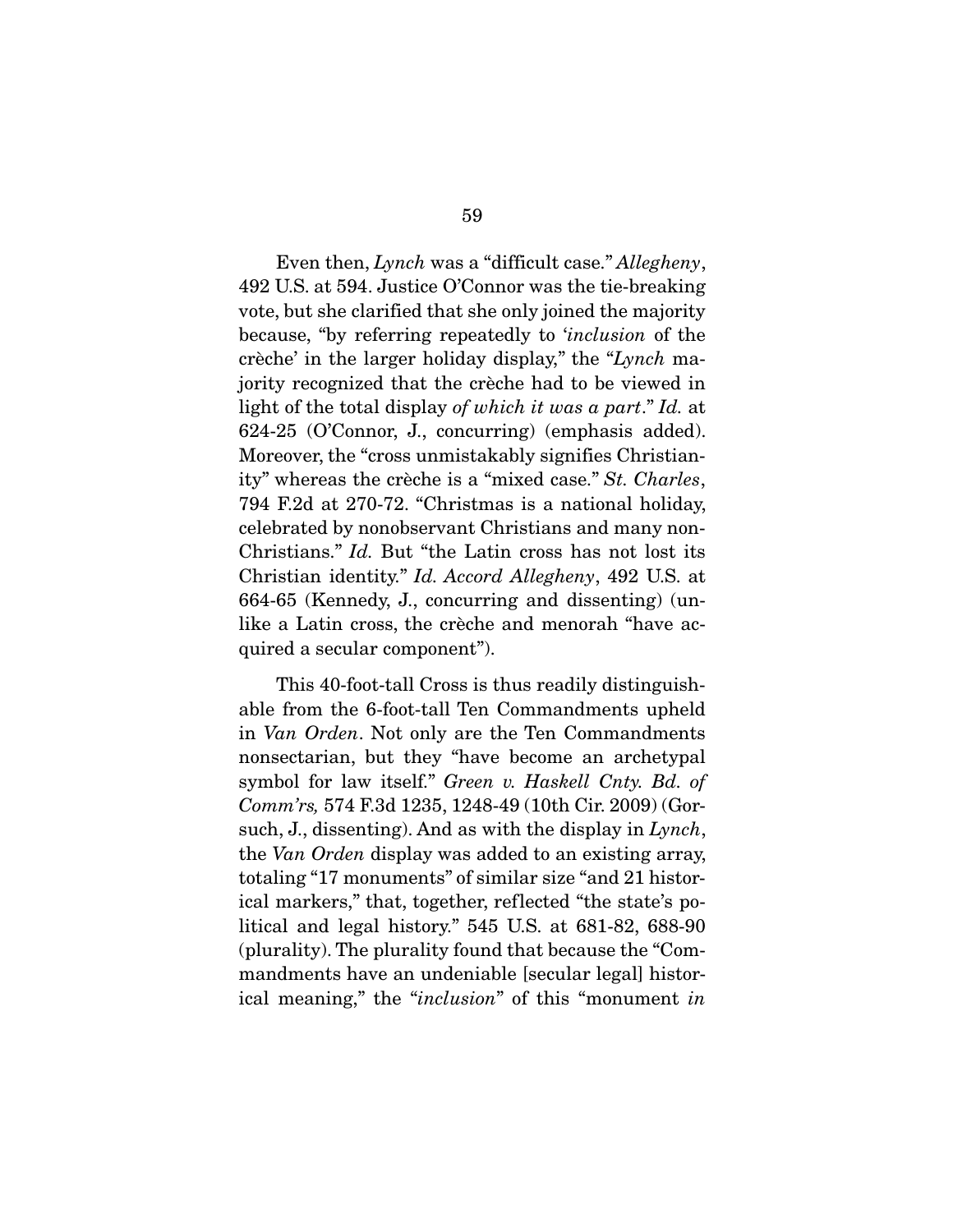*this group* has a *dual significance*." *Id.* at 681, 688-91 (emphasis added). Justice Breyer agreed that because of its dual meaning, displaying the Ten Commandments with numerous similar-sized and similarthemed monuments suggested that the state intended the "*nonreligious aspects* of the tablets' message to *predominate*." *Id*. at 701 (Breyer, J., concurring; emphasis added).

 But the Latin cross is a *sectarian* symbol and has no "nonreligious" "connection" to our "Nation's history and government." Pet.App.22a. In *McCreary*, both the majority and the dissent agreed that a dominating or solo display of a *sectarian* version of the Ten Commandments would violate the Establishment Clause. 545 U.S. at 894 n.4 (Scalia, J., dissenting). In striking down the Decalogue, the majority observed that although the "courthouses contained other displays," there was no "suggestion that the Commandments display was integrated to form a secular display." *Id.* at 869 n.16.15

 Similarly, in *Allegheny*, while there were Santa Claus figures and other secular decorations in the courthouse, and even a "gallery forum" with "art and other cultural exhibits," there were no such decorations *on the staircase*. 492 U.S. at 581, & 598 n.48. The "crèche, with its fence-and-floral frame" "was distinct."

<sup>&</sup>lt;sup>15</sup> Justice Scalia dissented because the display was nonsectarian and the walls "were already lined with historical documents and other assorted portraits" and the Commandments, in his view, had no "greater prominence." *Id.* at 903 (Scalia, J., dissenting).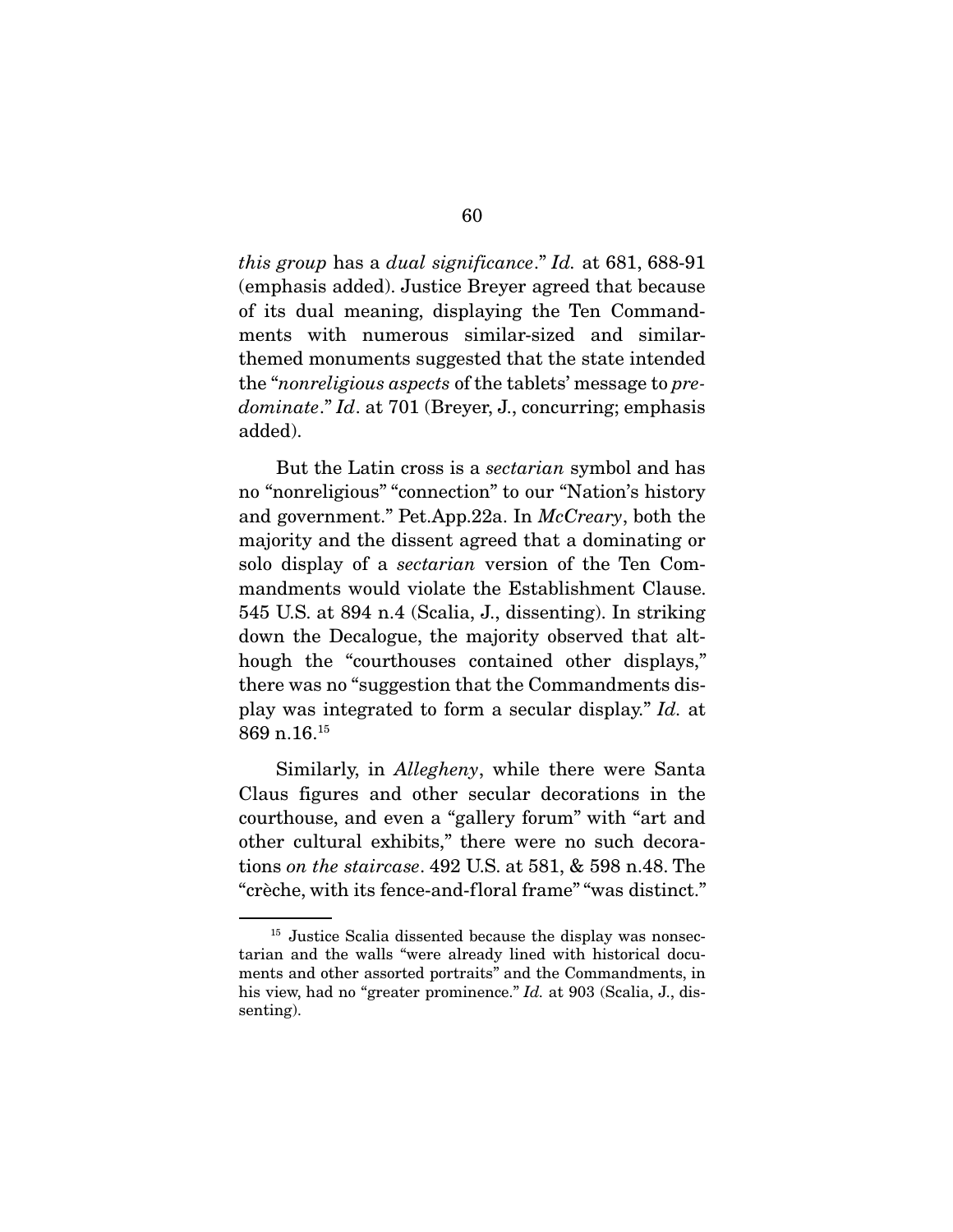*Id.* Indeed, the "floral frame, like all good frames, serve[d] only to draw one's attention to the message inside the frame." *Id.* at 599. This Cross is not integrated with other monuments either; rather, quite unlike the *Van Orden* and *Lynch* displays, this Cross was proposed, approved and erected in isolation, and stood as the only monument in the area for much of its history, and it remains the only monument on the median. Pet.App.22a-26a; J.A.40-53, 918, 984, 991-94.

 Even if one considers monuments added in later years to a separate parcel across the road, the Cross is "by far the most prominent" clearly "overshadowing the other monuments." Pet.App.24a; J.A.44-47, 764, 931. It is *the entire Town's* "most prominent symbol." J.A.868. And like the floral frame in *Allegheny*, the "Cross's central position" in the middle of the highway on an island of its own "gives it a symbolic value that intensifies the Memorial's sectarian message." *Trunk*, 629 F.3d at 1123-24. *See* J.A.764, 984; J.A.1348 (referring to the Cross today as the "centerpiece").

### 5. The nature of the property on which this Cross stands makes the government's imprimatur unambiguous.

 This Court has also considered the nature of the property on which a display sits. "[A] typical museum setting, though not neutralizing the religious content of a religious painting, negates any message of endorsement of that content." *Lynch*, 465 U.S. at 692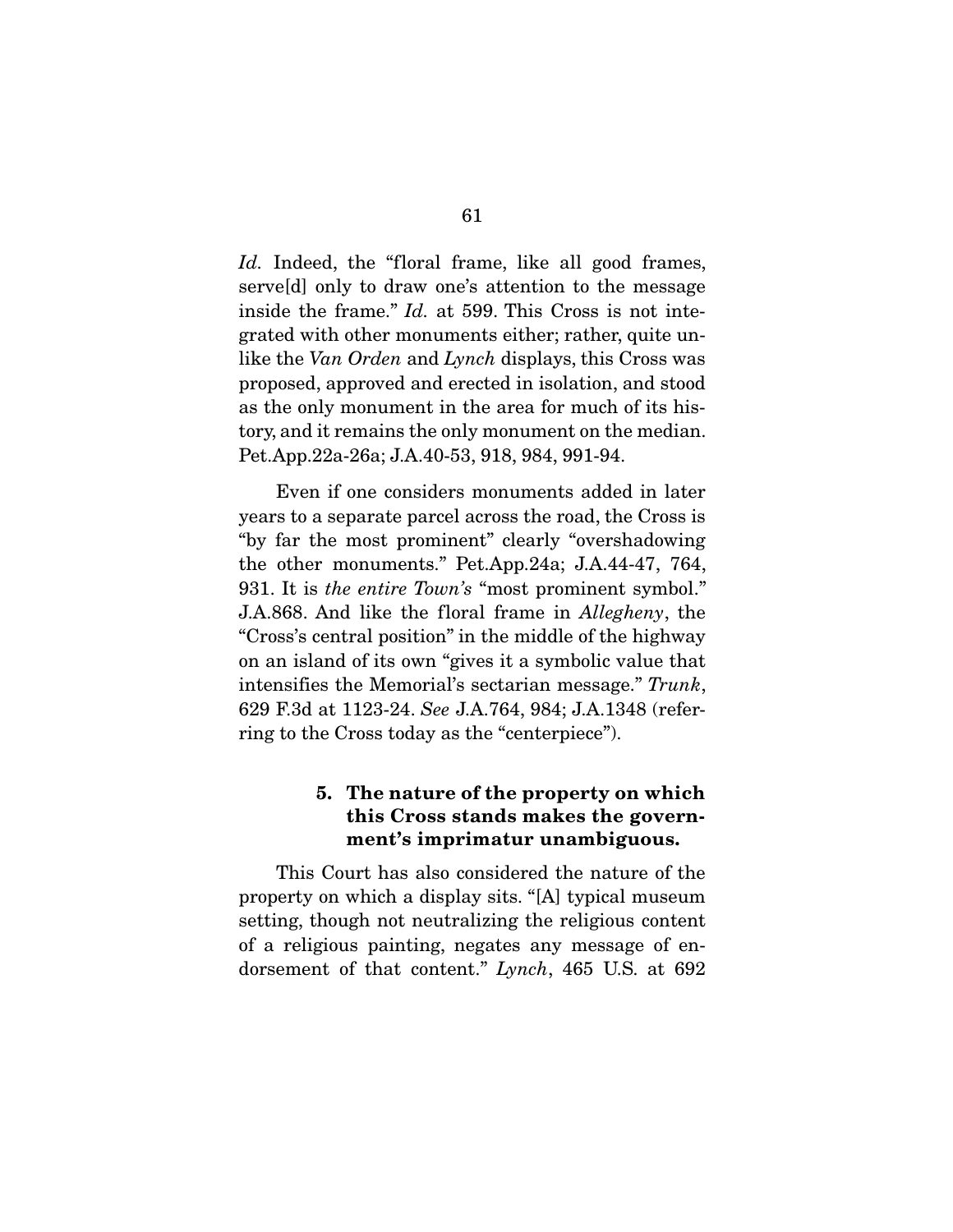(O'Connor, J., concurring); *accord Van Orden*, 545 U.S. at 742 (O'Connor, J., dissenting); *Summum*, 555 U.S. at 476 n.5. Similarly, a government display on private land may carry less government imprimatur than one on public land. Justice O'Connor, the fifth vote in *Lynch*, clarified in *Allegheny* that she grounded her *Lynch* decision in part on this ground. 492 U.S. at 626- 27. *See also Buono*, 559 U.S. at 720 (plurality).

 This Cross is not an artifact displayed as an exhibit in a museum or other multi-faith complex such as a cemetery (*infra* at IV.A.2.). Pet.App.94a. *Cf. American Atheists, Inc. v. Port Authority*, 760 F.3d 227, 2334- 36 (2d Cir. 2014) (upholding "a particular artifact" donated along with "more than 10,000 artifacts" displayed in museum); *Trunk*, 629 F.3d at 1115 n.16 (distinguishing the 1607 Cape Henry cross displayed as an exhibit in historic Jamestown).

 Rather, this solitary "Calvary Cross" was deliberately placed on Town property and remains alone on the government traffic island as a governmentdedicated war memorial*.* No one is free to erect other displays on that median. J.A.1484, 1501. And at no point between the Town's ownership and the Commission's did the government attempt to disassociate itself from the Cross. *Cf. Rosenberger*, 515 U.S. at 841-42 ("The University has taken pains to disassociate itself from the private speech involved in this case.").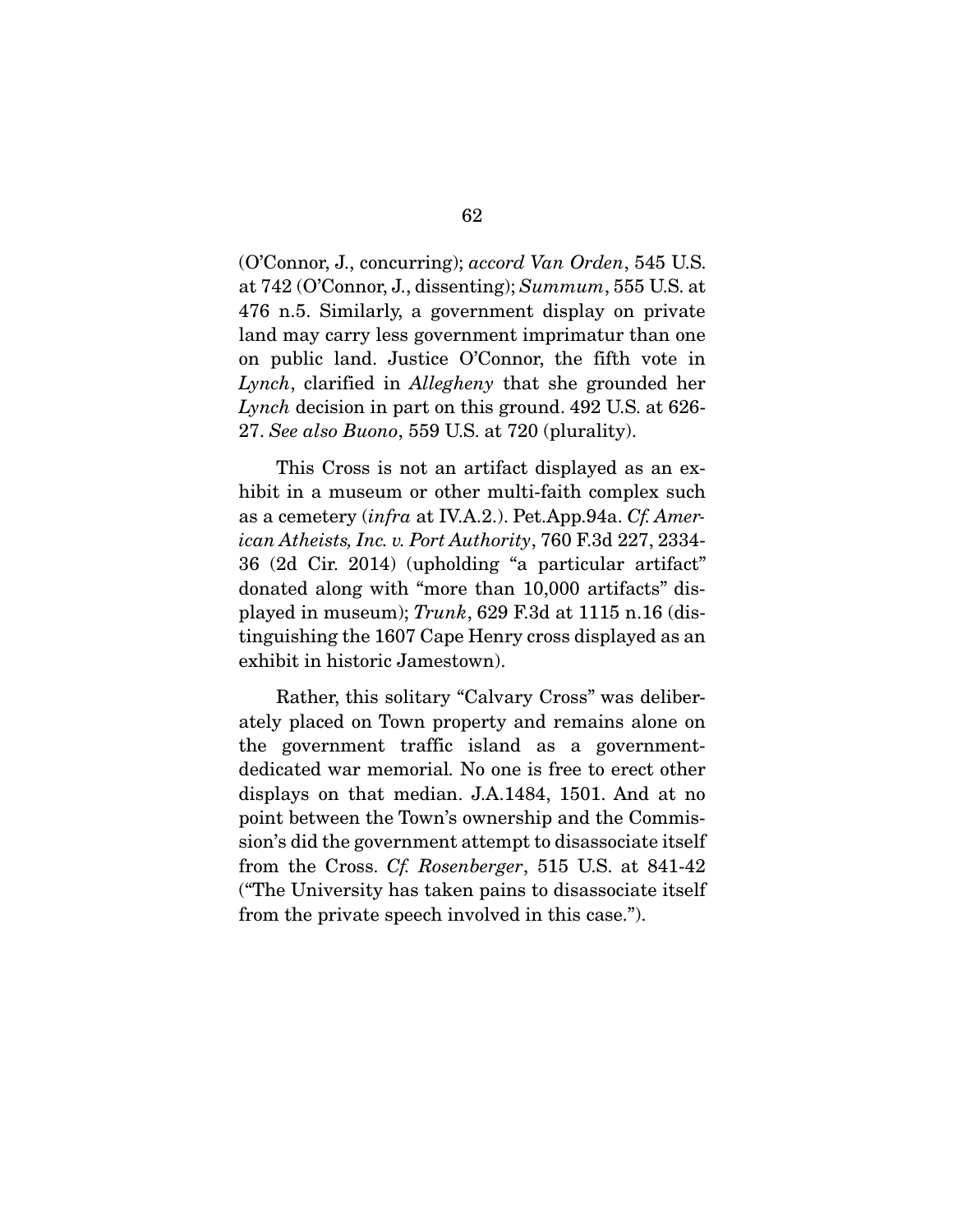### 6. The longevity of this Cross has intensified its exclusionary sectarian meaning.

 The amount of time this Cross has stood as the "town's most prominent symbol" (J.A.868) has "serve[d] to intensify" the exclusion felt by religious minorities. *Santa Fe Indep. Sch. Dist. v. Doe*, 530 U.S. 290, 305 (2000). *See* J.A.697 ("I am an atheist who has lived in Hyattsville for 15 years. I was always bothered by the giant cross."); C.A.App.3225 ("It infuses the populace with the idea that our government is Christian."); C.A.App.3265 ("I guess that in Maryland church and state are interchangeable."); C.A.App.3279 ("I drive past this regularly; glad to see I'm not the only one bothered by it."); C.A.App.3250 ("I'm a second-class citizen, and they want me to remember it."). That sentiment is shared by both old-timers and newcomers. *E.g.*, J.A.698 ("[I] [just moved] 1.6 miles west of the Bladensburg Cross" and as "a member of a religious minority (Jewish)," "I am appalled to learn that the cross is owned by the State."); C.A.App.3242-43 ("I just drove past this last week for the first time and was shocked!"); C.A.App.451 ("when I [plaintiff Edwords] first encountered it, it immediately struck me as not proper. But . . . I didn't see any reason to pursue the matter until the San Diego case was settled.").

 Petitioners overreach when they argue that Justice Breyer's concurrence in *Van Orden* holds that longevity is "determinative" regardless of how sectarian or prominent the display may be. Comm'n Br.44; Legion Br.58. The "measure of the seriousness of a breach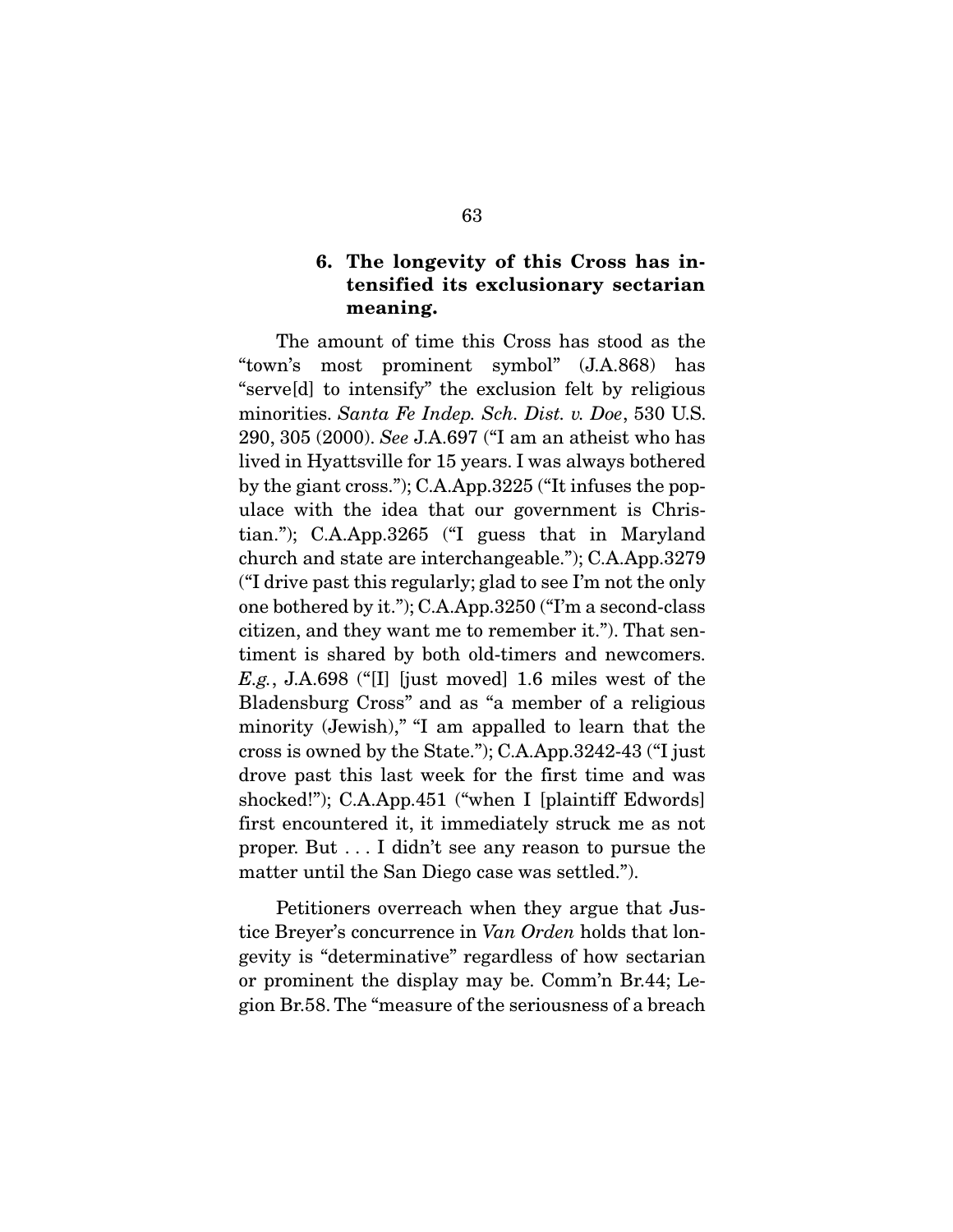of the Establishment Clause has never been thought to be the number of people who complain of it," *Schempp*, 374 U.S. at 264 (Brennan, J., concurring), for the "First Amendment does not allow an establishment of religion merely because it is a popular establishment." *St. Charles*, 794 F.2d at 275-76.

 Nor should religious minorities have to shoulder the burden of Establishment Clause policing. "The Clause is more than a negative prohibition." *Pinette*, 515 U.S. at 777 (O'Connor, J., concurring, joined by Souter and Breyer, JJ.). Each day "brings a new duty on the government's part, and a corresponding new right to seek vindication of the constitutional right in question." *Pitts v. City of Kankakee*, 267 F.3d 592, 596 (7th Cir. 2001).

 Besides, Justice Breyer indicated that longevity was a tie-breaker only in a difficult "borderline" case involving a *nonsectarian* display that was not used for "meditation" or "religious activity." 545 U.S. at 700-03 (concurring). Of course, this "Calvary" cross is sectarian, has consistently been used for "prayer" during services, and "[n]othing in the record indicates that any of these services represented any faith other than Christianity." Pet.App.8a; *e.g.*, J.A.218 (First Baptist Church; St. Jerome's Catholic Church); J.A.474 (St. Luke's Protestant Episcopal Church; St. James Catholic Church); J.A.477 (St. Luke's); J.A.527 (same); J.A.598 (Faith-Deliverance-Soul Saving Station); J.A.610 (Father Chimiak St. Matthias Catholic Church); J.A.187 (same); J.A.199-202 (same). *See McCreary*, 545 U.S. at 869 (because a pastor "testified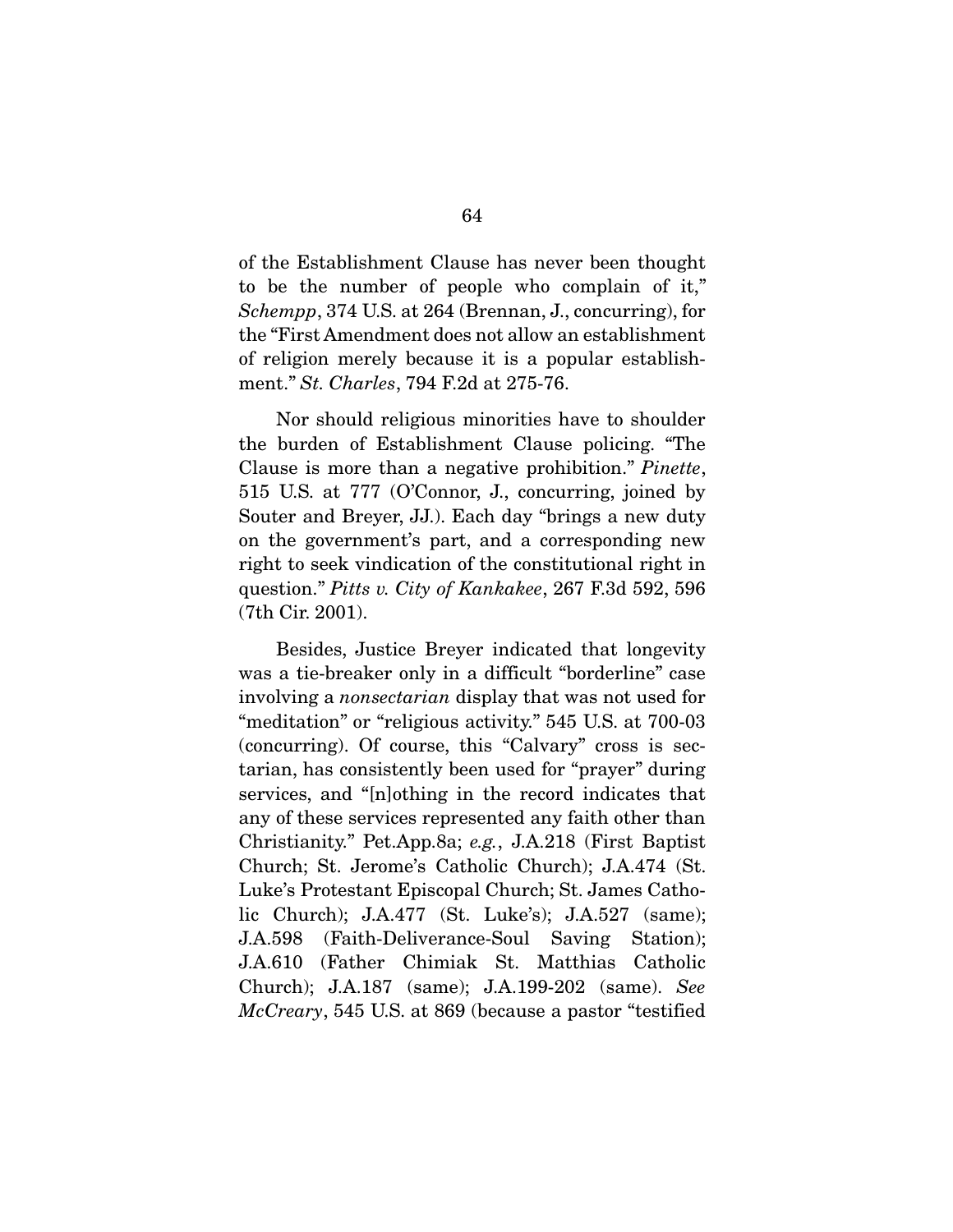to the certainty of the existence of God" during the Ten Commandments' dedication ceremony, the "reasonable observer could only think that the Counties meant to emphasize and celebrate the Commandments' religious message"); *Allegheny*, 492 U.S. at 599 (crèche's use in annual Christmas-carol program dedicated to "world peace and families of prisoners of war" only served to "augment the religious quality of the scene" because some of the carols were religious).

 Equally central to Justice Breyer's reasoning was the fact that there was no evidence the delay in litigation was "due to a climate of intimidation." 545 U.S*.* at 702 (concurring). There are many reasons why religious minorities would not want to be the face of a challenge to a popular Christian monument (as plaintiffs or lawyers): "Suing a State over religion puts nothing in a plaintiff 's pocket and can take a great deal out, and even with volunteer litigators to supply time and energy, *the risk of social ostracism can be powerfully deterrent*." *Id.* at 747 (O'Connor, J., dissenting; emphasis added).

 Those considerations are highly salient here. "[A] person who dared bring a challenge to the Cross for much of [its] 90 years would have faced possible rebuke." Pet.App.23a-24a. Maryland's blasphemy law, which criminalized denouncing "our Saviour Jesus Christ," was enforced *until 1970*. *West*, 9 Md. App. 270. Atheists were forbidden from holding public office until this Court intervened *in 1961*, and the state constitution *still* contains the provision. Pet.App.23a-24a. And in the 1920s in Bladensburg, the Latin cross was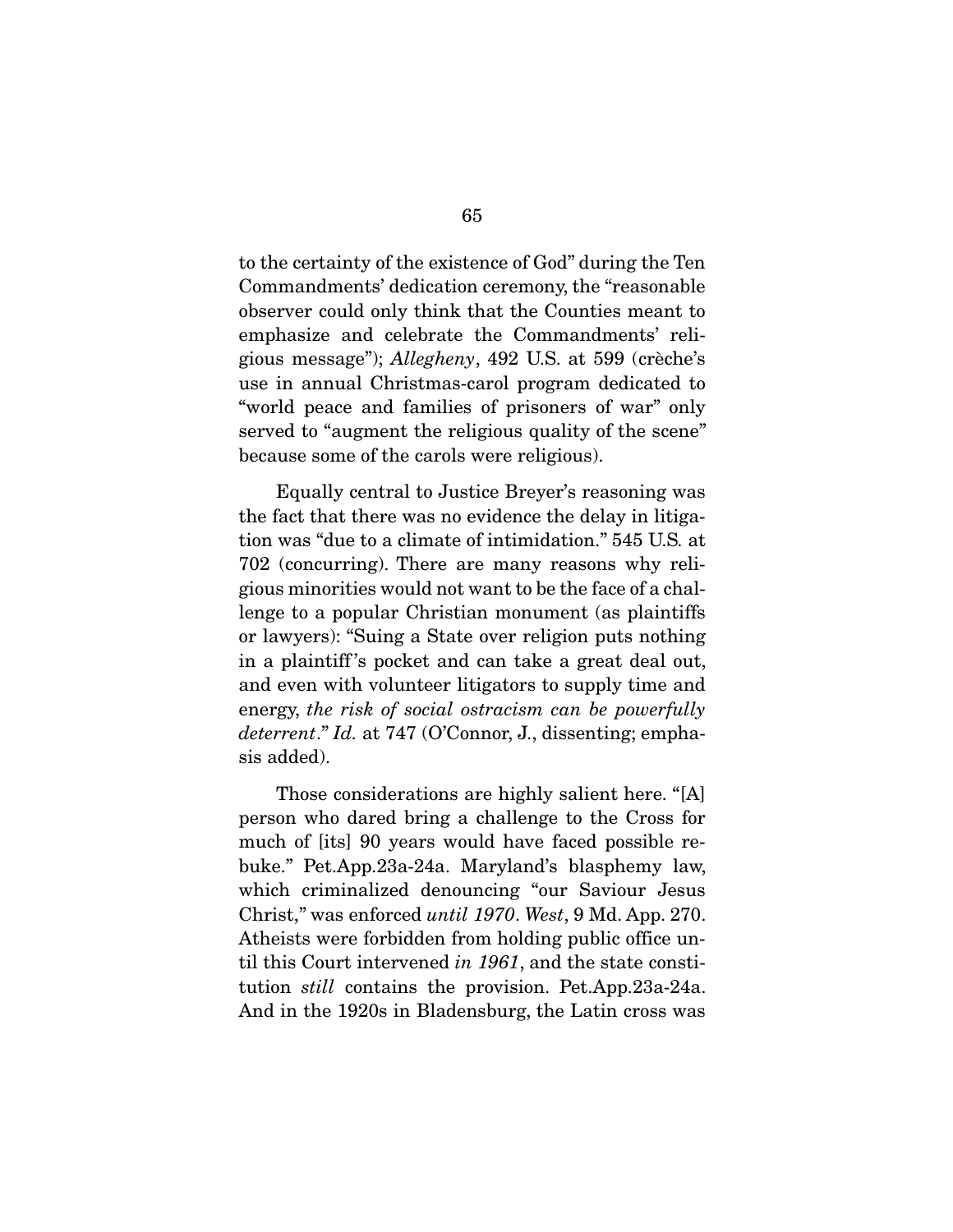used by the Klan to intimidate Jews and other religious minorities. J.A.80, *see* J.A.117-21, 127, 495-96, 506, 518, 523.

 Indeed, the "possible rebuke" has come to pass. *E.g.*, J.A.652, 682-90, 627-31; David Gonzales, *Pensacola Man's Facebook Post Targets AHA Lawyer In Cross Case, Ignites Firestorm*, ABC3 (June 22, 2017), https://bit.ly/2RtBqeH ("Some attack Miller with derogatory names and gun emojis. One comment even asks for violence wishing her death.").

 In sum, the Bladensburg Cross violates the central premise of the Establishment Clause by aligning the government (the Town and the Commission) with the preeminent symbol of Christianity. That the Cross is a war memorial only adds insult to injury.

# II. The "history" and "coercion" tests advocated by Petitioners and their *amici* have little to commend themselves and, in any event, would not change the outcome here.

 The Commission does not urge this Court to jettison the *Lemon* test, but it does argue that *Town of Greece* furnishes a "second, independently sufficient ground" to uphold this Christian monolith on the basis of "history and tradition." Comm'n Br.22, 32-33. The Legion (at 53), in turn, demands a cataclysmic overhaul in Establishment Clause jurisprudence, asking the Court to replace *Lemon* with a "coercion test" that would dismantle not just the *Lemon* test but the entirety of this Court's Establishment Clause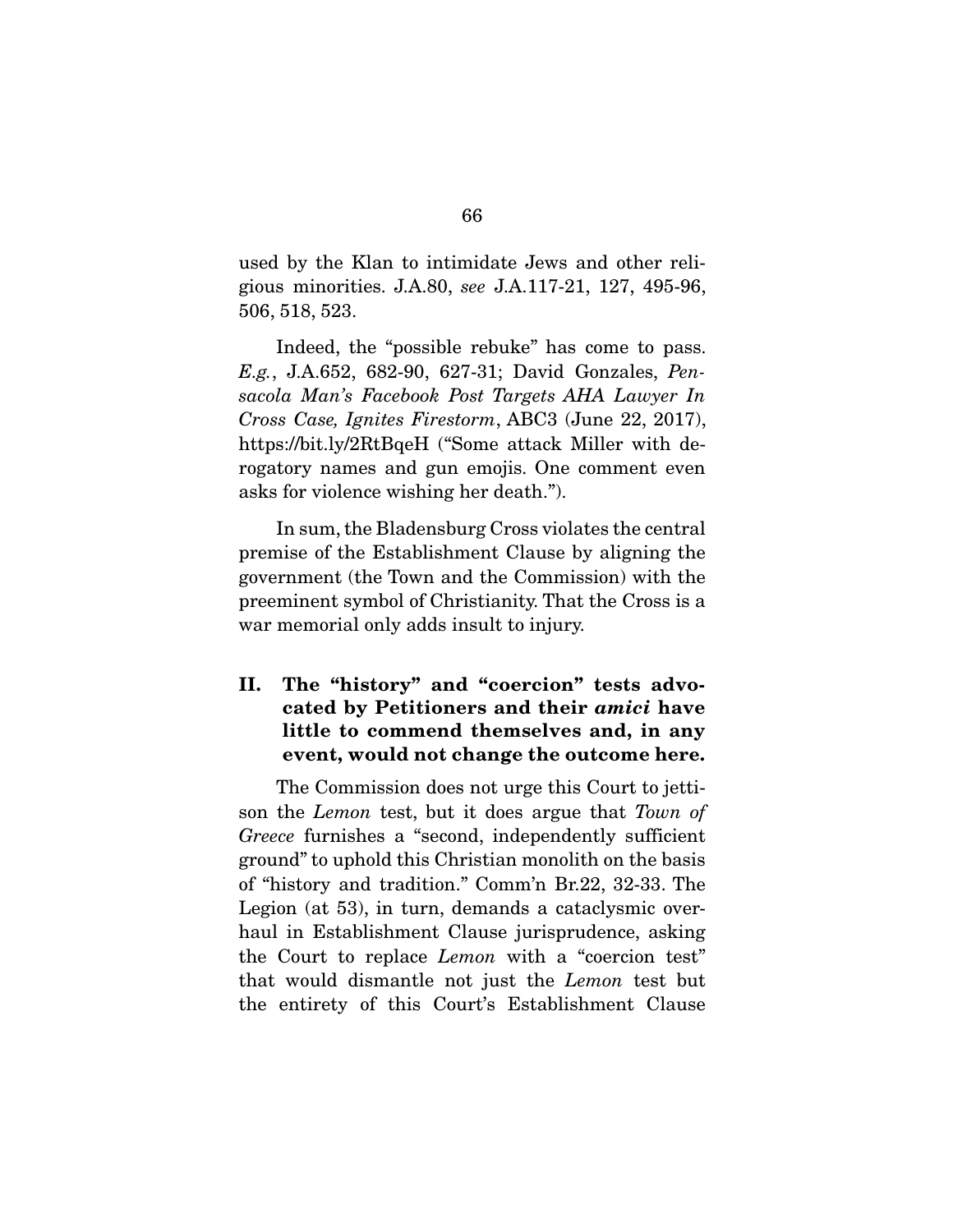jurisprudence, beginning with *Everson*. *Accord* U.S. Amicus Br.13-16. The Legion contends that "passive displays like the Peace Cross will almost never be coercive precisely because they are 'passive.'" Legion Br.53. Thus, the Legion is demanding a categorical rule that gives the greenlight to virtually all religious displays, regardless how sectarian, conspicuous, contemporary, or religiously motivated. These arguments are as "seismic" as they are "unconvincing." *McCreary*, 545 U.S. at 861.

- A. The "history" test is unworkable and unprincipled, has been repeatedly rejected by this Court, and is in any event met here.
	- 1. *Town of Greece* did not modify the legal standard for legislative-prayer, let alone for Establishment Clause jurisprudence generally.

 The argument that *Town of Greece* "held that a display" is constitutional if it "fits within a longstanding history or tradition" (Comm'n Br.20, 31, 44; *accord* Legion Br.18), is "interpretive jiggery-pokery," *King v. Burwell*, 135 S. Ct. 2480, 2500 (2015) (Scalia, J., dissenting). To be sure, *Town of Greece* did not apply *Lemon*, but it also didn't overrule it. Instead, it simply applied and extended *Marsh v. Chambers*, 463 U.S. 783 (1983), to local legislative bodies. As Justice Alito summarized: "All that the Court does today is to allow a town to follow a practice that we have previously held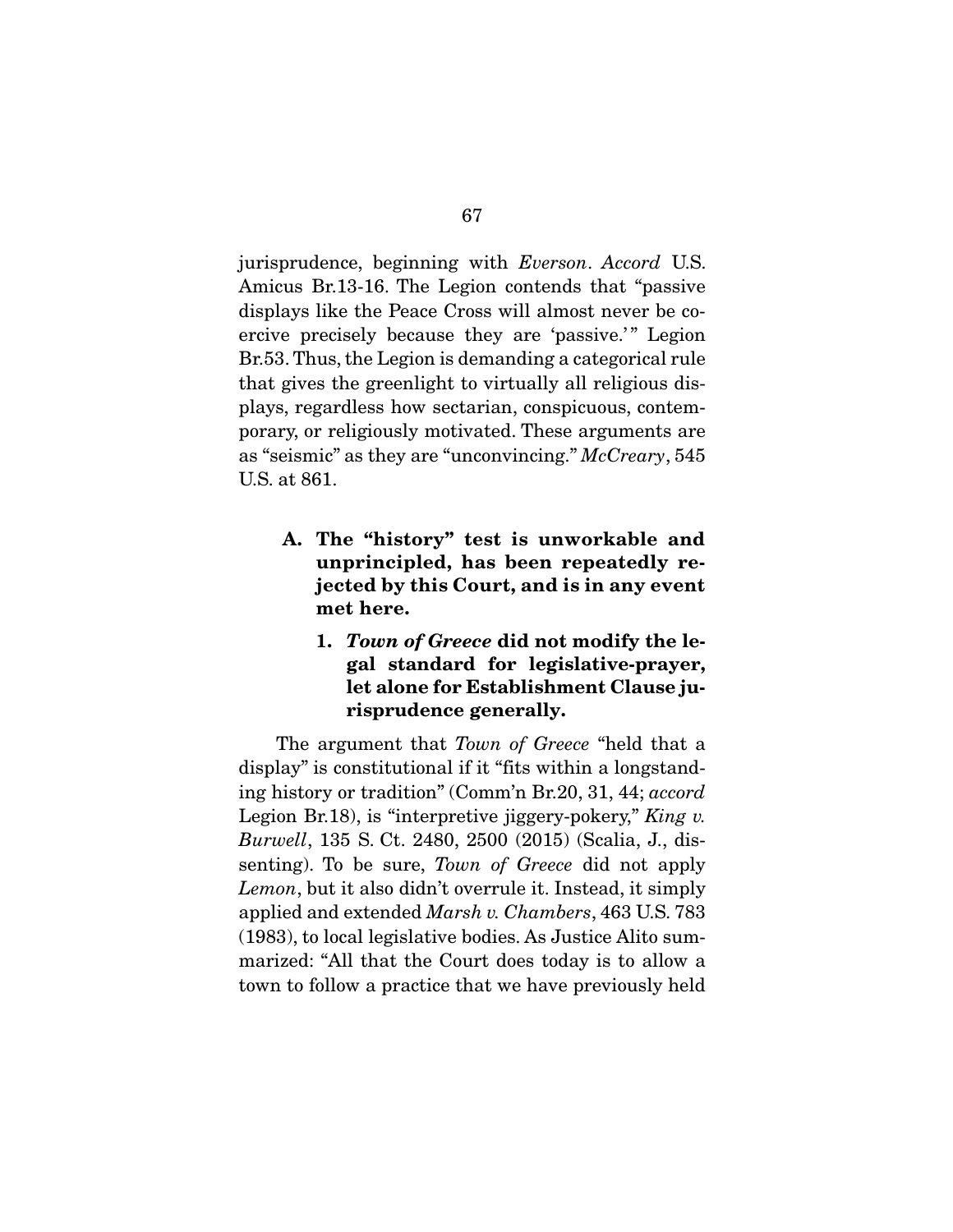is permissible for Congress and state legislatures." 572 U.S. at 603 (concurring).

 In *Marsh*, legislative prayer was upheld in a narrow opinion by Chief Justice Burger. The same term, in another decision written by Justice Burger, the Court applied *Lemon* to invalidate a "symbolic benefit" to religion. *Larkin v. Grendel's Den, Inc.*, 459 U.S. 116, 123, 125-26 (1982). Thereafter, the Court explained that *Marsh* is "not useful" outside the legislative-prayer context. *Edwards v. Aguillard*, 482 U.S. 578, 583 n.4 (1987). Since then, the Court has consistently and repeatedly applied *Lemon* in religious-display cases. *See, e.g.*, *McCreary*, 545 U.S. at 860 n.10; *Allegheny*, 492 U.S. at 604 n.53; *Lynch*, 465 U.S. at 683. *See also Van Orden*, 545 U.S. at 703-04 (Breyer, J., concurring) (ultimately applying all three *Lemon* prongs).

*Town of Greece*, did not discuss *Lemon*, let alone overrule it. But it did rely on Justice Kennedy's concurrence in *Allegheny*, which both condemned a government-sponsored cross *and* expressed contentment to "remain within the *Lemon* framework." 492 U.S. at 661, 655 (concurring and dissenting). Justice Kennedy, who authored *Town of Greece*, had also joined the majority in *Santa Fe*, 530 U.S. 290, which invalidated prayer under *Lemon*'s purpose and effect prongs—a result that he noted in *Town of Greece* was not impacted by the decision. 572 U.S. at 587.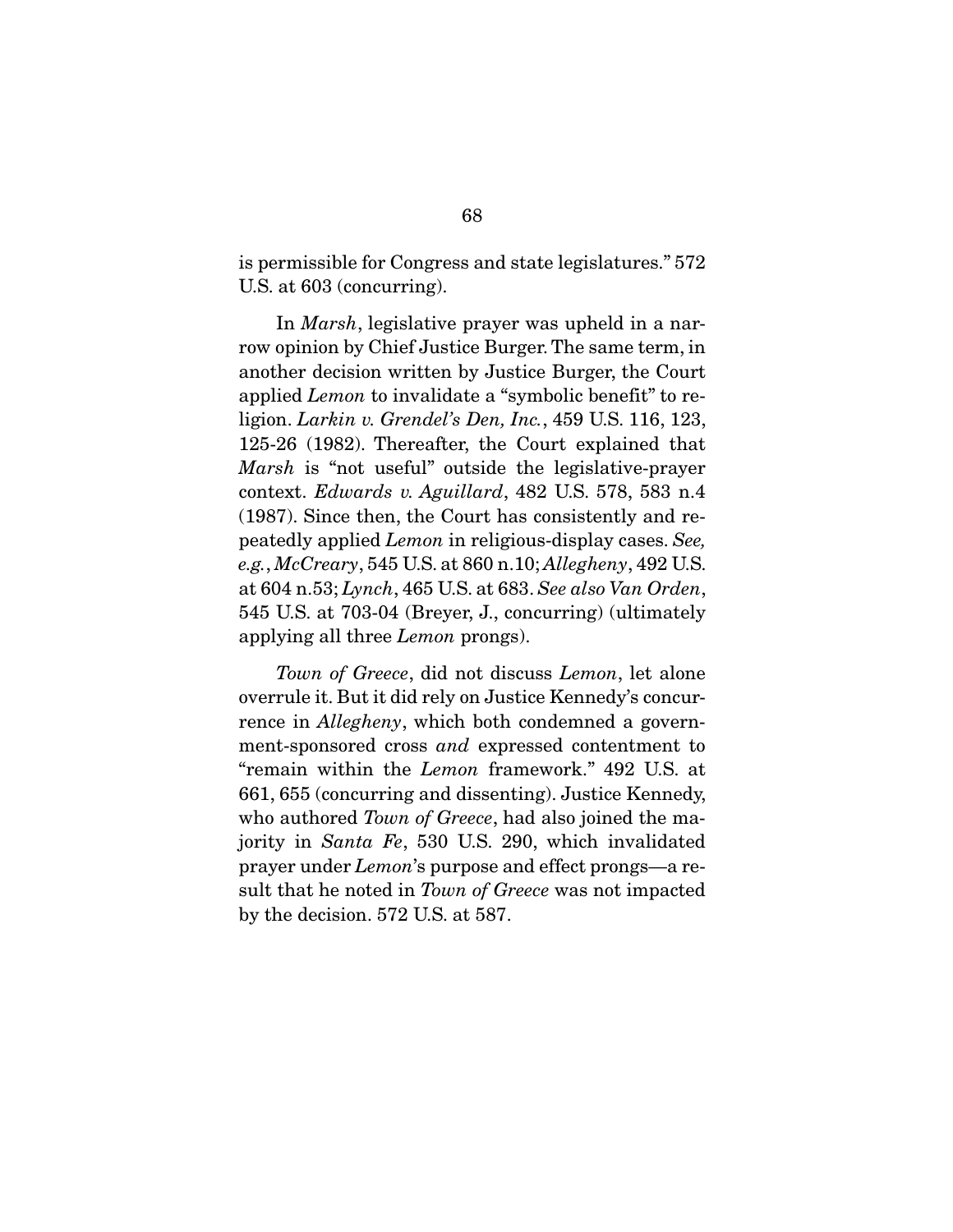## 2. This Court has never held—and indeed has disavowed—that a practice is authorized under the Establishment Clause simply because it has a strong historical pedigree.

 This Court has consistently maintained that "no one acquires a vested or protected right in violation of the [Establishment Clause] by long use, *even when that span of time covers our entire national existence and indeed predates it*." *Walz v. Tax Commission*, 397 U.S. 664, 678 (1970) (emphasis added). In *Walz*, although the Court had looked to history, it also evaluated both the purpose and effect of the statute (as in *Lemon*), reaffirming that "the basic purpose" of the Establishment Clause is "to insure that *no religion be sponsored or favored*." *Id.* at 669, 672-73, 678 (emphasis added). In striking down the maintenance and repair provisions of a statutory scheme in *Committee for Public Education & Religious Liberty v. Nyquist*, 413 U.S. 756, 792-93 (1973), the Court reiterated that historical acceptance, without more, could not legitimize the practice.

 Indeed, the Court has repeatedly struck down practices with strong historical pedigrees. The 6-1 *Engel* decision struck down nondenominational school prayer, 370 U.S. at 425, notwithstanding the New York Court of Appeals finding that "[a] few seconds of prayer in the schools, acknowledging dependence on Almighty God, is consistent with our heritage of 'securing' the blessings of freedom which are recognized in both the Federal and State Constitutions as having emanated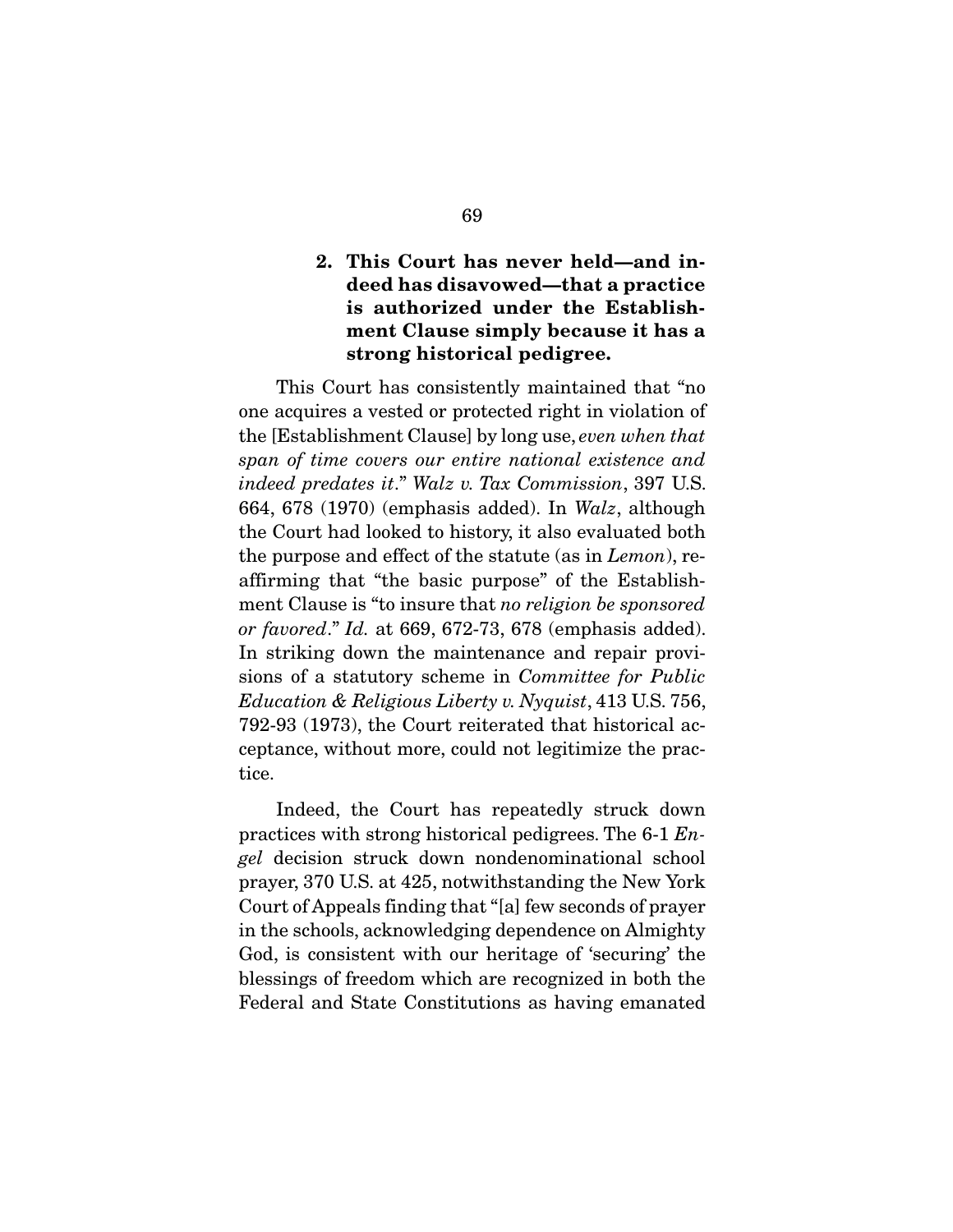from Almighty God" and is "an integral part of our national heritage and tradition." *Engel v. Vitale*, 10 N.Y.2d 174, 179 (1961). In this Court's view, it was "an unfortunate fact of history that when some of the very groups which had most strenuously opposed the established Church of England found themselves sufficiently in control of colonial governments in this country to write their own prayers into law, they passed laws making their own religion the official religion of their respective colonies." 370 U.S. at 427.

 In *Illinois ex rel. McCollum v. Board of Education*, 333 U.S. 203 (1948), the Court struck down a releasetime program despite the practice's long history. *See id*. at 256 (Reed, J., dissenting) (discussing historical acceptance of practice). The Court invalidated the Maryland oath in *Torcaso v. Watkins*, 367 U.S. 488, 490 (1961), notwithstanding "much historical precedent for such laws." *See also Texas Monthly, Inc. v. Bullock*, 489 U.S. 1, 18 n.8 (1989) ("The fact that such exemptions are of long standing cannot shield them from the strictures of the Establishment Clause.") (citing *Walz*, 397 U.S. at 678).

*Marsh* reaffirmed the *Walz* passage quoted above, but found that "far more [] than ... historical patterns" authorized the practice. 463 U.S. at 790. It was the reasons *underlying* that long history that proved controlling. And those reasons were threefold: (1) The practice was internal and intended to accommodate the spiritual needs of lawmakers rather than to promote religion to the public (*id.* at 791-93, n.16); (2) The practice was ecumenical and nondiscriminatory; it did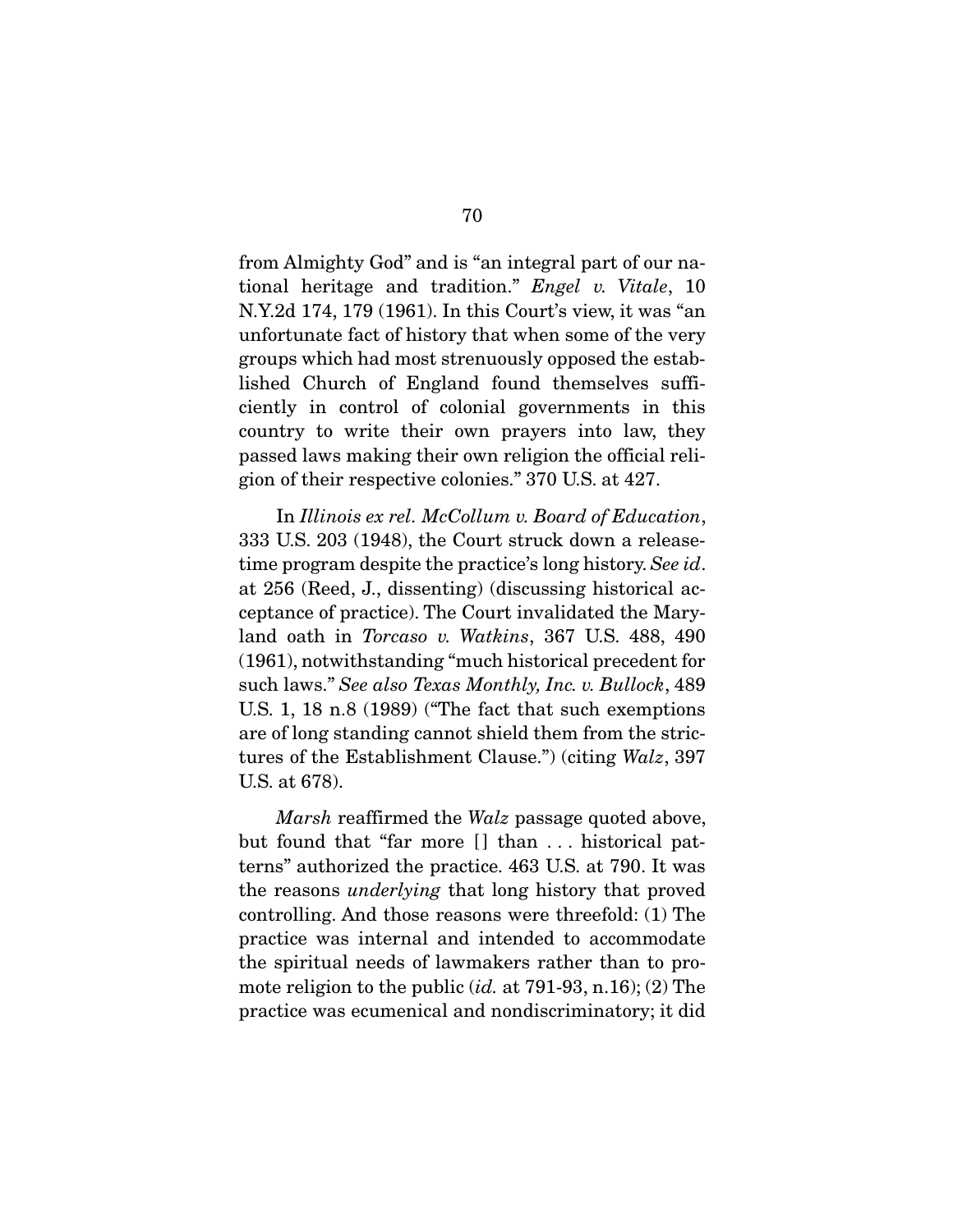not "advance any one faith" in the prayers or the clergy selection (*id.* at 792-95); and (3) The First Congress authorized legislative prayer at the same time that it produced the Bill of Rights. *Id.* at 790-91.

 The Legion (at 18) rests its claim to a sea-change on Justice Kennedy's statement in *Town of Greece* that "[a]ny test the Court adopts must acknowledge a practice that was accepted by the Framers and has withstood the critical scrutiny of time and political change." 572 U.S. at 577. But that passage simply means "that it is not necessary to define the precise boundary of the Establishment Clause where history shows that the *specific practice*" was "accepted by the Framers" and has "withstood the critical scrutiny of time and political change." *Id*. (emphasis added). The Court specifically cautioned that its opinion "must *not* be understood as permitting a practice that would amount to a constitutional violation if not for its historical foundation." *Id.* at 576 (emphasis added). And in upholding local legislative prayer, the Court relied on the same underlying considerations as *Marsh*, none of which justify sustaining this 40-foot Latin Cross, *infra.*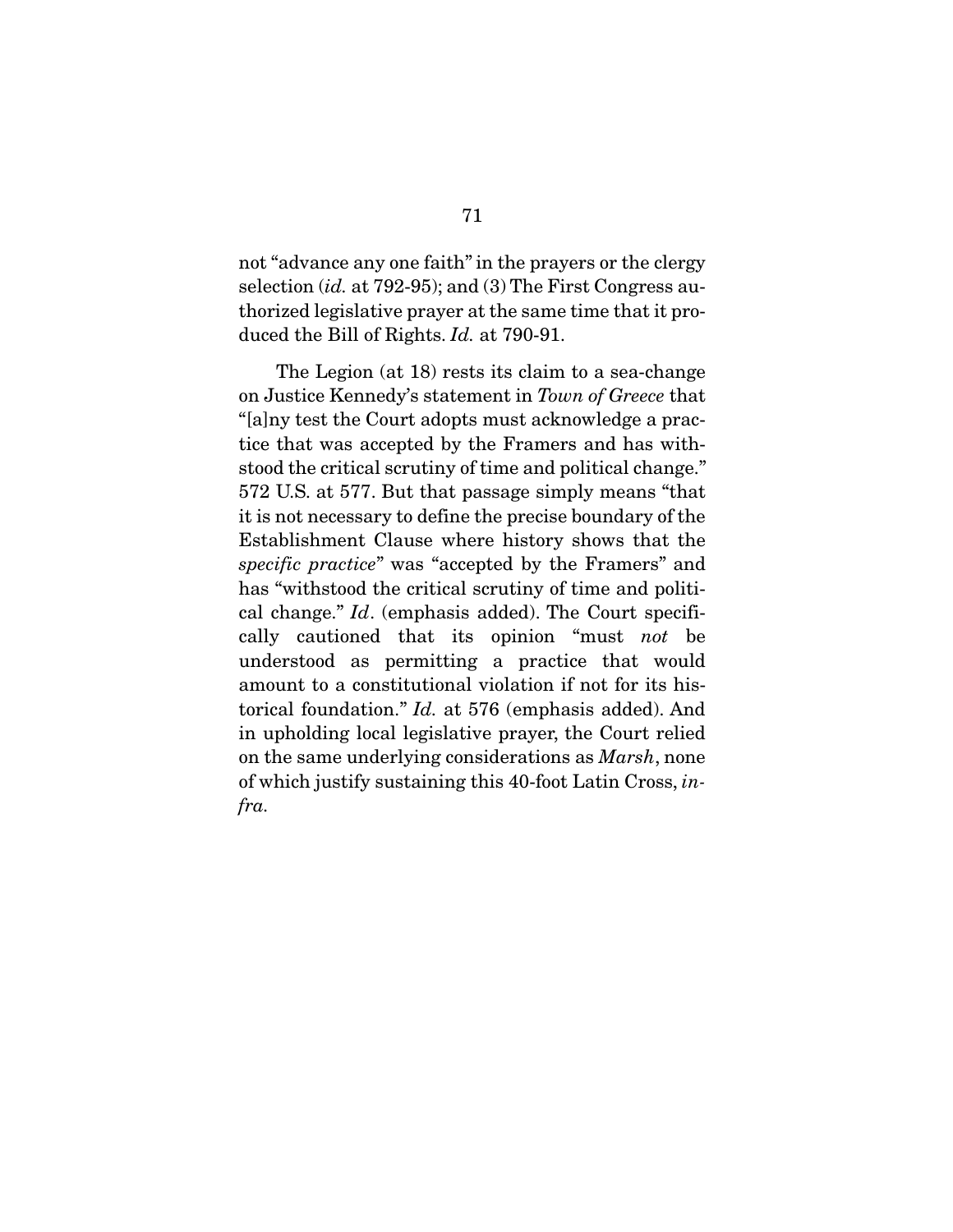- 3. Even if *Town of Greece* were applicable here, it would not call for a reversal.
	- i. This imposing 40-foot Cross is not an internal practice to accommodate the spiritual needs of lawmakers.

 First, Bladensburg's "monster calvary cross" (J.A.431), unavoidable to thousands of motorists daily (J.A.1013), is not an "internal act" to "accommodate the spiritual needs of lawmakers." *Town of Greece*, 572 U.S. at 587-88. *Marsh* involved " 'government officials invok[ing] spiritual inspiration entirely for their own benefit.'" *Id.* (citation omitted). Central to *Town of Greece*'s holding was the fact that the audience "for these invocations is not, indeed, the public but lawmakers themselves." *Id*. And unlike prayers, "which by their nature are fleeting," *Newdow*, 603 F.3d at 1017 n.3 (Kavanaugh, J., concurring), this Christian monument is a permanent embodiment of the government's reverence for its Christian soldiers.

#### ii. The Bladensburg Cross is not ecumenical.

 Second, the Cross "proselytize[s] on behalf of a particular religion." *Allegheny*, 492 U.S. at 661 (Kennedy, J., concurring and dissenting). "Historical practices" do not support government displays that align the government with one particular religion. *McCreary*, 545 U.S. at 894, 897-98 (Scalia J., dissenting). *Town of*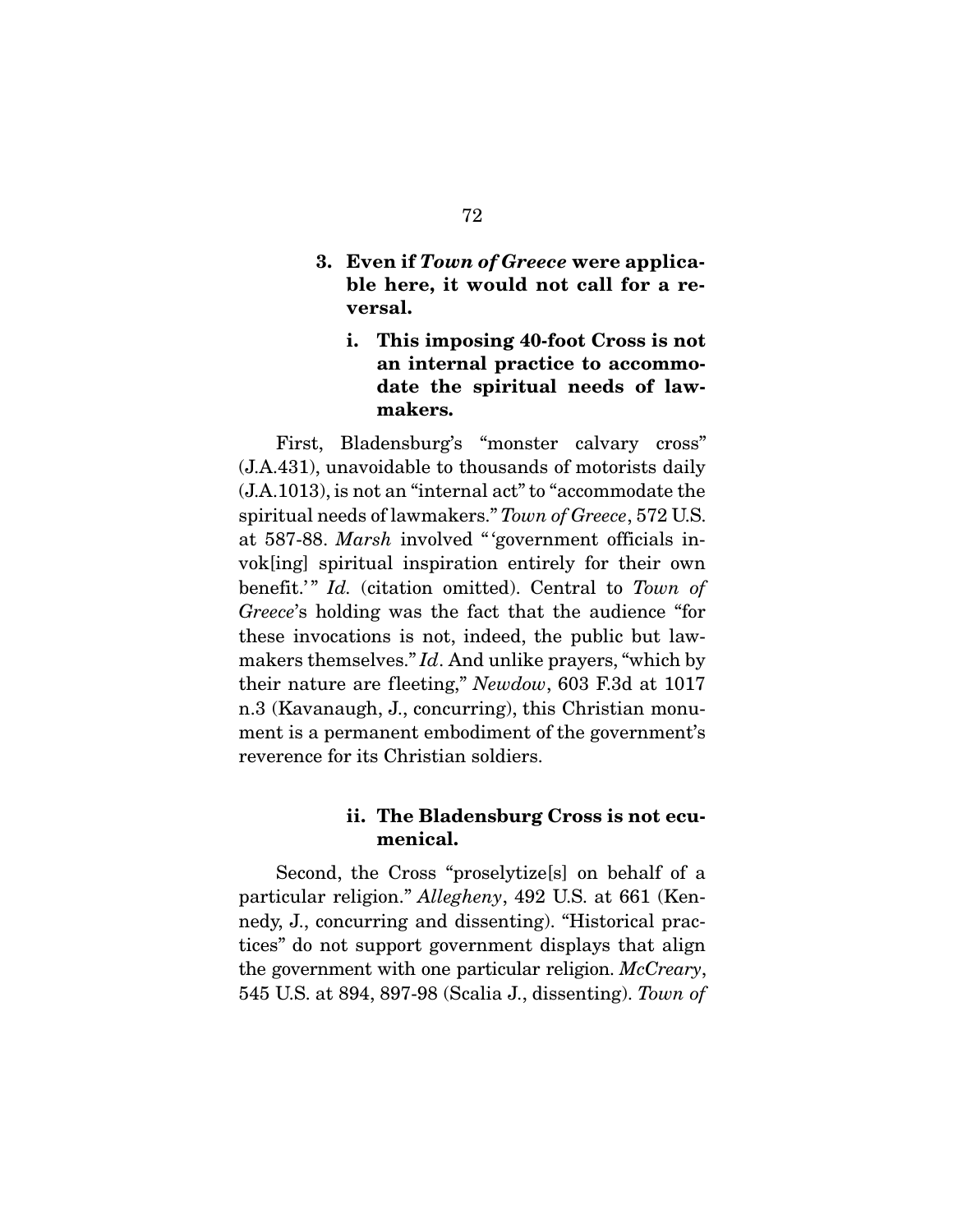*Greece* upheld legislative prayer based on the Court's understanding that "the Framers considered legislative prayer a *benign* acknowledgment" of religion because "no faith" was "excluded" or "favored." 572 U.S. at 571, 577. The Court stressed the importance of "nondiscrimination" and upheld Greece's practice because even an "atheist" could "give the invocation." *Id.* at 571, 585.

## iii. There is no long, unbroken, and unambiguous history accepted by our Framers of conspicuously displaying massive solitary Latin crosses or using the Latin cross as a non-Christian military symbol.

 Lastly, there "is a complete lack of evidence that our founding fathers were aware of the practice of placing crosses" for prominent display on federal land*. Eckels*, 589 F. Supp. at 237. *See Glassroth v. Moore*, 335 F.3d 1282, 1298 (11th Cir. 2003) ("there is no evidence of an 'unambiguous and unbroken history' of displaying religious symbols in judicial buildings"); *Lynch*, 465 U.S. at 719-21, 724-25 (Brennan, J., dissenting, joined by Marshall, Blackmun, and Stevens, JJ.) ("there is no evidence whatsoever that the Framers would have expressly approved . . . a nativity scene").

 Petitioners point to nothing to the contrary. Instead, they rely on the actions of "the Jamestown colonists" and other Christian "European settlers" long before the Constitution was ratified and even longer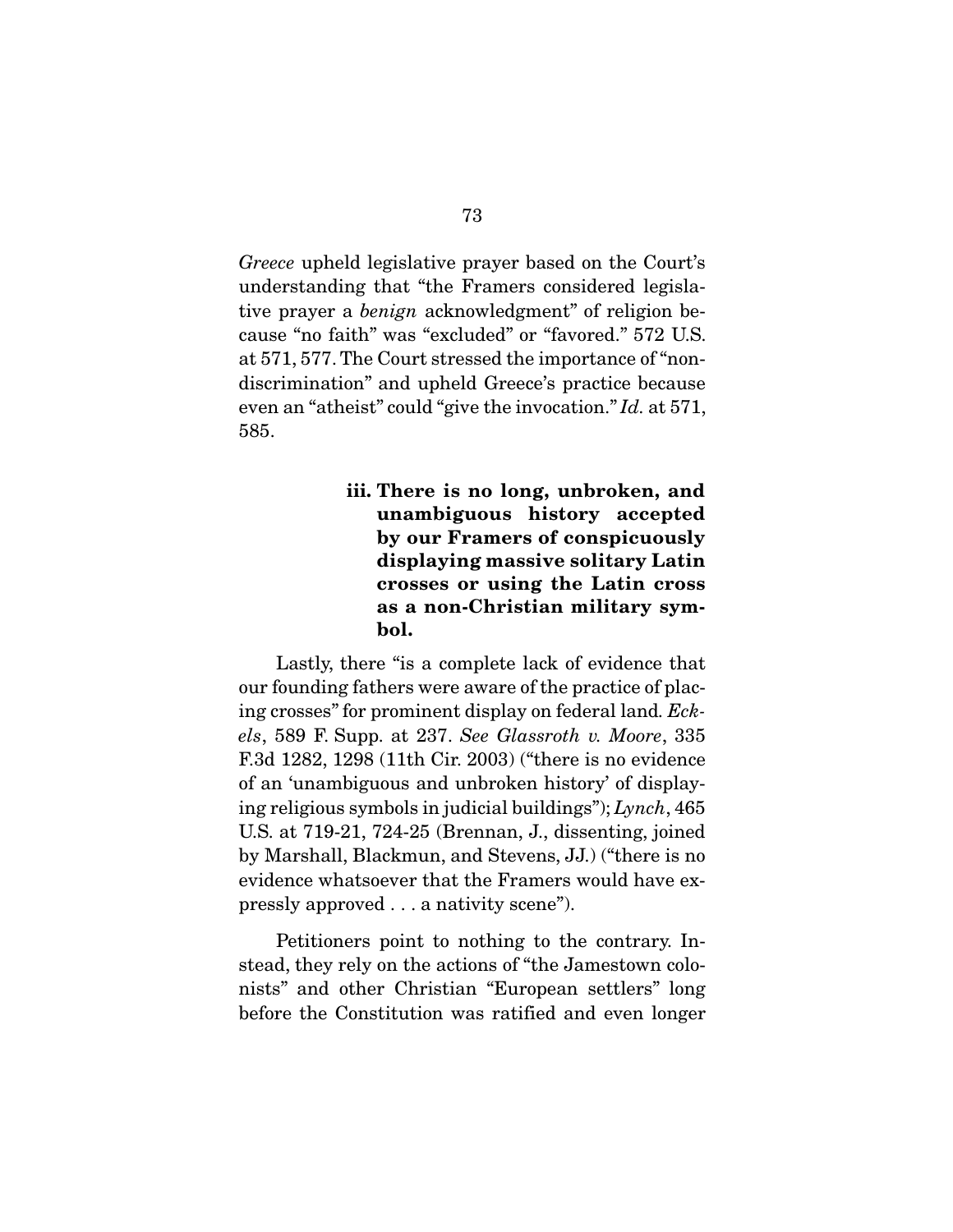before the Establishment Clause was applied to the states in 1947. Comm'n Br.45. But as Justice Kennedy in *Allegheny* made clear:

[T]he relevant historical practices are those conducted by governmental units *which were subject to the constraints of the Establishment Clause*. Acts of "official discrimination against non-Christians" perpetrated in the 18th and 19th centuries by States and municipalities *are of course irrelevant to this inquiry*, but the practices of past Congresses and Presidents are highly informative.

492 U.S. at 670 n.7 (concurring and dissenting; emphasis added). "It was precisely because Eighteenth Century Americans were a religious people divided into many fighting sects that we were given the constitutional mandate to keep Church and State completely separate." *Zorach*, 343 U.S. at 318-19 (Black, J., dissenting). "With the power of government supporting them, at various times and places, Catholics had persecuted Protestants, Protestants had persecuted Catholics, . . . and all of these had from time to time persecuted Jews." *Everson*, 330 U.S. at 9.

The closest "Framers" evidence the Commission finds is George Washington's use of the "Grand Union Flag." Comm'n Br.46. But the "cross" in that flag was not a Latin cross at all; it was the "British Union Jack" replicating the Flag of Great Britain. Michael Corcoran, *For Which It Stands, An Anecdotal Biography of the American Flag* 27-30 (2002). The "crosses" used by the Union Army (Comm'n Br.46) were not Latin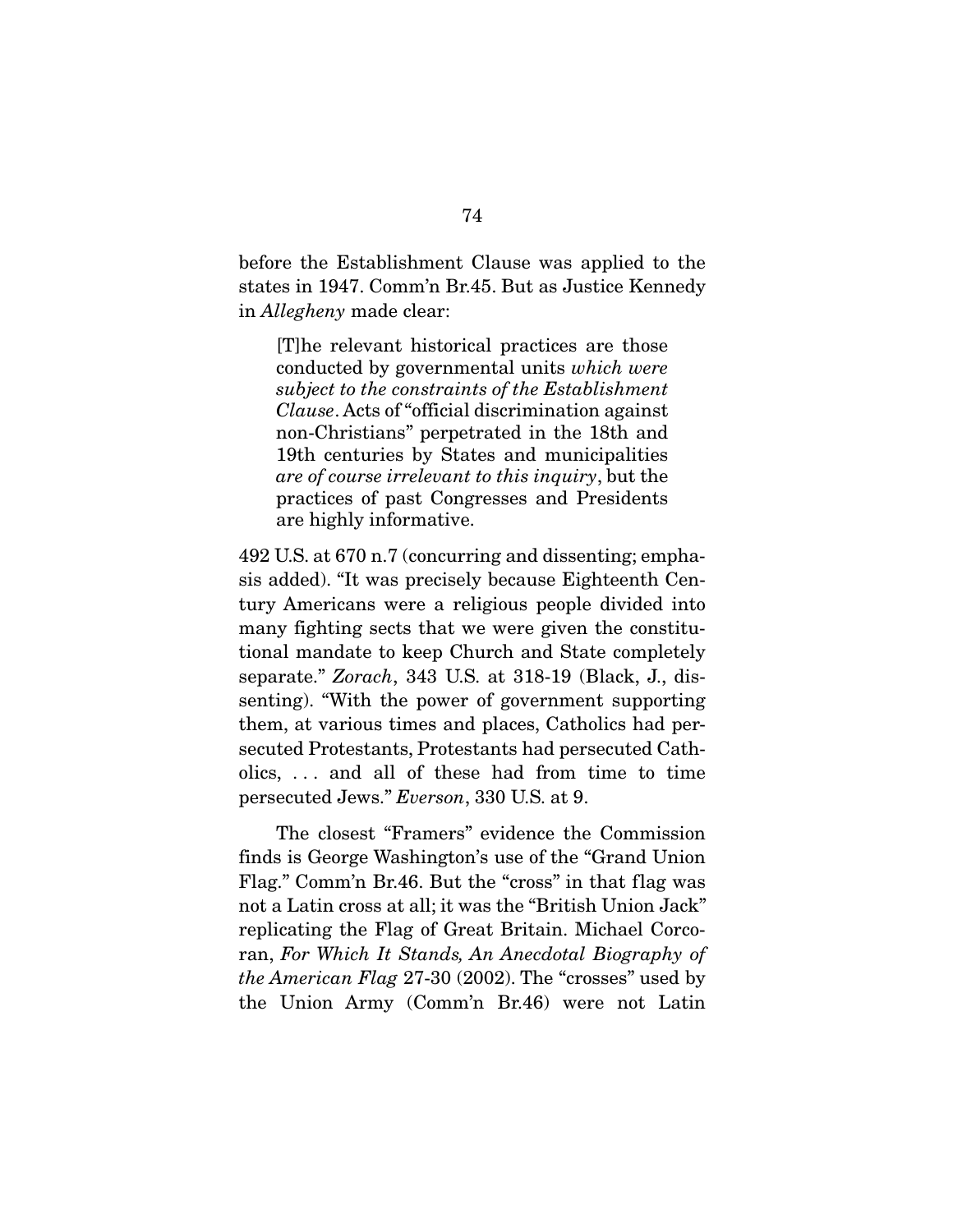crosses either. The Union Army used the cross pate (a variant of the Maltese Cross or Iron Cross), which would later morph into the "Distinguished Service Cross, Navy Cross and Distinguished Flying Cross," none of which "replicate the Latin or Celtic Cross" and each employs a "number of symbols" to make it "a distinctive symbol." J.A.147-53. *See St. Charles*, 794 F.2d at 271-72 (while the "Iron Cross" and the "Maltese eight-pointed—cross that is the principal German military decoration," have lost their Christian association, "the Latin cross has not").

 The Commission goes on to discuss early 20th century examples of crosses used "to honor the contributions of American servicemen and to memorialize the dead." Comm'n Br.47. But those crosses post-date the Founding by more than one hundred years. And the fact that the crosses were used does not make them *secular*, let alone render them akin to "In God We Trust" and other "benign invocations of religion." *Cf.* Comm'n Br.16, 19, 24, 49. Again, Jewish groups have been saying loudly and clearly, as they did in the 1920s, that the Latin cross was (and is) not a "symbol of sacrifice" for their servicemembers*.* J.A.1199-1200. The two Catholic groups made equally clear to Congress that the cross was not a "benign" symbol for non-Christians, but rather, a sacred symbol for "Catholic men" and "Christian soldiers" so their graves "could be blessed." J.A.1189-99, 1212-13.

 The "hundreds" of "Crosses of Sacrifice in Commonwealth countries' World War I cemeteries" (Comm'n Br.9) assuredly *do not* reflect the cross's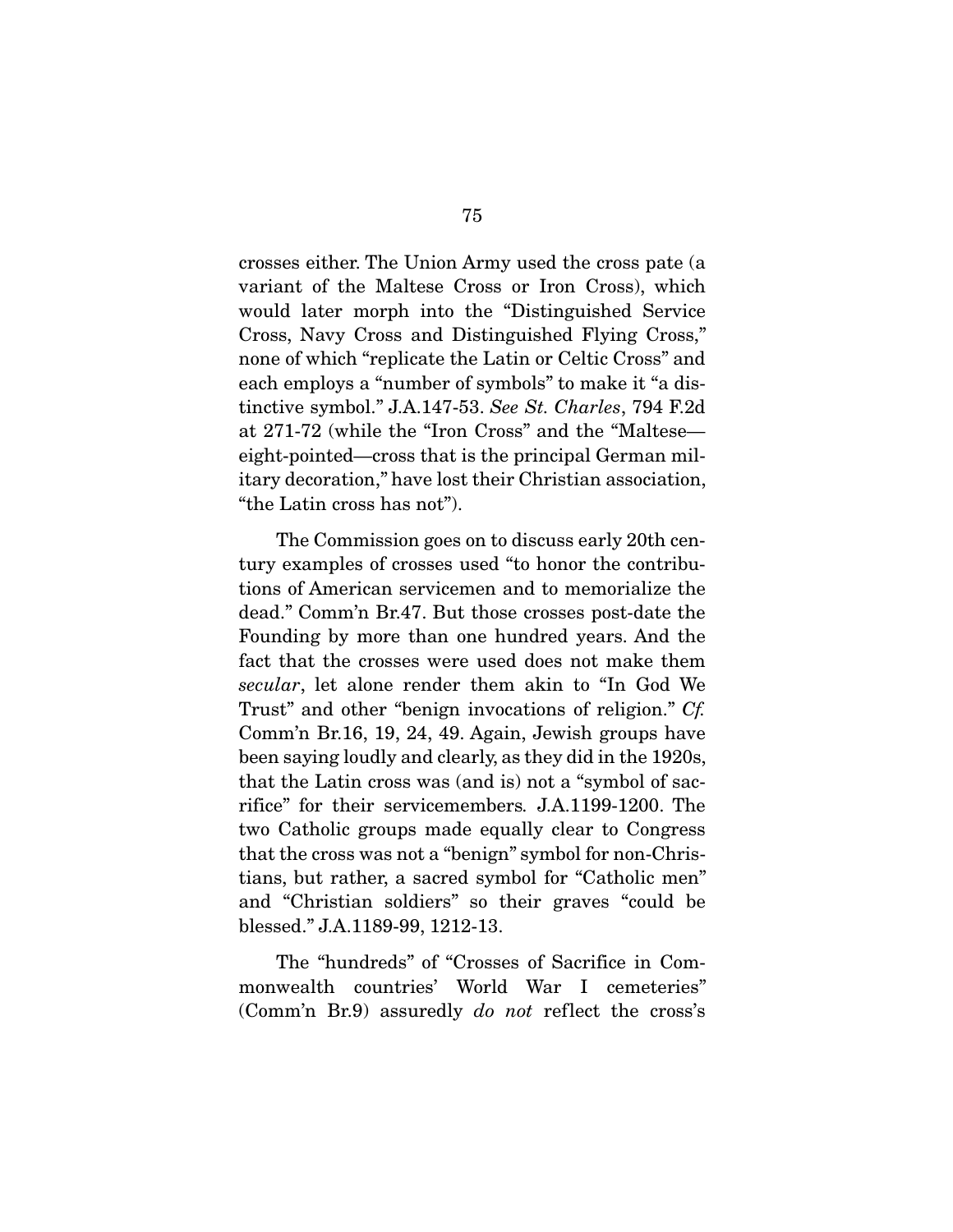"secular" non-Christian meaning (Comm'n Br.34-35) either. The Commonwealth War Graves Commission chose the cross in "recognition of the fact that we are a Christian Empire." Sir Frederick Kenyon, *War Graves: How the Cemeteries Abroad Will Be Designed* (1918), http://handle.slv.vic.gov.au/10381/90357. This, of course, "is entirely consistent with a country that unites Church and State." J.A.163-64.

 Moreover, the British government did not "impose a sectarian Cross over the graves of Hindus, Muslims, Sikhs, Buddhists, Jews, and other soldiers." J.A.157. *See* J.A.154-55. In fact, the Commonwealth War Graves Commission erected sectarian monuments for religions other than Christianity. J.A.157-60. For instance, the Indian Memorial at Neuve Chapelle commemorates over 4,700 Indian soldiers and features no cross. J.A.157-58.

 Petitioners also cite the history discussed in *Lynch*  and *Van Orden*. Legion Br.35-40; Comm'n Br.19, 24, 32, 50. *Lynch* described "official references to the value and invocation of Divine guidance," "God" in the national motto and pledge, the display of religious paintings in museums, and the depiction of Moses with the Ten Commandments that graces this Court's oral-argument chamber. 465 U.S. at 675-78. Nowhere in that opinion can one find historical support for displaying *crosses*.

 The *Van Orden* plurality canvassed governmental buildings, presidential papers, and legislative enactments for display and mention of the *Ten*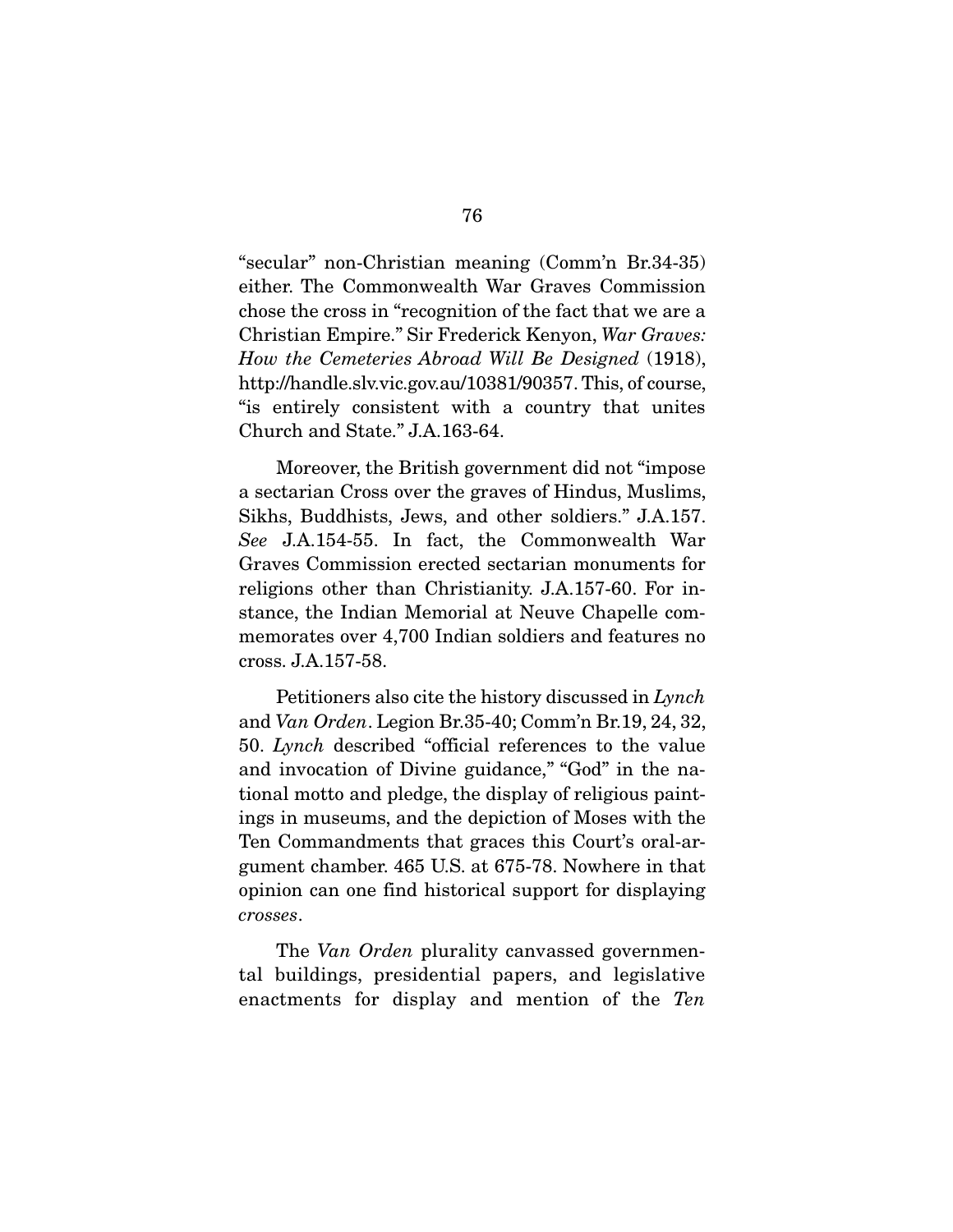*Commandments*. 545 U.S. at 688-90. But the Commandments "are not so closely associated with a single religious belief." *McCreary*, 545 U.S. at 909 (Scalia, J., dissenting).16 In contrast, as Justice Scalia concluded, the Framers would have *condemned* a display that aligned the government with a sectarian symbol, such as a "particular version of the decalogue." *Id.* at 894 n.4 (Scalia, J., dissenting).

 Indeed, Justice Scalia canvassed founding-era history to conclude: "*All* of the actions of Washington and the First Congress," and "*all* the other examples of our Government's favoring religion that I have cited, have invoked God, but not Jesus Christ." *Id.* at 897. Justice Scalia noted, for example, that Washington's Proclamation "was scrupulously nondenominational." *Id.* at 893.

 Jefferson demanded equal treatment of "the Jew and the Gentile, the Christian and Mahometan, the Hindoo, and infidel of every denomination," 1 Writings of Thomas Jefferson 62 (P. Ford ed. 1892). Madison, in turn, was contemptuous of prejudice over "Jews, Turks & infidels" being elected to office. Robert S. Alley, *James Madison on religious liberty* 72 (Prometheus Books 1985). It thus defies common sense to think that they would have sanctioned a 40-foot-tall government war memorial that discriminates against thousands of

<sup>&</sup>lt;sup>16</sup> The plurality also referenced stones inside the Washington Monument that contain Biblical citations. 545 U.S. at 689 n.9. The stones' size and their placement *inside the monument* make them a conceptual world apart from this 40-foot-tall Latin cross. *Compare* J.A.1570, *with* J.A.765, 931.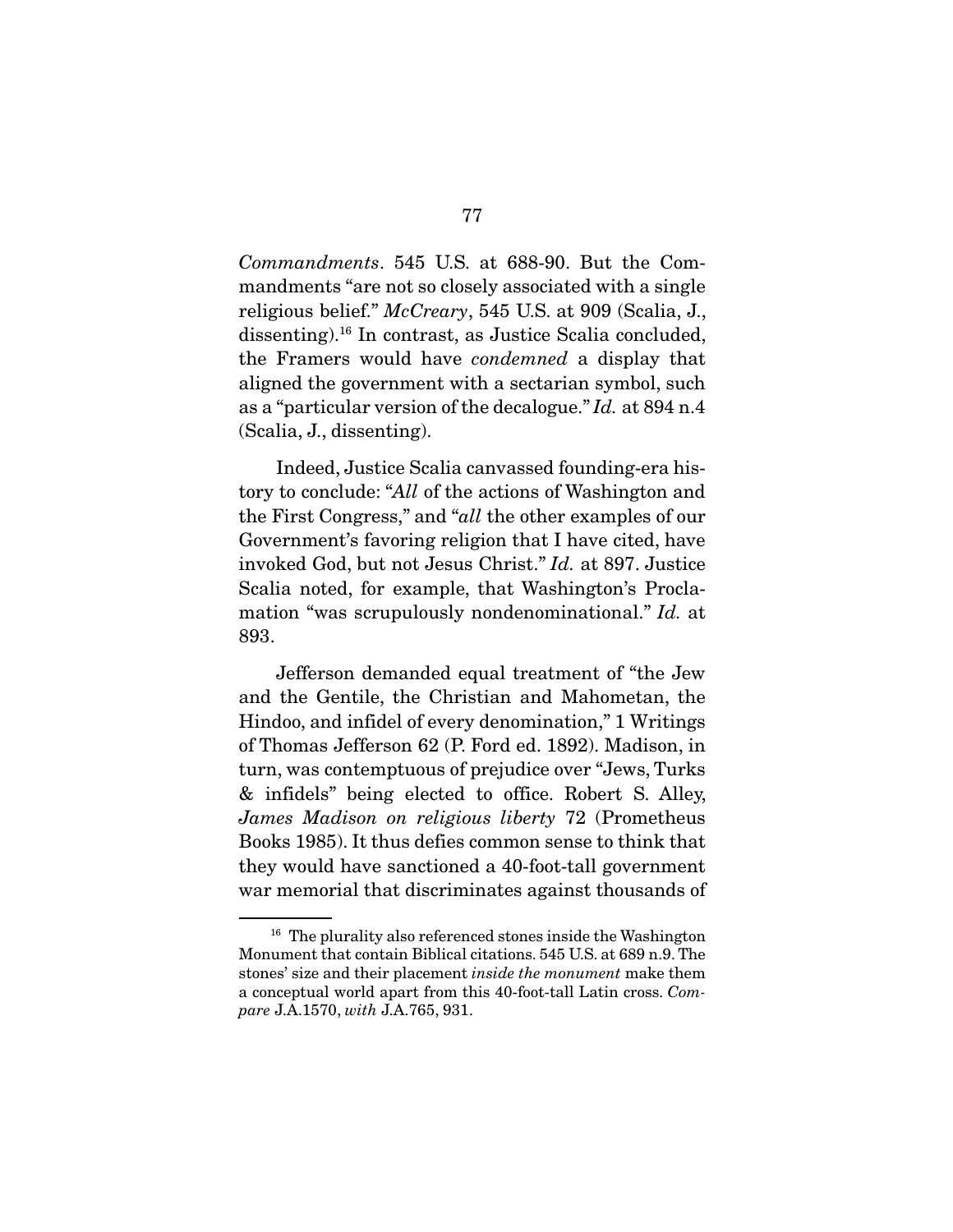"Jewish soldiers," *Buono*, 559 U.S. at 725-26 (Alito, J., concurring), and all other patriotic non-Christian soldiers*, Allegheny*, 492 U.S*.* at 615 n.61.

 The Legion contends (at 19) that the "inquiry is broader than merely asking whether the specific practice" was "accepted by the Framers," because in *Allegheny*, 492 U.S. at 670, Justice Kennedy was concerned with invalidating "'practices with no greater potential for an establishment of religion'" than those accepted traditions of our Founding. But by "practices with no greater potential," Justice Kennedy meant those that have become part of "our expressive idiom, similar to the Pledge of Allegiance." *Town of Greece*, 572 U.S. at 587. Even the Commission (at 33) concedes that *Town of Greece* does not uphold "intrusive sectarian content."

 Furthermore, Justice Kennedy also asked whether the historical practice has "withstood the critical scrutiny of time and political change." *Id.* at 566. Cross displays have been challenged many times and in 30 out of 33 cases, the displays have been *struck down*. Br. in Opp.15-18 (17-1717). War memorial crosses, in particular, have *uniformly* been struck down. *Id.* at 15-20.

### 4. The "history" test is neither a workable nor principled approach to religious-display cases.

 The foregoing highlights the senselessness in applying *Marsh* and *Town of Greece* to religious displays specifically, and outside of the legislative prayer context generally. One "cannot seriously believe that the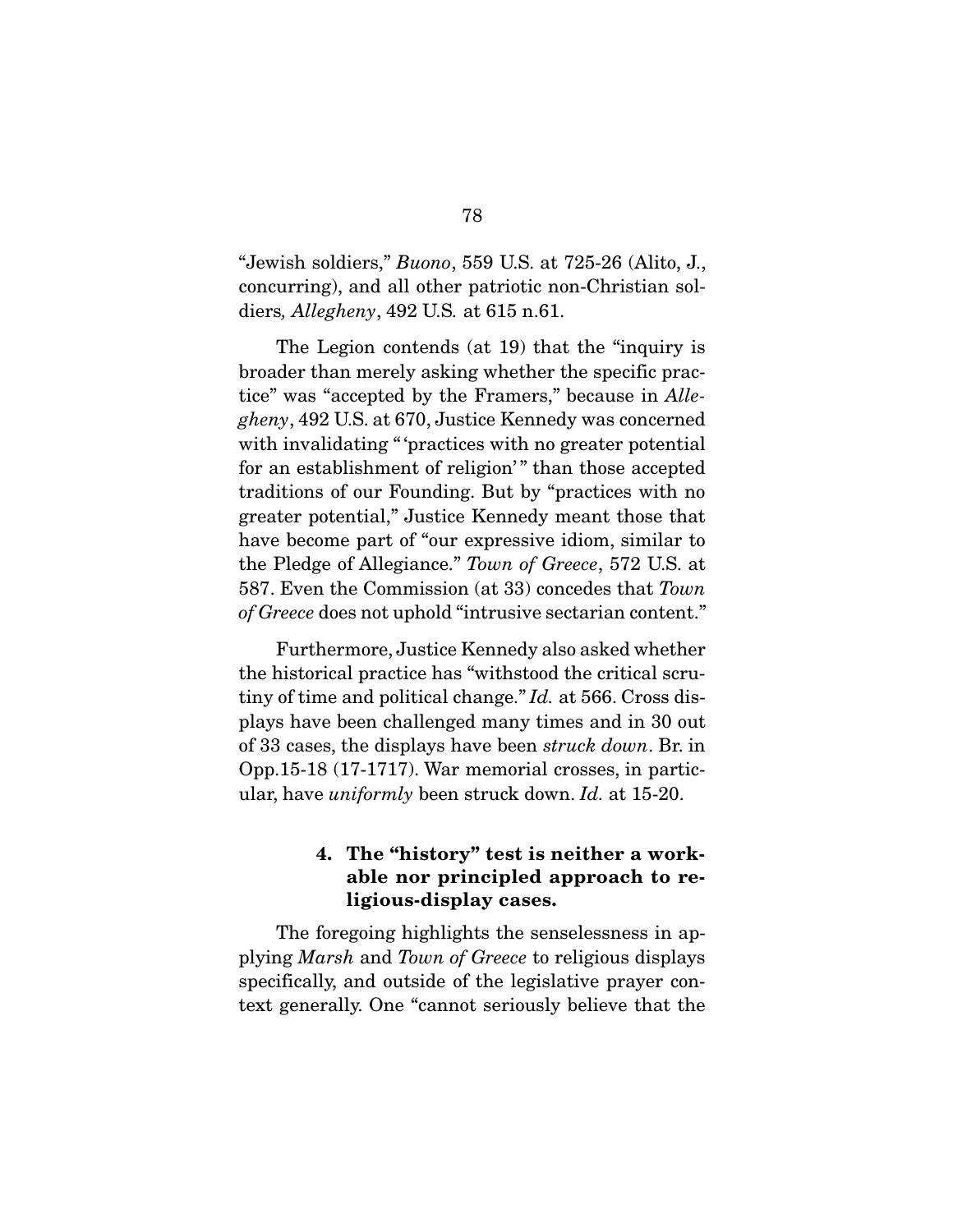history of the First Amendment furnishes unequivocal answers to many of the fundamental issues of churchstate relations." *Nyquist*, 413 U.S. at 820 (White, J., dissenting, joined by Rehnquist, J.). Just as it is "virtually impossible to determine the singular 'motive' of a collective legislative body," *Church of the Lukumi Babalu Aye Inc. v. City of Hialeah*, 508 U.S. 520, 558-59 (1993) (Scalia, J., concurring), the "Framers simply did not share a common understanding of the Establishment Clause." *Lee*, 505 U.S. at 626 (Souter, J., concurring).

 Thomas Jefferson and Andrew Jackson both refused on Establishment Clause grounds to declare national days of Thanksgiving or fasting. *Marsh*, 463 U.S. at 807 (Brennan, J., dissenting). John Jay and John Rutledge "opposed the motion to begin the first session of the Continental Congress with prayer." *Id*. at 791. Madison refused to issue Thanksgiving proclamations and prayer, but later, amid the political turmoil of the War of 1812, did so on four separate occasions. Elizabeth Fleet, *Madison's "Detached Memoranda*,*"* 3 Wm. & Mary Quarterly 562, and n.54 (1946). Although this Court concluded in *Marsh* that the Founders approved paid chaplains, based largely on Madison's approval, Madison later and unambiguously expressed the view that the practice was unconstitutional. *Id.* at 534, 558.

 So what kind of unanimity would be required to render a practice sufficiently historically supported? What if a practice doesn't date back to the Founding? What is "without meaningful controversy?" Comm'n Br.33. Is one or two lawsuits enough? A test with that kind of unbounded line-drawing is nothing more than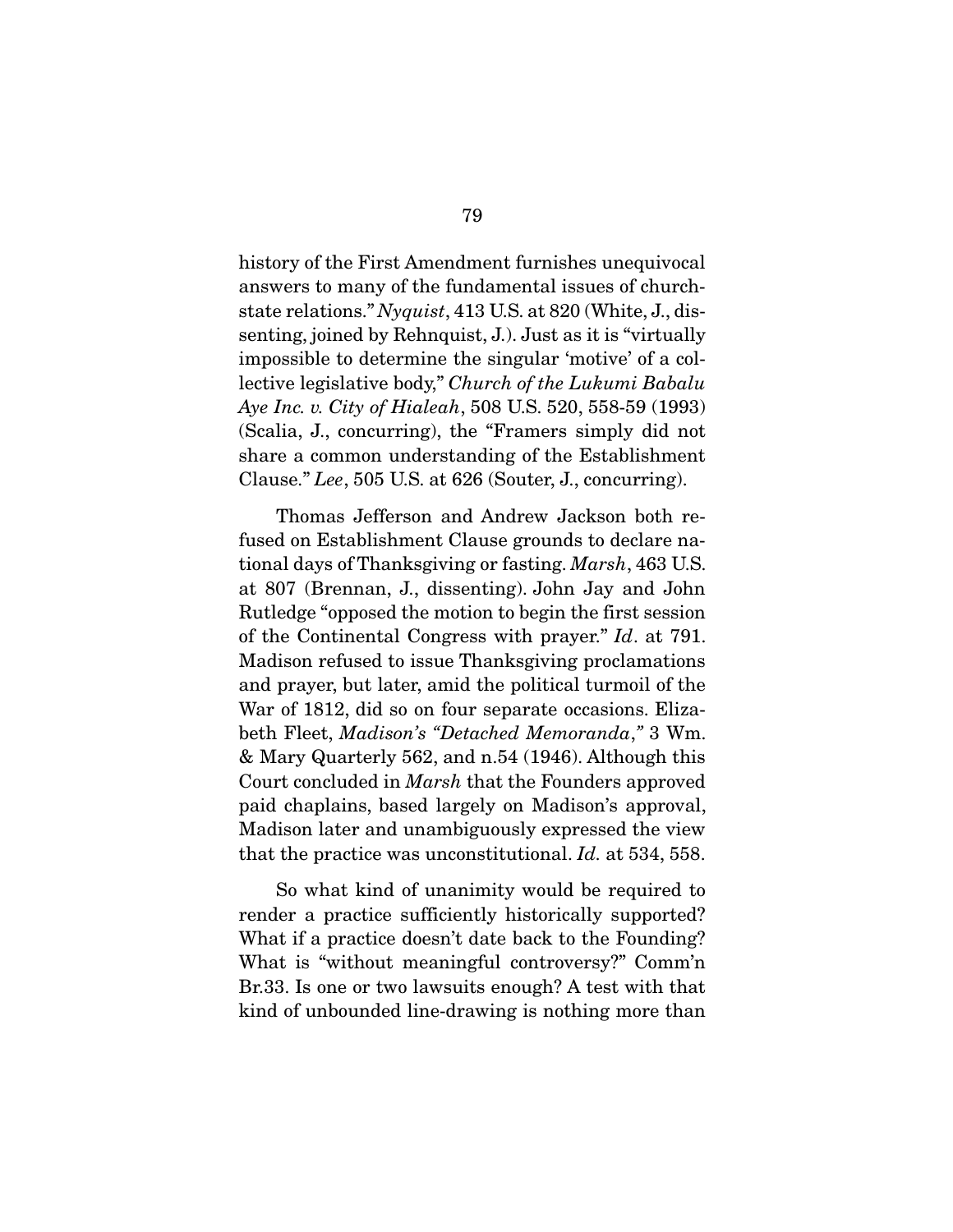an invitation to judges to introduce their biases into their judging.

 The "history" test also fails to account for the fact that "[t]he first Congress was—just as the present Congress is—capable of passing unconstitutional legislation." *Van Orden*, 545 U.S. at 726 n.27 (Stevens, J., dissenting). The First Congress "could raise constitutional ideals one day and turn their backs on them the next." *Lee*, 505 U.S. at 626 (Souter, J., concurring). And "we must never forget that not only slavery but also the subjugation of women and other rank forms of discrimination are part of our history." *McDonald v. City of Chi.*, 561 U.S. 742, 875-76 (2010) (Stevens, J., dissenting). That history is also replete with "rank forms of discrimination" against religious minorities—a history that we would hardly want to see enshrined today.

This record alone captures the country's changing morays. The Legion held the "greatest ministrel [sic] show" (produced by John B. Rogers) to benefit the "Memorial Cross," raising \$250. C.A.App.2088; J.A.210. "[M]any pretty females" were "donated" for this event too. *Id.* The Legion also fundraised through fun carnival games like "Coon in Barrel" and "Japanese Board." C.A.App.2075. Indeed, a "number of Klansmen were members of the American Legion during this era." J.A.120. Do we really want to settle on a test that fails to consider the values that our nation has developed since that era?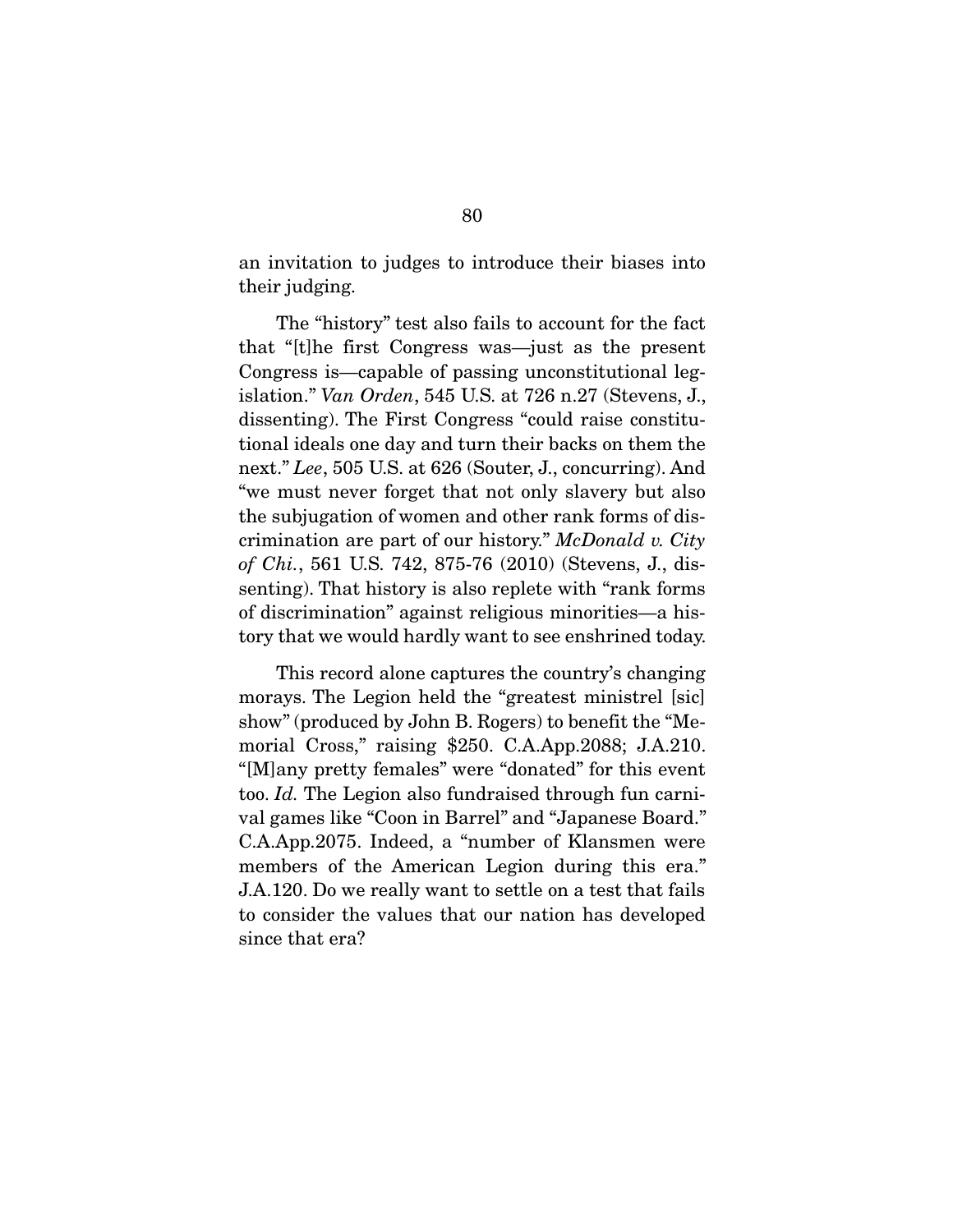B. Holding that the Establishment Clause does nothing more than preclude religious coercion would write the Establishment Clause out of the Constitution and overturn seventy years of precedent.

## 1. This Court has consistently rejected the argument that coercion is a necessary requirement for an Establishment Clause violation.

This Court has repeatedly held that the Establishment Clause " 'does not depend upon any showing of direct governmental compulsion and is violated by the enactment of laws which establish an official religion whether those laws operate directly to coerce nonobserving individuals or not.'" *Wallace*, 472 U.S. at 60 n.51 (quoting *Engel*, 370 U.S. at 430); *accord Nyquist*, 413 U.S. at 786-87 ("The absence of any element of coercion, however, is irrelevant to questions arising under the Establishment Clause."); *Schempp*, 374 U.S. at 223 ("[A] violation of the Free Exercise Clause is predicated on coercion while the Establishment Clause violation need not be so attended.").

 Rather, the Establishment Clause proscribes the government from "conveying or attempting to convey a message that religion or a particular religious belief is *favored* or *preferred*," *Allegheny*, 492 U.S. at 593 (internal quotation marks omitted), *even if the government does not "impose pressure" on individuals to participate. Board of Education v. Mergens*, 496 U.S. 226, 261 (1990) (Kennedy, J., concurring). *See, e.g.*, *Edwards*,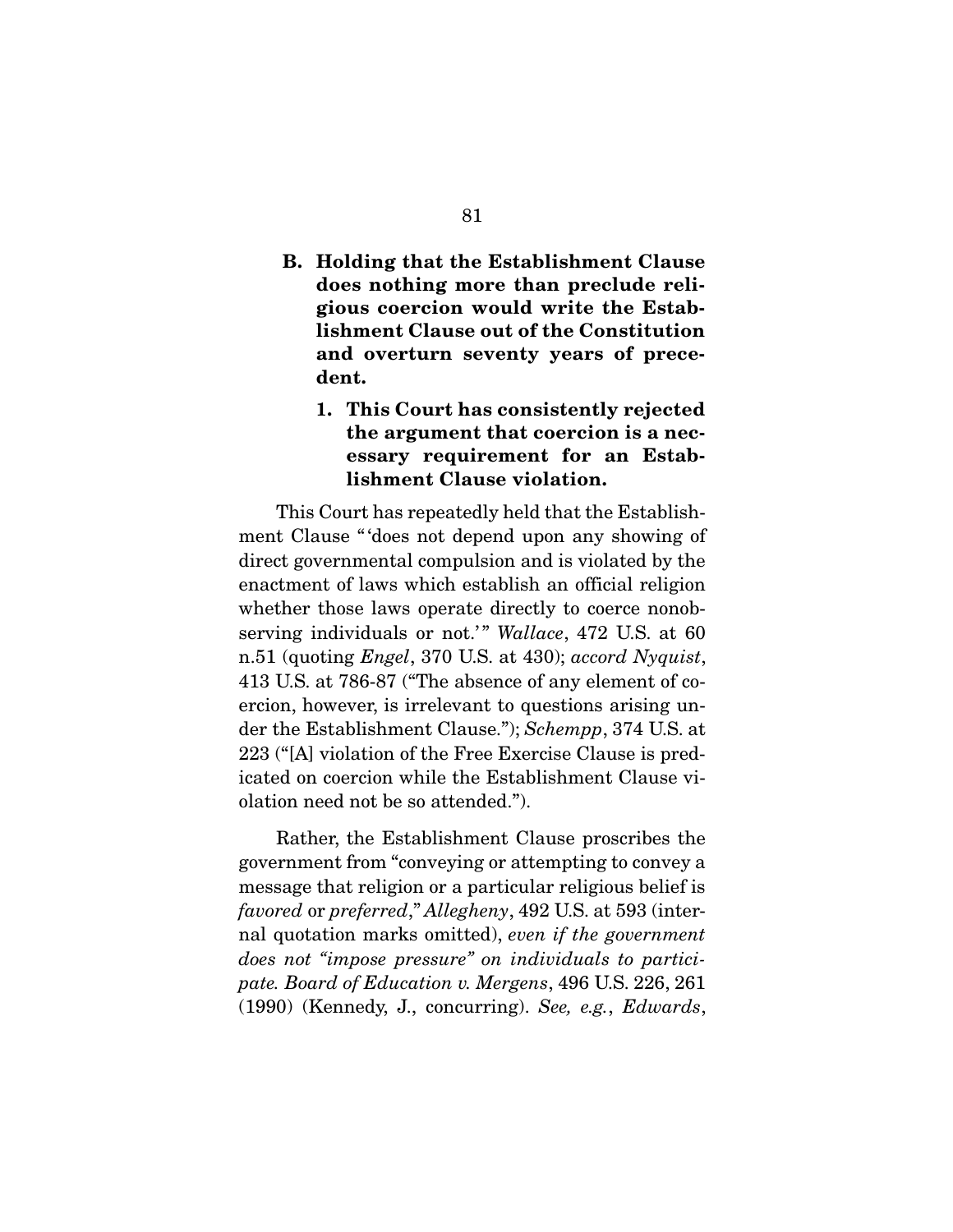482 U.S. at 593 (invalidating statute requiring instruction in "creation science" because it "endorses religion"); *Texas Monthly*, 489 U.S. at 17 (tax exemption benefiting only religious publications "effectively endorses religious belief" independent of coercion); *Epperson*, 393 U.S. 97 (invalidating non-coercive law that barred teaching of evolution).

### 2. The coercion-only standard is unworkable, unprincipled, and akin to no test at all in the context of religious displays.

 The Court has avoided making coercion the *sine qua non* of the Establishment Clause for good reason: Neither the text, history, nor purpose of the Establishment Clause supports it; the standard cannot be reconciled with its precedents; and it would yield harrowing, unprincipled, and inconsistent results.

 Textually, if coercion were a necessary element, then the Establishment Clause would be redundant of the Free Exercise. For laws that coerce nonadherents to "participate in any religion or its exercise," *Allegheny*, 492 U.S. at 659-60 (Kennedy, J., concurring and dissenting), would also violate their right to religious free exercise. *See Schempp*, 374 U.S. at 223. But the Establishment Clause "unquestionably has independent significance." *Welsh v. United States*, 398 U.S. 333, 373-74 (1970) (White, J., dissenting).

 As a historical matter, although coercion is clearly forbidden, it cannot be the only thing the Framers had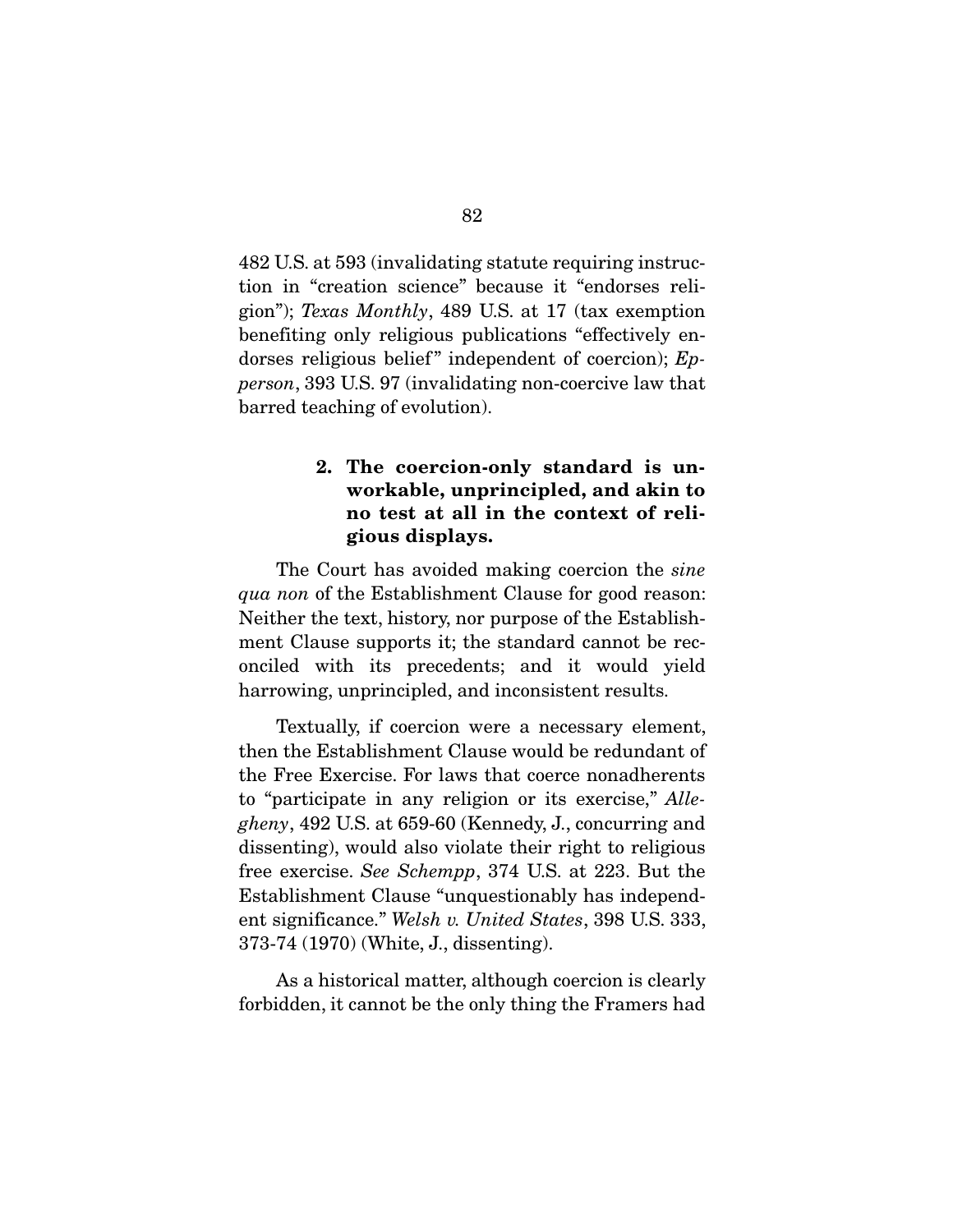in mind. Otherwise, Jefferson's "wall" metaphor and his view that Thanksgiving proclamations ran afoul of the Clause, *supra*, would make little sense. *Lee*, 505 U.S. at 622 (Souter, J., concurring). That Madison also "expressed so much doubt about the constitutionality of religious proclamations" suggests "a brand of separationism stronger even than that embodied in our traditional jurisprudence." *Id.* at 625-26.

 The coercion-only standard would also fail to guard against the three primary evils against which the Establishment Clause was intended to forestall: "sponsorship, financial support, and active involvement of the sovereign in religious activity." *Walz*, 397 U.S. at 668. It would allow the government to opine on Catholic dogma, for example, and to enter into any other oppressive, but non-coercive, "union of civil and ecclesiastical control." *Larkin*, 459 U.S. at 127 n.10 ("At the time of the Revolution, Americans feared not only a denial of religious freedom, but also the danger of political oppression through a union of civil and ecclesiastical control.") (citation omitted). *See also Grumet*, 512 U.S. at 696, 704 ("legislative favoritism along religious lines" is unconstitutional even if no one is coerced by it); *accord id.* at 729 (Kennedy J., concurring).

 Indeed, a coercion-only standard would do violence to what this Court has deemed the *touchstone* for this Court's Establishment Clause jurisprudence; that is, that the "First Amendment mandates government neutrality between religion and religion, and between religion and non-religion." *Epperson*, 393 U.S. at 104. Relying on the history of the Clause, Justice Black in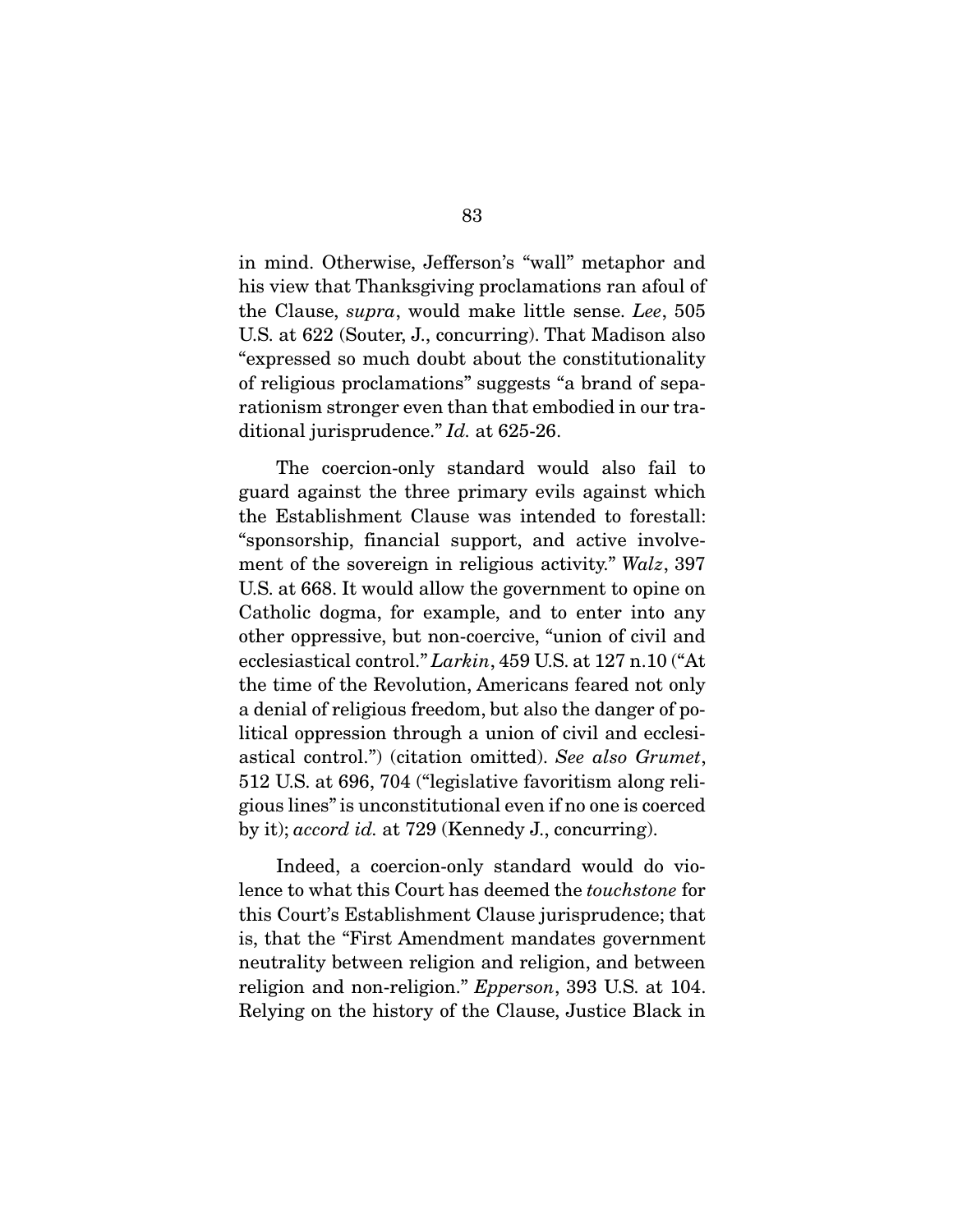*Everson* outlined the considerations that have become the bedrock of Establishment Clause jurisprudence:

Neither a state nor the Federal Government can . . . pass laws which aid one religion, *aid all religions*, *or prefer one religion over another*. Neither can force nor influence a person to go to or to remain away from church against his will or force him to profess a belief or disbelief in religion . . . . Neither a state nor the Federal Government can, openly or secretly, participate in the affairs of any religious organizations or groups and vice versa.

330 U.S. at 15-16 (emphasis added). The "principle of neutrality has provided a good sense of direction" to courts, and a necessary one, because it responds to "the major concerns that prompted adoption of the Religion Clauses." *McCreary*, 545 U.S. at 860, 875-76. The Framers understood that "nothing does a better job of roiling society" than when "the government weighs in on one side of religious debate." *Id.* 

Even Justices who have narrowly interpreted the Establishment Clause have conceded that it mandates religious neutrality above and beyond non-coercion. *See Rosenberger*, 515 U.S. at 862 (Thomas, J., concurring) ("The constitutional demands of the Establishment Clause may be judged against either a baseline of 'neutrality' or a baseline of 'no aid to religion.' "); *Bowen v. Kendrick*, 487 U.S. 589, 609-10 (1988) (opinion by Rehnquist) (reaffirming the requirement of " 'neutrality among religions, and between religion and nonreligion' ") (citation omitted); *Edwards*, 482 U.S. at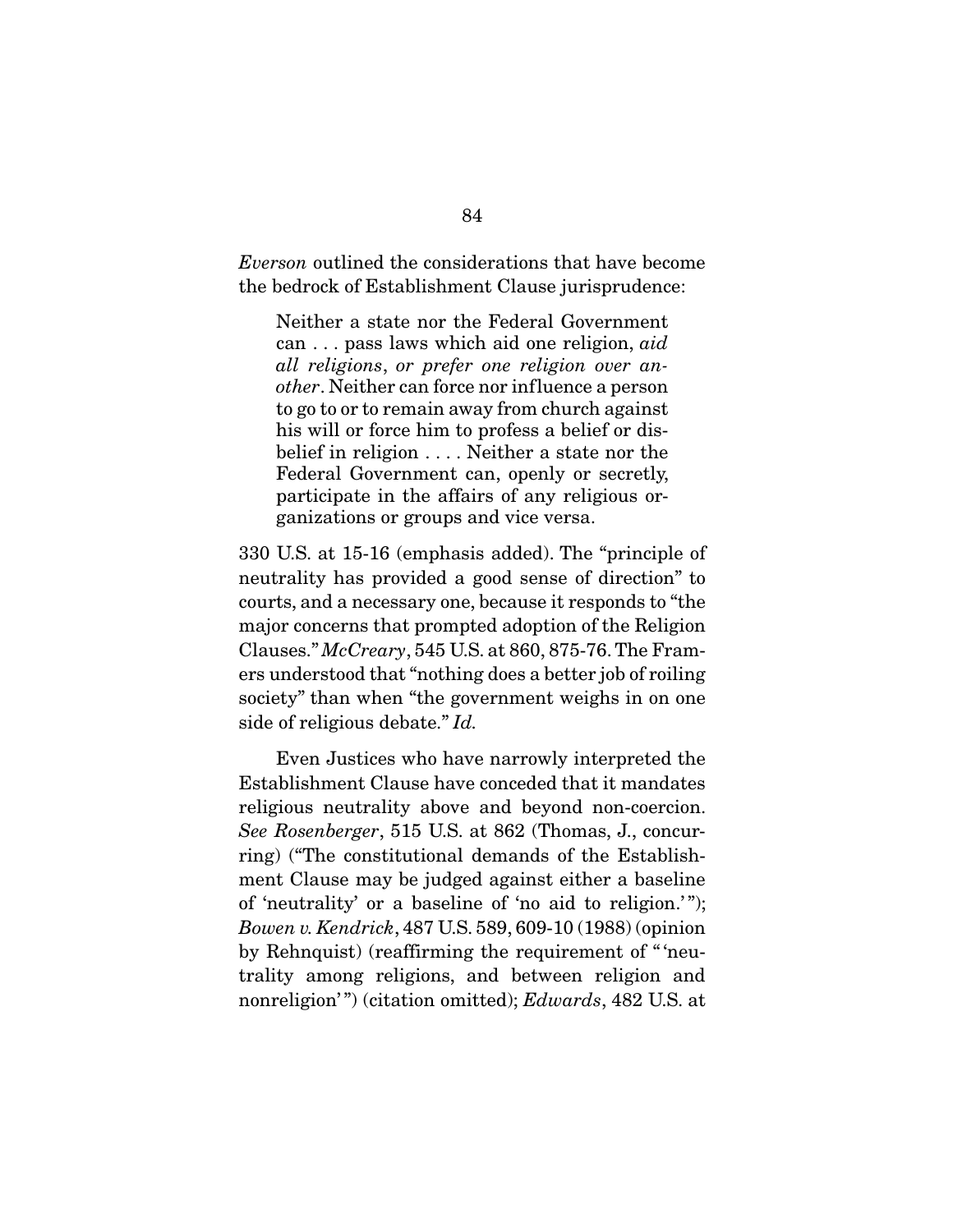616-17 (Scalia, J., dissenting) ("governmental 'neutrality' toward religion is the preeminent goal"); *Walz*, 397 U.S. at 694-95 (Harlan, J., concurring) (the Clause requires *both* "neutrality" and "voluntarism").

Yet, under the radical standard the Legion proposes, nothing would prevent the government from "approv[ing] the core beliefs of a favored religion over the tenets of others, a view that should trouble anyone who prizes religious liberty." *McCreary*, 545 U.S. at 880. As Justice Scalia made clear: "our constitutional tradition . . . rule[s] out of order government-sponsored endorsement of [sectarian] religion—even when no legal coercion is present." *Lee,* 505 U.S. at 641 (dissenting).

 Given its shortcomings, it's not surprising that the coercion test has been roundly criticized by Justices of this Court. In *Allegheny*, the majority refused to adopt the rule that "religious symbols do[ ] not violate the Establishment Clause unless they are shown to be 'coercive.' " 492 U.S. at 597 n.47 (Blackmun, J.). Justices O'Connor, Stevens, Brennan, and Marshall all criticized a coercion standard as unworkable in religious display cases. *Id.* at 627-28 (O'Connor, J., concurring); *id.* at 649-50, & n.6 (Stevens, J., concurring and dissenting, joined by Brennan and Marshall, JJ.) (finding it "unlikely that 'coercion' identifies the line between permissible and impermissible religious displays any more brightly than does 'endorsement' "). Neither the plurality nor Justice Breyer deemed the coercion test "useful" in *Van Orden*, 545 U.S. at 686 (plurality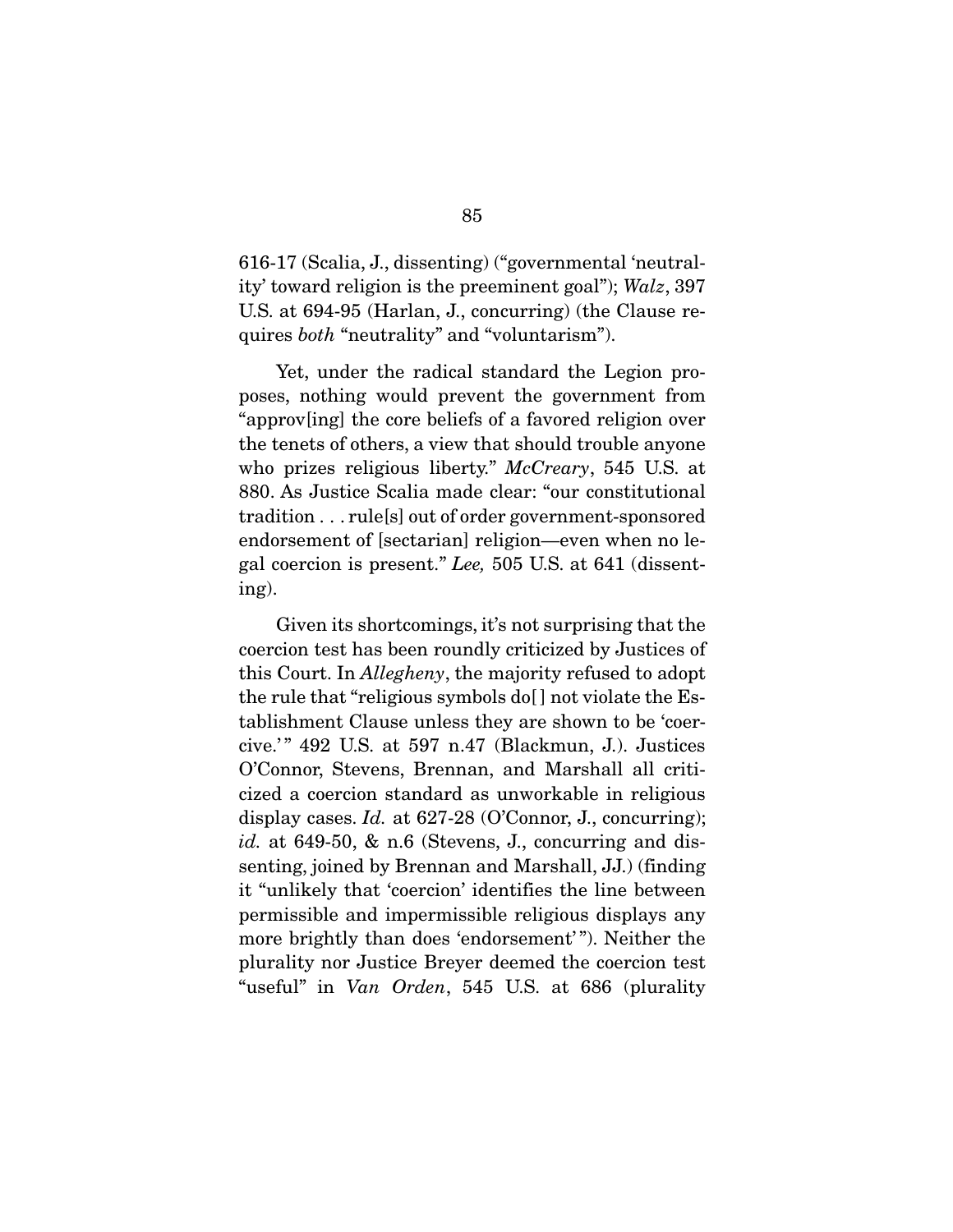opinion); *cf. id*. at 693-94 (Thomas, J., concurring) (suggesting the Court should apply the direct coercion test).

 Even in the legislative-prayer context, Justice Kennedy's opinion in *Town of Greece* was concerned not only with coercion, but also with the discrimination and exclusion of religious minorities. 572 U.S. at 583, 586, 589. He crystalized this point in concluding that the government cannot "exclude *or* coerce nonbelievers." *Id.* at 591 (emphasis added). Justice Alito agreed that he would view the case "very differently" if the town had excluded Jews or other non-Christians from the invocation opportunity. *Id.* at 597 (concurring).

 Nor would the coercion test eliminate the "delicate and fact-sensitive" review inherent in Establishment Clause jurisprudence. *Lee*, 505 U.S. at 597. As Justice Scalia put it in *Lee*, the test is "boundlessly manipulable." *Id*. at 631-32 (Scalia, J., dissenting). The Legion states that under its test, a plaintiff must "demonstrate some form of coercion." Legion Br.22. It uses terms like "compels," "exploited to excessively proselytize," and "historically grounded form of coercion" to define its test. Legion Br.47, 53. At the same time, it concedes that "direct" coercion is not required. Br.22. *See Santa Fe*, 530 U.S. at 312. So what do "compel," "exploit," "proselytize," and "excessive" mean? Adopting a coercion-only test would not allow courts to avoid these questions, and "[d]ifferences of opinion are undoubtedly to be expected." *Nyquist*, 413 U.S. at 805-06 (Rehnquist, J., concurring and dissenting).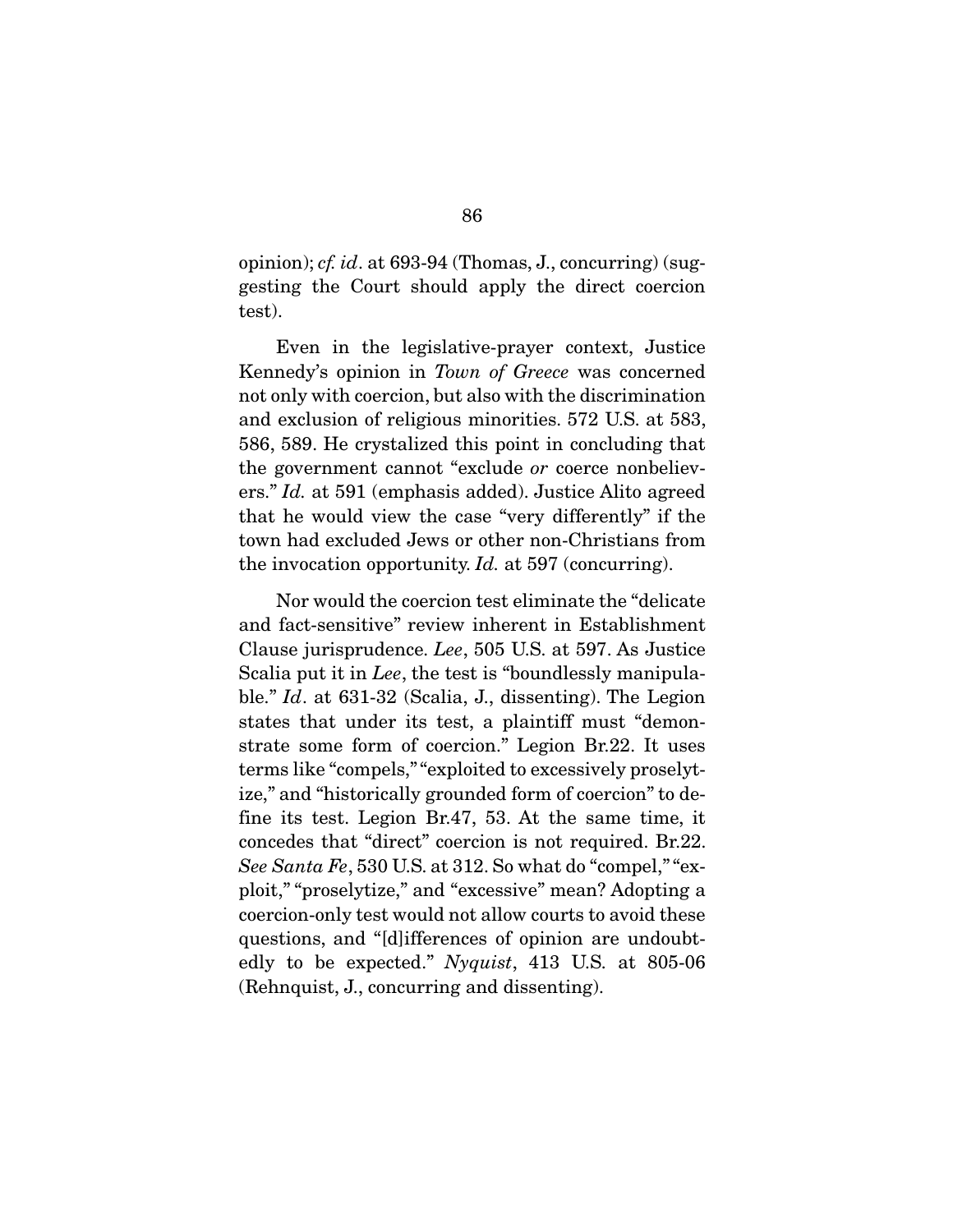The Legion offers but one example, in a footnote at that, as to what would be prohibited as coercive: the "preferential funding of religious organizations." Legion Br.23-24 (citing *Corp. of Presiding Bishop of the Church of Jesus Christ of Latter-Day Saints v. Amos*, 483 U.S. 327, 335 (1987)). Not only did *Amos* embrace and apply *Lemon*, but *Amos* did not even involve a religious display—making it clear that, under the Legion's interpretation of the "coercion" test, *no* display would be out of bounds.

#### 3. The Cross fails the coercion test.

 Even if the Court evaluates the Bladensburg Cross under the coercion test, the Cross remains unconstitutional. While the Legion (at 55) contends that "passive displays with religious imagery" "cannot constitute an establishment of religion except in extraordinary cases," the Bladensburg Cross is indeed extraordinary. Justice Kennedy's concurrence in *Allegheny* deemed a "large Latin cross" conspicuously displayed "year-round" atop city hall an "extreme" case and an "obvious" violation. 492 U.S. at 661 (concurring and dissenting).

The Bladensburg Cross is, if anything, even more "extreme" than Justice Kennedy's exemplar: at 40-feet, it is huge; it is displayed year-round; and it is nothing but conspicuous and prominent. In addition, unlike the display in *Van Orden*, which was "passive" because it was not used for "meditation" or "religious activity,"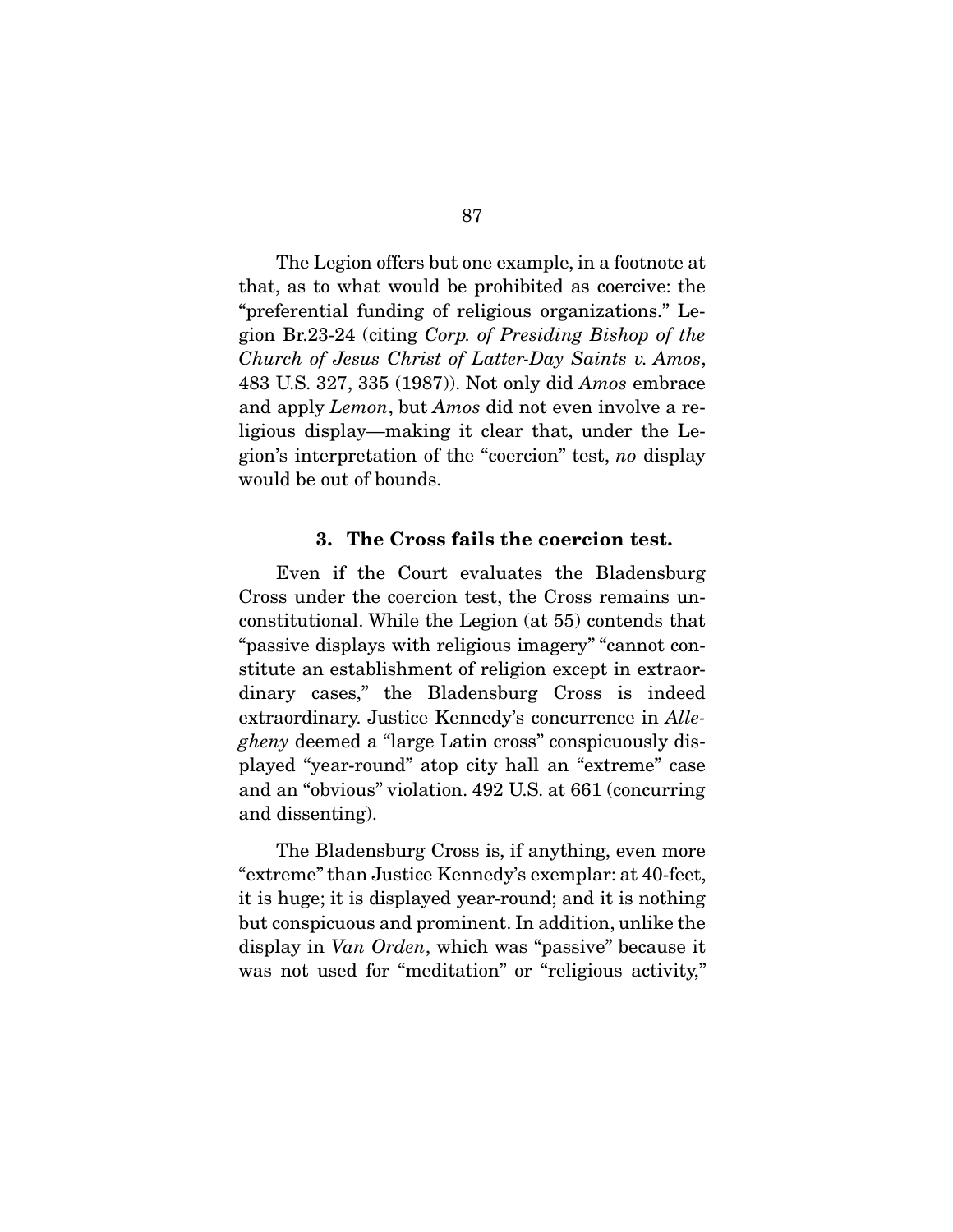545 U.S. at 701-02 (Breyer, J., concurring), and presumably even unlike Justice Kennedy's cross atop city hall, the Bladensburg Cross has been used as the centerpiece for annual Town-sponsored events that include Christian prayer. Pet.App.8a.

 Furthermore, even the Legion agrees that a practice violates the coercion test if it coerces "financial support for religion." Legion Br.53. Here, the Commission has poured \$117,000 of taxpayer money into the Cross's renovation and upkeep and has earmarked \$100,000 for another substantial renovation project. "When the power, prestige and *financial support* of government is placed behind *a particular religious belief*, the indirect coercive pressure upon religious minorities to conform to the prevailing officially approved religion is plain." *Engel*, 370 U.S. at 431 (emphasis added).

 In sum, adopting a single "coercion" or "history" test to govern every Establishment Clause case flouts this Court's "unwillingness to be confined to any single test or criterion in this sensitive area." *Lynch*, 465 U.S. at 679. "It is always appealing to look for a single test, a Grand Unified Theory." *Grumet*, 512 U.S. at 718-19 (O'Connor, J., concurring). But "[e]xperience proves that the Establishment Clause, like the Free Speech Clause, cannot easily be reduced to a single test." *Id.* at 720. Only the *Lemon* test, which, as discussed below, has withstood the test of time, fully accounts for all the relevant variables.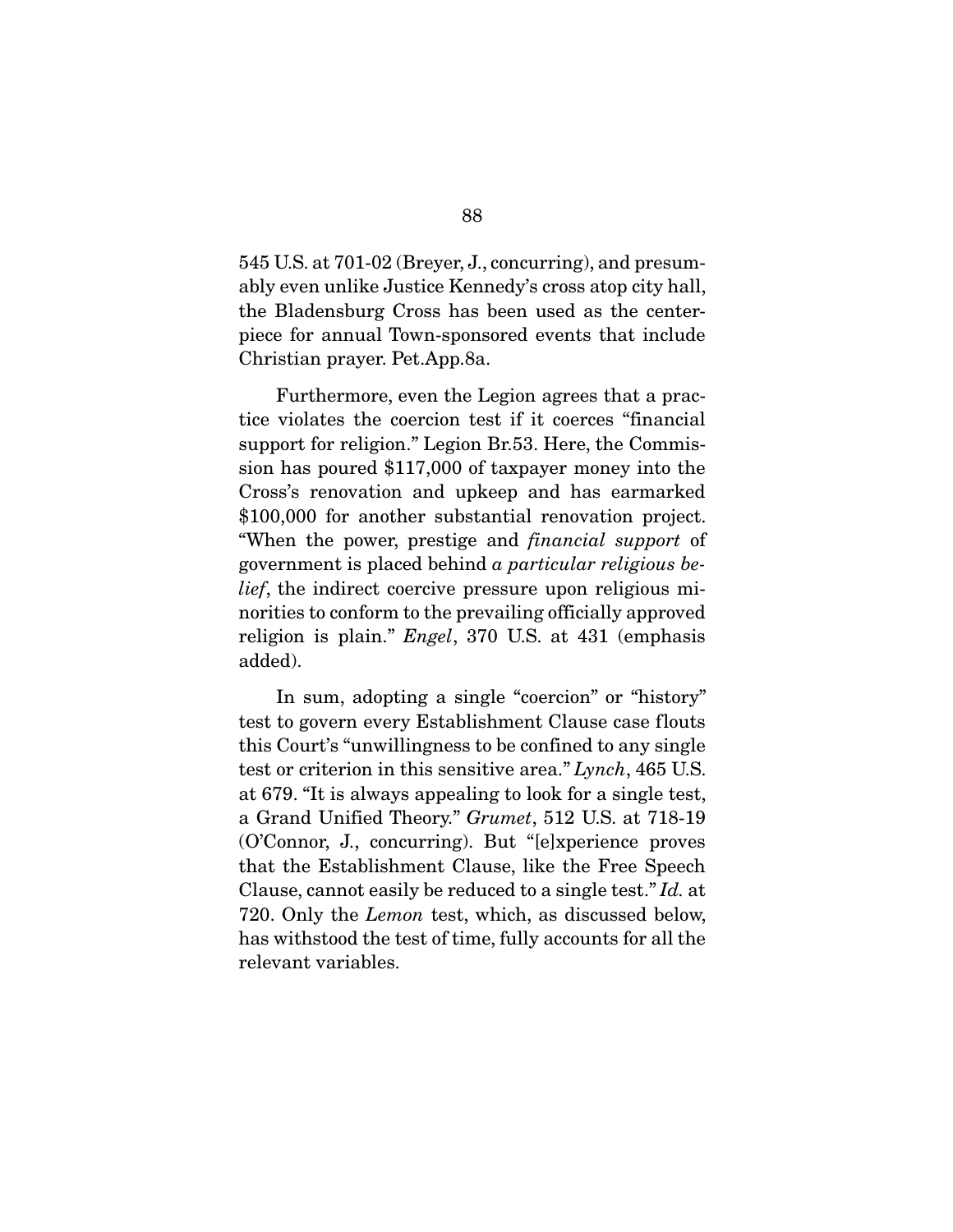### III. If the Court reaches the question, it should reaffirm the *Lemon* test and hold that the Bladensburg Cross runs afoul of the test.

A. The *Lemon* test derived from decades of precedent, effectuates the principles of the Establishment Clause, and has brought clarity and consistency to religious-display cases.

 The Legion and its *amici*'s attack on *Lemon* is an attack on the entire history of Establishment Clause jurisprudence. *Lemon* was a carefully considered 8-1 opinion of then-Chief Justice Burger that distilled the entirety of the Court's Establishment Clause jurisprudence into a sensible framework. 403 U.S. at 612.

 That distillation broke no new ground; rather, it was "a convenient, accurate distillation of this Court's efforts over the past [five] decades to evaluate a wide range of governmental action." *Meek v. Pittenger*, 421 U.S. 349, 359 (1975). "[T]he now well-defined threepart test that has emerged from [this Court's] decisions is a product of considerations derived from the *full sweep* of the Establishment Clause cases." *Nyquist*, 413 U.S. at 772-73 (emphasis added).

 The test echoed what had been subscribed to by eight Justices eight years earlier in *Schempp*: "[W]hat are the purpose and the primary effect of the enactment? If either is the advancement or inhibition of religion then the enactment exceeds the scope of legislative power as circumscribed by the Constitution." 374 U.S. at 222. These considerations had earlier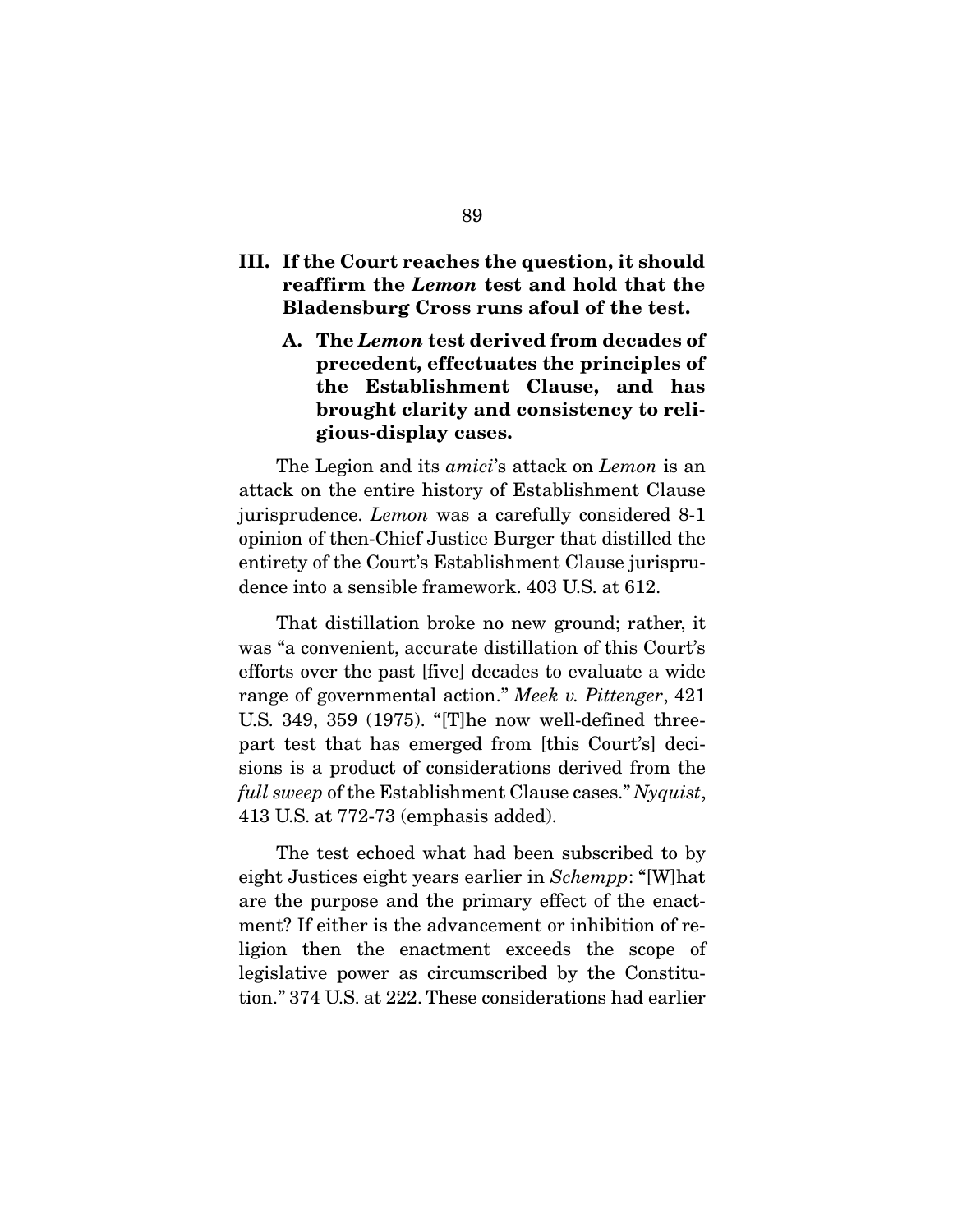been recognized in *Torcaso*, 367 U.S. 488, in *Braunfeld v. Brown*, 366 U.S. 599, 607 (1961), and in *McGowan v. Maryland*, 366 U.S. 420, 445 (1961); *id.* at 466 (Harlan, J., concurring) ("If the primary end achieved by a form of regulation is the affirmation or promotion of religious doctrine—primary, in the sense that all secular ends which it purportedly serves are derivative from, not wholly independent of, the advancement of religion—the regulation is beyond the power of the state."). And they were reaffirmed in *Gillette v. United States*, 401 U.S. 437, 450 (1971)*.*

 Indeed, since its adoption in 1971, the Court has adhered to the *Lemon* test in nearly every case, eschewing it only in cases that could be decided upon uncontested Establishment Clause precepts (as in *Lee, Larson*, and *Grumet*), the *sui generis* legislative prayer context (*Marsh* and *Town of Greece*), and where the Establishment Clause was raised as a defense (as in *Rosenberger* and *Pinette*).

 More importantly, despite eschewing *Lemon* in rare instances, this Court has consistently applied *Lemon* in religious-display cases. *See, e.g.*, *McCreary*, 545 U.S. at 860 n.10; *Allegheny*, 492 U.S. at 604 n.53; *Lynch*, 465 U.S. at 683. Even in *Van Orden*, Justice Breyer stated that *Lemon* remained "useful" even in dual-significance cases and eventually applied all three of *Lemon*'s prongs. 545 U.S. at 700, 703-04 (Breyer, J., concurring).

 And *Lemon* has yielded consistent results in such cases. Prominent religious displays that consisted of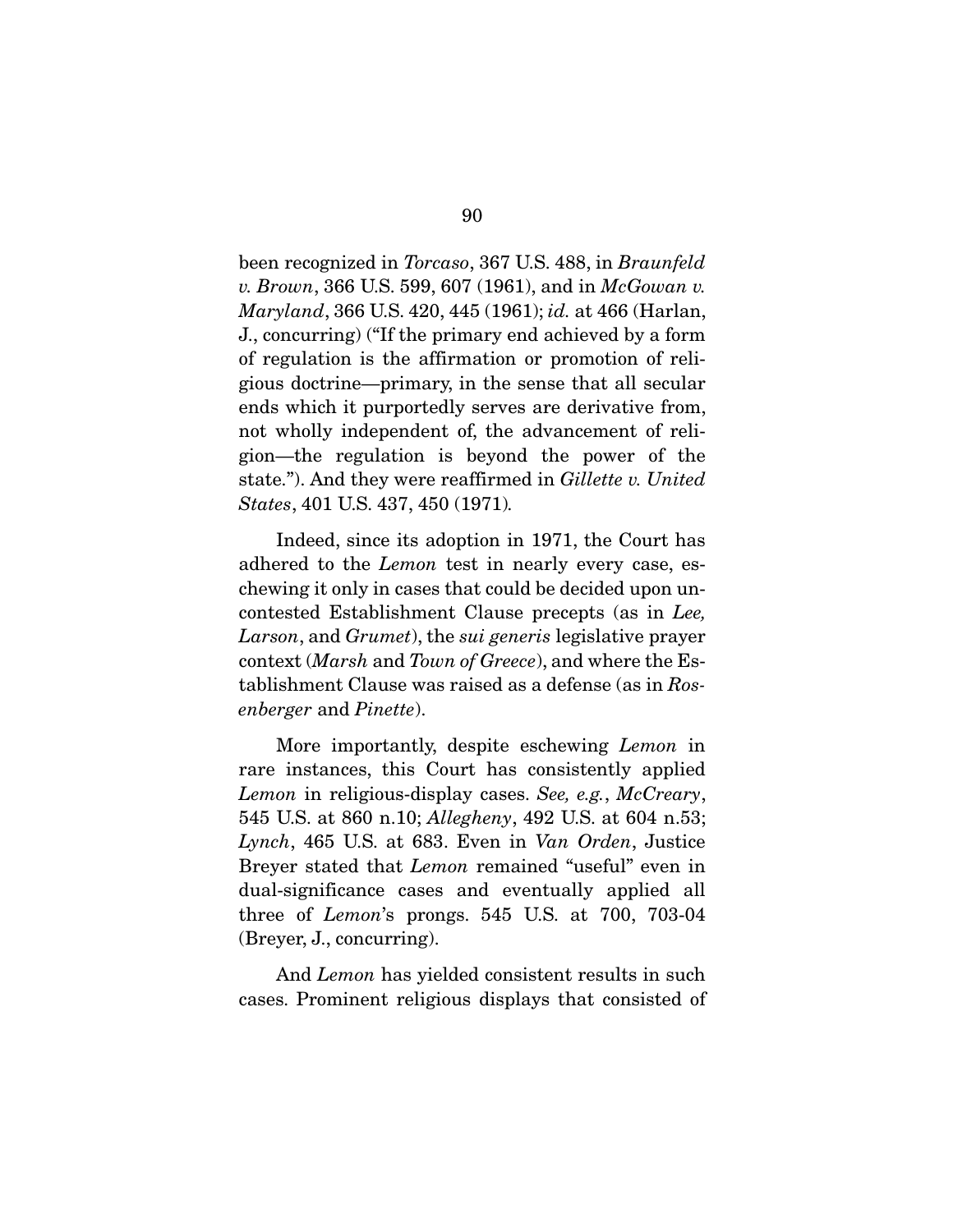solitary religious items, dominated their surroundings, or were motivated by religious purposes, have been deemed impermissible. *McCreary*, 545 U.S. at 881; *Allegheny*, 492 U.S. at 598-99 (crèche); *Stone*, 449 U.S. at 41-43. In contrast, dual-meaning items that were integrated into a larger display with a primarily secular purpose have withstood scrutiny. *Van Orden*, 545 U.S. at 691 n.11 (plurality); *id.* at 703-04 (Breyer, J., concurring); *Allegheny*, 492 U.S. at 616-17 (menorah); *Lynch*, 465 U.S. at 671, 681. The Circuits have had little trouble applying these rules, especially in *sectarian* display cases. Br. in Opp.15-18 (17-1717).17

*Lemon*'s prongs are also " 'precisely tailored to the Establishment Clause's purpose.' " *Edwards*, 482 U.S. at 587 (citation omitted). "When the government acts with the ostensible and predominant purpose of advancing religion, it violates that central Establishment Clause value of official religious neutrality, there being no neutrality when the government's ostensible object is to take sides." *McCreary*, 545 U.S. at 860. The effect prong captures the essential command of the Establishment Clause that the government cannot "aid one religion, aid all religions, or *prefer one religion over* another." *Everson*, 330 U.S. at 15-16 (emphasis added). The final *Lemon* prong harkens back to the final example in *Everson* (*id.* at 16), which captures the Madisonian concern that secular and religious authorities

<sup>&</sup>lt;sup>17</sup> Rather than abandon *Lemon* wholesale, the effect-prong reasonable observer could readily be replaced with principled factors such as those set forth in I.C.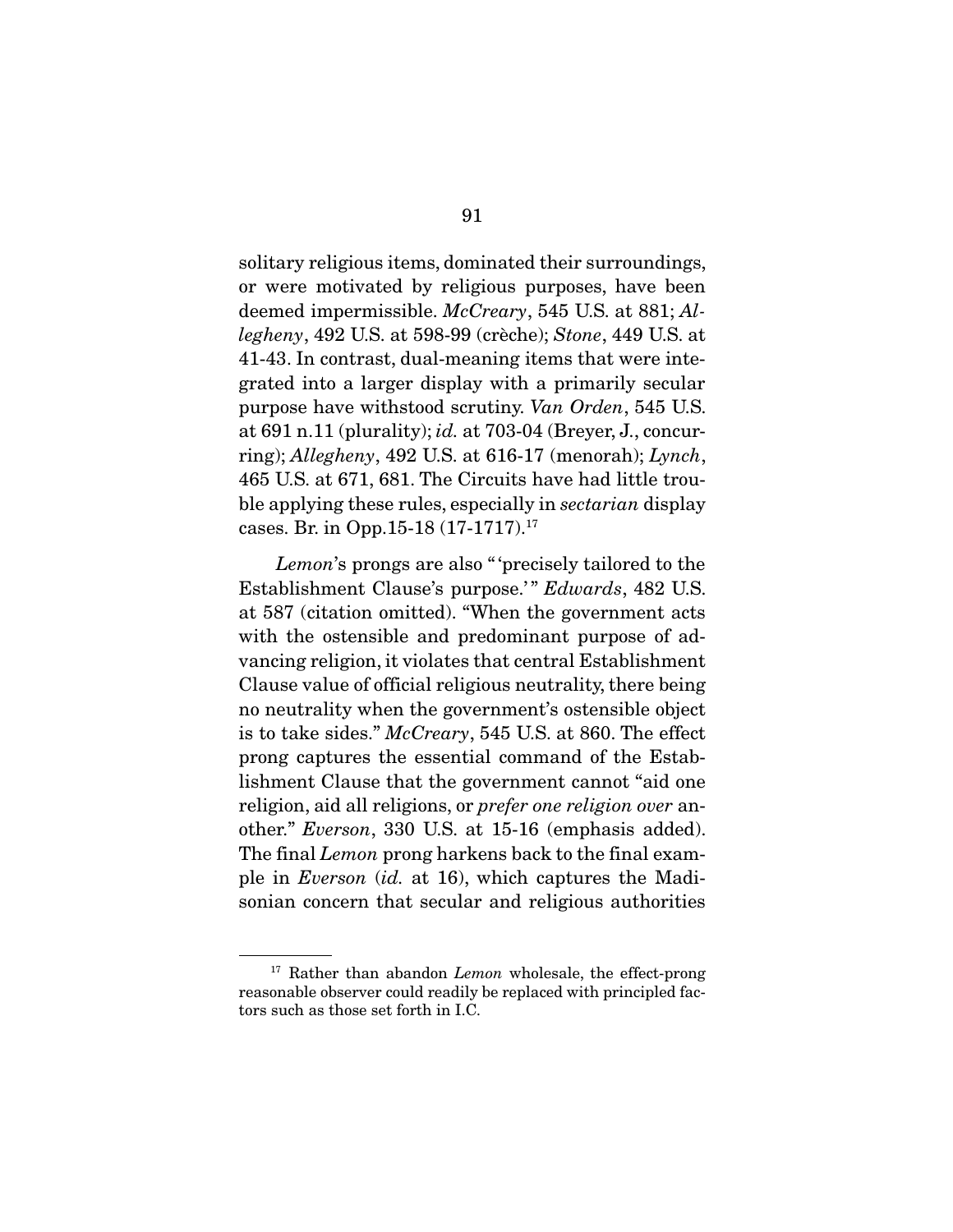must not interfere with each other's respective spheres of choice and influence, *supra.* 

 "At a time when we see around the world the violent consequences of the assumption of religious authority by government," the Court must ask, "[w]hy would we trade a system that has served us so well for one that has served others so poorly?" *McCreary*, 545 U.S. at 882 (O'Connor, J., concurring).

### B. The Cross is unconstitutional under *Lemon*.

 The Bladensburg Cross fails the effect prong of *Lemon* for the reasons set forth in Section I.C. and in the Fourth Circuit's decision. Pet.App.19a-31a. The Cross aggrandizes the hallmark symbol of Christianity; the symbol is not embraced by non-Christians as their symbol of sacrifice and is, indeed, offensive to some of them; the fact that the Cross is a war memorial exacerbates the Cross's unconstitutional effect because it discriminates against patriotic soldiers who are not Christian; the Cross is both permanently and prominently displayed; and the government has poured \$117,000 into its restoration and maintenance, and is promising to spend at least \$100,000 more on it. *Id.* 

The magnitude of the government's funding also gives rise to entanglement problems, which are exacerbated by the Town and Commission's joining in religious activities held with the Cross as the backdrop. In *Lynch*, this Court indicated that government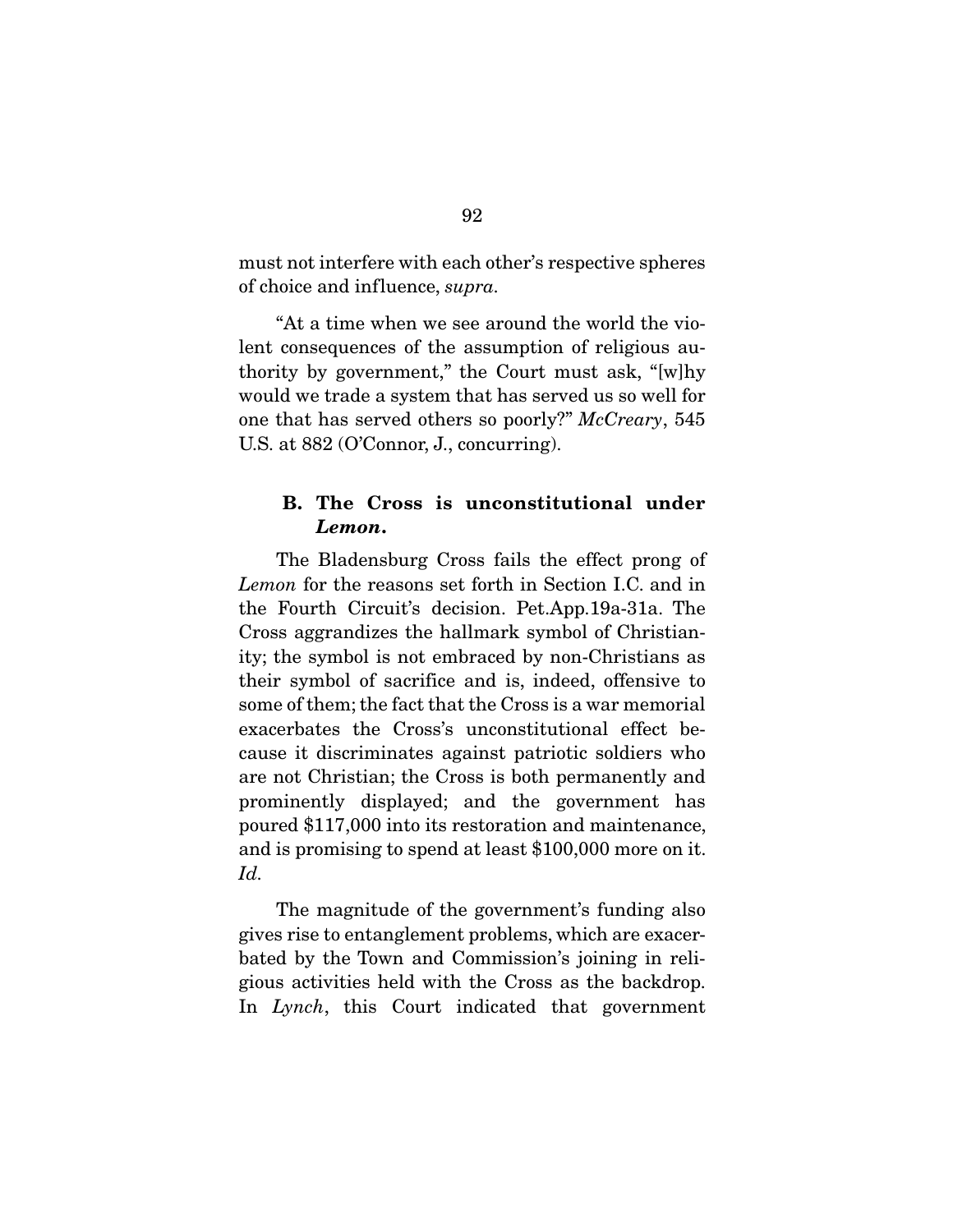involvement with a religious display amounts to excessive entanglement where there is "evidence of contact with church authorities," or where "expenditures for maintenance of the [display]" are more than *de minimis.* 465 U.S. at 684. The government's expenditures and involvement with this Cross—including frequent contact with Christian church authorities (and only Christian authorities) to deliver prayers at its events held at its Cross—dwarf the government involvement presented in *Lynch*.

- IV. Upholding the Fourth Circuit's decision will not have the calamitous consequences Petitioners and their *amici* forecast.
	- A. Declaring the Bladensburg Cross unconstitutional would not doom other war memorials.
		- 1. Petitioners overexaggerate the ubiquity of freestanding Latin cross memorials.

 Petitioners and their *amici* claim that affirming the decision below will doom "countless" and at least "hundreds" of similar war memorials around the country. Comm'n Br.2, 22; Legion Br.11-12; West Virginia Amicus Br.6. In fact, "this war memorial—with its imposing Cross—stands as an outlier." *Trunk*, 629 F.3d at 1101. *See* J.A.84, 98, 165.18

<sup>&</sup>lt;sup>18</sup> Indeed, the smaller cross in Towson (Legion Br.5) is noted as a "rare example." C.A.App.2660.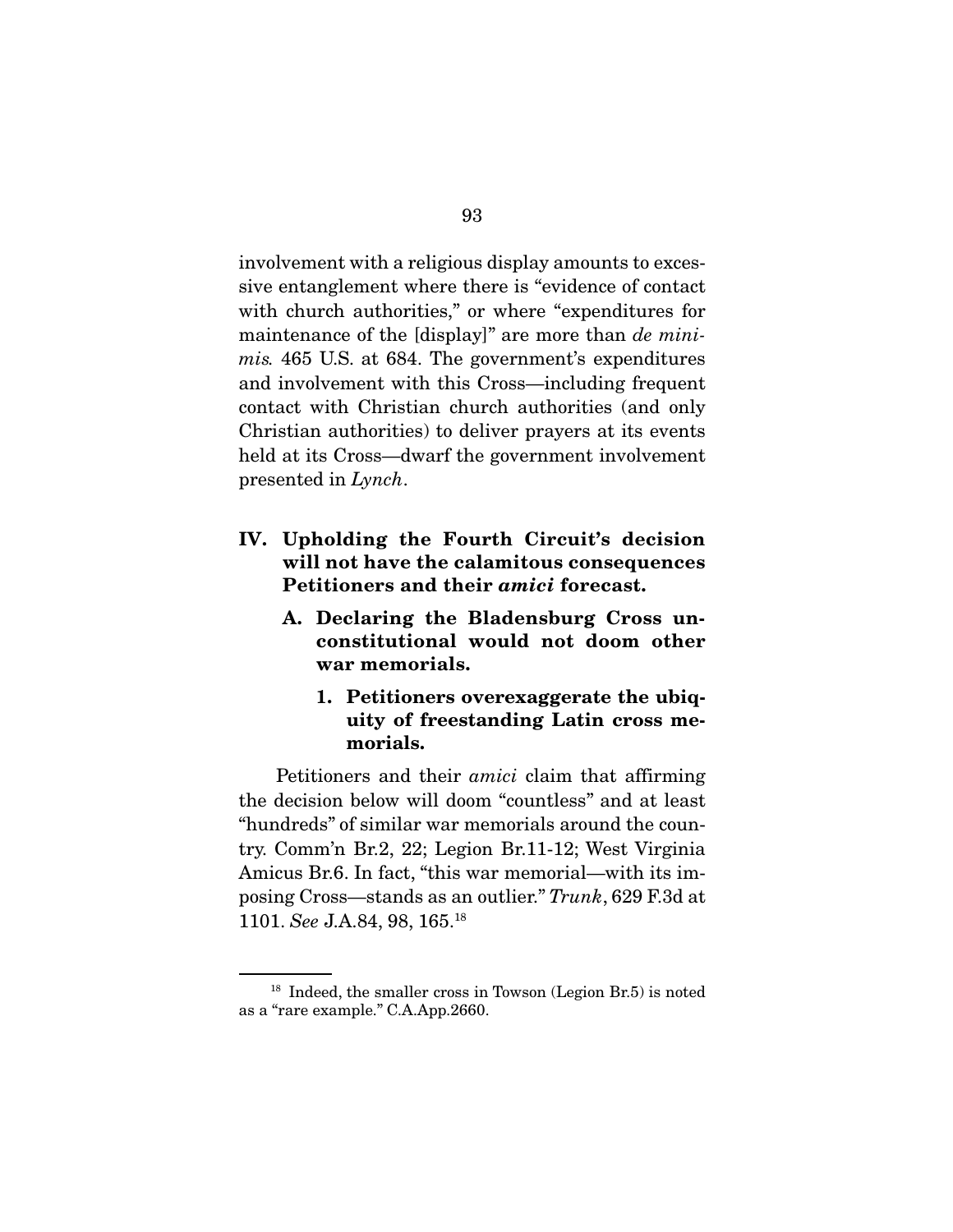"Thousands of war memorials have been dedicated since the end of the American Revolution, but most do not use any religious iconography," J.A.84, and "[e]ven fewer memorials are free standing sculptural renderings of the Latin Cross." J.A.79. "When the Cross has been used, it is seldom a dominant feature of the memorial." J.A.84. And when "free standing Latin Crosses have been built as war memorials they have generally been located in cemeteries." J.A.86. In the few examples where standalone crosses are built outside of national cemeteries, they usually serve as a "distinctive ethnic" marker. J.A.88. The Irish Brigade Monument (a Celtic cross), for instance, is but one of hundreds of monuments in Gettysburg and represents a brigade of Irish immigrants, bearing both the seal of Ireland and an Irish bloodhound. J.A.88, 98, 1122.

 The "hundreds of other monuments built in the aftermath of World War I" that the Commission mentions on page 2, refers to its later statement on page 9 that the "*United Kingdom, Canada, and Australia* collectively built hundreds of 'Crosses of Sacrifice.'" (emphasis added).

 The Commission later states that "by one estimate" there are "at least 40 World War I monuments . . . in the United States that bear the shape of a cross." Comm'n Br.8 (citing J.A.1130). As the source indicates, however, that number was taken from a search on the Smithsonian database for outdoor World War I sculptures that mentioned "cross." J.A.1130. A recent search shows that of the approximately 1,000 outdoor World War I sculptures tracked by the Smithsonian, only 19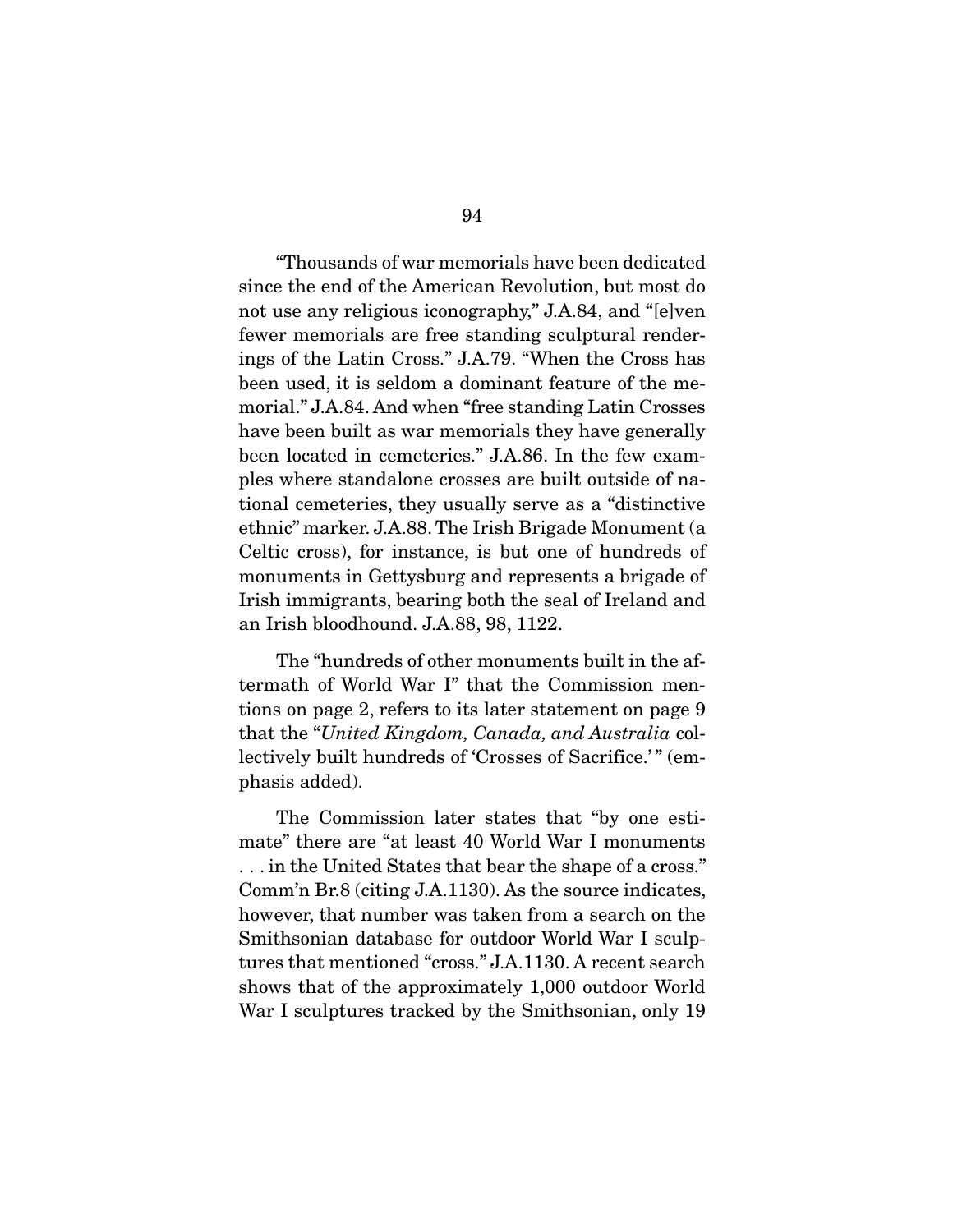incorporate some form of a cross.19 And only a few incorporate the *Latin* cross, as opposed to the Red Cross, Celtic Cross, or Distinguished Flying Cross (i.e., the World War Cenotaph in Connecticut). And even fewer—three—consist of a *standalone* Christian cross: the "Peace Cross" at issue here; the "Victory Cross," a private Celtic cross in Baltimore that sits on the grounds of an Episcopal Cathedral (J.A.1457); and the "French Cross," another Celtic cross that sits in the Cyprus Hill National Cemetery in Brooklyn, New York  $(J.A.86-87).<sup>20</sup>$ 

 In the others (some of which are on private land), the cross is a non-dominant *integrated* component of a larger display. J.A.79, 1130. For instance, the "Polar Bear Memorial" features a large polar bear sheltering a helmet in which a small cross can be seen.<sup>21</sup> The "Volusia County Memorial To World War Heroes" consists of a large eagle standing on a cross-shaped gravemarker.22

 Petitioners also refer to "114 Civil War monuments." Legion Br.39; Comm'n Br.46. But there are at

<sup>19</sup> *Compare* Smithsonian Institute, *World War I, (sculpture) (outdoor sculpture)*, https://s.si.edu/2Fq7jNW, [https://perma.cc/ 8CYT-7WWU] (973 results), *with World War I, (sculpture) (outdoor sculpture) (cross)*, https://s.si.edu/2sjmqB1 (19 results).

<sup>20</sup> *Id.* 

<sup>21</sup> Smithsonian Institute, *Polar Bear Memorial (sculpture),*  https://s.si.edu/2UJY7Js (accessed Jan. 15, 2019).

<sup>22</sup> Smithsonian Institute, *Volusia County Memorial To World War Heroes, (sculpture*), https://s.si.edu/2SMoEEz (accessed Jan. 15, 2019).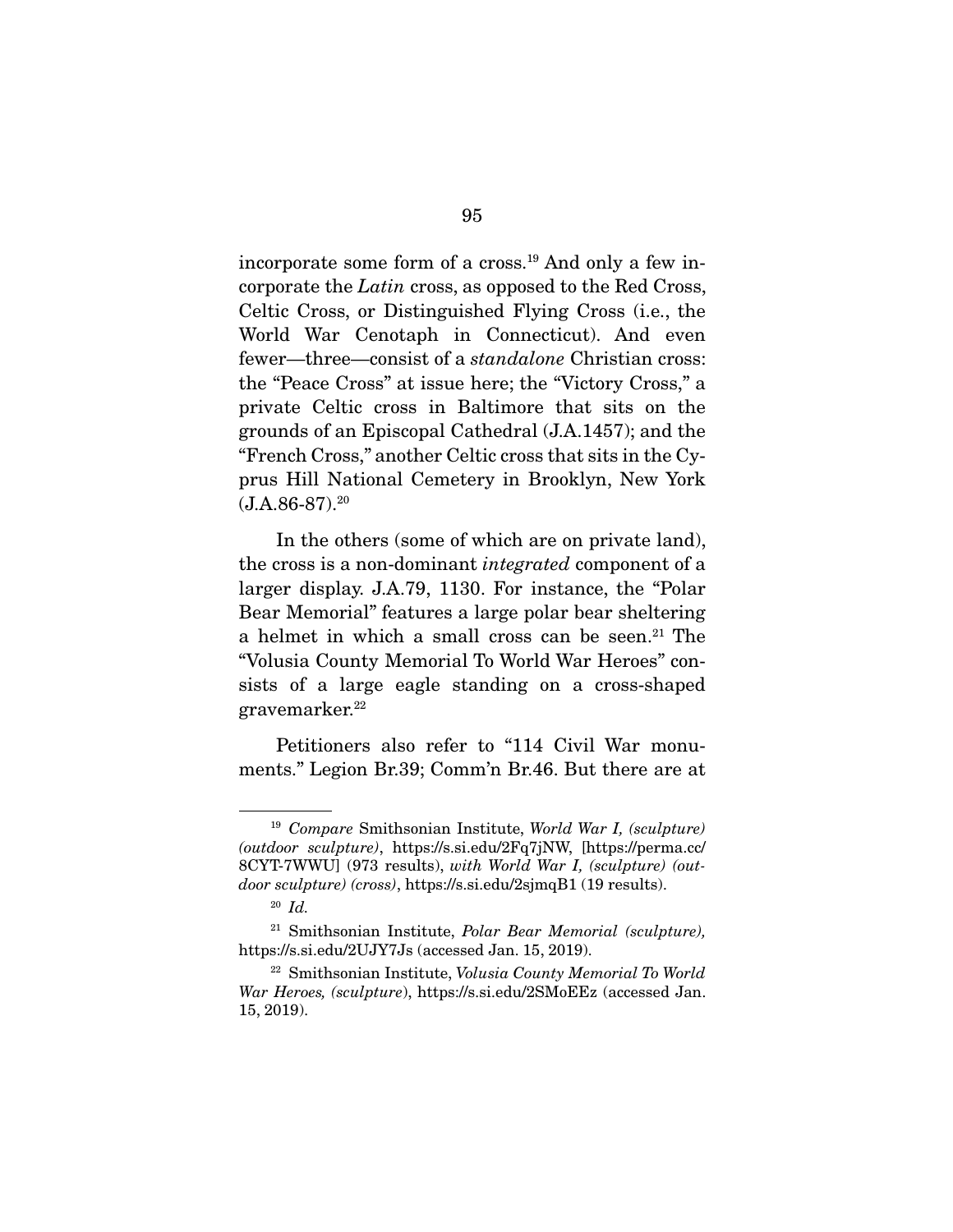least "3,500" Civil War monuments and only "114 include some kind of cross," and when the cross is used, it is *subordinated* to secular symbols. *Trunk*, 629 F.3d at 1113. J.A.97, 1120-21. Here, of course, the monument doesn't just *use* a Cross; it *is* a Cross.

# 2. The Bladensburg Cross is materially distinguishable from crosses in cemeteries and other multi-faith complexes.

 Petitioners put much of their emphasis on the two cross memorials in Arlington Cemetery. Comm'n Br.7, 22; Legion Br.5, 55. But context matters. "Displaying a sign from one's own residence often carries a message quite distinct from placing the same sign someplace else, or conveying the same text or picture by other means. Precisely because of their location, such signs provide information about the identity of the 'speaker.' " *City of Ladue v. Gilleo,* 512 U.S. 43, 56-57 (1994) (footnote omitted).

 While it is totally "natural" to encounter "religious imagery" in a cemetery (Legion Br.56), it is hardly natural to encounter a four-story concrete Christian cross at a Town's entrance in the middle of its busiest intersection. Like a billboard, the Cross advertises Bladensburg as a Town that "views being American and Christian as one in the same, or both." Pet.App.31a. *See* J.A.868 (Bladensburg Councilwoman boasting that the Cross "has always denoted Bladensburg").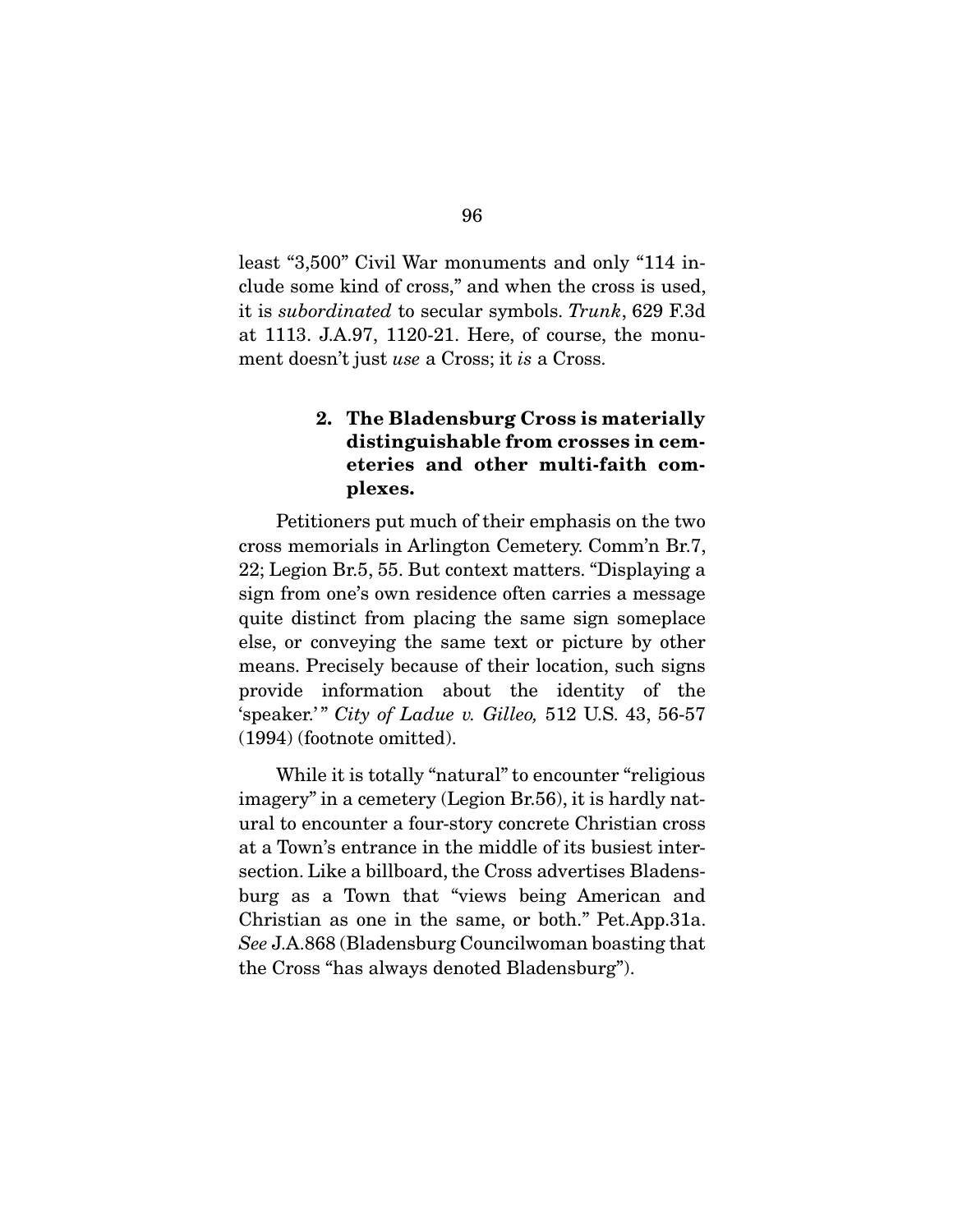Whereas one must take the initiative to visit Arlington or a museum, one cannot avoid the Bladensburg Cross due to its "[i]mposing size and its location." J.A.61, 1013. *See* J.A.698 (a local Jewish resident finding it "impossible to ignore"); C.A.App.530 (plaintiff Lowe); C.A.App.457 (plaintiff Edwords). At Arlington, "[t]he entire area [is] devoted to burials [and is] as sacred as a temple or a church." J.A.1239. It is designed for citizens to come pay their respects. Not so here. There is "no public access" and attempting to access the property is dangerous. J.A.70, 279, 460, 1348.

 Additionally, the Arlington crosses stand "alongside a large number of other monuments" and neither "is a prominent or predominant feature of the cemetery." *Trunk*, 629 F.3d at 1114-15, 1124. Rather, they are amongst over 30 major monuments and over 140 memorials of varying sizes, $23$  many of which are privately-sponsored.24 The Argonne Cross is 13-feet-tall, nestled in one corner of the 624-acre cemetery, and serves as the burial site for the remains of 2,100 servicemen in Section 18.25 The Canadian Cross of Sacrifice—a gift from the Canadian government to

<sup>23</sup> ANC Explorer, *Monuments*, https://bit.ly/2FBM7Fw (accessed Jan. 15, 2019).

<sup>&</sup>lt;sup>24</sup> Honoring America's Veterans and Caring for Camp Lejeune Families Act of 2012, Pub. L. No. 112-154, § 604, 126 Stat. 1165 (2012). *E.g.*, Nikki Wentling, '*It's a brotherhood': Veterans who fought for Vietnam helicopter monument at Arlington see it unveiled*, Stars and Stripes, https://perma.cc/FG9Y-83MZ (accessed Jan. 15, 2019).

<sup>25</sup> Arlington National Cemetery, *Argonne Cross (WWI)* (Oct. 7, 2015), https://perma.cc/K4RY-QFCU.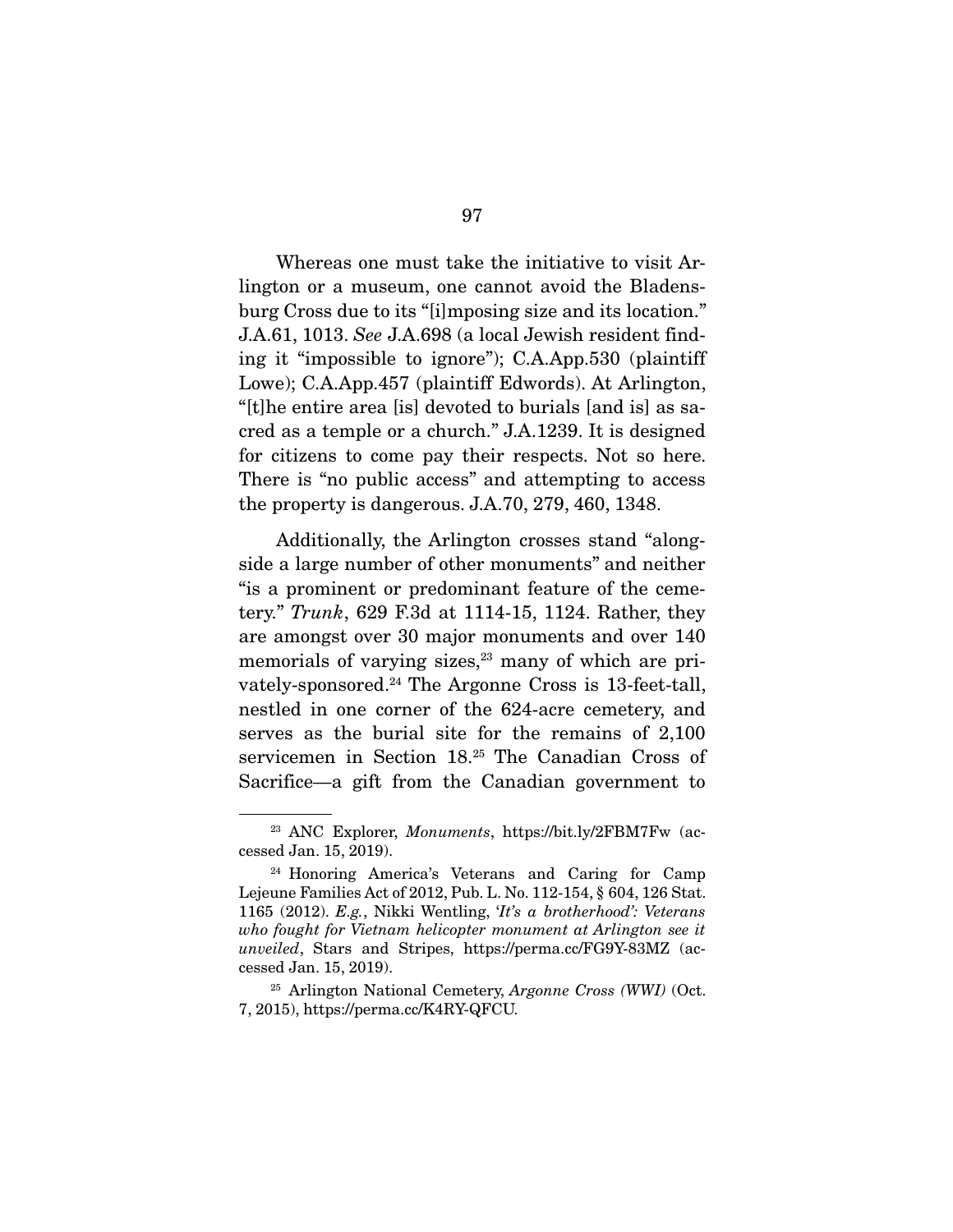commemorate those who died serving *Canadian* Armed Forces (J.A.165, 951-52)—is dwarfed by the adjacent Tomb of the Unknown Soldier and Memorial Amphitheater.<sup>26</sup>

 Moreover, a visitor to Arlington encounters not just crosses but "everything from a Bahai nine-pointed star to a Wiccan pentacle." *Id.* at 1113. *Cf. Skoros v. City of New York*, 437 F.3d 1, 25 (2d Cir. 2006) ("[W]hen menorahs [and] stars and crescents are displayed [with numerous other religious and nonreligious holiday symbols], their religious significance is appropriately neutralized."); *ACLU v. Schundler*, 168 F.3d 92, 95 (3d Cir. 1999) (Alito, J.) (display "contained not only a crèche, a menorah, and Christmas tree, but also . . . Kwanzaa symbols").

 "Contrast that with the Cross here. There are no other religious symbols present . . . . Christianity is singularly—and overwhelmingly—represented." Pet.App.29a. The Circuits have thus had little trouble distinguishing freestanding cross monuments imposing over highways from crosses in cemeteries. *Trunk*, 629 F.3d at 1114, 1124; *Duncan*, 616 F.3d at 1161; Pet.App.28a-29a.

<sup>26</sup> Arlington National Cemetery, *Brochure*, https://perma.cc/ E75P-HJAA (accessed Jan. 15, 2019).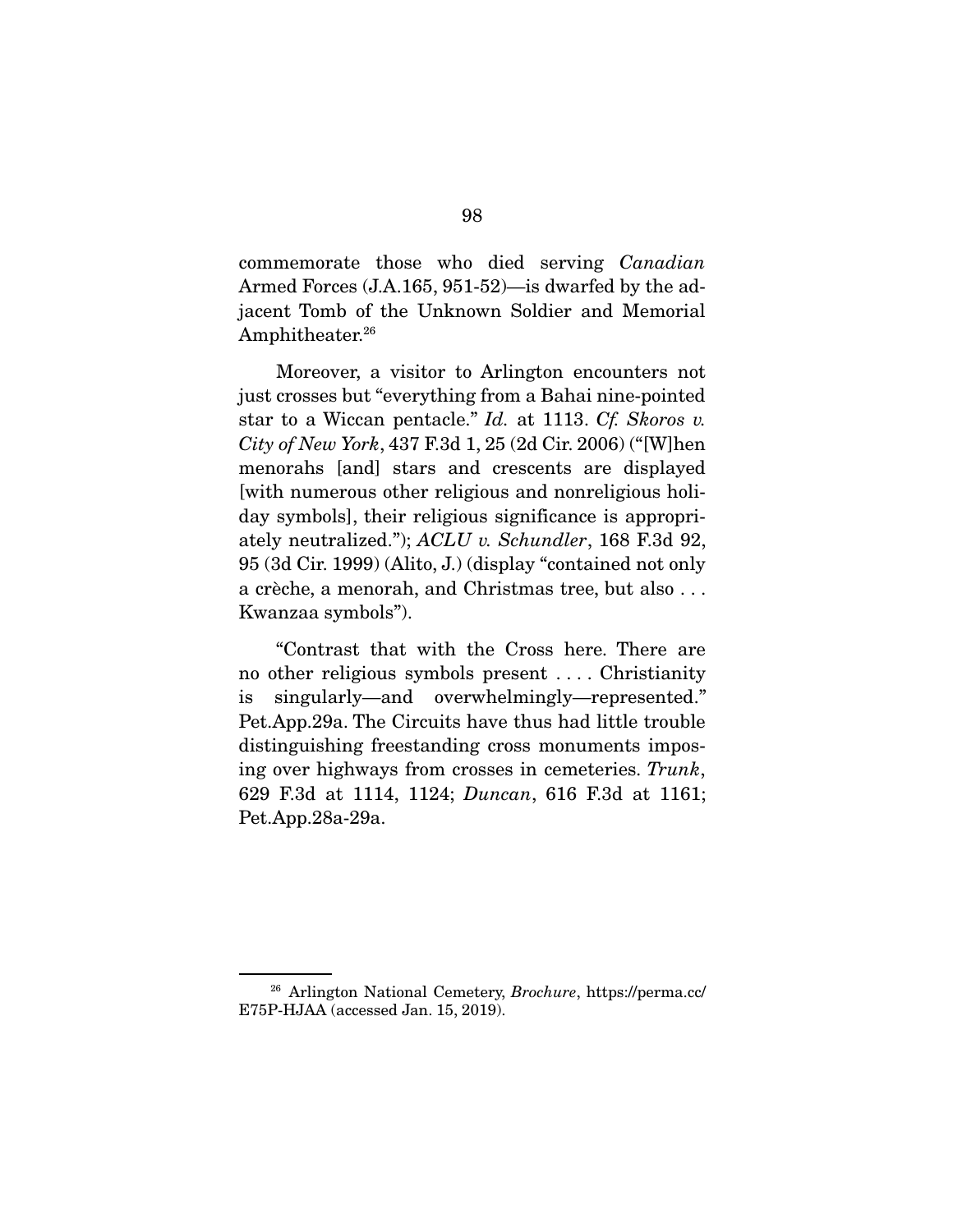## B. Affirming the Fourth Circuit's ruling would not portend the "mutilation" of the Cross; nor would reversing save the Cross from its own demise.

 The Fourth Circuit remanded "to explore alternative arrangements that would not offend the Constitution." Pet.App.31a-32a. "The proper remedy, like the determination of the violation itself, is necessarily context specific, and even if it involves moving the cross, it need not involve the 'demolition' or 'destruction' of the cross." *Buono*, 559 U.S. at 755 n.11 (Stevens, J., dissenting).

 The Commission itself has contemplated the Cross's transfer "to a non-profit organization." C.A.App.1718. Such a move would not be unprecedented. The Williamsport, Maryland WWI Monument—a 16-foot-tall bronze and granite doughboy was originally installed on a traffic island in 1926. J.A.98-101.<sup>27</sup> At the behest of the State Roads Commission, it was moved to a park in 1953, and then to the Williamsport Legion post in 1977.<sup>28</sup> A 14-foot-tall bronze and granite World War I memorial in Baltimore had been relocated several times as well. J.A.105-06. The Commission has even moved entire houses to make way for highways. C.A.App.621-22.

<sup>&</sup>lt;sup>27</sup> Smithsonian Institution Research Information System, *World War I Monument (sculpture)*, https://s.si.edu/2M4jjG7 (accessed Jan. 16, 2019).

<sup>28</sup> *Id.*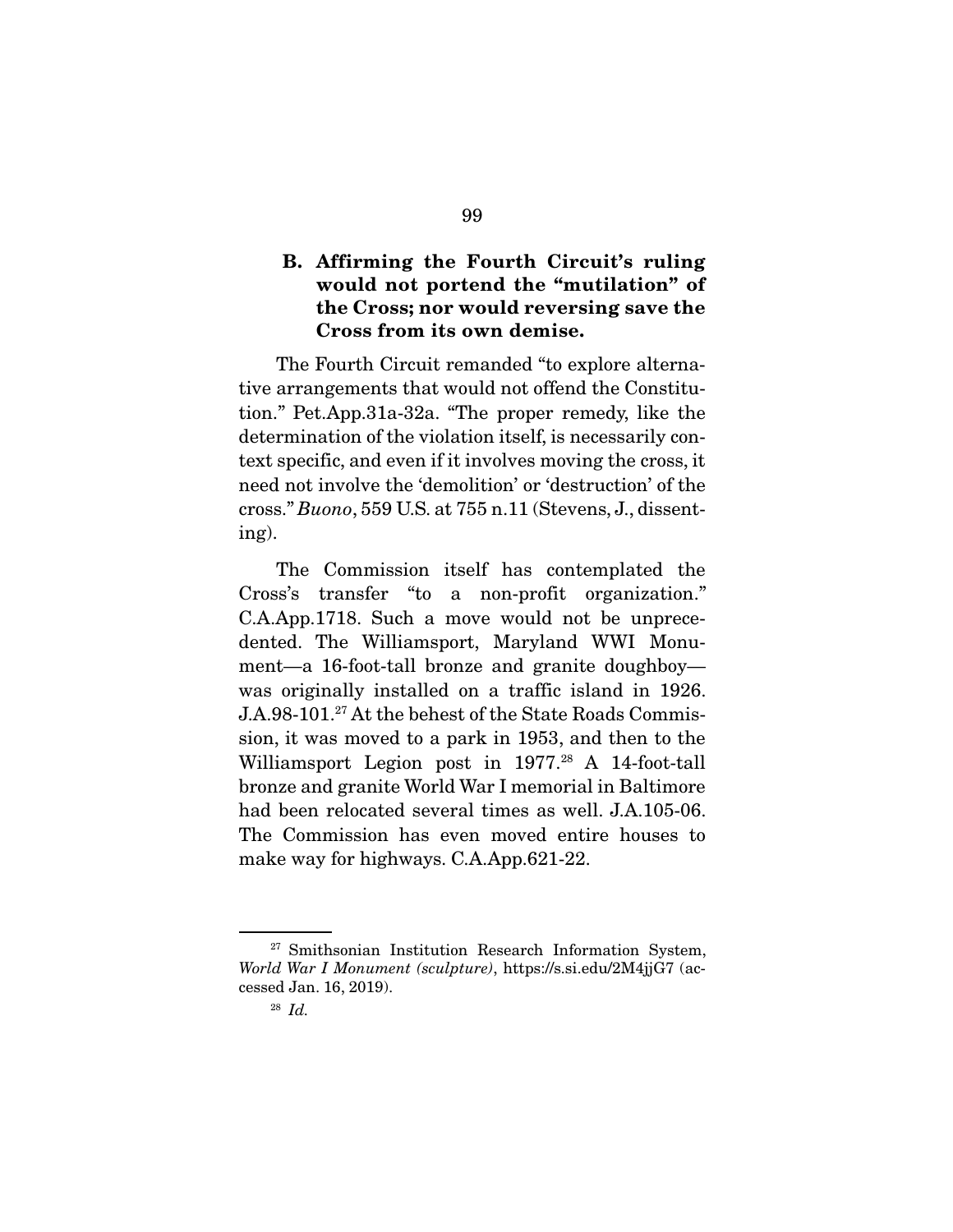Removing the Cross from its current location would not only protect the public from a crumbling safety hazard (Maryland Amicus Br.3)—or as the Commission's own expert called it, "public eyesore" (J.A.1429)—but would also protect the Cross from the "commercial traffic and air-borne pollutants" that are causing its demise. J.A.737.

 Modifying the monument into an obelisk or some other form—one that neither co-opts the principal symbol of Christianity for war purposes nor categorically excludes non-Christian veterans—is another possible solution*. Buono*, 559 U.S. at 726-27 (Alito, J., concurring). In 2013, the Commission itself proposed demolishing the Cross and starting "from scratch." J.A.847. "As a matter of fact, the Peace Cross is coming down now." J.A.1074.

#### **CONCLUSION**

--------------------------------- ---------------------------------

 Whatever else the Establishment Clause means, it must mean that the government cannot single out veterans of only one faith for commemoration while leaving the rest to be forgotten. "In our constitutional tradition, all citizens are equally American, no matter what God they worship or if they worship no god at all." *Newdow*, 603 F.3d at 1016 (Kavanaugh, J.,